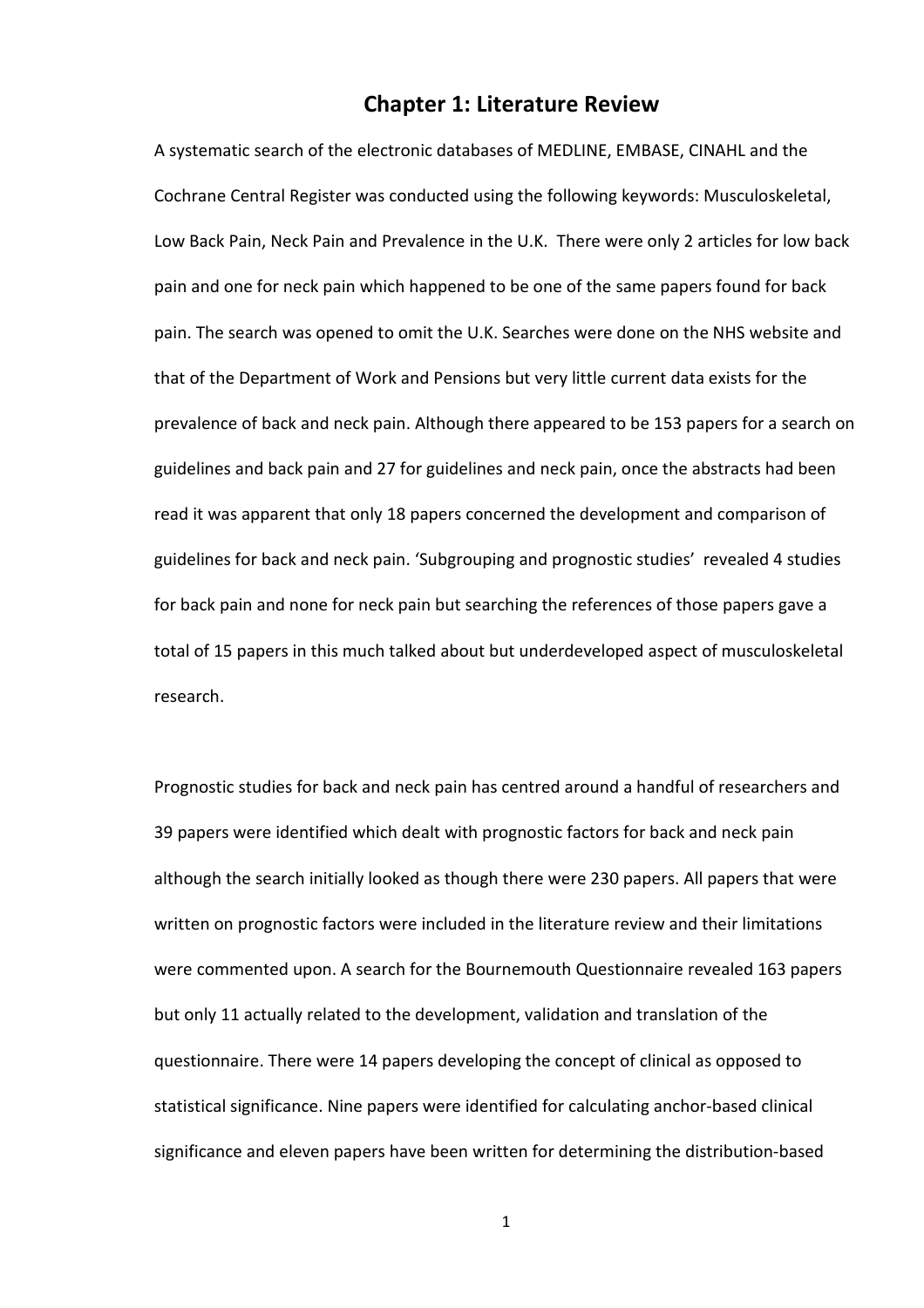method. These papers compared the advantages and disadvantages of these two methods for determining clinically significant improvement.

### 1.1 Preamble

Musculoskeletal problems are one of the most common reasons adults seek medical care with between twenty to forty percent of adults consulting their general practitioner (GP) over the course of a year (Savingy, Kuntze, Watson, Underwood, Richie, Cotterell et al 2009; Keijsers, Feleus, Miedma, Koes, Bierma-Zeinstra 2010; Jordan et al 2010). The most common site of musculoskeletal pain is in the low back, followed by head/neck pain and upper and lower limb pain (Jordan et al 2010). The prevalence of back and neck pain in Britain varies between twenty-nine percent and forty-five percent of the population and this prevalence seems to increase with age (twenty-three percent of 18-24 year olds and fifty percent of 55- 64 year olds) (Andersson 1999; Webb et al 2003; Parsons et al 2007; Savingy et al 2009; Keijsers et al 2010).

Successive studies have found the main reasons patients consult chiropractors is for low back pain, neck pain and headaches (Assendelft, Pfiefle & Bouter 1995; Mootz et al 2005; Ailliet, Rubinstein & de Vet 2010). Neck pain is often associated with shoulder pain and less often with upper limb pain (Eltayeb, Staal, Kennes, Lamberts & de Bie 2007; Feleus et al 2008; Keijsers et al 2010). Moreover, primary headaches of which migraine, tension and cervicogenic account for the majority, are often associated with neck pain and have been shown to respond to spinal manipulative therapy of the cervical spine (Haas, Spegman, Peterson, Aickin & Vavrek 2010). Low back pain is often associated with leg pain (sciatica) with a lifetime prevalence of forty percent and whilst a considerable body of evidence exists to support the use of spinal manipulative therapy for back pain, there is less evidence for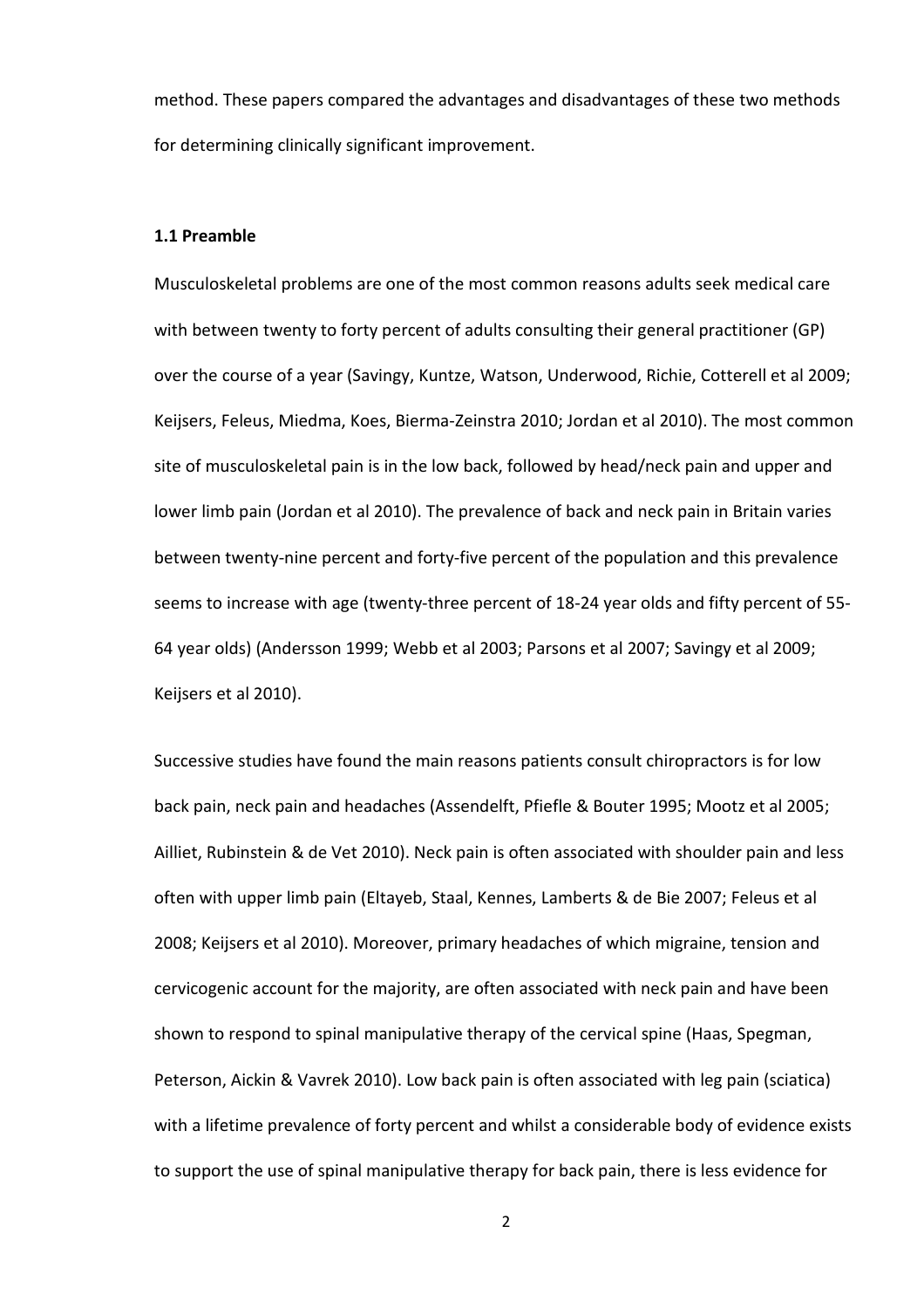patients with leg pain although that which does exist suggests spinal manipulation is beneficial (Santilli, Beghi & Finucci 2006; Lawrence et al 2008; Murphy, Hurwitz & McGovern 2009; Schulz et al 2011).

Patients with less than six-weeks duration of back pain (acute) are advised to remain active, avoid bed rest and use over-the-counter pain medication, but the correct management of patients whose symptoms persists for more than six-weeks (subacute) or more than twelveweeks (chronic) is less clear (Savingy et al 2009). Around forty percent of musculoskeletal patients have chronic pain which is often associated with work disability (Bergström, Hagberg, Bodin, Jensen & Bergström 2011; Bergström, Jensen, Hagberg & Bergström 2011). Little is known about the current economic burden of chronic back and neck pain in the United Kingdom despite the fact that it is repeatedly cited as the second most common cause of the 2.6 million people claiming employment and support allowance (formerly incapacity benefit) after that of mental health conditions. It is known that back pain disability rose by one hundred and four percent between 1986 and 1992 and that 116 million production days were lost related to back pain (low back, neck and thoracic) in 1994/5, having risen from 106 million days in 1992 (Hillman, Wright, Rajaratnam & Chamberlain 1996; Maniadakis & Gray 2000). The incidence of back, neck and thoracic pain does not necessarily increase with age but the duration of the episodes of pain does increase with age, and women are more likely to report pain than men (Leboeuf-Yde, Nielsen, Kyvik, Fejer & Hartvigsen 2009; Jordan et al 2010).

The total social cost of back pain to Britain in 1993 was £6 billion and it is estimated that the cost of low back pain is rising by £500 million annually (Hillman et al 1996). It would appear that the prevalence of low back pain is much higher than forty years ago (Harkness, Macfarlane, Silman & McBeth 2005). Ten million working days were lost in Britain because of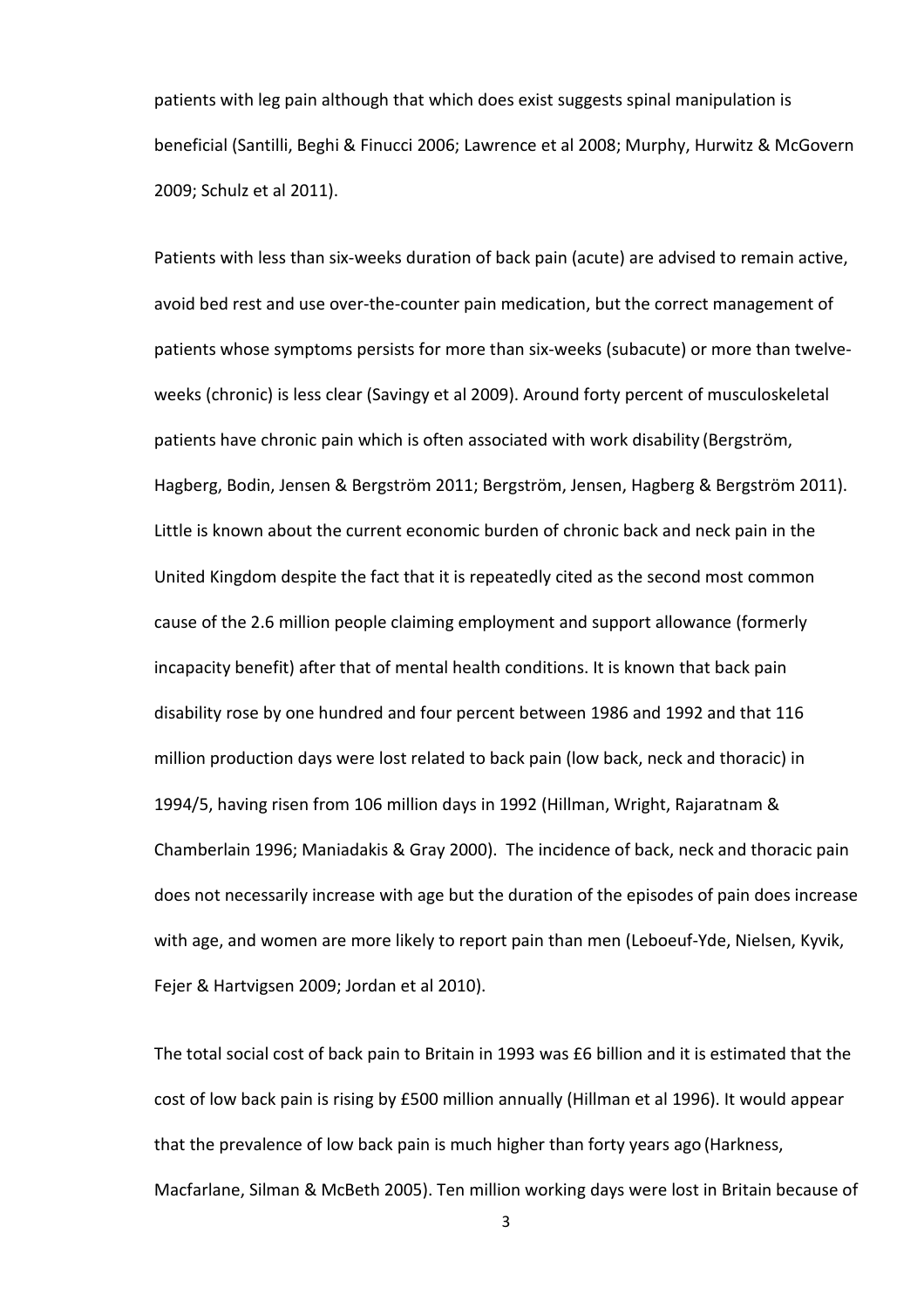low back pain in 1955, twenty-five million days in 1985 and seventy-five million days in 1994 (Troup 1996). No current estimates of the costs of back pain in the UK exist in the literature but estimates of the direct health care costs of back pain in 1998 were £1362 per patient in the UK (Maniadakis et al 2000) but as the retail price index has increased by more than thirty percent since that time, it is likely that the published figures under estimate the current economic burden (Savingy et al 2009). In 1998 total health care costs for back pain were £1632 million of which £565 million was being spent by patients outside the NHS on osteopathy, physiotherapy, acupuncture and chiropractic, but the indirect costs of back pain due to lost production were much higher and estimated to be up to £9090 million (Meniadakis et al 2000).

In the United States the cost of back pain is \$100 billion a year, much of which is spent on prolonged courses of treatment for those patients who fail to improve and become disabled (Foster, Dziedzic, van der Windt, Fritz & Hay 2009). A prevalence of between six and eleven percent for chronic low back pain has been established with the cost of low back pain available for Germany, in excess of  $\epsilon$ 7000 per patient with seventy five percent of the cost being work absenteeism (Juniper, Le and Mladsi 2009). However, a study of Scandinavian chronic back and neck pain patients referred for tertiary rehabilitative care has suggested a cost of rehabilitation together with the patient's lost productivity could amount to as much as €94 494 per patient (Jensen et al 2009). In Sweden back pain is estimated to cost one point three percent of Gross Domestic Product(Bergström et al 2011a).

In Britain a Government Statistical Service survey did find fifteen percent of back pain sufferers had back pain throughout the year in 1998 and forty percent of them consulted their GP with ten percent visiting a chiropractor, osteopath or acupuncturist and thirteen percent of those patients had taken time off work because of their back pain (Great Britain,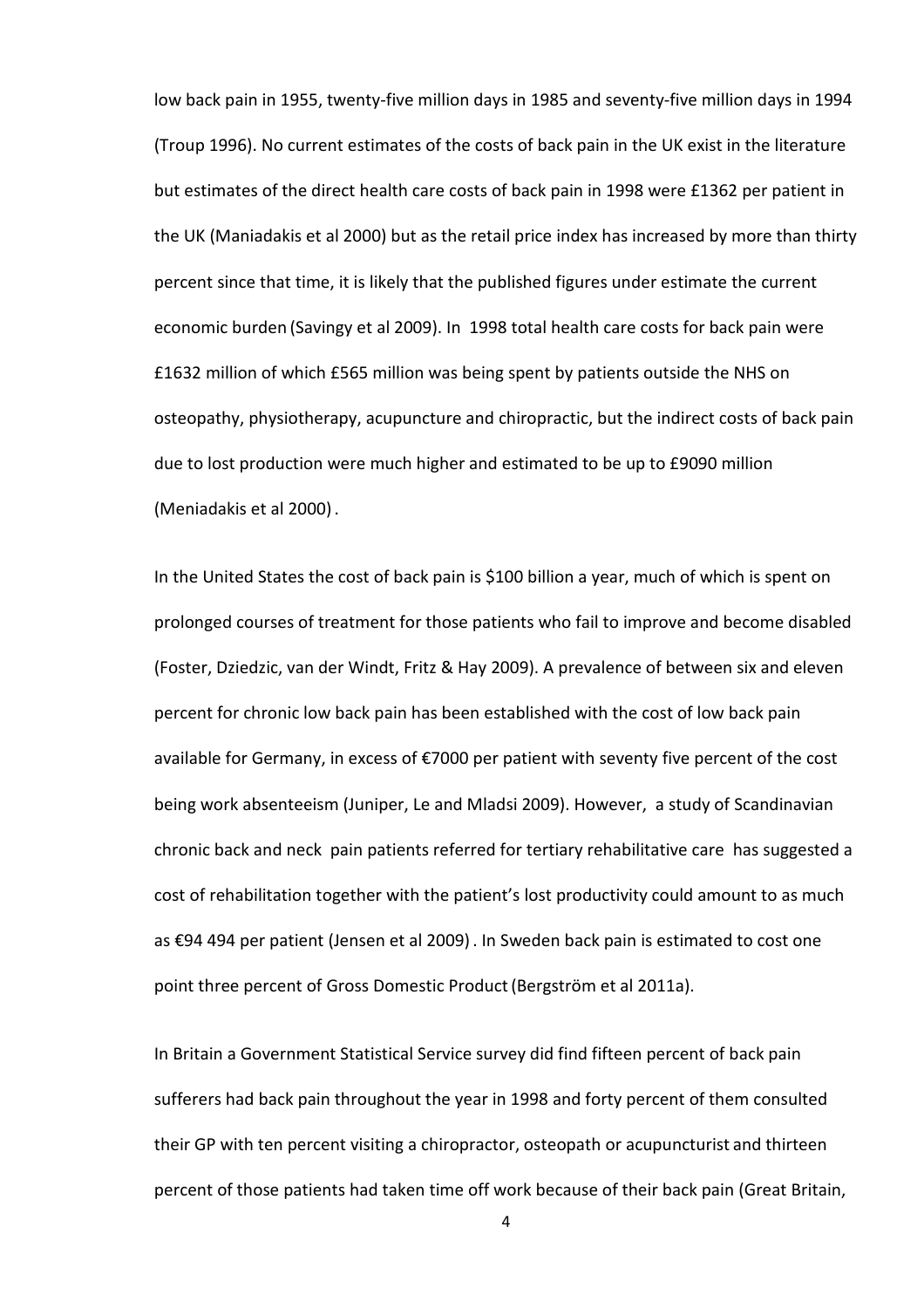Government Statistics Office 1999). Disability caused by low back pain affects approximately one-quarter of adults in any one year and is the most common physical disability in the working population of the UK (Maughan & Lewis 2010). There is a commonly held belief that ninety percent of patients with back pain recover within six weeks but this might be too optimistic as it is at odds with the findings of several authors who have found that although most back pain patients return to work within three months, pain and disability take much longer to resolve with twenty eight percent of patients' symptoms not resolved at one year (Hestbaek, Lebouef-Yde & Manniche 2003; Henschke et al 2008; Koes et al 2010; Bergström et al 2011a). Other authors have suggested that a large proportion of back pain sufferers still experience pain at 12 months (up to seventy five percent) and that nearly seventy eight percent of these patients experience relapses(Dionne et al 2008; Koes et al 2010, Kongsted & Lebouef-Yde 2010).

One of the reasons that there has been little agreement in the literature over the prevalence of back pain is that, until recently, there was no consensus in the literature over what constituted low back pain (Dionne et al 2008; Koes et al 2010). Through a modified Delphi study these authors sought to define location, duration and severity which would be the minimal classification of back pain (low back only, and bad enough to limit one's daily activities for at least one day). Moreover, thanks to the revised management of back and neck pain following the publication of the "Biopsychosocial Model of Back Pain (BPS model)" (Waddell 1987), adapting the psychiatrists' model of mental health to back pain, it would appear that there are encouraging signs that back and neck disability rates have shown signs of decreasing in recent years. In the Netherlands occupational back disability as a result of back pain decreased by thirty seven percent in men and twenty one percent in women between 1985 and 1999/2000 (Steenstra, Verbeek, Prinze & Knol 2006). In Sweden the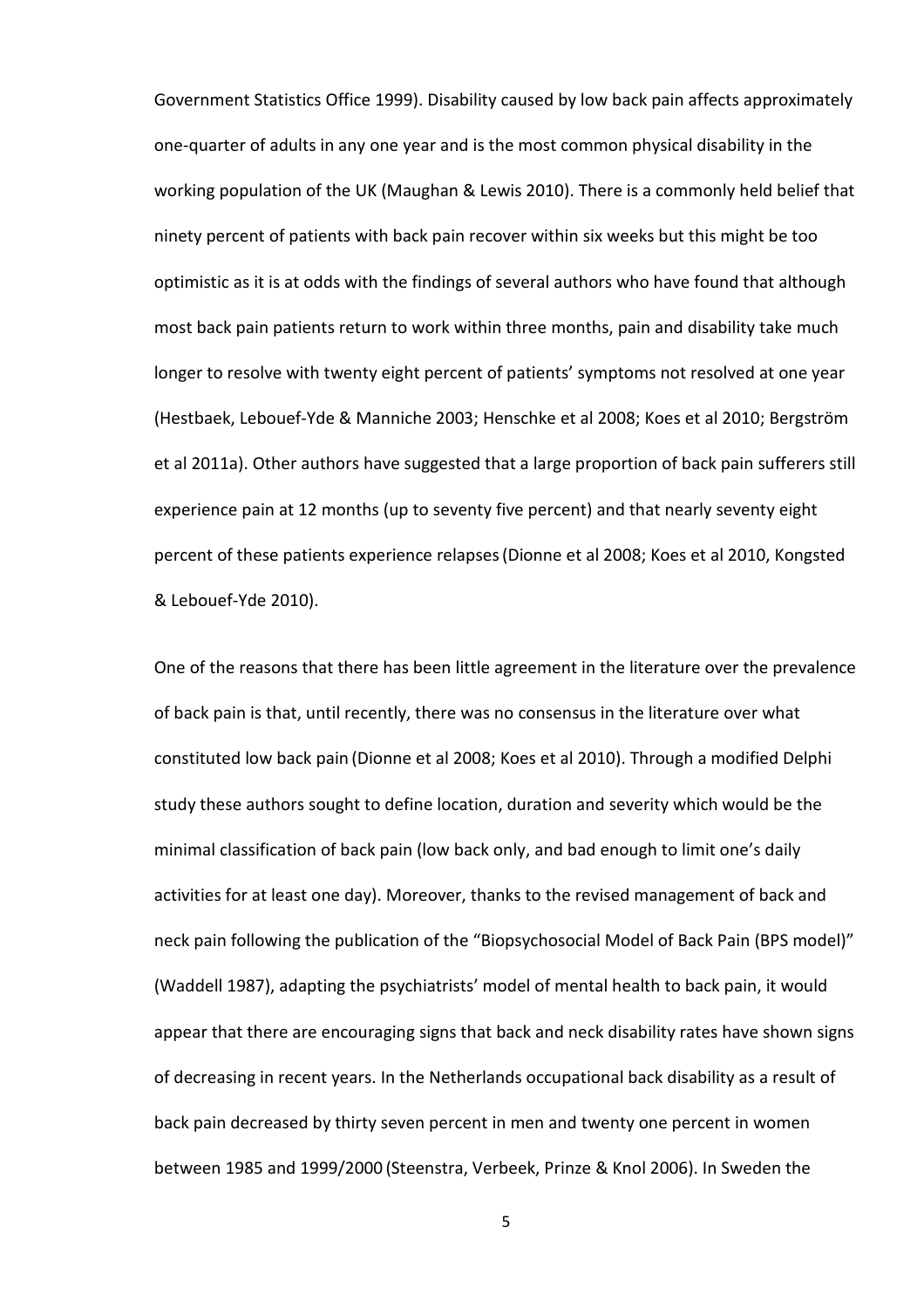incidence of neck and shoulder pain with concurrent complications decreased between 2002 and 2006 with sixteen percent rather than nineteen percent of these patients being off work, although these authors concluded it was too early to conclude the 'epidemic' had peaked (Leijon, Wahlström & Mulder 2009). Notwithstanding this, back pain, neck pain and headaches remain significant in terms of individual and societal impact, and their management continues to tax clinicians and researchers alike. This has led to back and neck pain being subjected to systematic reviews and clinical guidelines to inform treatment approaches (Bolton & Breen 1999).

## 1.2 Development of Guidelines for Back Pain

The BPS model states the back pain experience is a function of interacting combinations of patho-anatomical, neuro-physiological, physical and psychosocial factors which are different for each patient(Maughan & Lewis 2010). Following Waddell's groundbreaking paper (1987) and the resulting report of the Clinical Advisory Standards Group Report (Rosen 1994), guidelines for the management of low back pain, using the available evidence, started to emerge around the world between 1994 and 2000. Difficulty has arisen when comparing these guidelines from thirteen countries and two international European guidelines as some were written for acute/subacute back pain of less than twelve-weeks duration (USA, New Zealand, Australia and UK) whilst others focussed on chronic back pain (Netherlands, Switzerland, Denmark, Sweden and Israel) (Koes, van Tulder, Ostello, Burton & Waddell 2001).

Researchers and clinicians accept that low back (and neck pain) are not simply acute or chronic but fluctuate over time with frequent recurrences or exacerbations (Enthoven, Skargren & Öberg 2004; Dionne et al 2008; Leijon et al 2009; Kongsted & Lebouef-Yde 2010).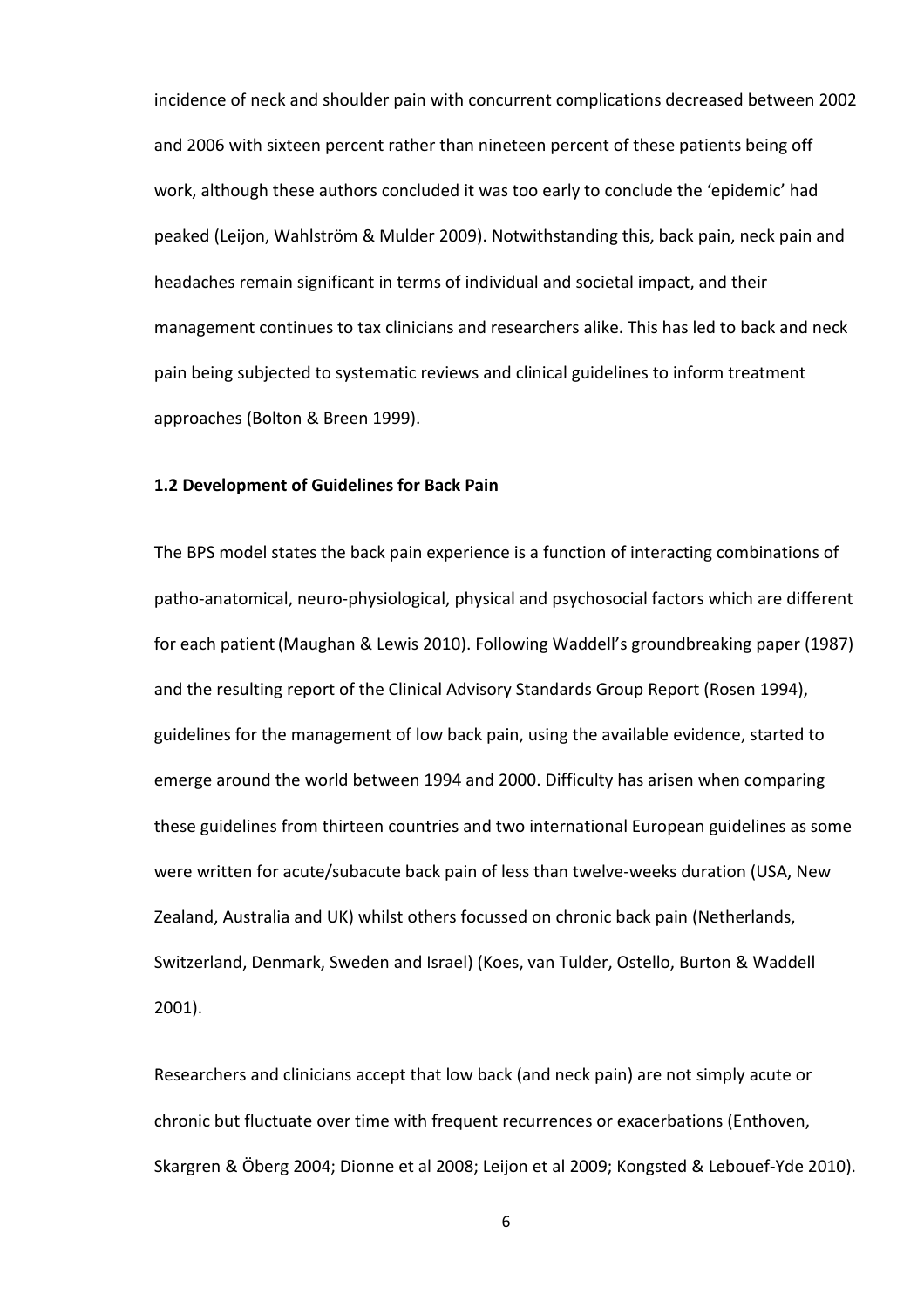A consensus has emerged regarding diagnosis, a history and examination to exclude serious pathology or neurological deficit, consideration of psychosocial complications, and the fact that radiographs are not useful for nonspecific low back pain. Patients have been reassured, advised to remain active, to progressively increase activity levels, to use analgesia or nonsteroidal anti-inflammatory drugs where recommended, to avoid bed rest, to consider spinal manipulation in the short-term and tailored exercise therapy (Hildebrandt et al 2004).

The guidelines, based on the BPS model, treating back pain as an illness rather than a disease, produced by the Royal College of General Practitioners (Waddell, McIntosh, Hutchinson, Feder & Lewis 1999) have been superseded by the European Guidelines (2004) (Hildebrandt et al 2004; Van Tulder et al 2004), The Musculoskeletal Services Framework (Department of Health 2006) and more recently, the National Institute for Clinical Excellence (NICE) guidelines for the management of low back pain (Savingy et al 2009). Consideration of spinal manipulation, acupuncture (dry needling) and tailored, supervised exercise programmes in the management of low back pain have remained in the guidelines. A recent comparison of non-specific low back pain guidelines published between 2000 and 2008 has shown little has changed in recommendations for the management of back pain in the last decade since these authors published their previous review of the guidelines published up to and including the year 2000, although their implementation remains a challenge in both clinical practice and research (Koes, Van Tulder, Ostelo, Burton & Waddell 2001; Koes et al 2010). Researchers look at the data of clinical trials to draw up guidelines but clinicians, although they tend to agree with the guidelines for back pain, have to contend with patient preferences, lack of access to the multimodal approach proposed by the guidelines and their clinical judgement based on their knowledge of the patient (Schers, Wensing, Huijsmans, van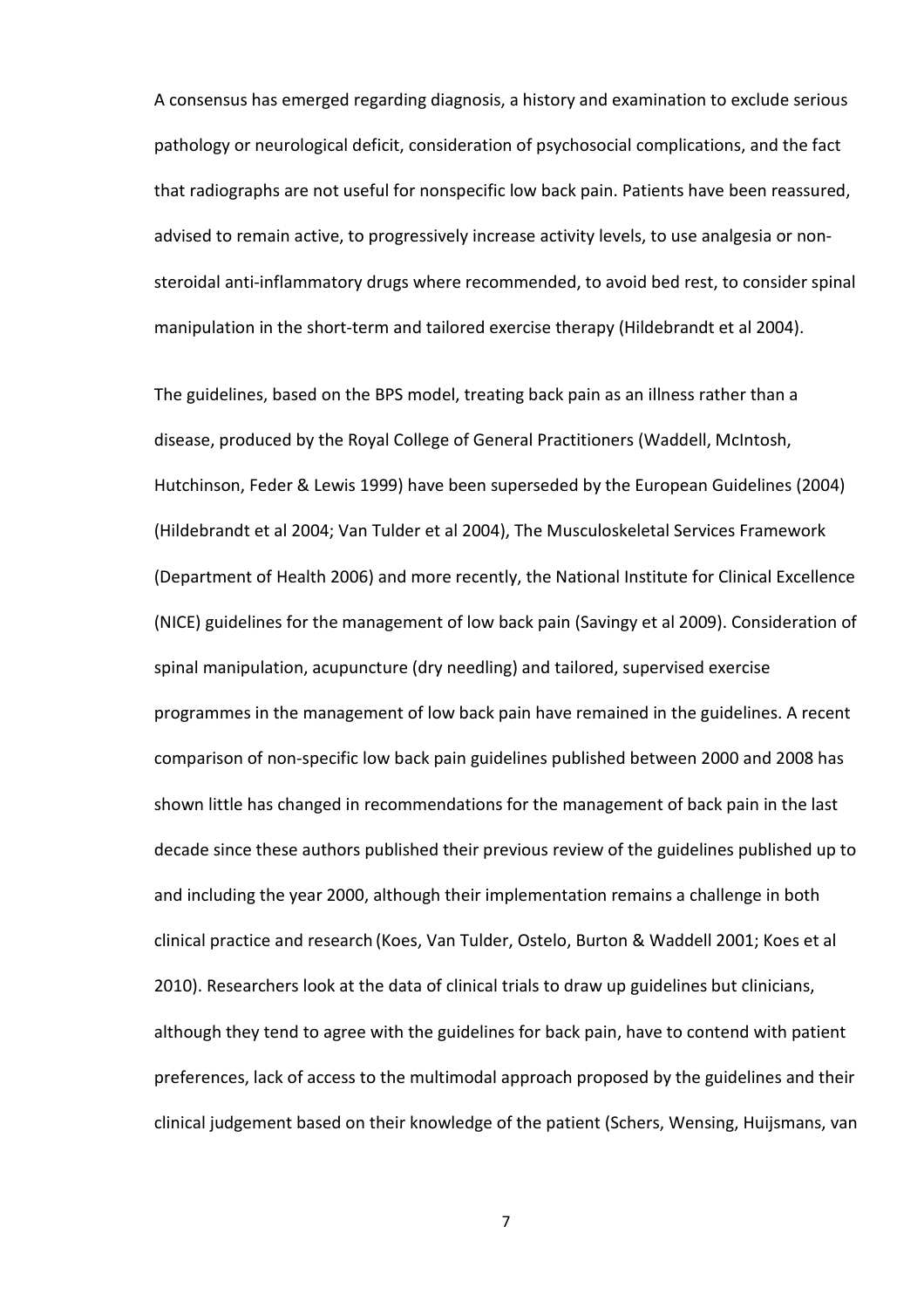Tulder & Grol 2001; Verbeek, Sengers, Riemans & Haafkens 2004; Chenot et al 2008; Phelan, van Ryn, Wall & Burgess 2009).

A limitation of guidelines for musculoskeletal complaints is that they tend to be "one size fits all" in their approach (Foster et al 2009). Adherence to guidelines has been hampered by patient expectation and prior experience, the clinical experience of the physician and the fact that doctors are inclined to give in to patients' demands irrespective of guideline recommendations (Schers, Braspenning, Drijver, Wensing & Grol 2000; Schers et al 2001; Chenot et al 2008). At the time of development of back pain guidelines in Britain some GPs were given limited purchasing power under the Fund-Holding Scheme in the 1990s. Local arrangements were made between chiropractors and local GP practices whereby some patients were able to receive spinal manipulation. The change of government in 1997 saw the demise of this scheme which was replaced by a collective buying scheme through Primary Care Trusts which resulted in very little availability of chiropractic treatment to patients through the NHS. Barriers to routine referral of back pain patients to chiropractors centre around a lack of formalised referral relationships and medical practitioner concerns about efficiency, continuity, quality and patient safety in healthcare (Greene, Smith, Allareddy & Haas 2006). Many of these concerns have been allayed when chiropractors have been introduced into a healthcare team(Garner et al 2008). Despite the majority of the chiropractic profession being in favour of some sort of future partnership with the NHS, cooperation is sporadic and limited by the lack of an overall policy plan, requirement for firm evidence of efficacy and constraints placed on NHS purchasers (Leboeuf-Yde, Andrén, Gernardt & Malmqvist 1997; Langworthy, Breen, Vogel & Collier 2002).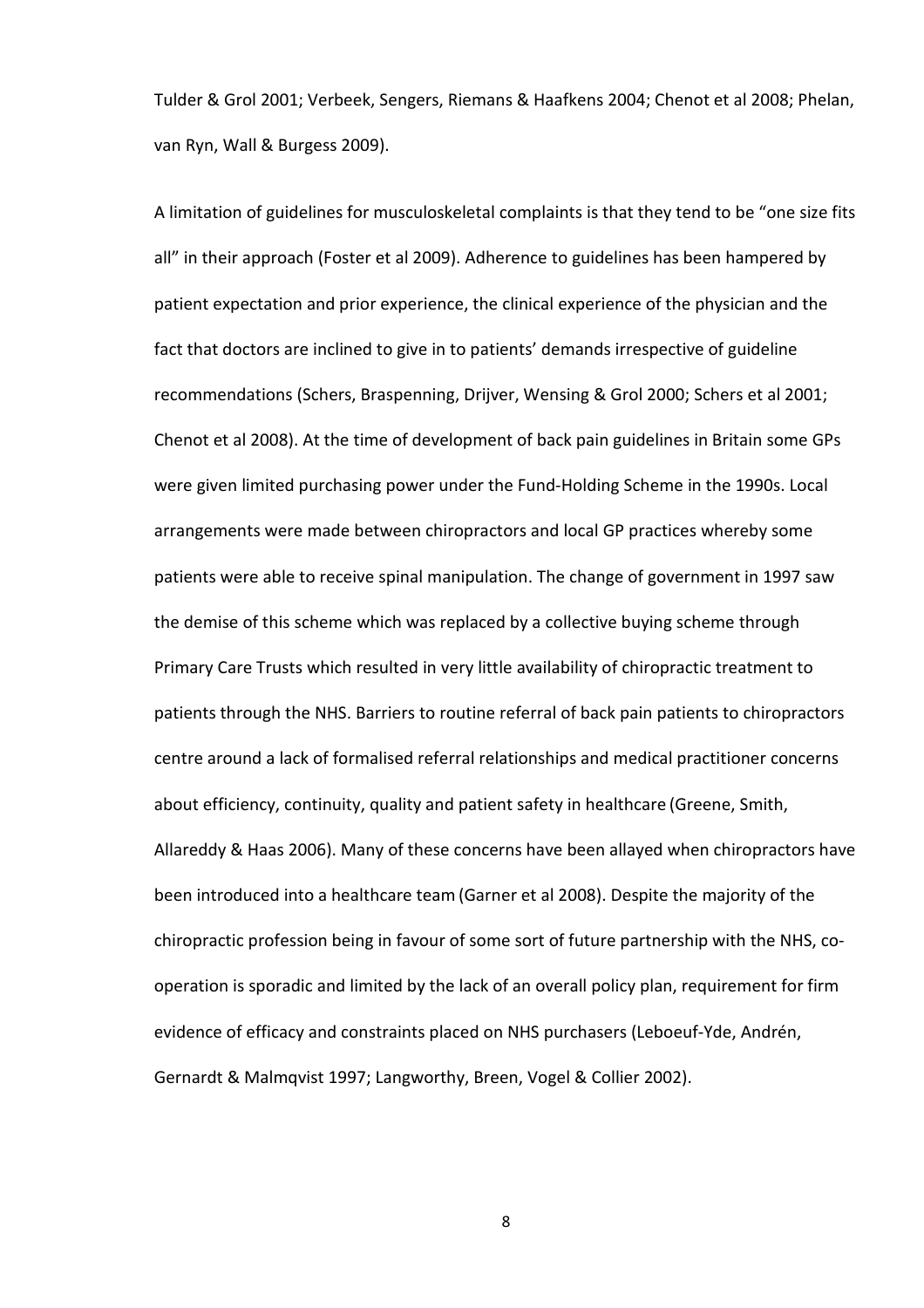#### 1.3 Subgrouping patients

Despite many years of guideline development, back and neck pain remain a significant problem in terms of healthcare and disability which raises the question of whether guidelines for the management of back and neck pain work better for some groups of patients than others? Back, neck and shoulder pain is usually managed in primary care by general practitioners, physiotherapists, chiropractors and osteopaths (Henschke et al 2008; Foster et al 2009; Foster, Hill & Hay 2011). Presently there are no easy answers on how best to treat these conditions as it seems a number of different treatments have an effect, albeit to a limited degree (Kongsted & Lebouef-Yde 2010). Most trials testing non-pharmalogical interventions, such as chiropractic (spinal manipulative therapy), for these conditions have shown small to moderate benefits, a finding which is often at odds with the experience of practitioners who see patients improve, often dramatically (Bolton 2003; Wyatt, Underwood, Scheel, Cassidy & Nagel 2004; Henschke et al 2008; Thiel & Bolton 2008; Foster et al 2009, Leboeuf-Yde et al 2009; Foster et al 2011; Van Middelkoop et al 2011).

It has been stated that large, pragmatic trials with broad eligibility criteria and high inclusion rates provide the most reliable data on the effects of treatment. However, these trials often fail to demonstrate superiority of one conservative treatment over another for musculoskeletal complaints(Peat 2008; Hayden et al 2010). Successive trials, performed on these heterogeneous groups of patients could be the reason as it is unlikely that one intervention will be effective for all patients with diverse demographic and clinical characteristics. These interventions have been shown to be more effective when directed at selected (homogeneous) groups of patients but there is a risk of introducing bias when the study population is not heterogeneous (Hancock, Herbert & Maher 2009). In an attempt to break this stalemate, a number of researchers have showing an interest in the study of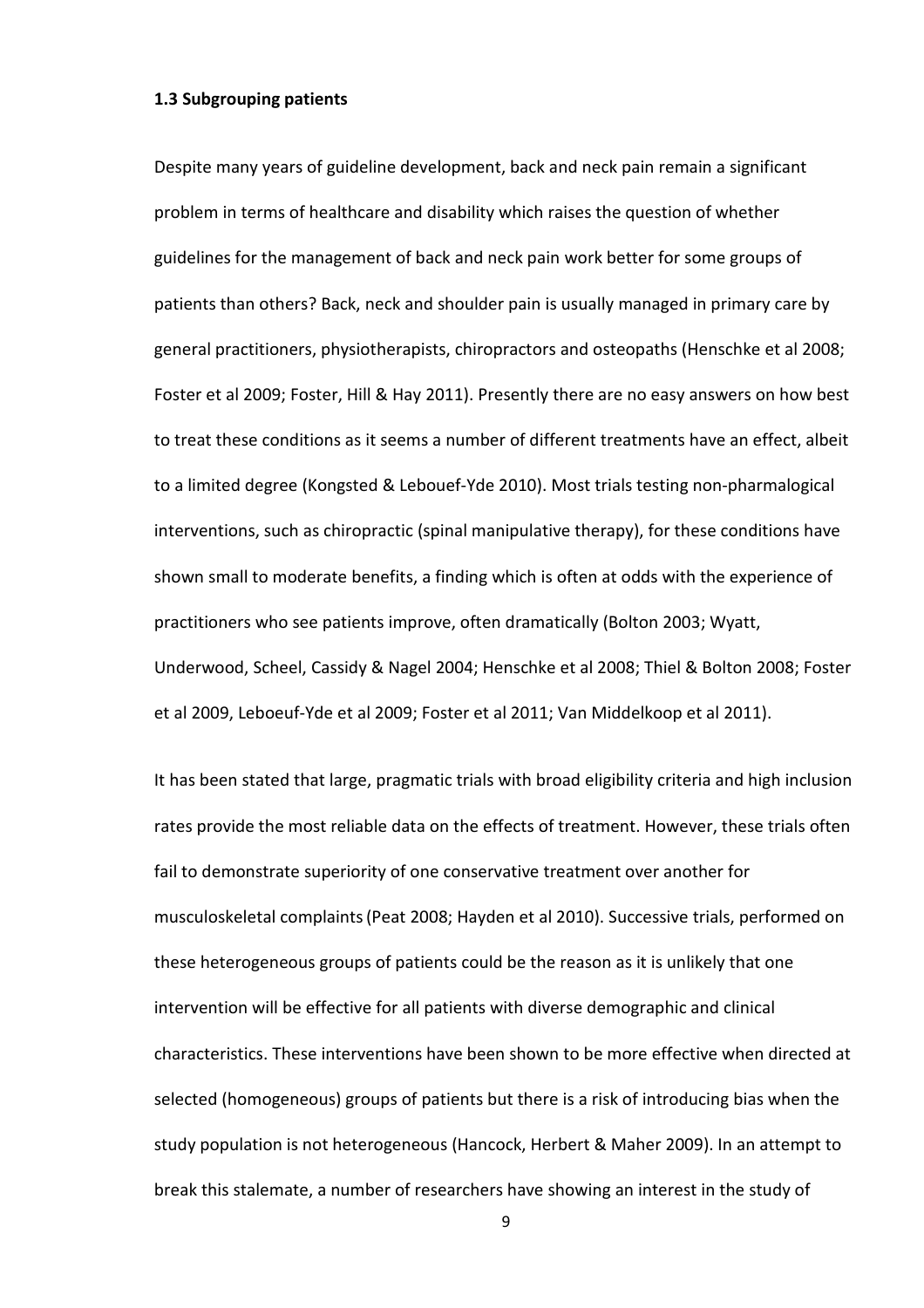subgroups of back pain sufferers with preliminary results suggesting interventions directed at subgroups of patients are more effective than interventions directed at mixed populations of low back pain patients (Enthoven, Skargren & Öberg 2004; Hall, McIntosh & Boyle 2009).

Recommendations for the use of spinal manipulative therapy and mobilisation have been made for low back and neck pain in current guidelines although there are not many high quality studies that differentiate acute and chronic patients. Many of these studies upon which the guidelines are based only have short-term follow-up periods which fail to capture the fluctuating nature of the back/neck pain experience. It has been suggested that future studies look at well-defined subgroups of patients, establish optimal number of treatment sessions, cost effectiveness and adverse side-effects of care (Brontfort, Haas, Evans & Bouter 2004; Peat 2008; Bergström, Bergström, Hagberg, Bodin & Jensen 2010; Brontfort, Haas, Evans, Leininger & Triano 2010). Increasingly researchers and clinicians are becoming convinced that effectiveness of interventions can be improved by targeting the provision of specific interventions at patients who respond best to that treatment (Wernecke & Hart 2004; Fritz, Childs & Flynn 2005; Steenstra, Verbeek, Prinze & Knol 2006; Hancock et al 2009; Pransky, Borkan, Young & Cherkin 2011). In effect, it has been suggested that there are specific types of 'treatment responders' within the broad domain of non-specific back and neck pain patients.

Clinical prediction rules were originally used to quantify the usefulness of clusters of patient characteristics (for example, history and examination findings) for diagnosis and prognosis (Hancock et al 2009). A growing body of evidence has emerged concerning the development of clinical prediction rules as a means of identifying patients according to likely outcome and responsiveness to treatment, in other words, patients who will respond best to a certain intervention (Peat 2008, Hancock et al 2009). There is a need for these prediction rules to be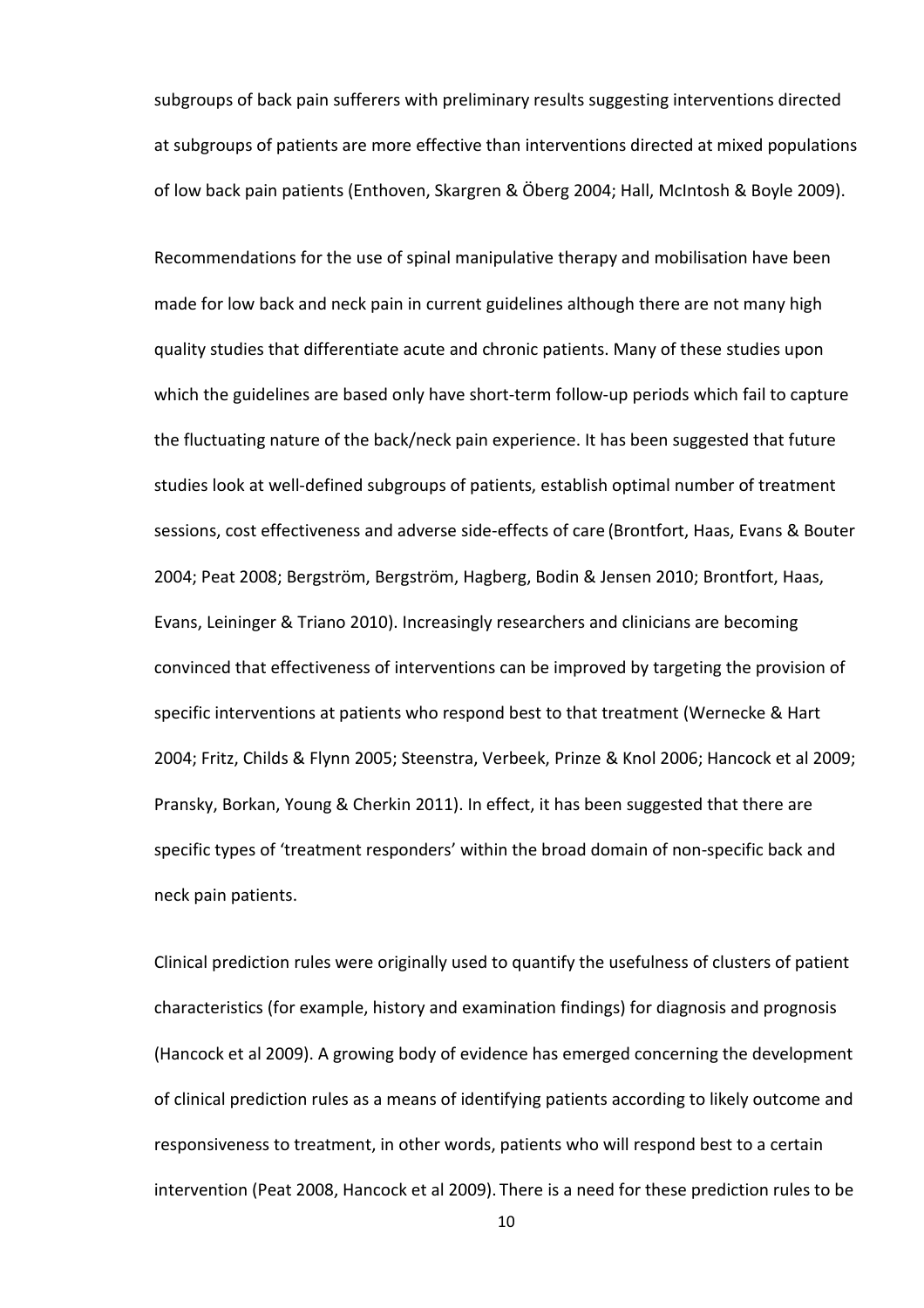implemented carefully as methods used to identify subgroups could lead to biased and misleading results (Hancock et al 2009; Foster et al 2011).

As there is complexity of the interactions between the patho-anatomical, neurophysiological and the psychosocial aspects of the back and neck pain experience for each patient, the effects of treatment intervention may well be diluted in trials of heterogeneous groups of patients who probably have diverse treatment needs (Maughan & Lewis 2010). An example of the complexity of these interactions is how the UK BEAM trial revealed that age, work status, age at leaving school, pain and disability, quality of life and beliefs were prognostic factors for recovery from back pain but these factors did not predict response to spinal manipulation, exercise or a combination of both interventions in this heterogeneous study population (Underwood, Morton & Farrin 2007).

Moreover, whilst we have amassed evidence on the 'bio' and 'pyscho' aspects of the pain experience, apart from work-related factors, the 'social' aspect has been somewhat neglected with little or no information on factors such as societal benefits, social support, benefit systems, family influences and the availability of appropriate healthcare. These might be fruitful avenues of investigation. However, a study of sixty-nine low back prediction studies, looking at 221 distinct predictors, was made and these authors found that social factors are often seen as out of the control of the patient or researcher and have been put in the 'too-difficult pile' (Hayden et al 2010).

Characteristics that identify subgroups of patients who respond differently to treatment are known as 'treatment effect modifiers' whereas 'prognostic factors' are characteristics that identify patients who recover at different rates or have different outcomes irrespective of treatment (Hancock et al 2009). Generally prognostic factors sometimes overlap with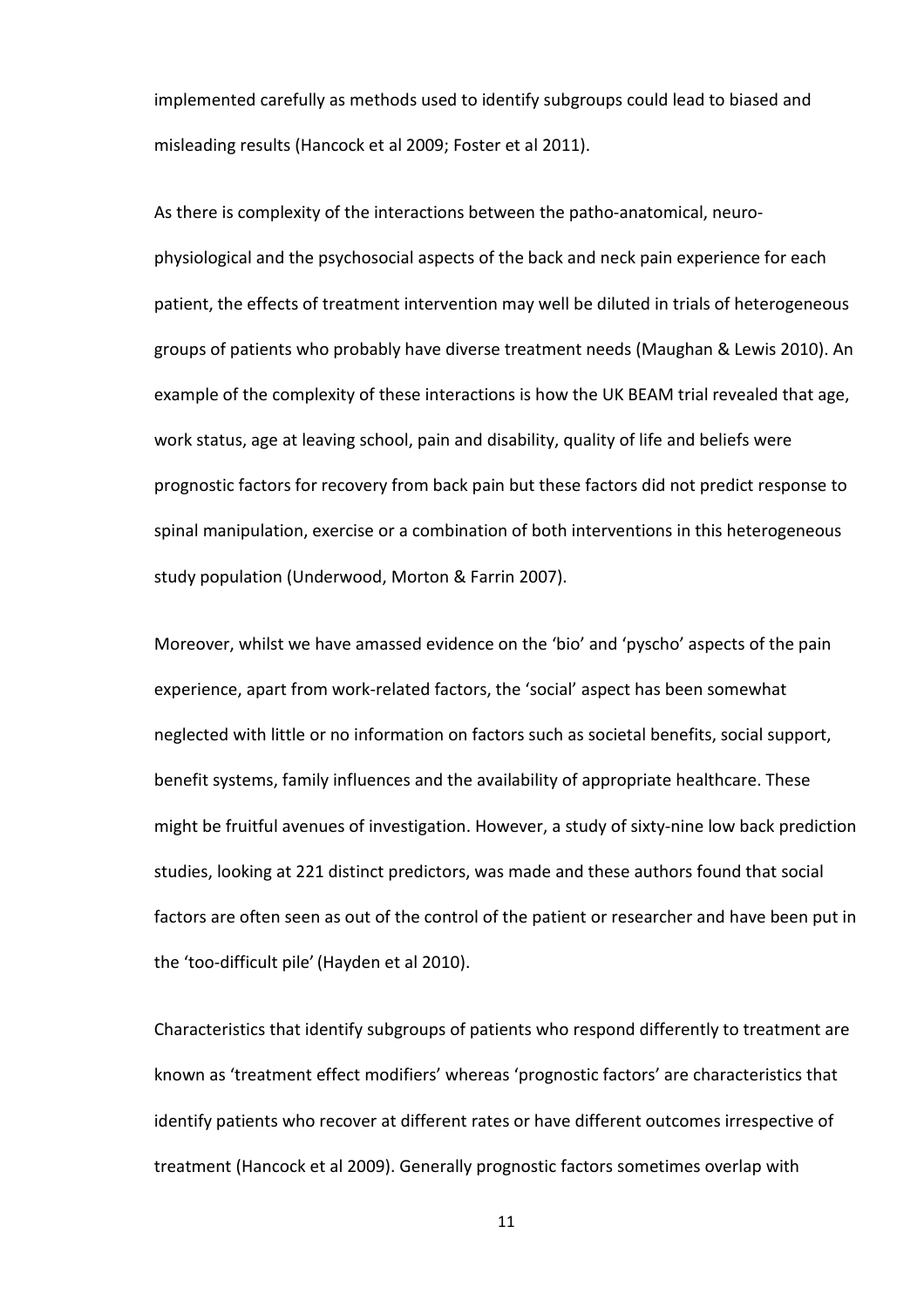treatment effect modifiers but this is not always the case (Foster et al 2011). Clinical Prediction Rules quantify clusters of patient characteristics that assist diagnosis and prognosis for different treatments (Peat 2008). This is a three stage process: derivation, where studies have been conducted to determine variables that predict outcome, validation, where these variables have been tested on new patients in a new setting, and impact analysis, where one investigates whether or not clinical prediction rules in clinical practice improve patient outcomes(Hancock et al 2009; Moons, Royston, Vergouwe, Grobbee & Altman 2009; Hayden et al 2010).

If one is trying to identify factors associated with treatment outcome, the design of the study must be experimental with a control group that does not undergo any intervention (Steenstra et al 2006; Hancock et al 2009; Kongsted & Leboeuf-Yde 2010). Single-arm trials cannot provide estimates of treatment effect (potential treatment modifiers) although single arm studies can indicate potential prognostic factors (particular clinical presentation associated with good outcome regardless of treatment) by tracking patients over time (Flynn et al 2002; Steenstra et al 2006; Carroll et al 2009; Foster et al 2009; Hancock et al 2009; Foster et al 2011). A study of sick-leave related to back pain found patients who had a perceived reduced ability to work and a belief that work would aggravate their back pain were prognostic factors for sick-leave but perceived reduced ability to work, constant back ache when working and a high score for gastrointestinal complaints acted as treatment effect modifiers demonstrating prognostic factors and treatment effect modifiers can be different but not mutually exclusive (Hagen, Svensen & Eriksen 2005).

Clinicians often believe they can identify subgroups of patients that will respond differently to an intervention for musculoskeletal pain. There is early evidence that it might be possible to better match the patient with treatment intervention for low back pain and calls for sub-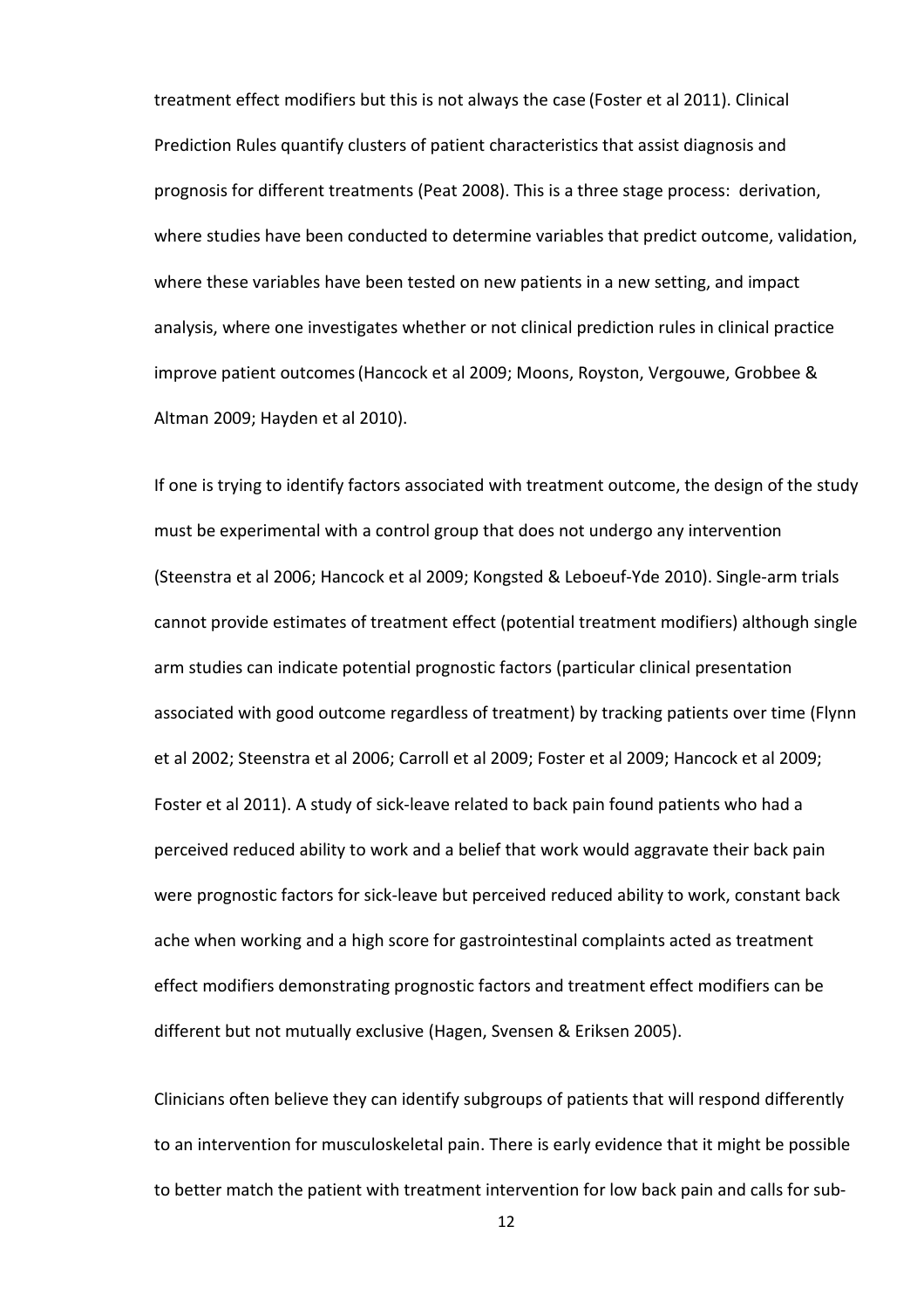grouping to find out what treatment works best and for whom have been around since 1998 (Borkan, Koes, Reis & Cherkin 1998; Foster et al 2011). GPs are better at predicting patients who will have an unfavourable outcome than those who will improve, suggesting primary care practitioners may be well-placed to identify those patients who need referral for more extensive treatment early in the course of an episode of low back pain (Hayden et al 2010). However, there is little consensus in the literature about how one sets about identifying subgroups of back pain patients and few methods have been subjected to rigorous testing. Causal homogeneity does not imply prognostic homogeneity or treatment responsiveness. Furthermore, none of the guidelines for the management of back pain recommend subgrouping patients(Foster et al 2011). Nevertheless, research to identify subsets of low back pain patients that respond more favourably to chiropractic needs to be conducted so that treatment can directed at patients who will benefit most to improve both patient outcomes and cost-effectiveness for the individual or third party payers (Breen 2010).

A multicentre prospective observational study, exploring the six-month clinical course with measurements of 'bothersomeness' using hierarchical cluster analysis, has resulted in the first attempt within the chiropractic profession to divide patients into four clusters. These were the stable (course relatively unchanged over time), fast improvers, typical patients (medium bothersomeness at baseline and average improvers) and slow improvers. If future studies can validate these clusters in larger cohorts, it has been suggested the most appropriate treatment strategies for each group should be investigated to ensure optimal efficacy of treatment for non-specific low back pain (Axén et al 2011).

Other researchers have recently attempted to classify patients at risk of developing chronic, disabling neck and low back pain. Based on psychological and psychosocial characteristics, these authors divided patients into adaptive copers, interpersonally distressed (low levels of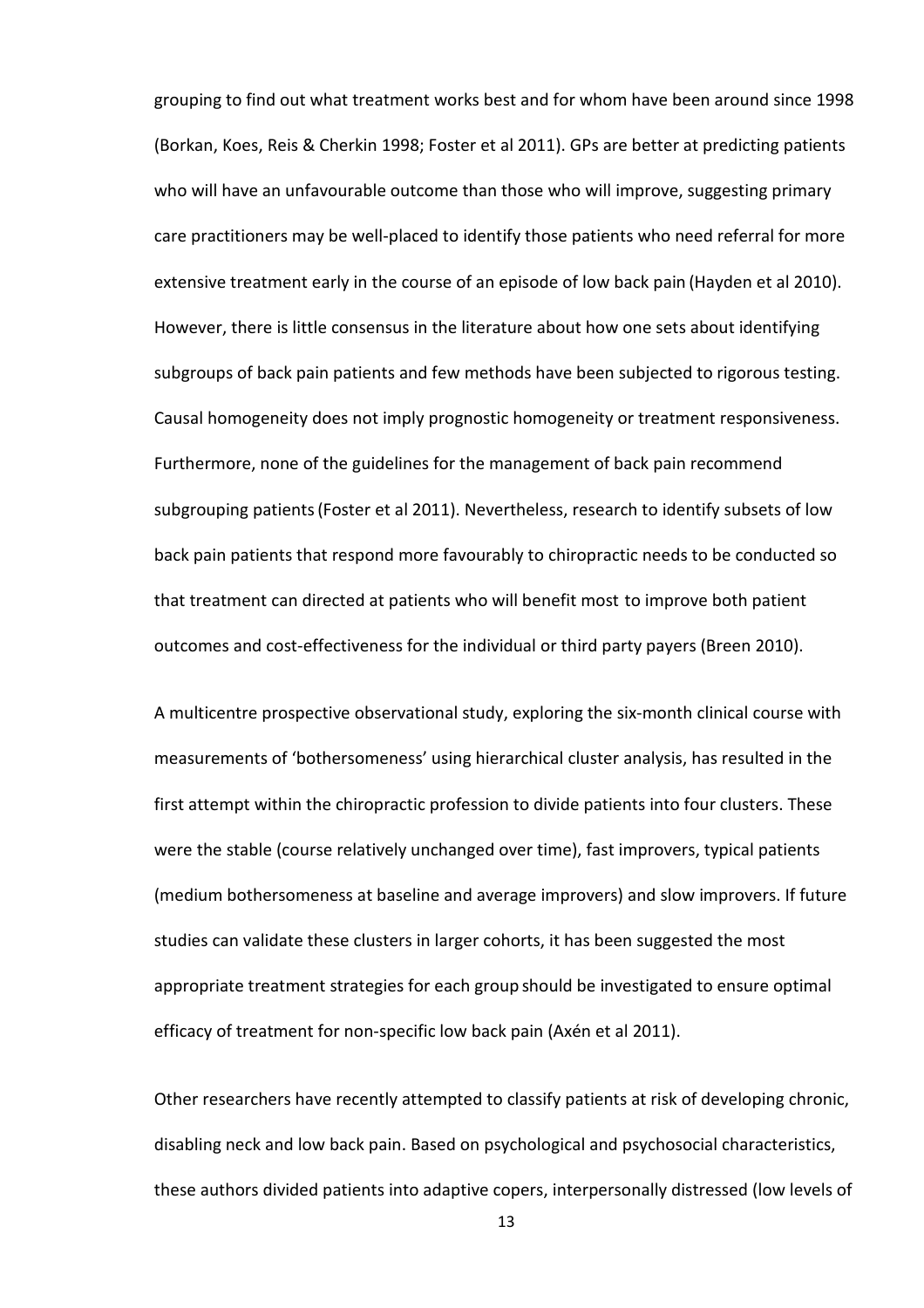social support) and dysfunctional (high pain severity, high disability and high levels of affective distress) in this prospective cohort study over thirty-six months. Multidisciplinary approaches were found to help the dysfunctional and adaptive copers whereas the interpersonally distressed patients responded least well and had most sick-leave (Bergström et al 2011a; Bergström et al 2011b). Patients in these studies were offered physical treatment and Cognitive Behavioural Therapy, addressing physical and psychosocial aspects of the pain experience and as such management of the interpersonally distressed individuals remains elusive. This study had its limitations in that there were no data concerning pain severity or duration which together with the work-related factors would have enhanced the internal validity of the study.

### 1.4 Prognostic Factors

Prognostic factors are the characteristics that identify patients who will recover at different rates or will have different outcomes, regardless of treatment (Carroll et al 2009). Baseline prognostic factors can be divided into general, health and work-related characteristics for the individual (Hayden et al 2010). Prognostic factors for neck and back pain are either nonmodifiable (e.g. age, gender) or potentially modifiable (e.g. coping strategies, levels of exercise). The challenge is how to disentangle these physical and psychosocial characteristics and the interactions between them; to relate physical, demographic and psychosocial characteristics to find subgroups of patients who might respond to different interventions, improving their prognosis (Waddell 2005). Until 2009 it would appear no one had classified predictors of outcome for back pain. Hayden et al (2009) used five categories: (i) Characteristics of the current episode of back pain, (ii) Individual characteristics, (iii) Psychological characteristics, (iv) Work environment and (v) Social environment. For the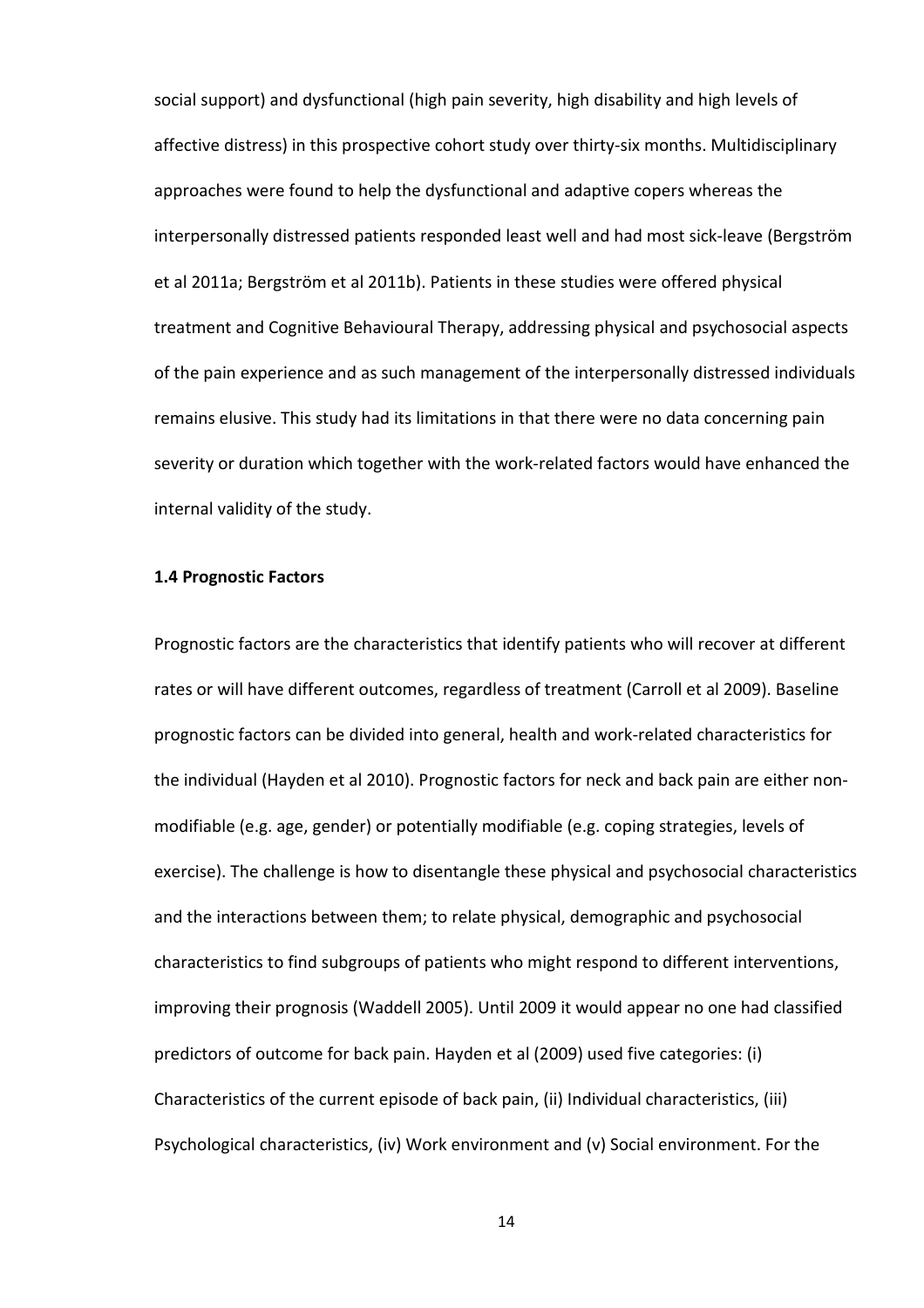purpose of this review the alternative classification system proposed by Carroll et al (2009) has been used:

- 1. Demographic and socioeconomic: either non-modifiable (e.g. age, gender) or not easily modifiable (socio-economic status)
- 2. Health factors and pain history: function and disability in a BPS approach, taking into account environmental (society, attitudes and legislation) and personal factors which are not easily modifiable by the individual in this context (Dahl 2002).
- 3. Workplace factors: Job tasks and ergonomics of the workplace-potentially modifiable.
- 4. Psychological and social factors: e.g. anxiety, depression, coping strategies and interpersonal factors (relationships with friends)-potentially modifiable
- 5. Societal factors: Compensation systems and laws-potentially modifiable but not by the individual.
- 6. Genetic factors: Not modifiable.
- 7. Health behaviours: e.g. levels of exercise-potentially modifiable.

# 1. Demographic and Socioeconomic Factors (non-modifiable)

For back or neck pain patients, demographic features such as age has often been cited as a predictor of outcome and authors usually state the older the patient, the less favourable the outcome is likely to be (Leboeuf-Yde et al 2004; Michaelson, Sjölander & Johansson 2004; Hill, Lewis, Sim, Hay & Dziedzic 2007; Mallen, Peat, Thomas, Dunn & Croft 2007; Henschke et al 2008; Schellingerhout et al 2008). It has been found that being female is predictive of disability in the long-term (Leboeuf-Yde et al 2004; Enthoven et al 2006; Hansson, Hansson & Jonsson 2006; Carroll et al 2009;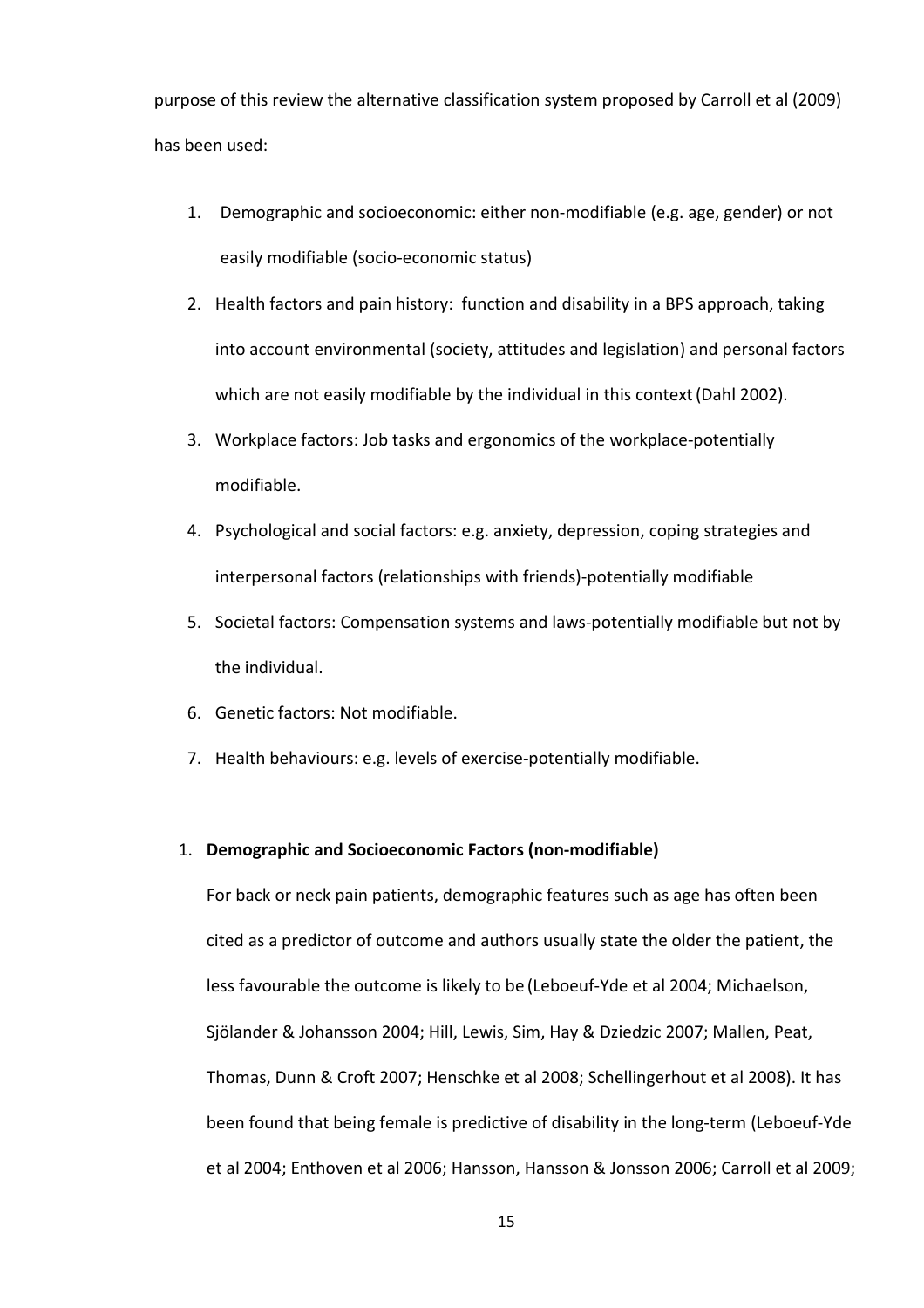Kongsted & Leboeuf-Yde 2010; Axén et al 2011). Whilst some authors cite being female affects prognosis, these findings are at odds with the findings of other researchers who have found no link with gender and prognosis(Denison, Åsenlöf & Lindberg 2004; Michaelson et al 2004). Higher levels of education have been cited on occasion as having a helpful effect on prognosis of back and neck pain sufferers (Koleck, Mazaux, Rascle & Bruchon-Schweitzer 2006; Rubinstein et al 2008) and being a blue collar worker had the opposite effect on prognosis for both back and neck pain patients (Karjalainen et al 2004; Hill et al 2007; Carroll et al 2009; Bergström et al 2011a).

Evidence that a link exists between smoking and low back pain has been cited in the literature for over a decade but a causal link has not been established. It is likely that the duration and frequency of back pain is increased by being a smoker and that abstinence could be a useful means of preventing certain kinds of back pain (Leboeuf-Yde, Yashin & Lauritzen 1996; Leboeuf-Yde, Kyvik & Bruun 1998; Zvolensky, McMillan, Gonzalez & Asmundson 2009). At best, smoking can only be regarded as a weak risk factor for developing low back pain although it offers no information about prognosis (Leboeuf-Yde 1999). Similarly, although much interest in lifestyle factors affecting back pain has been made, no clear link between alcohol consumption and low back pain has been made (Leboeuf-Yde 2000; Ndetan, Bae, Evans, Rupert & Singh 2009; Holmberg and Thelin 2010). Some authors have found that moderate alcohol consumption reduces the likelihood of sick leave as a result of back or neck pain but their findings were confined to female public sector workers (Skillgate, Vingård, Josephson, Holm & Alfredsson 2009). An increased Body Mass Index, obesity and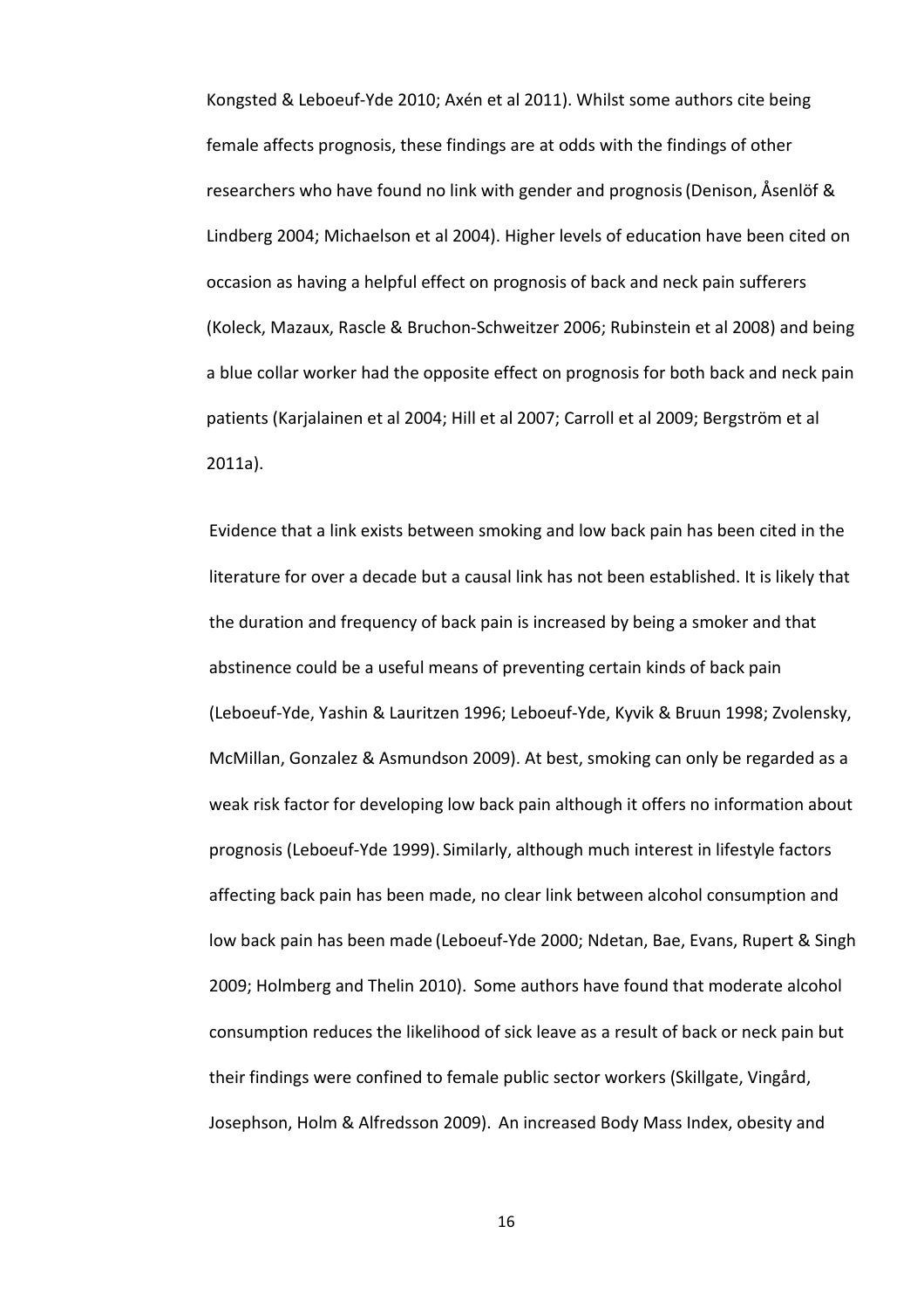living in an area of social deprivation has also been linked with intense, chronic neck and back pain (Webb et al 2003).

# 2. Health Factors and Pain history (non-modifiable)

Pain intensity has been frequently cited as having an effect on the prognosis for back and neck pain sufferers, particularly in the short-term (Mallen et al 2007; Schellingerhout et al 2008; Ssavedra-Hernádez et al 2011). These authors have found neck pain patients with accompanying back pain had a less favourable long-term prognosis. Similar findings had been reported in a previous study (Hill et al 2007). Moreover, it has been found that accompanying neck pain affected the prognosis in back pain patients (Leboeuf-Yde et al 2004; Leboeuf-Yde et al 2005; Enthoven et al 2006).

Patients with back pain who respond to chiropractic treatment normally do so very quickly by the fourth visit with very little further improvement at three and twelve months. However, these improved patients do experience recurrent episodes (Axén, Rosenbaum, Röbech, Wren & Leboeuf-Yde 2002, Leboeuf-Yde et al 2004; Leboeuf-Yde et al 2005; Enthoven et al 2006). Thiel & Bolton (2008) found that patients who presented with neck pain and/or shoulder/arm pain, reduced neck, shoulder/arm movement, headache, upper/midback pain often had immediate improvement after cervical manipulation. Patients with the additional symptoms of numbness/tingling in the upper limb, fainting/dizziness or light-headedness, often associated with more chronic syndromes, were more likely to feel worse immediately after cervical manipulation (Michaelson et al 2004, Rubinstein et al 2008; Thiel & Bolton 2008). Patients undergoing chiropractic treatment for neck and back pain had a more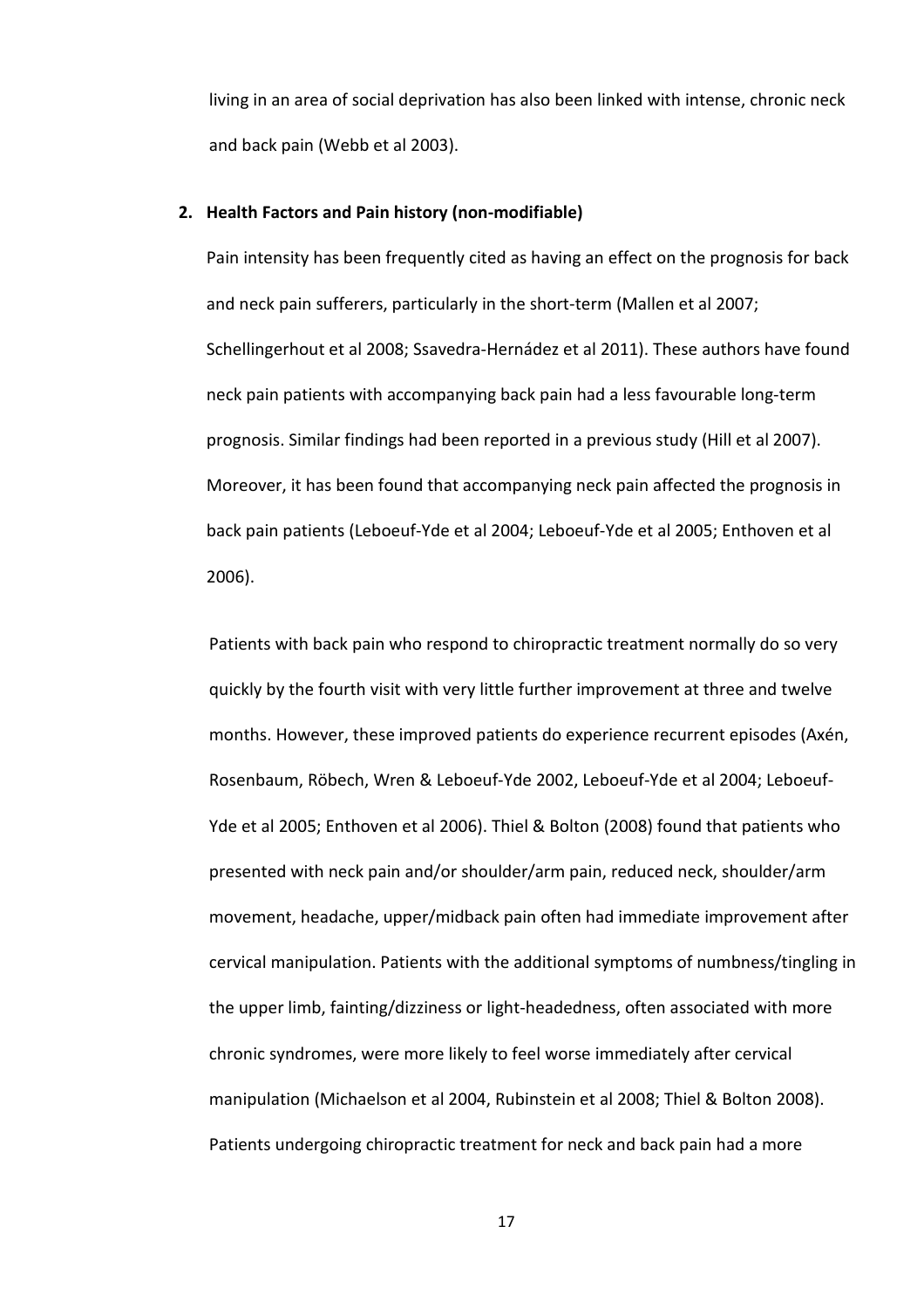favourable prognosis if they had a short duration of pain prior to presentation (Fritz, et al 2005; Rubinstein et al 2008).

A previous systematic review by Borge, Leboeuf-Yde & Lothe (2001) found no link between physical examination findings and treatment outcome in back pain. A recent study has found that restricted cervical extension and negative upper limb tension tests affected prognosis but these findings had to be present with other demographic and health factors which calls into question the validity of physical parameters as independent variables for assessing prognosis in musculoskeletal conditions (Ssavedra-Hernádez et al 2011). Similarly, patients with signs of disc problems on examination and the presence of leg pain had a worse prognosis than back pain patients of muscular origin although demographic and clinical characteristics such as patient gender, pain duration and severity had to be taken into consideration and it was these characteristics that accounted for the worsened prognosis rather than leg pain itself (Kongsted & Leboeuf-Yde 2010; Schulz et al 2011). Despite the presence of broad-based disc herniation and nerve root compromise on Magnetic Resonance Imaging (MRI), prognosis at fourteen months in male patients was good, despite follow-up MRI not demonstrating change (Jensen, Albert, Sorensen, Manniche & Leboeuf-Yde 2007).

It is at least twenty years since physical parameters were used as the primary outcome in back pain research. Bendix, Bendix and Haestrup (1998) were able to demonstrate that the endurance of the stabilising muscles of the back was predictive of recovery for patients in tertiary rehabilitation programs but subsequent research has failed to demonstrate physical parameters such as back endurance as predictors (Michaelson et al 2004). Patient experiences, attitudes and beliefs serve as a better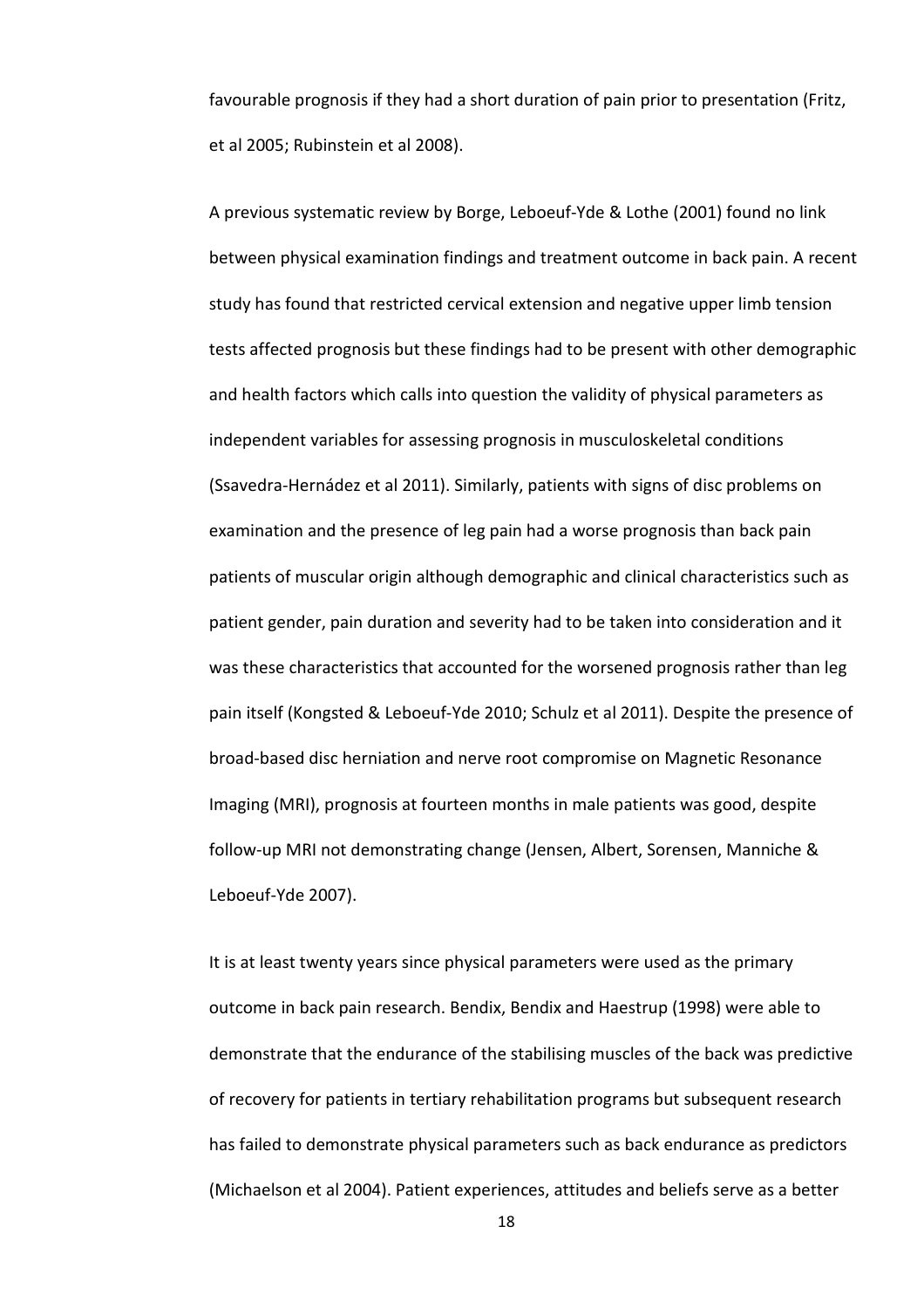measure of whether or not a patient is improving, confirming long-held beliefs that physical parameters do not act as good measures of outcome (Bolton 1994; Deyo et al 1994; Michaelson et al 2004; Hamberg-van Reenen, Ariëns, Blatter, van Mechelen & Bongers, 2007; Hill et al 2007; Hill et al 2011). Increased physical functioning after an episode of back pain has been found to have more to do with a decrease in fearavoidance beliefs and psychological distress than physical fitness (Bousema, Verbunt, Seelen, Vlaeyen & Knottnerus 2007).

For back pain patients, higher levels of pain intensity, longer duration of symptoms and perceived risk of persistence have been associated with longer recovery times (Hansson et al 2006; Hill et al 2007; Langworthy & Breen 2007; Mallen et al 2007; Henschke et al 2008; Keeley et al 2008; Jensen et al 2009). Furthermore, these authors found that the longer patients had been symptomatic or had been off work prior to treatment had an adverse effect on prognosis. Interestingly, other authors have found that sick leave and duration of symptoms did not have predictive value in assessing pain reduction in chronic neck and back pain sufferers(Denison et al 2004; Michaelson et al 2004; Kongsted & Leboeuf-Yde 2010). This is probably because dividing patients into acute and chronic might be too simplistic in some instances and using additional prognostic factors such as psychosocial domains, better reflecting the BPS model, may result in more acceptable labels for patients(Hayden et al 2010; Kongsted & Leboeuf-Yde 2010).

Rubinstein et al (2008) also found that patients not being on sick leave, not being tired, having a favourable treatment outcome expectation, not having morning pain and having a good perception of their general health were more likely to have a favourable treatment outcome. These findings support the work of previous authors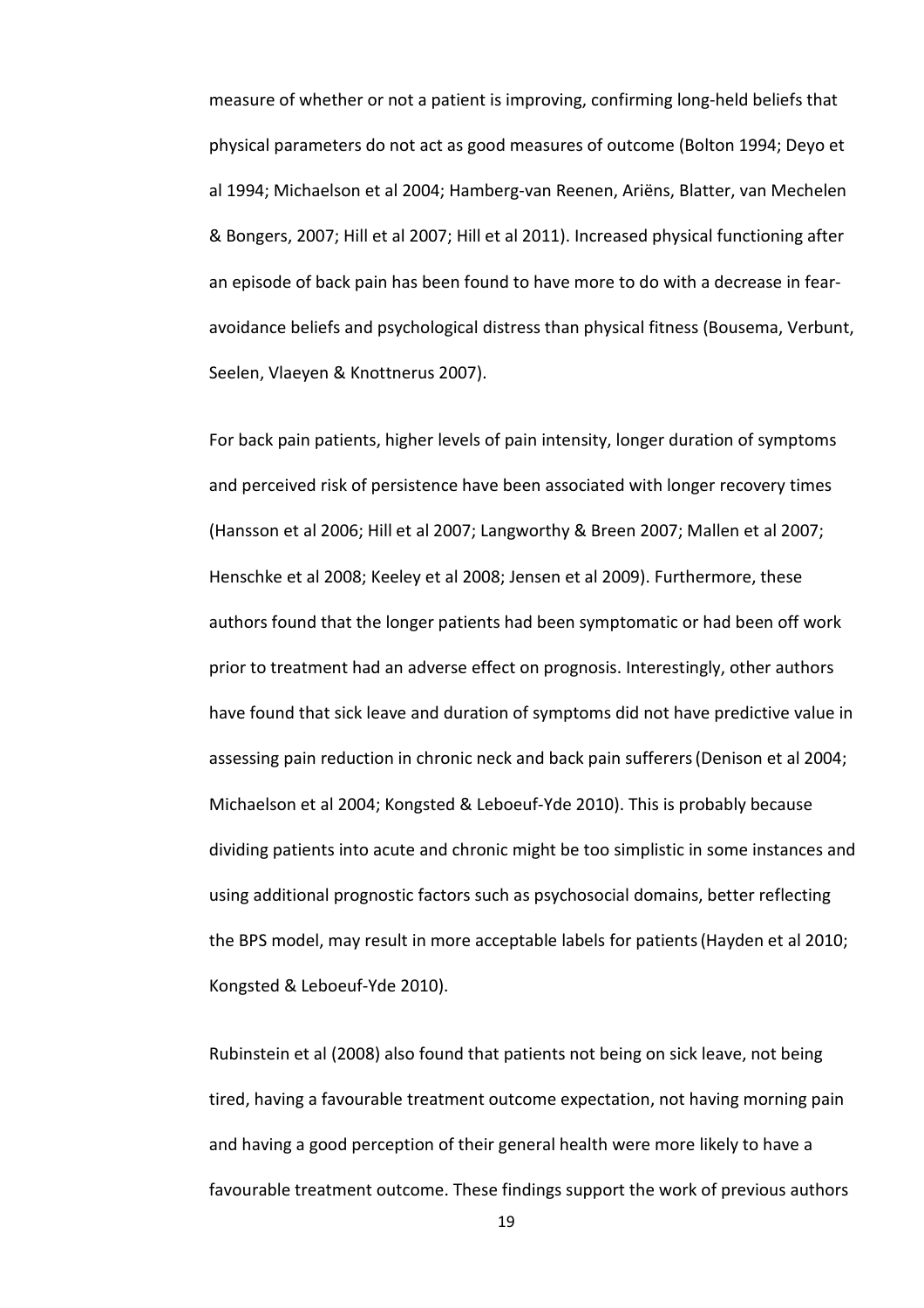with regard to patient expectations of treatment outcome with regard to low back pain and neck pain showing that patients' general expectation of improvement was associated with improved functional status(Hall et al 2007; Myers et al 2007). Good general health status and a shorter total duration of pain in the previous year had also been found to have an effect on treatment outcome (Langworthy & Breen 2007; Leboeuf-Yde et al 2009). A history of previous episode/s, pain severity and longer periods of sick leave were all associated with a less favourable outcome in neck pain patients(Eltayeb, Staal, Hassan & de Bie 2007; Hill et al 2007; Carroll et al 2009; Bergström et al 2011a).

Some of the predictors identified in numerous research studies are at odds with the findings of other researchers. For example, Michaelson et al (2004) reported that variables such as history of sick leave and pain duration had little predictive value for chronic back and neck pain patients. Ozegovic, Carroll & Cassidy (2009) found pain intensity and health status prior to injury were associated with a more favourable outcome for whiplash patients. This finding was supported by Lindell, Johansson, Strender (2010) for non-specific spinal pain. Bot et al (2005) reported that symptom duration prior to presentation and a prior history of neck and shoulder pain affected outcome. Differences in predictors of outcome have probably been found because some studies are for acute patients, some chronic patients and follow-up periods vary. Interestingly one study found patients who had pain and disability at one year follow-up were often still consulting healthcare providers for episodes of back and neck pain at five year follow-up (Enthoven et al 2004).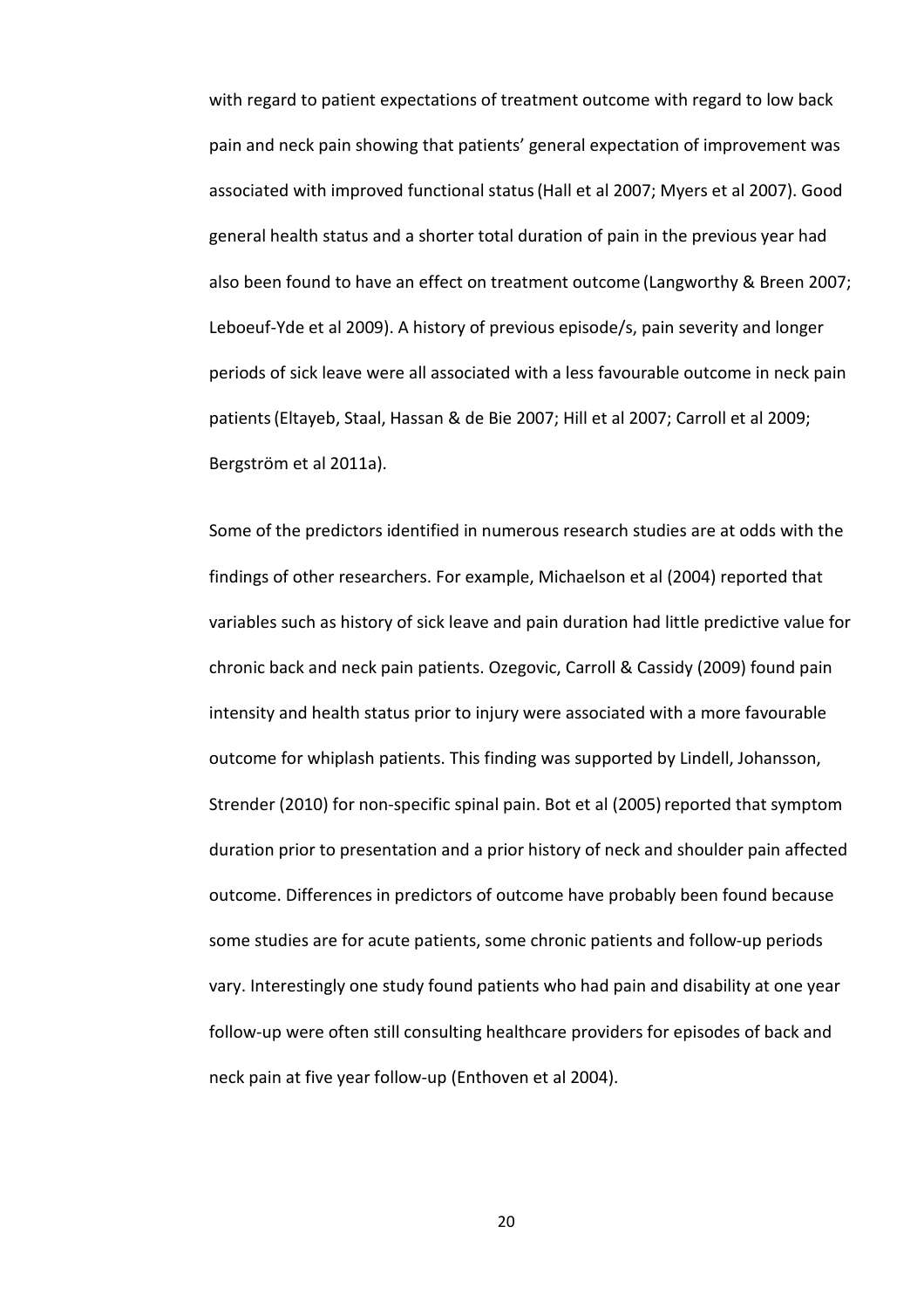#### 3. Workplace Factors (potentially modifiable)

 Low back pain of sudden onset at work has been strongly associated with exposure to specific patient-handling tasks/work-related accidents and has been associated with work absenteeism and short-term disability (Waddell 2005, Koleck et al 2006). Job satisfaction has been cited in the literature as a predictor of a favourable outcome from an episode of back pain (Dunn & Croft 2004). Neck and back pain patients with high quantitative demands at work, repetitive work, poor social support at work or poor work station design and sedentary work have been associated with a less favourable outcome (Hagen et al 2005; Eltayeb et al 2007; Côté et al 2008; Lakke, Soer, Takken & Reneman 2009; Holtermann, Hansen, Burr & Søgaard 2010, Bergström et al 2011a). Fear of movement was found to be the most consistent factor that impeded short and long-term recovery in patients with subacute neck pain (Pool, Ostelo, Knol, Bouter & de Vet 2010). Other authors have found that psychological work demands and work hours have an influence on musculoskeletal outcomes and general health (Shannon et al 2001). The perception of poor working conditions has also been shown to be associated with recurrent low back pain, increased medication use and limitation on activities of daily living (Lønnberg, Pedersen & Siersma 2010).

Low back pain of gradual onset showed no significant relation to occupational tasks but has been associated with baseline psychosocial risk factors for back pain (Waddell 2005). Fear-avoidance beliefs related to work have been found to be important determinants in musculoskeletal disability (Denison et al 2004; Lakke et al 2009). Psychological distress and dissatisfaction with the support from work colleagues/management have an adverse effect on the prognosis of back and neck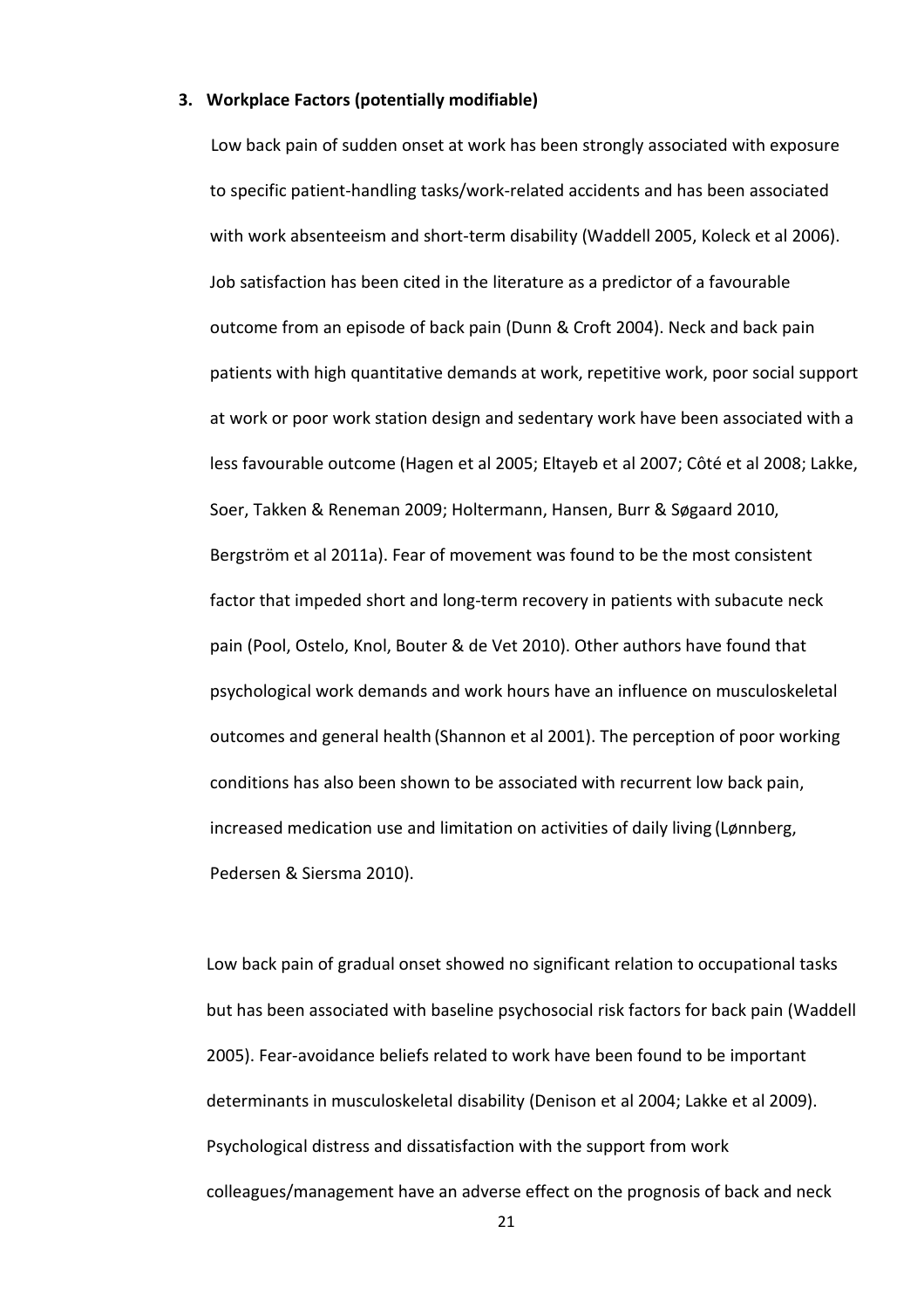problems(Macfarlane, Hunt & Silman 2000; Shannon et al 2001; Michaelson et al 2004; Côté et al 2008; Keeley et al 2008). Having lower pay and poor job satisfaction has been shown to be a predictor of outcome for work-related injuries (Koleck et al 2006). Psychosocial factors are associated with the development of chronic neck and back pain and sick leave (Linton 2000). Moreover, patients who changed their job and took more exercise were more likely to improve than workers who remained in occupations with working conditions that were perceived as poor(Carroll et al 2009).

#### 4. Psychological and Social Factors (potentially modifiable)

Depression has been cited as an emotional predictor for a less favourable outcome in back pain (Pincus, Burton, Vogel & Field 2002; Carroll, Cassidy & Côté 2004; Dunn & Croft 2004; Hansson et al 2006; Koleck et al 2006; Hill et al 2007; Mallen et al 2007; Henschke et al 2008; Keeley et al 2008; Jensen et al 2009; Lindell et al 2010). Depression has also been found to be a strong and independent predictor for both back and neck pain (Carroll et al 2004; Hill et al 2007). Some authors divide patients into dysfunctional (high pain severity, disability and affective distress), interpersonally distressed (low levels of social support) and adaptive copers (people who successfully adjust to chronic pain by having lower pain levels, better coping strategies, a more positive outlook and less comorbidities) (Bergström et al 2011a; Bergström et al 2011b). Similarly, anxiety and fear-avoidance beliefs relating to work have an adverse effect on prognosis (Denison et al 2004; Hill et al 2007; Mallen et al 2007; Keeley et al 2008). Catastophizing also has a bearing on treatment outcome in some back and neck pain patients (Pincus et al 2002; Hill et al 2007; Schellingerhout et al 2008).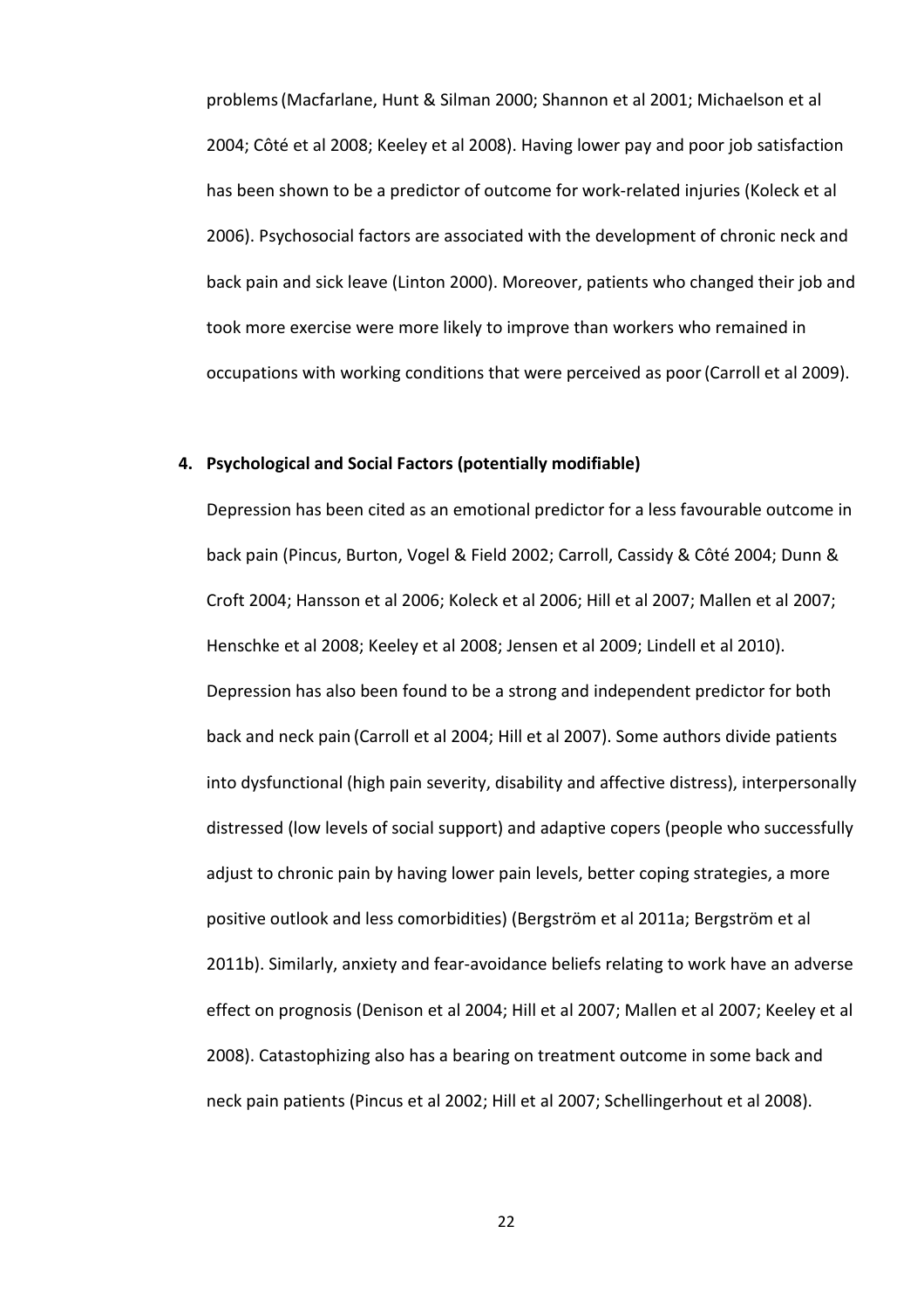Active coping strategies, with the patient taking measures to control and manage pain themselves have been associated with better outcomes compared to patients who adopt a more passive approach, transferring pain management to an outside source or those who allow others areas of their life to be adversely affected by pain (Pincus et al 2002; Mercado, Carroll, Cassidy & Côté 2005; Mallen et al 2007). However, these authors did find that neck pain patients who had high pain intensity on presentation, had an optimistic attitude and few other symptoms were more likely to improve whereas back pain patients who were likely to improve had higher levels of pain intensity and distress at presentation (Michaelson et al 2004).

## 5. Societal Factors (Potentially modifiable but not by the individual)

Patients with good social support from friends and family have been found to have better control over their pain (Koleck et al 2006, Bergström et al 2011a). Patients who had a perceived risk of chronicity, with poor self-efficacy, poor recovery beliefs, fear avoidance and poor social support are more likely to have a poor prognosis for both back and neck pain (Denison et al 2004; Hill et al 2007; Mallen et al 2007; Foster, Thomas, Bishop, Dunn & Main 2010). These findings are supported by the work of Leboeuf-Yde et al (2004), Enthoven et al (2006), Bergström et al (2010) who also found that these patients were more likely to claim incapacity benefits. Interestingly these authors reported that patients who did not have to pay for their treatment had a less favourable outcome than those who paid for the treatment out of their own pocket or had partial reimbursement(Leboeuf-Yde et al 2009). Back pain patients seeking compensation have been associated with longer recovery times(Hansson et al 2006; Hill et al 2007; Henschke et al 2008, Keeley et al 2008; Jensen et al 2009; Lindell et al 2010) .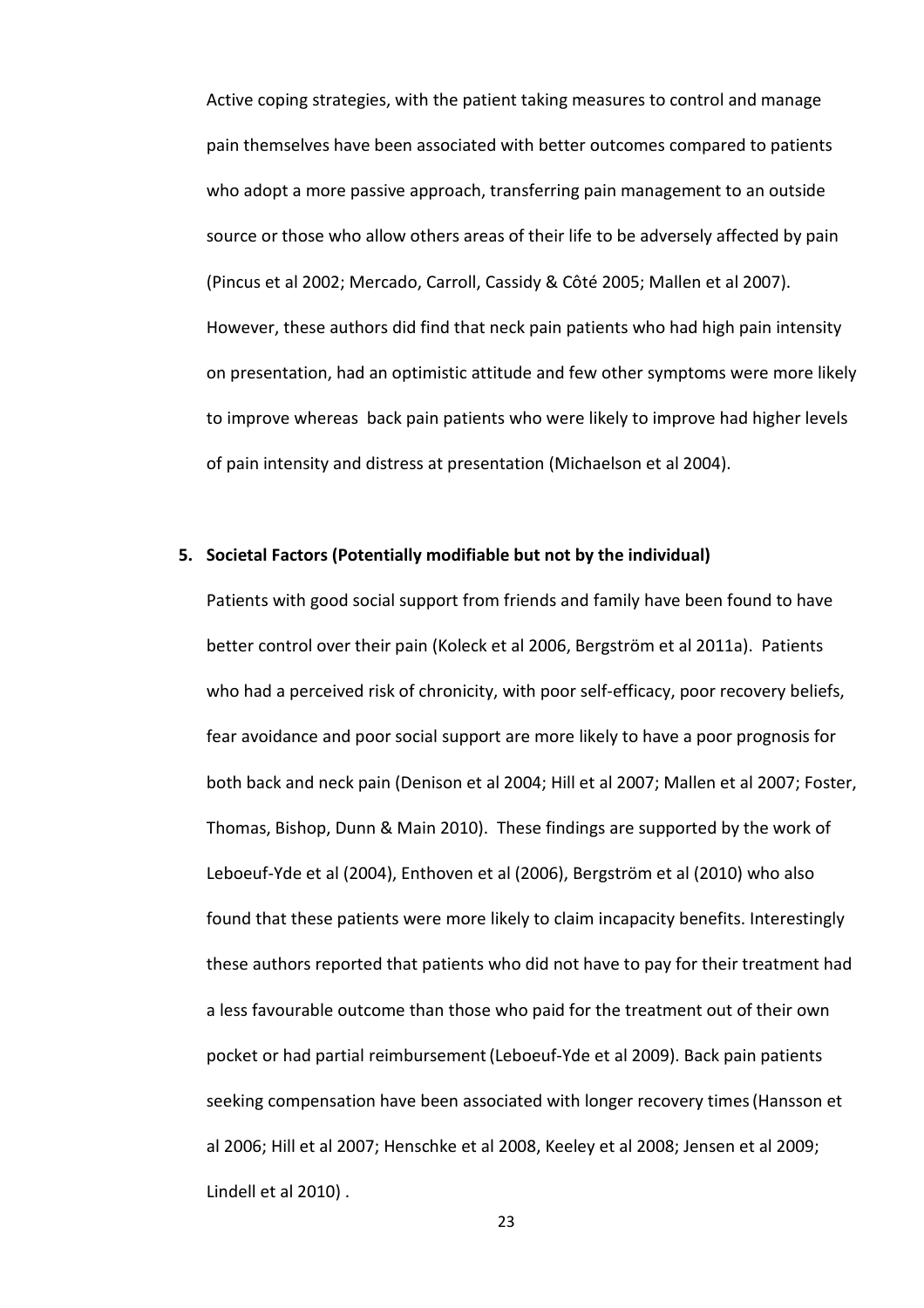Most of the studies reporting predictors of outcome have been done in countries where there is social provision of health care and generous support for those incapacitated by their back or neck pain. Despite this, a recent study of the Nordic subpopulation found the introduction of psychological questionnaires did not prove helpful in predicting patients who would improve under chiropractic care in routine chiropractic practice (Leboeuf-Yde et al 2009). However, these questionnaires did help to identify the dysfunctional and distressed individuals who were more likely to go on sick leave although these findings were limited to male, blue-collar workers (Bergström et al 2011a). Patients attending chiropractic clinics in the United Kingdom, usually in the private sector, display few of the psychosocial predictors associated with poor outcome (Langworthy & Breen 2007).

## 6. Genetic Factors (non-modifiable)

Unfortunately genetic factors have not been well studied in musculoskeletal pain research as prognostic factors(Côté et al 2008; Carroll et al 2009).

#### 7. Health Behaviours (modifiable)

Enthoven et al (2006) found higher exercise levels prior to an episode of back pain was associated with a more favourable outcome. Hush, Michaleff, Maher & Refshauge (2009) found patients who took frequent exercise were more likely to respond favourably if they were neck pain patients compared to those with low levels of exercise. However, it has been found that regular cycling has an adverse effect on the prognosis for neck pain, probably because of prolonged periods of neck extension (Carroll et al 2009). Although several authors have found that exercise levels prior to an episode of back or neck pain is associated with a more favourable outcome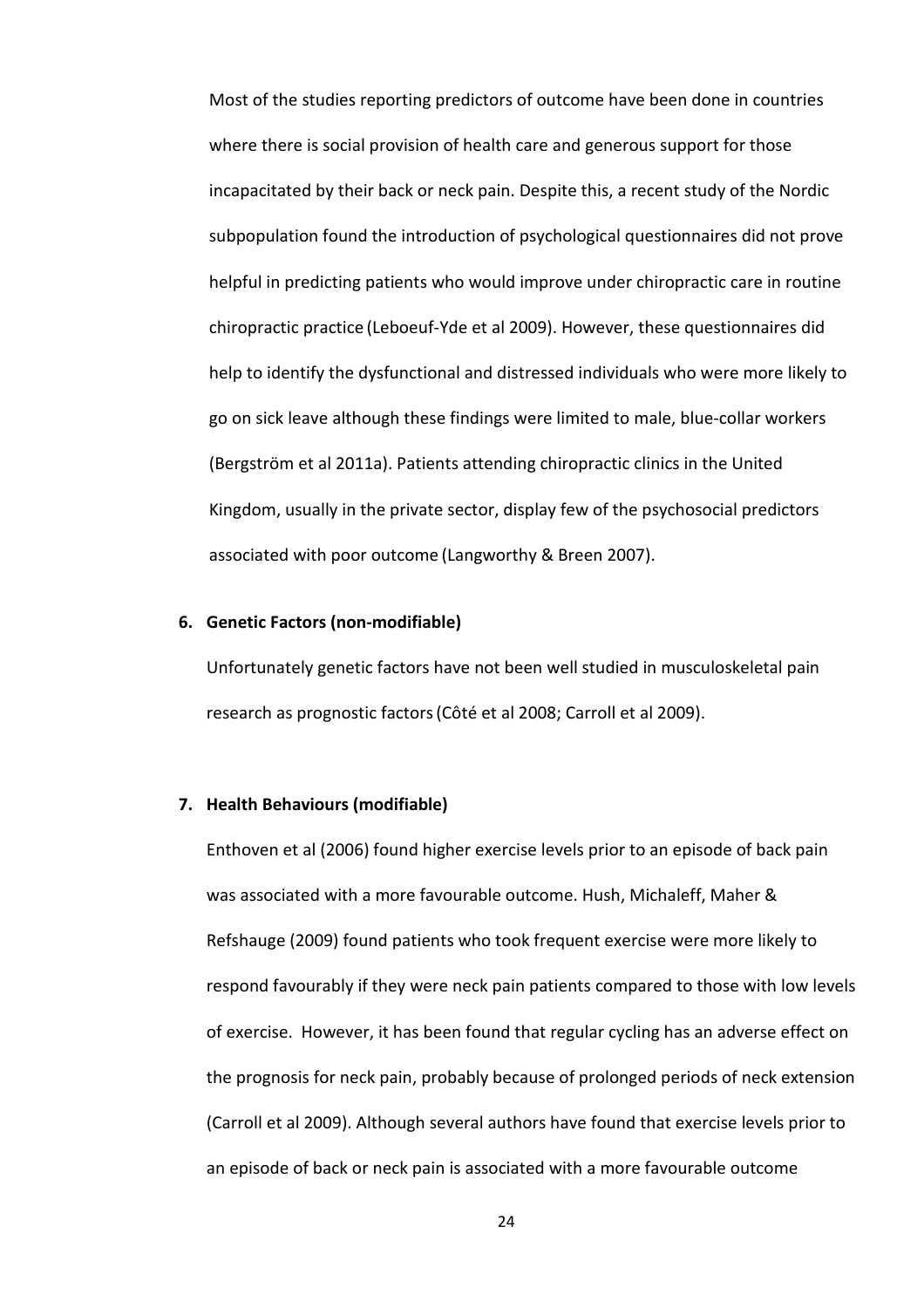(Enthoven et al 2006; Carroll et al 2009; Hush et al 2009), some authors have found that there is no evidence for trunk endurance and low back pain, inconclusive evidence for trunk strength or range of motion and back pain or physical capacity measures for predicting the outcome in an episode of back or neck/shoulder pain (Michaelson et al 2004; Bousema et al 2007; Hamberg-van Reenen et al 2007). A patient with good range of motion, good strength or endurance in their trunk muscles may not experience an improvement in pain severity or in activities of daily living, once again calling into question the usefulness of physical parameters for prediction of treatment outcome (Bolton 1994; Deyo et al 1994; Michaelson et al 2004).

## 1.5 Limitations of outcome predictor studies

The studies of predictors often look for an association between a limited number of predictors with an outcome although some authors have argued this is a strength in study design as too many variables can result in one or two predictors being incorrectly classified as statistically significant (Hancock et al 2009). Very few predictors from the derivation stage of research have been validated on different populations to see if the predictors of one study are applicable to different populations in new settings. One of the difficulties with these predictor studies is that in assessing treatment predictors, authors have not used the same outcome measures and have confined themselves to a limited outcome such as disability, return to work, pain reduction or self-perceived recovery. Moreover, there is little consensus in the literature as to what constitutes a "successful" outcome (Maughan & Lewis 2010) with different researchers using different measures of "improvement". Finding a suitable outcome measure to determine improvement that is meaningful to both the patient and clinician in chiropractic practice and methods of determining improvement that is meaningful to back and neck pain patients is discussed later in this literature review.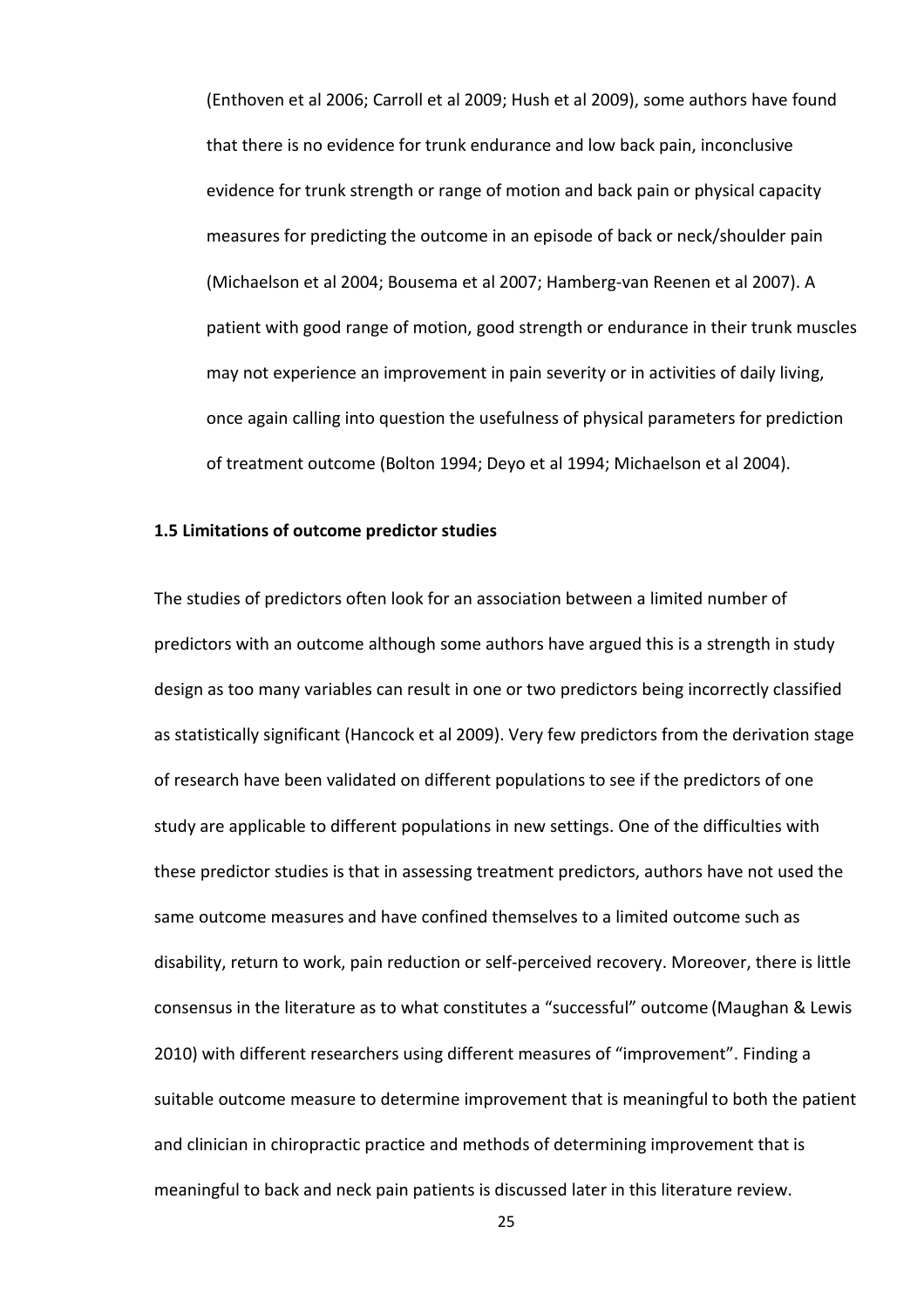The Michaelson et al study (2004) was conducted on chronic back and neck pain patients who had to have had pain for at least six months. They used what they described as an OSindex, which looked at associated somatic and psychosomatic symptoms (e.g. dizziness, insomnia, depressive symptoms, tiredness), physical parameters such as neck and back endurance, a Visual Analogue Scale (VAS) for pain intensity, the Beck Depression Inventory, the Multidimensional Pain Inventory (MPI), the Optimism Index and the Sociability Index from Edwards Personal Preference Scale. These authors found average pain intensity (VAS) and MPI pain severity were predictive of outcome in back pain whereas a high optimism index, a low sociability scale score, younger patients and fewer associated symptoms were associated with improvement at one year in their neck pain cohort.

Ozegovic et al (2009) used 'return to work expectation' and 'self-perceived recovery' finding patients who expected to return to work reported a global recovery forty two percent more quickly than those who did not have a positive expectation. Bot et al (2005) used "recovery", asking patients whether their symptoms still 'bothered' them, a 11-point numerical rating scale (NRS) for pain and a disease-specific disability questionnaire which the authors developed as a hybrid from several validated disability questionnaires, making comparison with other studies difficult as the authors provided few details on the domains of their disability questionnaire. Tseng et al (2006) used immediate response to cervical manipulation as an outcome and found that patients having a low score  $\leq 11.5$ ) on the Neck Disability Index (NDI), bilateral neck pain, not performing sedentary work (>5 hours a day), feeling better when moving their neck, not feeling worse on neck extension and not having radicular pain with their cervical spondylosis where more likely to derive immediate relief from neck manipulation. Fear of neck movement has been shown to consistently impede short and long-term recovery whereas repetitive arm movements have been associated with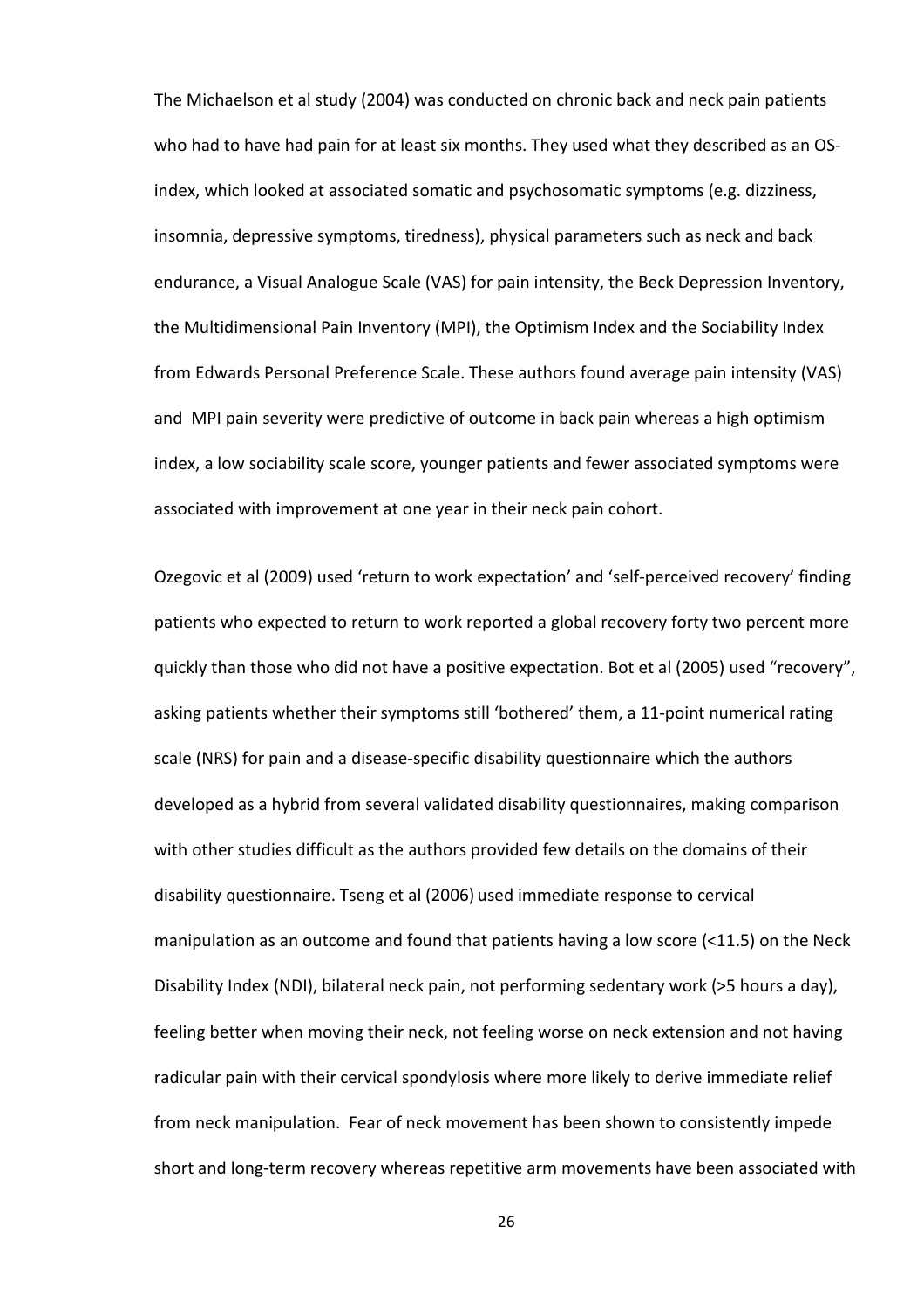patients reporting pain radiating into the upper limbs (Macfarlane et al 2000; Pool et al 2010).

 Skargren & Öberg (2008) looked at disability at one year following chiropractic or physiotherapy treatment and found pain duration (more than 1 month at presentation), the initial score on the Oswestry Disability Index (23 or more) (ODI), less positive treatment expectation (four point scale), the number of painful areas (more than 1 area-neck, thoracic, low back) and the patients' perception of well-being (six point scale of well-being and a VAS) affected outcome. Whether the patient received chiropractic treatment or physiotherapy did not affect the outcome for the twelve percent of this cohort who had the unfavourable predictors at the outset of the trial. May, Gardiner, Young & Klaber-Moffett (2008) studied the functional outcome (at least a fifty percent reduction in score on Roland Morris Disability Questionnaire [RMDQ]) in patients with acute and chronic neck and back pain receiving McKenzie treatment and found duration of pain at the time of presentation was the strongest predictor of success with pain centralising to the spine from peripheral areas and localised low back rather than accompanying neck pain as weaker predictors.

Moreover, Wand, McAuley, Marston & De Souza (2009) questioned whether one should use baseline variables to predict outcome at all? Their study on low back pain patients found that baseline variables could predict long-term pain only. However, the six-week profile was useful for predicting both long-term pain and disability. These authors used a wide array of outcome measures, the RMDQ, the Spielberger State-trait Anxiety Inventory, the Zung Depression Questionnaire, the Modified Somatic Perception Questionnaire and the Short Form-36 (SF-36). The subjects of this study were non-specific low back pain patients attending the physiotherapy or Accident and Emergency Department of a London Hospital. Some of the outcome measures used in this study were surprising as one associates the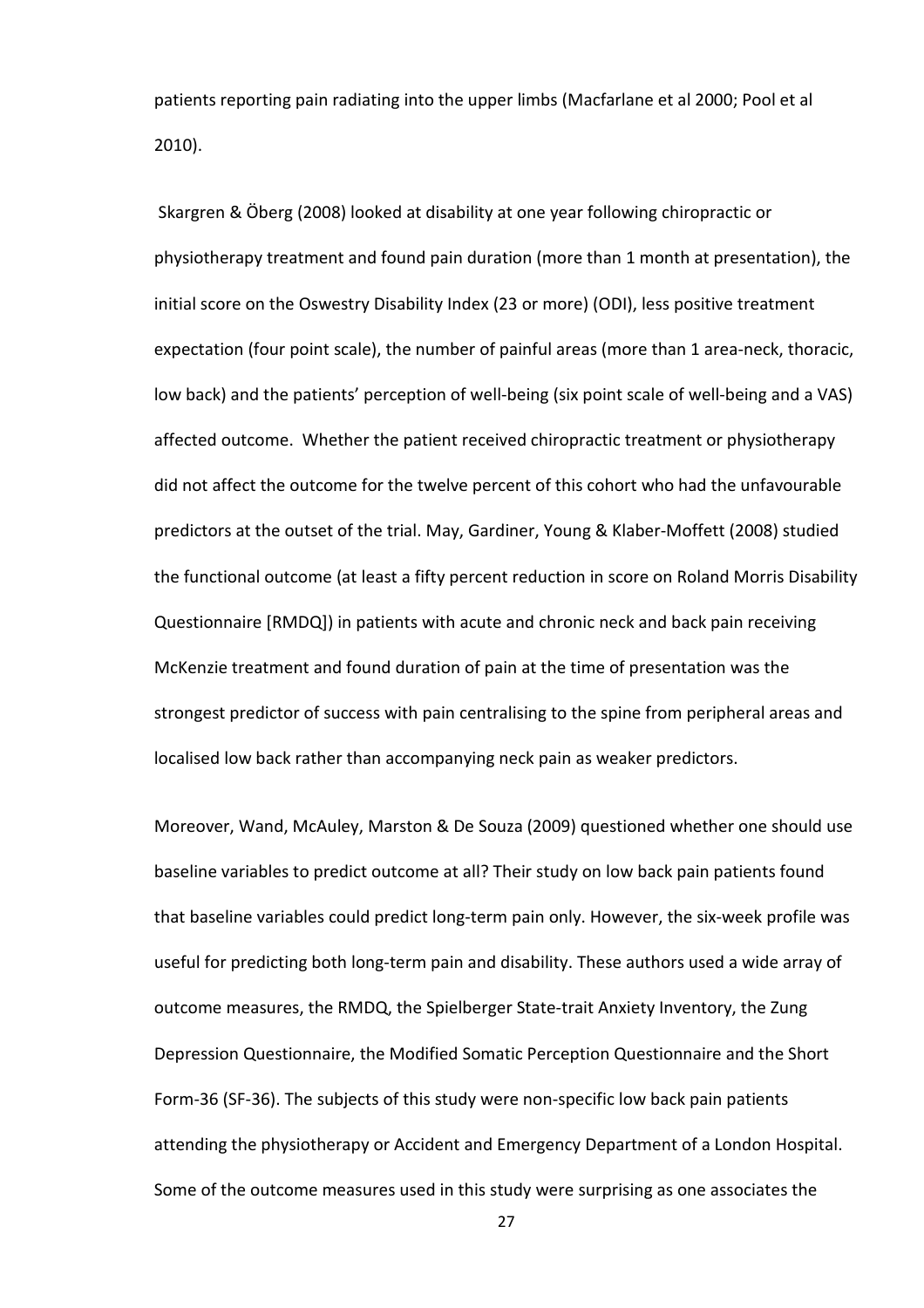choice of some of these outcome measures with chronic patients with complex psychosocial complications rather than patients presenting with non-specific low back pain. This might explain why these authors, unlike other studies, did not find baseline variables useful as treatment predictors. Interestingly, nearly half the cohort did not complete follow-up questionnaires in this study which might have affected the outcomes.

Ignoring baseline data and using data at six weeks after initial presentation would present problems in routine clinical practice as most patients would have been discharged six weeks after their initial consultation. Some authors have found that outcome at the fourth visit was predictive of outcome at three months but a subsequent study by the same author failed to reproduce these findings(Leboeuf-Yde et al 2004; Leboeuf-Yde et al 2009). The wide diversity of choice of outcome measures could account for why researchers have found different predictors of treatment outcome as these questionnaires often measure different domains and vary in their ability to detect change in different study populations.

#### 1.6 Outcome measures

Whatever the condition, there is agreement, as illustrated by the work of the European Agency for the Evaluation of Medicinal Products and the US Food and Drugs Administration, that the patient's voice should be heard using the most psychometrically-sound measures available since the patient's perspective on treatment outcome is crucial (Revicki 2007). Bodies such as PROMIS (Patient-Reported Outcomes Measurement System) have arisen to ensure researchers develop reliable and valid patient-reported outcomes and although the use of such outcomes in clinical trials is more common, this is by no means always the case, meaning valuable information regarding patients' attitudes, beliefs and coping strategies is being missed (Scoggins & Patrick 2009). Variability in outcome measures across trials makes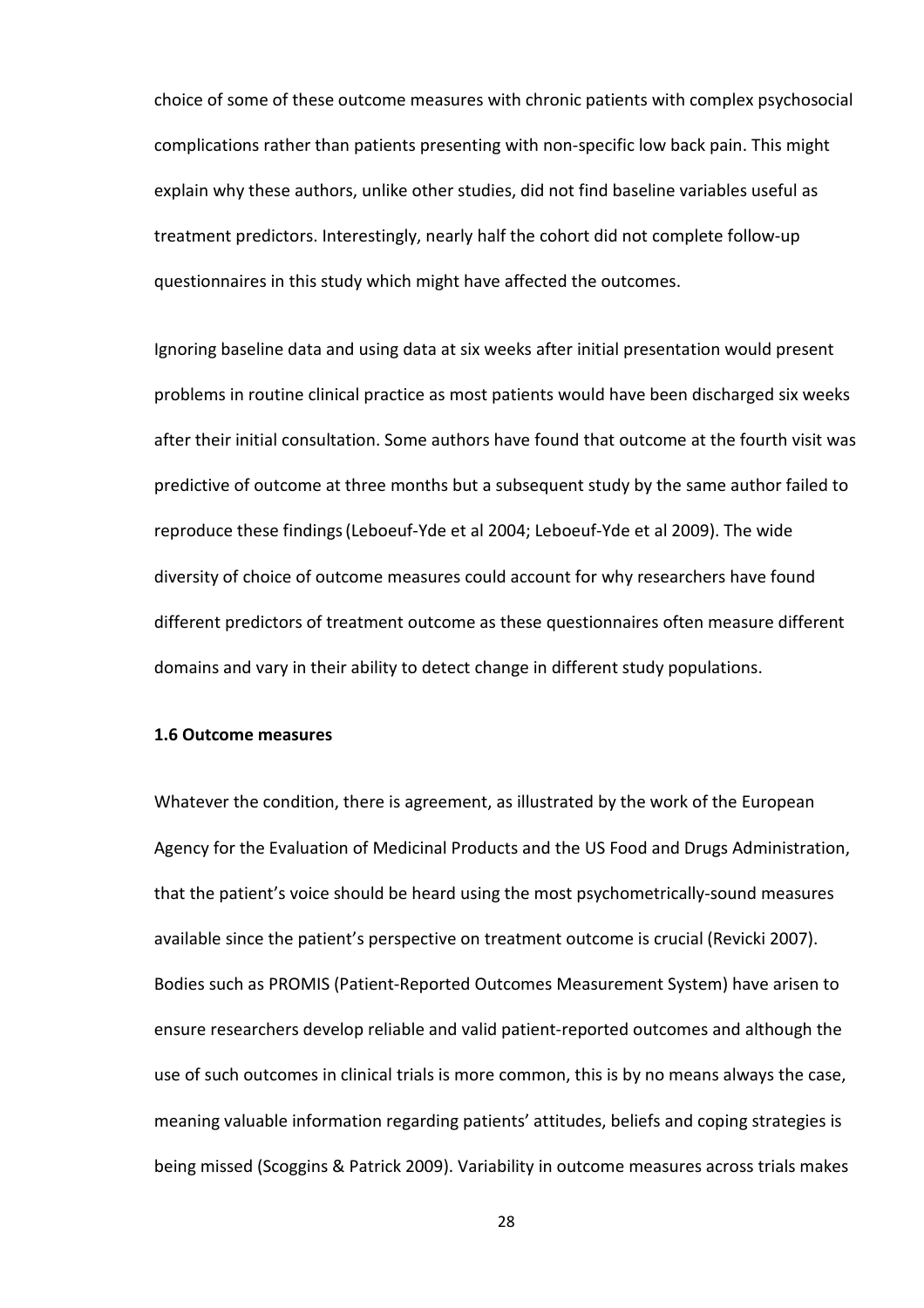it difficult to compare treatment effects as they do not all measure the same domains. Consequently the Initiative on Methods, Measurement and Pain Assessment in Clinical Trials (IMMPACT) recommended that six core outcomes should be included in pain trials: pain, physical functioning, emotional functioning, patient improvement ratings/satisfaction with care, symptoms/adverse effects and patient disposition (Turk et al 2003). These outcome measures, originally designed for clinical trials, are now experiencing wider use in clinical practice to assess treatment outcomes and provide information to both patients and to the treating clinician. The variables tested in predictor studies are usually derived from the baseline data of outcome measures together with demographic and clinical characteristics of the patient.

Chiropractors in clinical practice report that the results of clinical trials are often at odds with the reality of clinical practice (Bolton 2003). There are many reasons why this happens but one of them could be the choice of outcome measure (Lemieux, Beaton, Hogg-Johnson, Bordeleau & Goodwin 2007; Revicki, Hays, Cella & Sloan 2008). One of the most widely-used patient-report outcome measures used in clinical trials is the SF-36 (Scoggins & Patrick 2009; Dawson, Doll, Fitzpatrick, Jenkinson & Carr 2010). Although there are many conditionspecific outcome measures, generic measures such as the SF-36 remain popular(Khorsan, Coulter, Hawk & Choate 2008; Scoggins & Patrick 2009). The advantages are that one can compare patients in different disease-groups, one might detect unexpected effects, one can often look at cost-effectiveness, that generic measures tend to be shorter than diseasespecific instruments and outcome measures such as the SF-36 remove the need to find or develop an outcome measure for every condition under investigation (Khorsan et al 2008). However, years of validation studies have shown poor correlation between reported function and measured performance using the SF-36, calling into question its use in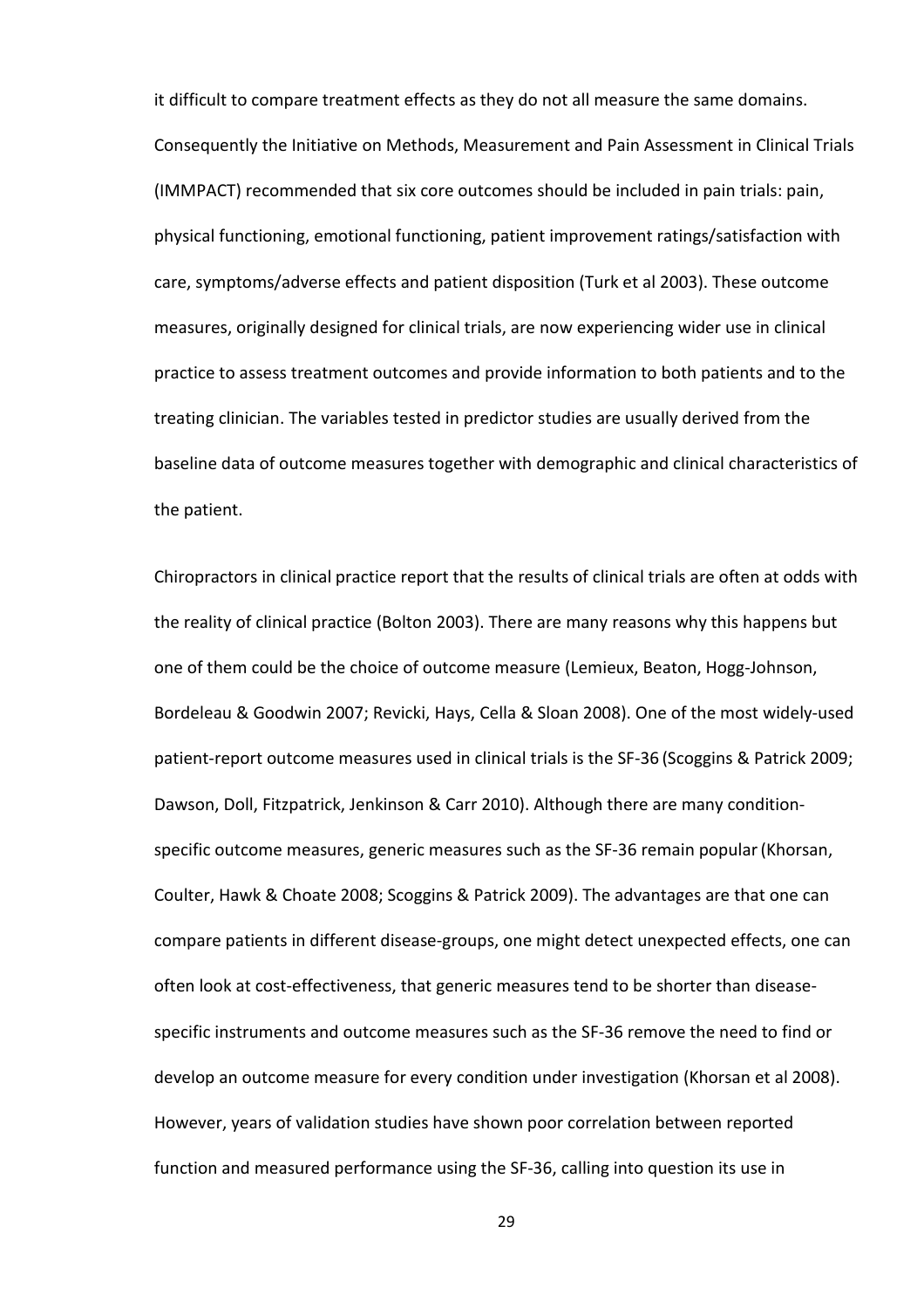detecting clinically meaningful improvements in back and neck pain patients(Samsa et al 1999).

Disease-specific instruments (instruments specific to a condition) reduce patient burden and tend to be more responsive to change in patient health status compared to generic measures (Fletcher et al 1992). The RMDQ (Roland & Morris 1983) and the ODI (Fairbank, Couper, Davies & O'Brien 1980) remain the most widely used outcome measures in low back pain research and have been translated into many languages(Peat 2004). This author states that the RMDQ and the ODI are recommended for evaluating patient self-reported low back pain-specific functional limitation. However, the RMDQ does contain some items that do not relate to function and the ODI has many versions that are in use. Some patients object to answering questions about their sex life which results in missing data for the ODI but patients also fail to complete fifteen percent of questions on the RMDQ. The RMDQ essentially evaluates function and looks as some aspects of illness behaviour whereas the ODI only assesses pain intensity and disability. The most widely used outcome measure for neck pain is the NDI (Vernon & Mior 1991), modified from the ODI but this outcome measure, like the ODI, only evaluates pain intensity and disability, missing several important domains of the BPS model for neck pain.

The measurement of pain itself is complex and there are various methods of assessing the distribution, duration and nature. However, the most widely measured domain is pain intensity. The VAS is a ten-centimetre horizontal line anchored with labels of "no pain" and "worst possible pain" where patients mark pain intensity with a vertical line on the scale, the Numerical Rating Scale (NRS) asks patients to rate their pain intensity on an 11-point scale (0=no pain and 10=worst possible pain) and the Verbal Rating Scale (VRS) where adjectives or descriptors are used in place of numbers (Coons 2008). For back pain patients, the NRS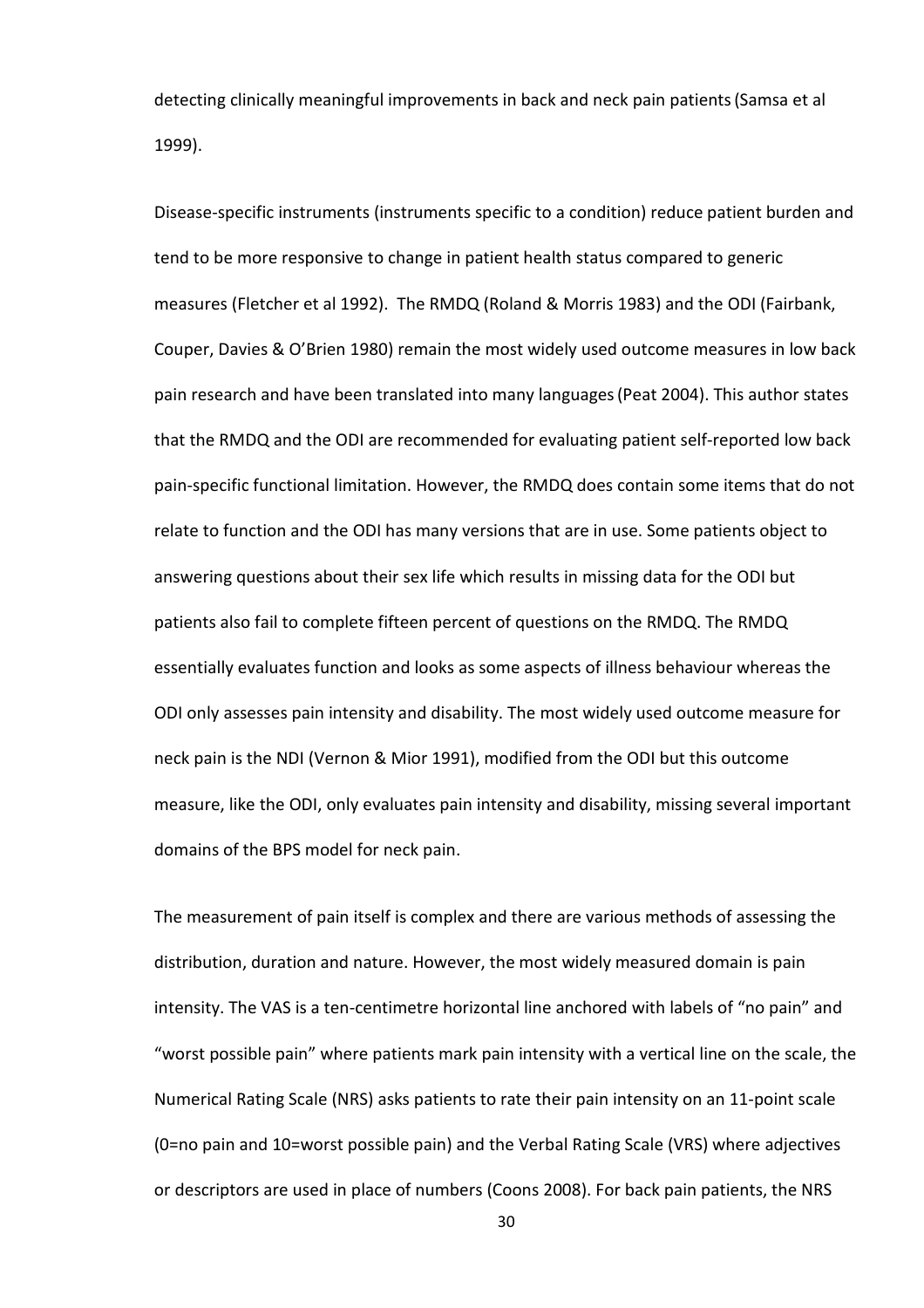has been shown to be most responsive to change, especially if patients are asked to rate their average pain rather than the worst pain they have experienced (Bolton & Wilkinson 1998). Pain drawings have been used for nearly seventy years and give valuable information about pain distribution (Ohnmeiss 2000; Lacey, Lewis, Jordan, Jinks & Sim 2005). They have been used for psychological evaluation such as hypochondriacal tendencies but cannot be relied upon as a measure of psychopathology (Udén, Aström & Bergenudd 1988, Jensen & Karoly 1992; Voorhies, Jiang & Thomas 2007).

It has been recognised that pain drawings, quantitative and qualitative pain scales and disability scales yield findings that are often at odds with objective clinical findings which suggests that there is a psychological aspect to the pain experience, especially in chronic pain patients (Jensen & Karoly 1992; Voorhies et al 2007). A number of questionnaires have been developed that examine the emotional factors (distress), personality traits, cognitive factors (coping strategies) and behavioural factors (illness behaviour) (Bolton 1993; Bolton & Breen 1999). To assess all the domains in the BPS model of the back/neck pain experience, one would have to use questionnaires for qualitative pain, quantitative pain, disability, distress, anxiety, depression, coping strategies and illness behaviour for each patient. This would be impractical in terms of time and complexity as these questionnaires are often lengthy, difficult to interpret, can be intrusive in the nature of the questions and many of these outcome measures can only be used under licence. Only using one or two measures would mean one could not evaluate the complexity of the compliant, arriving at conclusions that could be neither relevant nor meaningful. This led to the development of the Bournemouth Questionnaire (BQ), examining all the commonly-measured domains of the BPS model for back and neck pain patients (Bolton & Breen 1999; Bolton & Humphreys 2002).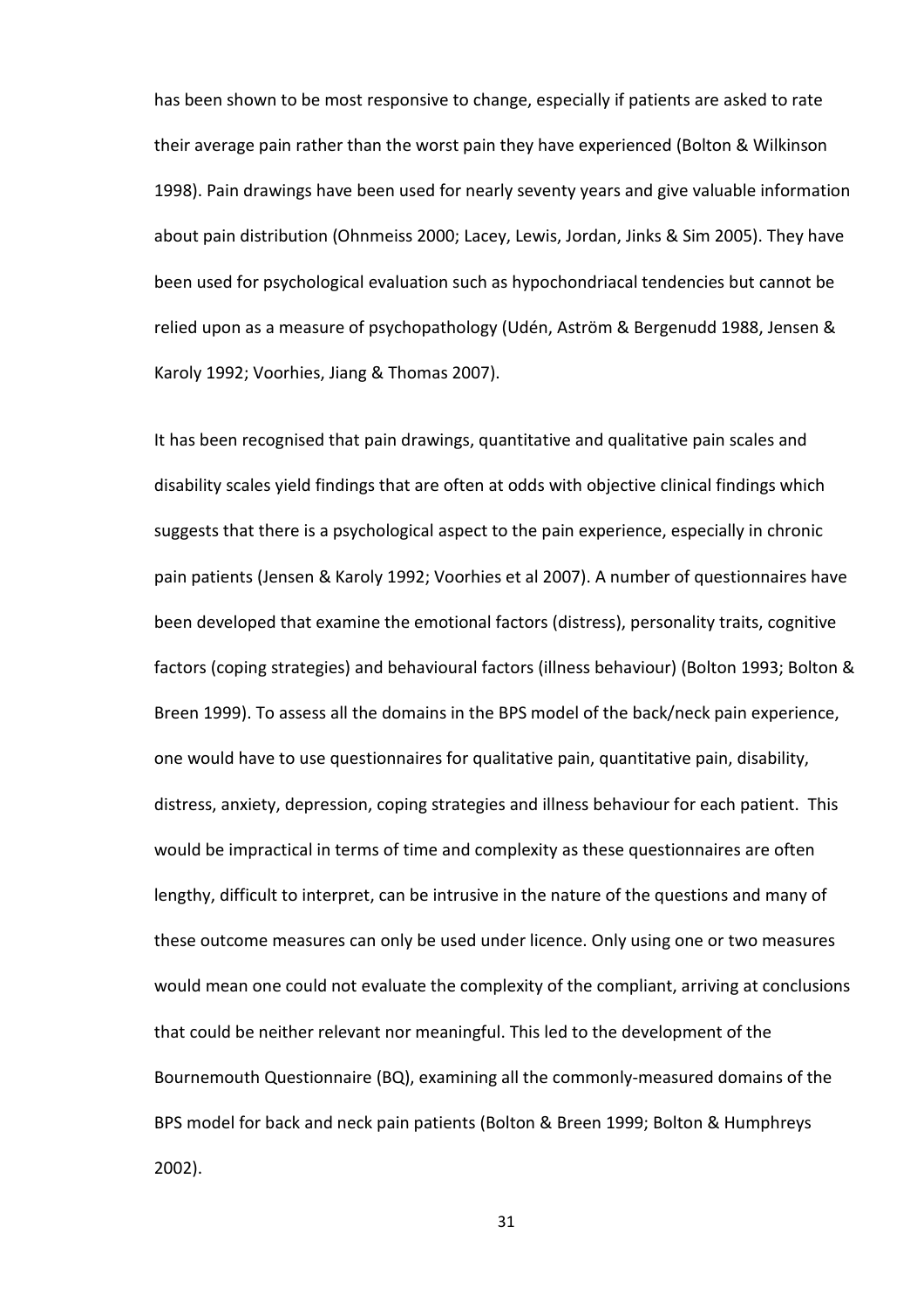#### 1.7 Bournemouth Questionnaire

The aim of the study developing the BQ was to develop a clinically useful, multi-aspect outcome measure that was based on the BPS model of back pain, that would be brief, with each domain being measured on a single-item scale, that would be useful for the ambulatory patients that seek the services of chiropractors, that would be easy and quick to use in a clinical or research setting, acceptable to patients, practitioners and researchers as well as being reliable, valid and responsive to clinically significant change for both back and neck patients (Bolton & Breen 1999; Bolton & Humphreys 2002; Dawson et al 2010). This outcome measure had to reflect back and neck pain as illnesses rather than diseases and focus on management rather than treatment (Bolton & Breen 1999; Bolton & Humphreys 2002). The items included in the final questionnaire, designed for back pain patients, were pain intensity, daily functional activity and social activity, the affective dimensions of anxiety and depression as well as the cognitive/behavioural dimensions of fear-avoidance beliefs and self-efficacy beliefs of pain control (Bolton & Breen 1999). Validity and reliability of the BQ was tested against the Chronic Pain Questionnaire, the RMDQ, the Modified Somatic Pain Questionnaire, the Fear Avoidance Beliefs Questionnaire (FABQ) and the Pain Locus of Control Questionnaire and all items were statistically significant (Bolton & Breen 1999). It was demonstrated that a change in total scores greater than four-and-a-half points was indicative of real change (Bolton & Breen 1999).

Mindful of the similarities between back and neck pain, the BQ was modified and found to be valid, reliable and responsive for neck pain patients (Bolton & Humphreys 2002). Apart from locus of pain control, the validity of the BQ for neck pain patients was good compared to the NDI and the Copenhagen Neck Disability Index (Bolton & Humphreys 2002; Gay,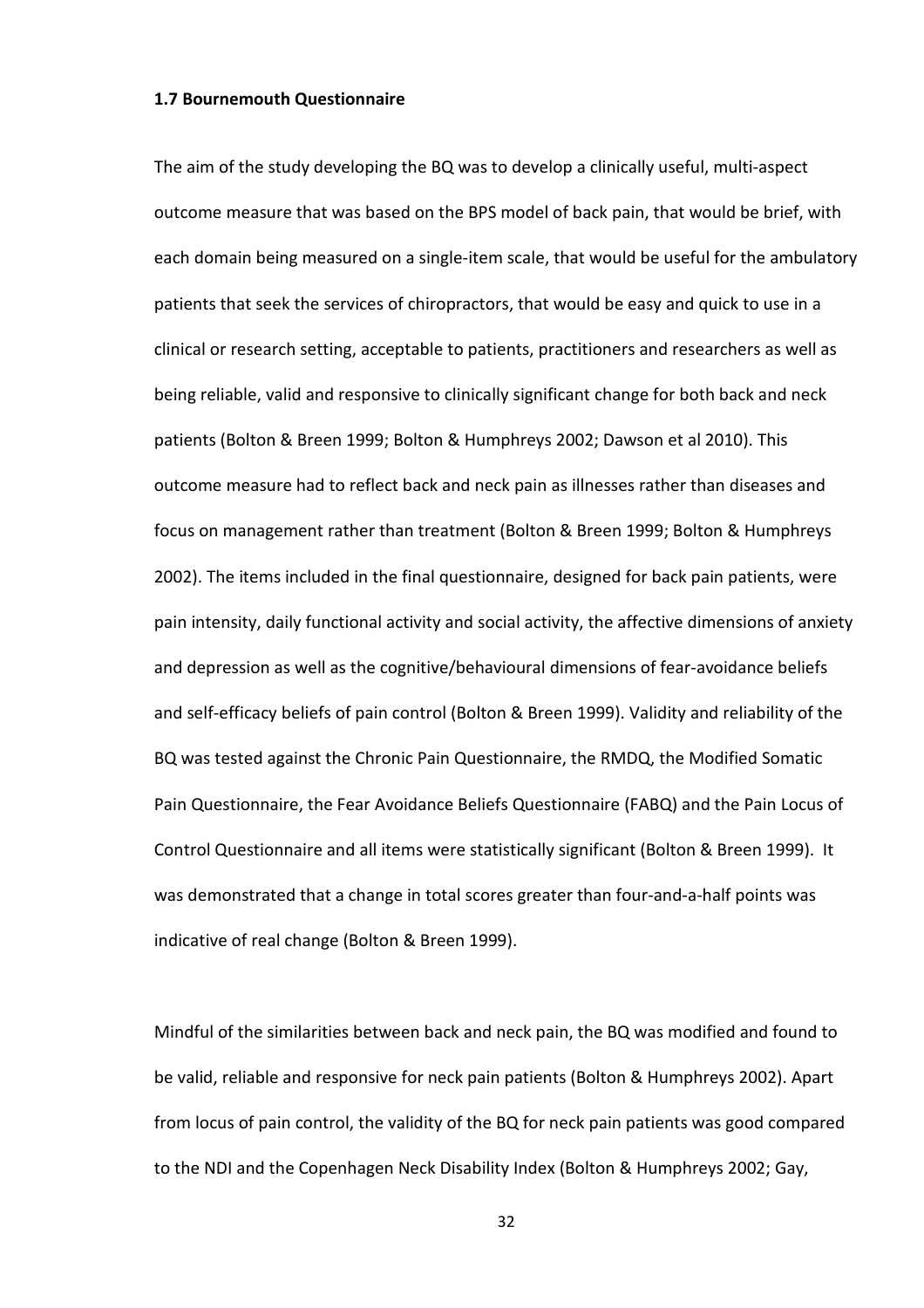Madson & Cieslak 2007). Similarly, the BQ was found to be considerably more responsive to change than the NDI and the Copenhagen Neck Disability Function Scale for neck pain patients (Bolton & Humphreys 2002). The BQ demonstrated reasonably good reliability and a total change score greater than twelve points was indicative of real change in neck pain patients (Bolton & Humphreys 2002).

The BQ has been translated and validated in French, Dutch and Danish in the peer-reviewed literature, into German at the University of Zurich by one of the original authors and into Swedish and Spanish for post-graduate MSc dissertations (Malmqvist 2001; King 2002; Hartvigsen et al 2005; Khorsan et al 2008; Martel, Dugas, Lalond & Descarreaux 2009; Schmitt et al 2009). However, like other outcome measures, no cross-cultural validation of the BQ exists (Schellingerhout et al 2011). It is being used at undergraduate teaching clinics and more widely by clinicians in practice.

In addition to the seven core questions on the BQ, the Pre-treatment BQ (Appendix II) is preceded by a number of clinical and demographic questions about the nature and course of the pain experience. The Post-treatment BQ (Appendix IV) contains a Patient Global Improvement Scale (PGIS) which was extrapolated from the Clinical Global Impression of Change (CGIC), the most common version of which includes a seven-point Likert scale used to assess global improvement in psychiatry but widely-used in musculoskeletal research. Scales usually range from 'very much better' to 'very much worse'(Khorsan et al 2008). The PGIS has been used extensively as an external criterion in outcome studies to 'anchor' change scores in outcome measures of improvement or deterioration (responsiveness) (Hägg, Fritzell & Nordwall 2003; Hurst & Bolton 2004; Mannion et al 2009; Krebs et al 2010, Schäfer, Hall, Müller & Briffa 2011). The post-treatment BQ also has questions about sick leave, work status, satisfaction with treatment received and whether or not treatment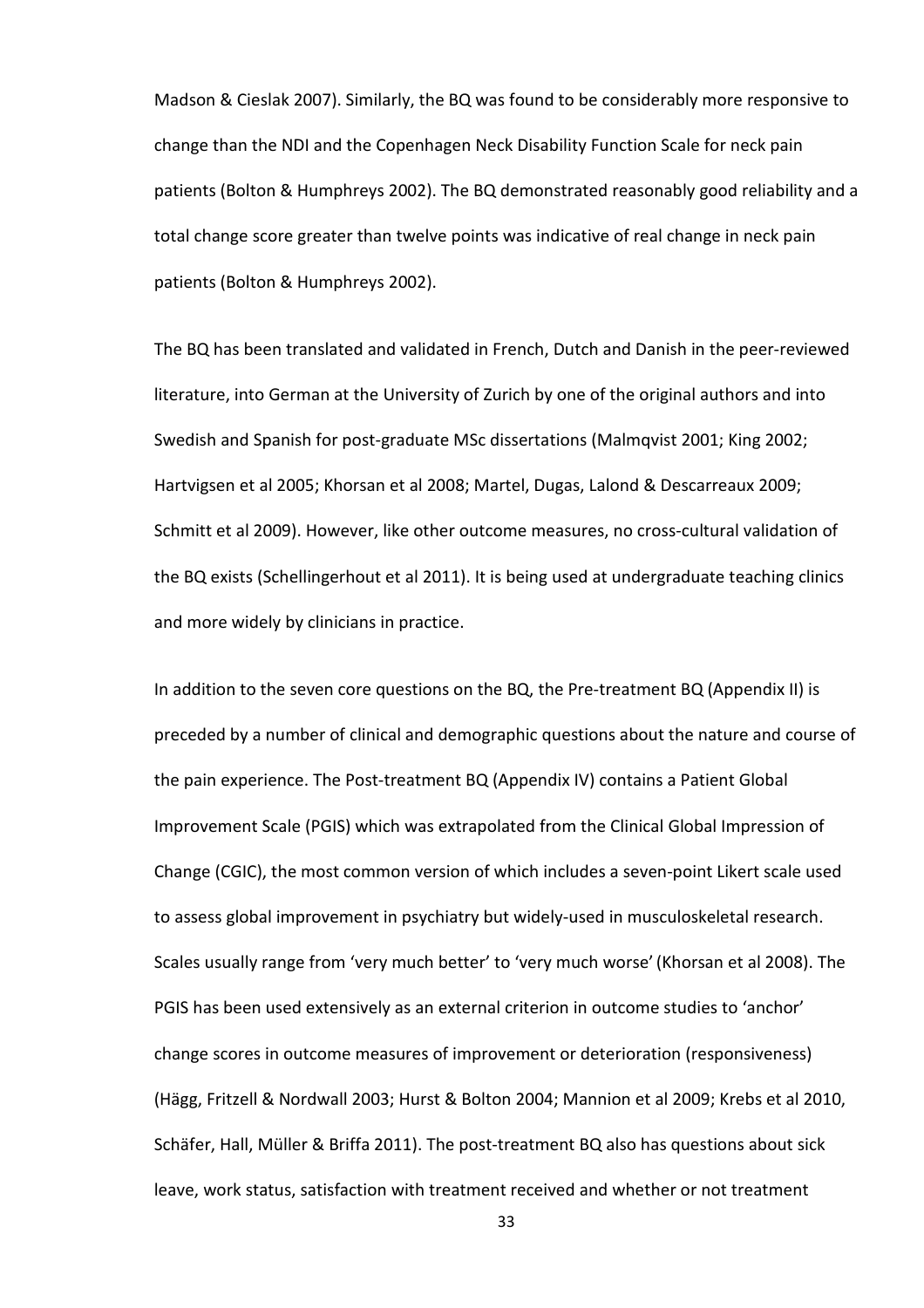expectations have been met (Bolton & Breen 1999; Bolton & Humphreys 2002). Measurement of patient satisfaction has become more prevalent and instruments to do this have been validated (Beattie, Nelson & Murphy 2011).

## 1.8 Use of Outcome Measures in Clinical Practice

Measures originally designed for assessing treatment effectiveness in clinical trials are now being used routinely by the NHS since April 2009 to assess patient perspective and treatment outcomes for hip and knee replacement, inguinal hernia repair and varicose vein surgery (Dawson et al 2010). Systematic use of Patient Report Outcome Measures (PROMS) may result in improved patient outcomes providing patient-centred information facilitating improved communication between doctor and patient. Patients also feel that their view/perspective of their health and well-being are being taken into consideration (Dawson et al 2010). In a recent study back, neck and shoulder patients were able to access spinal manipulation (osteopathy) and acupuncture on the NHS in a general practitioner's surgery. The BQ was one of three outcome measures used to assess patient progress and all seven domains of the BQ were found to produce highly statistically significant change or improvement for this cohort of patients, assessing the BPS aspects of the pain experience whereas the other outcome measures (EuroQoL-5D, medication use, physical activity and general well-being) failed to demonstrate statistically significant change (Cheshire, Polley, Peters & Ridge 2011).

Apart from condition-specific and generic measures, in recent years a third category of patient outcomes has arisen, the patient-specific instrument which is neither generic nor condition-specific. In this type of outcome measure the patient generates their own often unique items which can offer valuable information about changes in quality of life about an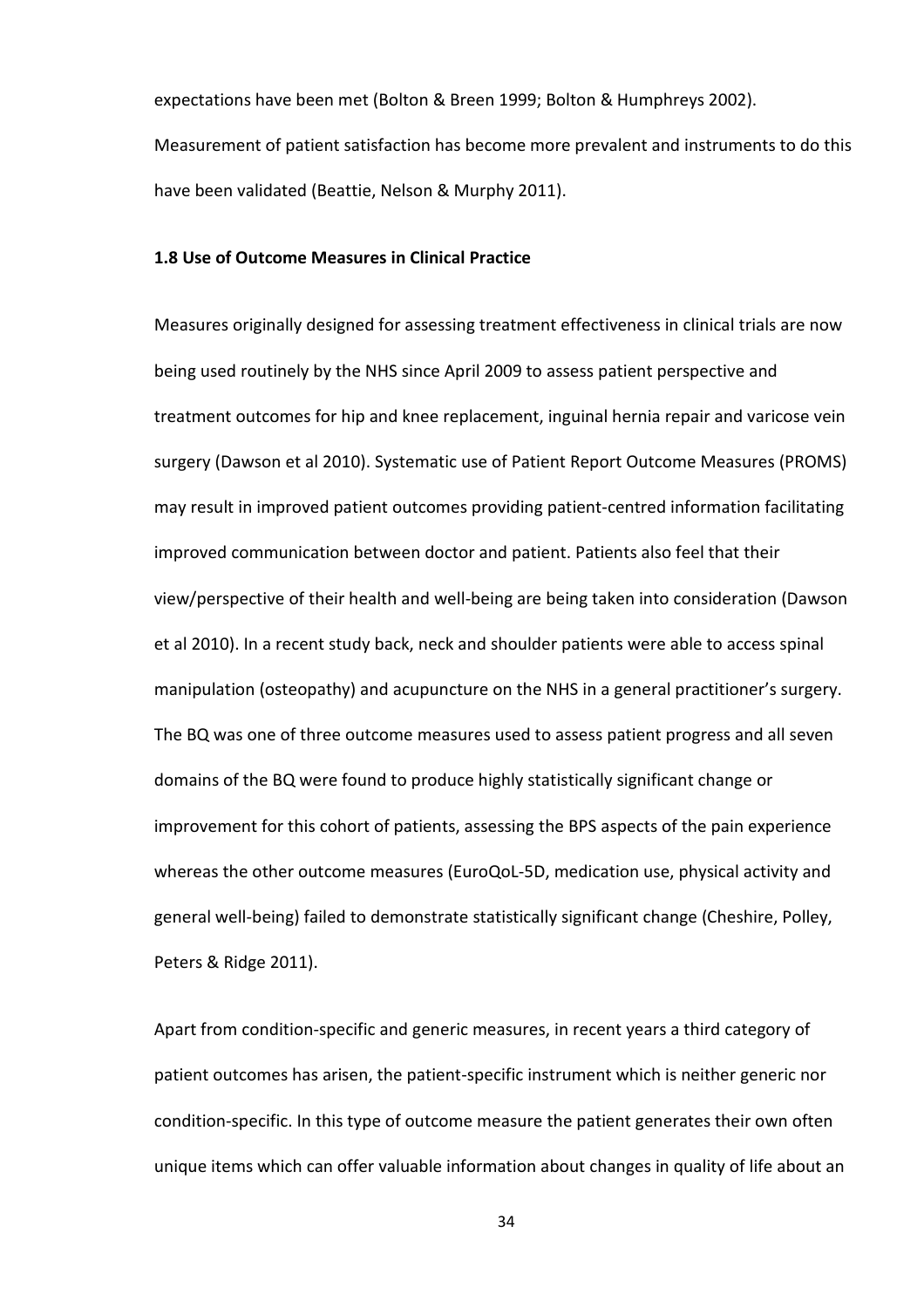individual patient and what is important to them (Jolles, Buchbinder & Beaton 2005). An example of such an outcome measure is the Measure Yourself Medical Outcome Profile (MYMOP), in limited use by some chiropractors linked with the College of Chiropractors (Paterson 1996). This outcome measure has been shown to be more sensitive to change than the SF-36 and has the added bonus of improving patient-practitioner communication but there is little evidence that this type of outcome measure shows changes over time (Paterson 1996; Paterson 2004). Moreover, as each patient's items are self-determined by the individual patient and are often unique, it is not possible to use this kind of outcome measure to compare groups of patients over time and would not be an appropriate outcome measure for a study such as the Cheshire et al (2011) paper.

### 1.9 Statistical versus Clinical Significance

Traditionally, evaluation of treatment interventions using subjective outcome measures has been based on the statistical significance of the difference between group mean values, indicating that observed group changes are large enough not to have been caused purely by chance (Kamath & Dueck 2005). However, information is required from sensitive outcome measures on the proportion of patients undergoing a clinically important improvement for the results of a study to be meaningful to a practising clinician trying to determine if the reported intervention would be of use to his/her patient (Jacobson, Follette & Revenstorf 1984; Jacobson & Traux 1991; Turk 2000; Bolton 2004). Statistical analysis usually reports group differences between different treatment interventions, treatment with placebo, experimental treatment with standard care, experimental treatment with a waiting list, experimental care with those who refused treatment or changes in a single group before and after treatment (Turk 2000).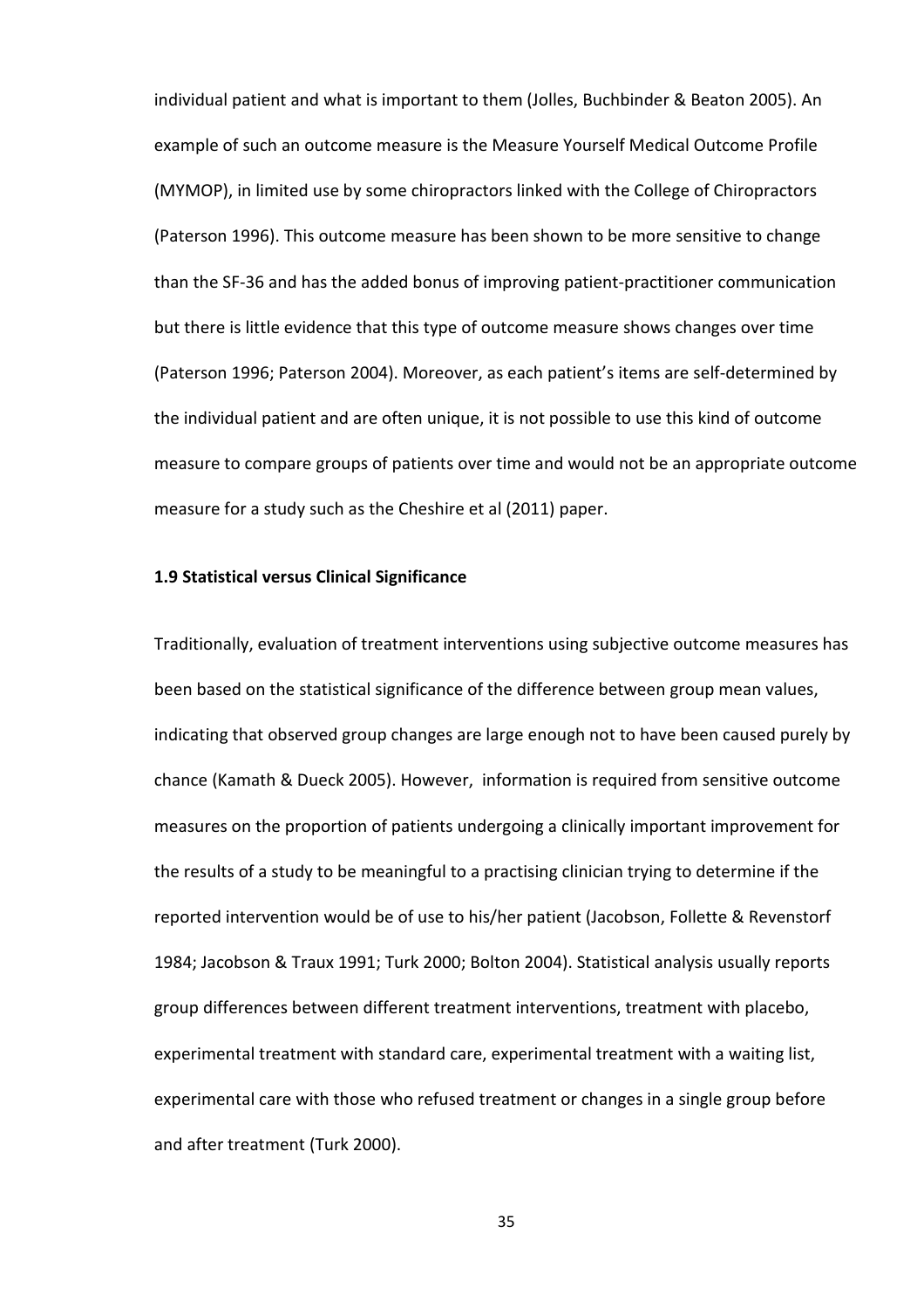As the sample size increases, the statistical result necessary to achieve statistical significance decreases. In other words, if one finds a small difference between two groups, it is likely that one will achieve a statistically significant result simply by introducing subjects to the study (Jacobson et al 1984; Turk 2000; Crosby, Kolotkin & Williams 2003). Furthermore, statistical comparisons, based on group means produce no data on the variability of the data, make assumptions about the distribution of data that may or may not be true and offer little or no information on the individual patient treatment effect (Jacobson et al 1984; Ottenbacher, Johnson & Hojem 1988; Wyrwich & Wolinsky 2000). Statistical significance does not indicate the proportion of individuals in the group who have achieved a clinically meaningful change from the treatment intervention (Maughan & Lewis 2010). Randomised controlled trials, albeit the gold standard of treatment efficacy, only give data on group averages. The predictive value of the prognostic factors is limited, probably because so many prognostic factors interact with treatment outcomes (Hagen et al 2005).

The threshold for the determination of clinical improvement has been described variously in the literature: Minimal Important Change (MIC), Minimal Important Difference (MID), Minimal Clinically Important Difference (MCID) and Minimal Detectable Change (MDC) (Houweling 2010). This entity was first defined as "the smallest difference in score in the domain of interest which patients perceive as beneficial and which would mandate, in the absence of troublesome side-effects and excessive cost, a change in the patient's management" (Jaeschke, Singer & Guyatt 1989). Subsequent changes in this definition have appeared in the literature in subsequent years: "the smallest difference in a score that is considered to be worthwhile or important" (Hays & Woolley 2000) or "the mean score for patients with an optimal result minus the mean score for a group with suboptimal results" (Quinn & Wells 1998). Recently an international panel of experts stated that a thirty percent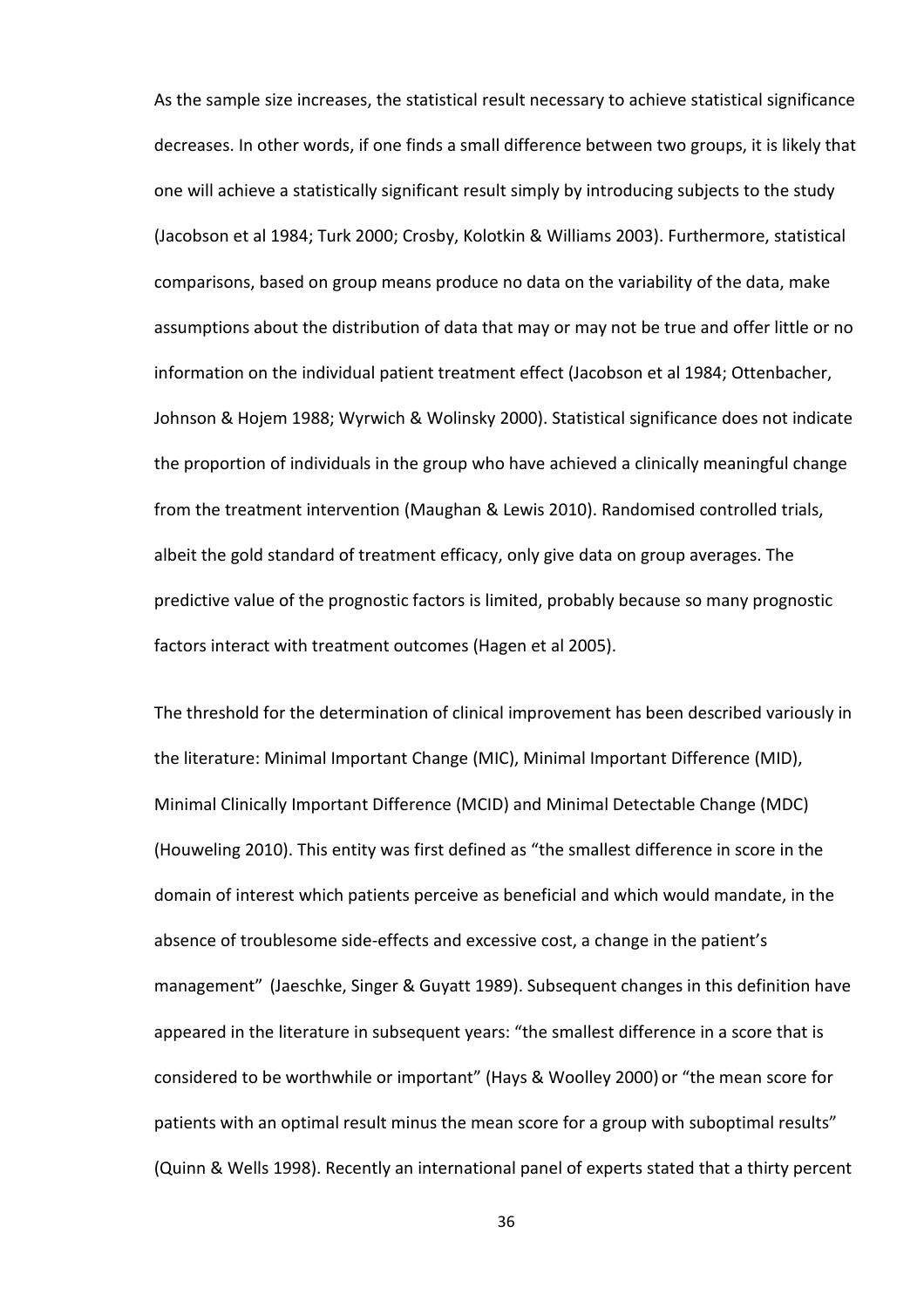change from baseline may be considered clinically meaningful when comparing before and after measures for individual patients (Ostello et al 2008). However, some scepticism exists in the literature as to whether we will ever be able to reach one MCID for an instrument (Beaton, Boers & Wells 2002). The study design and the population sample are bound to have an influence in determining the proportion of patients who will have improved (Houweling 2010).

#### 1.10 Methods of Determining Clinically Significant Improvement

Broadly speaking two approaches have emerged in the literature for determining the MCID: the anchor-based and distribution-based methods (Copay, Subach, Glassman, Polly & Schuler 2007; Houweling 2010). Distribution-based methods measure change alone whereas anchor-based methods measure clinically meaningful change (Maughan & Lewis 2010). Anchor-based methods are based on comparing a change in score of an outcome measure with an external criterion or "anchor" (Wyrwich &Wolinsky 2000; Copay et al 2007; Houweling 2010). The most commonly used anchor is a PGIS where patients rate themselves as better, unchanged or worse. This kind of anchor is not ideal as it is not objective and as such is not a "gold-standard" (Copay et al 2008). There are limitations in using a PGIS as there could be recall bias where patients underestimate their initial state and provide retrospective estimates of change based on their current health status although PGISs have been shown to be very sensitive to change, both negative and positive (Wyrwich & Wolinsky 2000; Copay et al 2007).

#### Anchor-based methods

There are four anchor-based methods. The first method is "within-patient" score change, where the MCID is defined as the mean change score in the "much-improved" group on the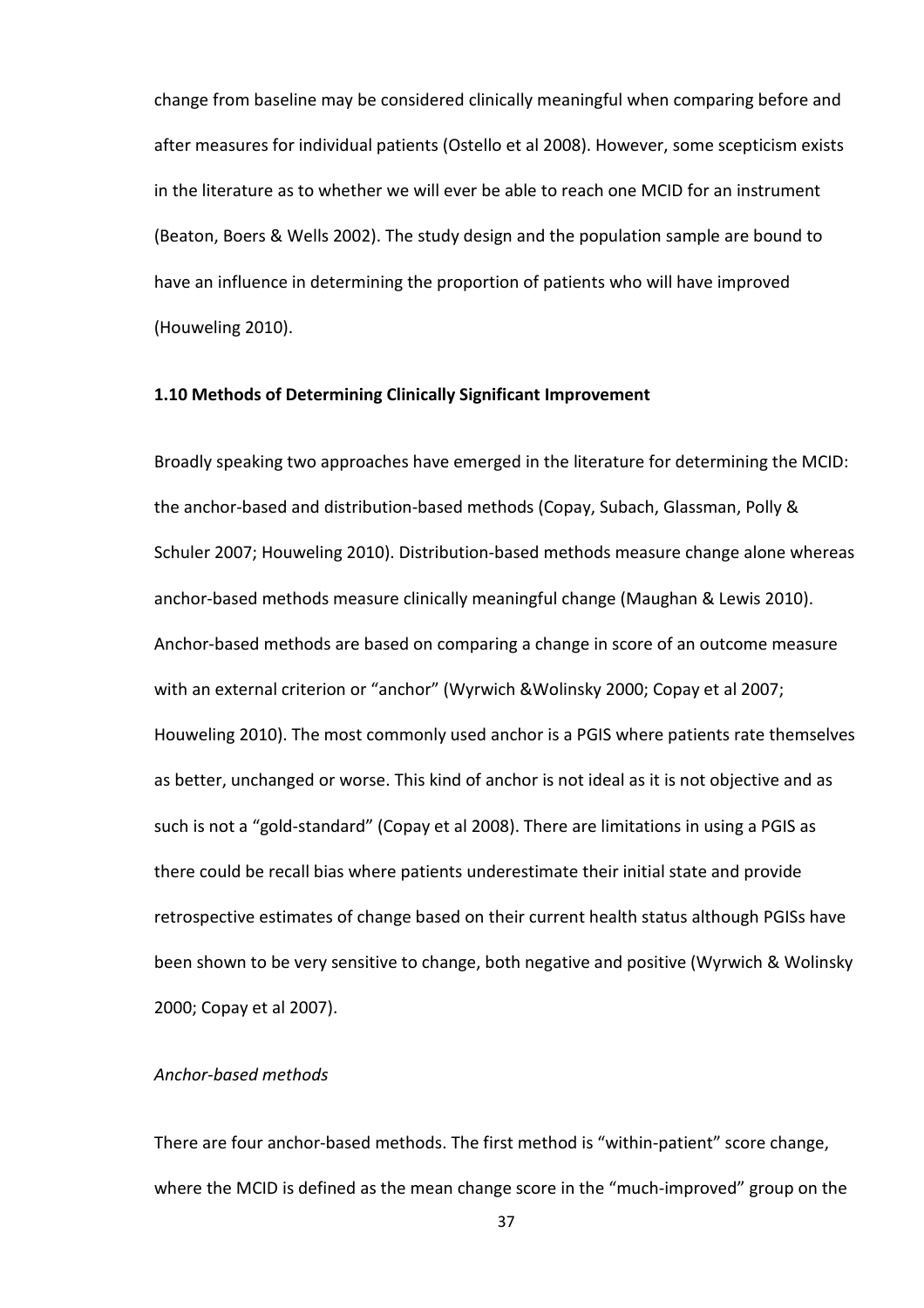PGIS but the selection of this group of patients is arbitrary (Copay et al 2007). The "betweenpatient" score change is where the MCID is the difference between the change score between the "better" and "unchanged" patients. Once again, the choice of two adjacent levels of the PGIS is arbitrary (Copay et al 2007). The third method is where patients compare themselves to other patients. This method has not been widely used and is fraught with difficulty as patients generally consider themselves better off than the person to whom they are comparing themselves (Guyatt & Jaeschke 1997) and they judge a small difference to be more meaningful when they felt better rather than worse compared to the person to whom they were comparing themselves (Wells et al 1993). Furthermore, disparity between what constitutes clinically meaningful change using this anchor-based method compared to other anchor-based methods has been found, questioning the accuracy of this method (Wyrwich & Wolinsky 2000). It is likely that the noise and potential measurement error introduced by each patient's perception of both their own health status and that by exhibited by their paired-partner may obscure the underlying between-person differences (Wyrwich & Wolinsky 2000).

The fourth and most widely used method is the determination of the MCID using a Receiver Operating Characteristic (ROC) curve to find the most accurate cut-off point that maximises the score between sensitivity (true-positives) with specificity (true negatives) (Copay et al 2007, Houweling 2010; Maughan & Lewis 2010). Sensitivity is the proportion of patients who report improvement on the external criterion (usually PGIS) and whose change in score on the outcome measure is above the threshold for the MCID value. Specificity is the proportion of patients who do not report an improvement on the external criterion and whose outcome measure score change is below the MCID threshold value (Copay et al 2007). It is usual for the ROC curve-derived MCID to be the change score on the outcome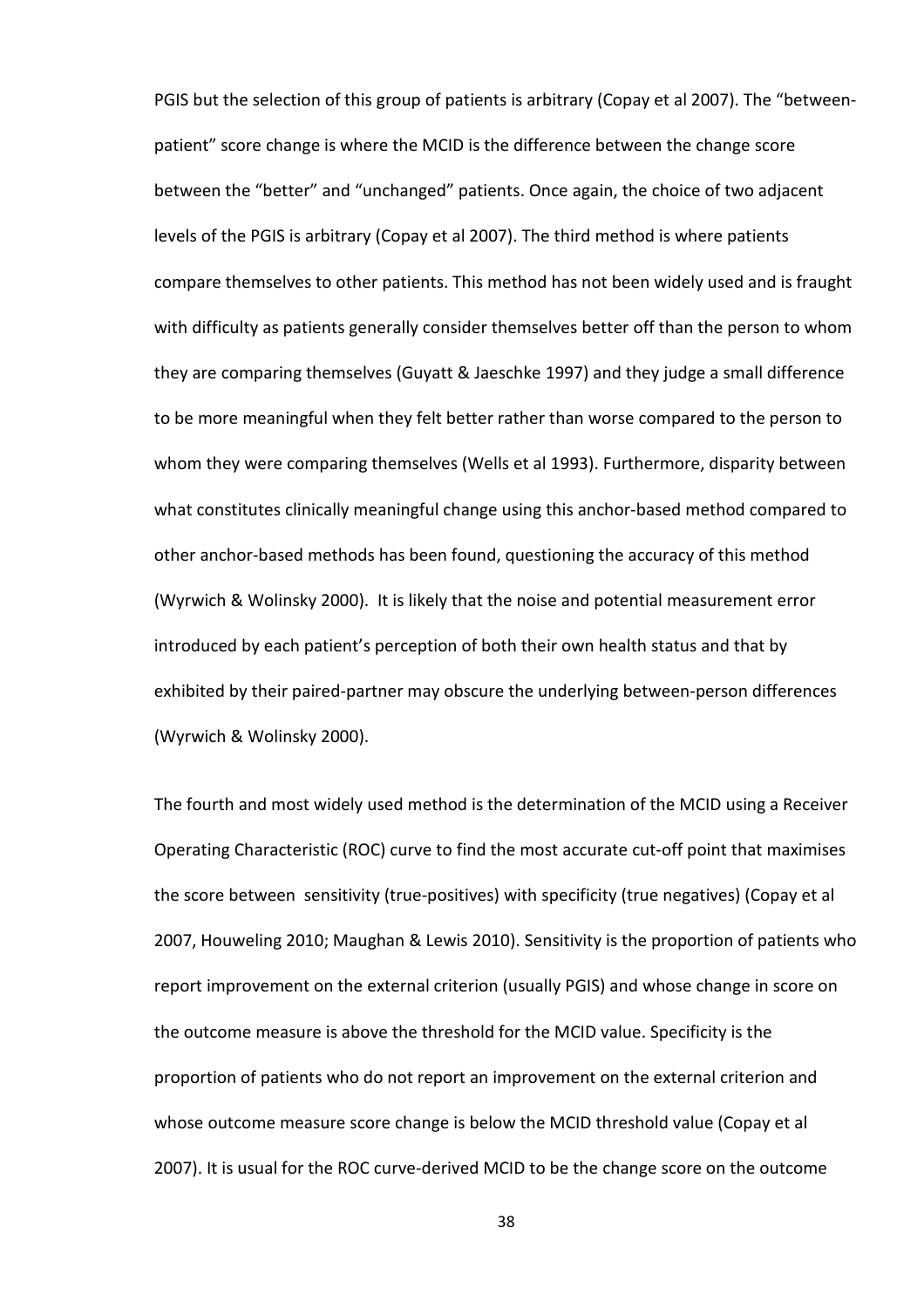measure that separates the "somewhat better" patients from the "about the same" patients on the external criterion with equal specificity and sensitivity (Copay et al 2008). The point on the ROC curve that is closest to the upper left corner of the figure is taken as the MCID, the change score with the minimum amount of misclassification (Maughan & Lewis 2010; Terwee et al 2010). The area under the ROC curve can be interpreted as the probability of identifying improvers from non-improvers and the greater the area under the curve indicates the instrument's accuracy (Maughan & Lewis 2010).

MCID studies search for a unique threshold value but different methods of calculating clinical significance produce a variety of MCID values. The anchor-based methods will produce different MCID depending on the external criterion scale and arbitrary selection or grouping of scale levels (Copay et al 2007). It is possible that looking for the MCID between "unchanged" and "slightly better" might be so small as to lack statistical significance and fall within the boundaries of measurement error (Copay et al 2007). ROC curves require dichotomous variables (improved/not-improved) and this necessitates an arbitrary selection or grouping of subjects (Copay et al 2007). Recent research has found that ROC analysis should include the entire cohort rather than including only the patients around the dichotomisation point as it yields higher sensitivity, specificity and narrower confidence intervals (Turner et al 2009; Turner et al 2010). The ROC method, complemented by a graph of the anchor-based MCID distribution provides all the necessary information when MCID values are applied to individual patients (De Vet et al 2010). However, other difficulties with the anchor-based method are patient recall bias, low or unknown reliability/validity of the external criterion and low correlation between the external criterion and the actual change score on the outcome measure (Crosby et al 2003; Kamath & Dueck 2005; Lauridsen, Hartvigsen, Manniche, Korsholon & Grunnet-Nilsson 2006).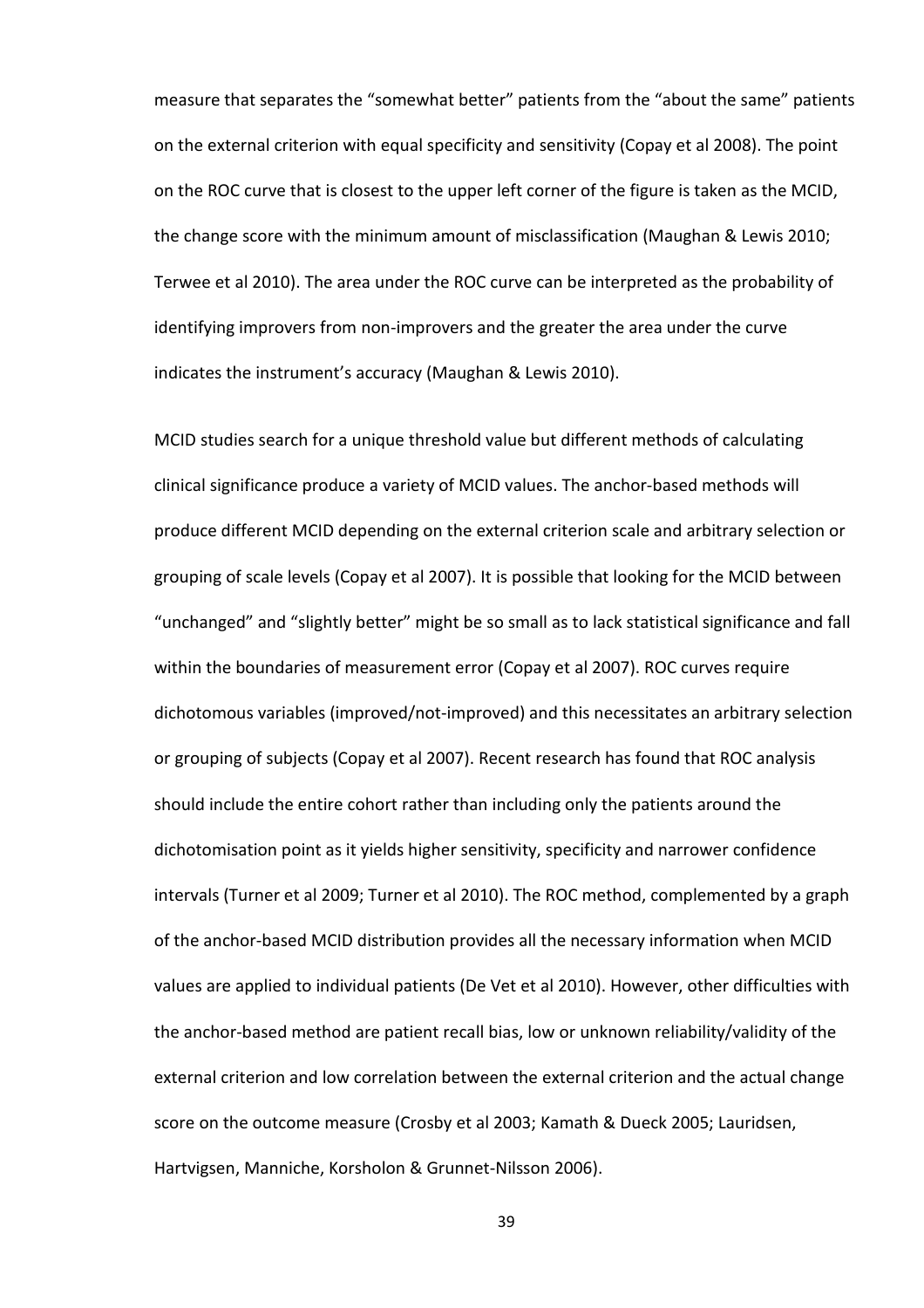Estimates of the MCID using anchor-based methods depend on the external criterion, the direction of change and baseline values. Previous research has shown that patients with high baseline scores require higher thresholds to demonstrate clinical significance and acute patients seem to require a higher threshold than chronic patients(Houweling 2010). As anchor-based methods do not take the standard deviation of the group into consideration, this could lead to an underestimation of the number of subjects classified as improved (Houweling 2010). For these reasons, it is unwise to accept the results of this methodology without comparing the results of at least one of the distribution-based methods (Kamath & Dueck 2005). However, as distribution-based methods lack information as to whether the observed changes are minimally important, anchor-based methods are the preferred methodology with distribution-based methods providing the necessary supportive evidence (De Vet et al 2010).

Jordan, Dunn, Lewis & Croft (2006) argued that the anchor-based method, using the RMDQ for back pain patients had very good specificity but lacked sensitivity and for that reason argued distribution methods should be preferred as they took into account the reliability of the outcome measure and produced a cut-off that was beyond measurement error although they did concede patients with less severe disease cannot improve using this method. All other authors who have studied clinical significance calculations agree that anchor-based methodology gives a better indication of clinical significance and current anchor-based research seems to use the ROC curve analysis to determine cut-off values with the best sensitivity and specificity (Copay et al 2007; Revicki et al 2008; Terwee et al 2010).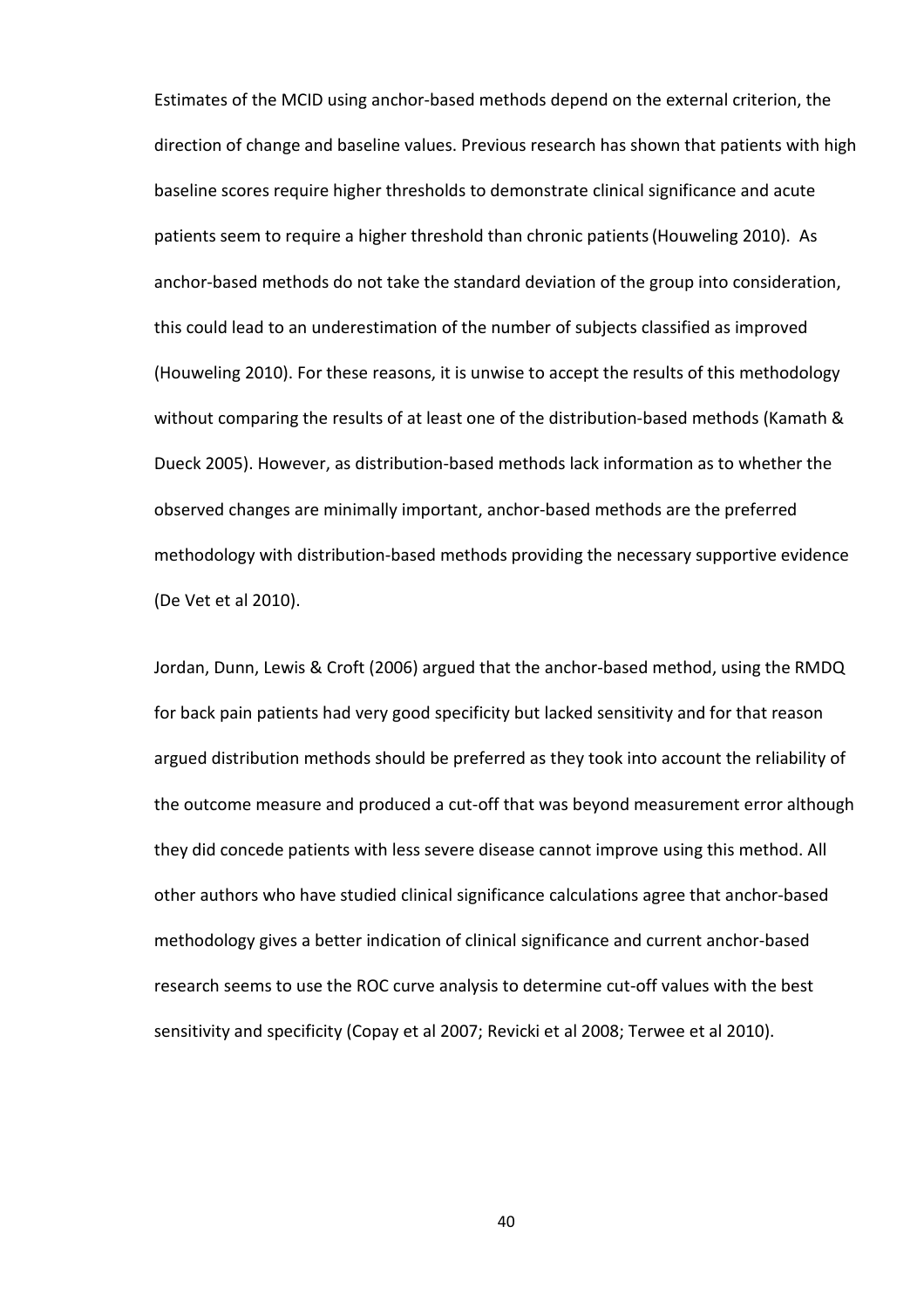#### Distribution-based Methods

Distribution-based methodology depends on the distribution of the population sample under scrutiny (Houweling 2010). An advantage of the distribution-based methods is that they provide a way of establishing change beyond random variation (Kamath & Dueck 2005; Jordan et al 2006). Distribution-based methods can only define a minimum value below which a change score on an outcome measure may likely be because of measurement error and as such, these methods only provide a minimum detectable change, which indicates nothing about clinical importance, or in other words, minimal detectable change rather than minimal important change (Gatchel & Mayer 2010; Terwee et al 2010).

In 1987 effect size standards for classifying individual patient change were introduced (Testa 1987). This author modified the Kazis formula for group change over time by calculating the individual effect size as the individual score at follow-up less the individual baseline score divided by the standard deviation of the group at baseline (Testa 1987; Wyrwich & Wolinsky 2000). Modifying Cohen's benchmarks for group effect size of 0.2 for small group change, 0.5 for moderate group change and 0.8 for a large group change, Testa proposed 0.2, 0.6 and 1.0 respectively for individual effect sizes (Testa 1987; Wyrwich & Wolinsky 2000). As Cohen's benchmarks were not designed for subjective outcome measures and standard deviations are sample specific, effect size estimates can vary widely among samples taken from the same population (Samsa et al 1999; Wyrwich & Wolinsky 2000). In more recent years benchmarks of 0.2, 0.33 and 0.5 have been suggested for dichotomising improved from not improved patients (Sloan, Cella & Hays 2005; De Vet et al 2006, Copay et al 2007; Pickard, Neary & Cella 2007 ; Puhan, Frey, Buchi & Schunemann 2008; Revicki et al 2008).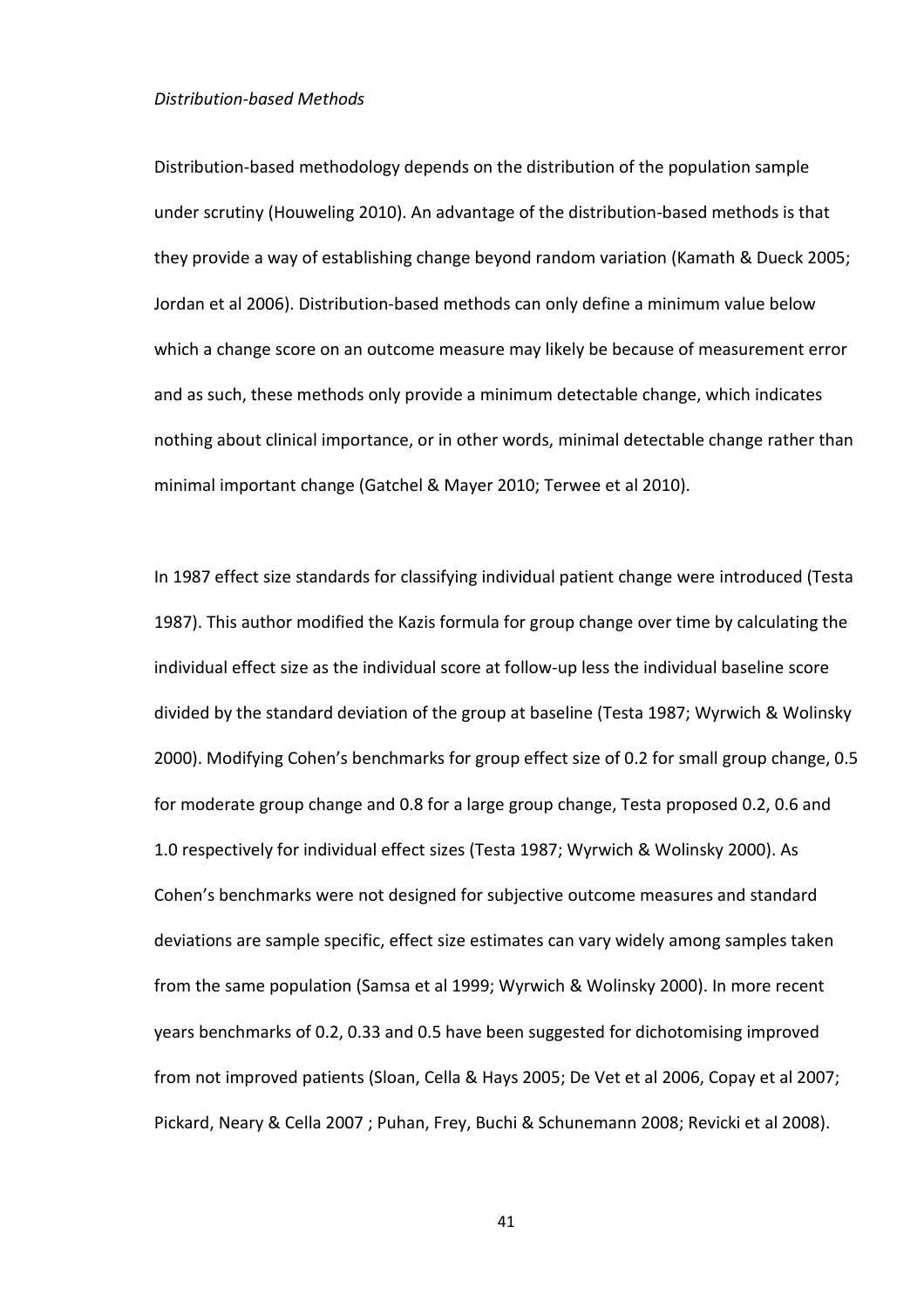Half a standard deviation (0.5SD) of the baseline score was suggested as this is equal to an effect size of 0.5, generally considered to be a moderate effect (Norman, Sloan & Wyrwich 2003; Eton et al 2004; Kamath & Dueck 2005; Lemieux et al 2007; Revicki et al 2008; Turner et al 2010). Although this magnitude of change is certainly clinically significant and meaningful, it is not necessarily minimal (Revicki et al 2008). It is necessary to acquire information as to whether the observed change is important to patients or clinicians. MCIDs as small as 0.25 have been demonstrated using distribution-based methods, which are simply a way of expressing observed change in a standardised metric, but could be clinically meaningless(Webb et al 2003). It is possible that in certain settings an effect size of 0.5 or 0.5SD might be setting criteria for success beyond that which is achievable in a given treatment as the threshold for clinical significance could be lower (Revicki et al 2008).

The Standard Error of Measurement (SEM) relates the reliability coefficient of the outcome measure to the group baseline standard deviation (baseline group score standard deviation multiplied by the square root of one minus the reliability coefficient of the outcome measure) (Houweling 2010). This method takes account of the precision of the instrument (outcome measure) which is an aspect not taken into account in anchor-based methodologies (Rejas, Pardo & Ruiz 2008). Although 1, 2 and 2.77 SEM have been used as cut-off points for dichotomising patients, many authors have consistently found one SEM corresponds to previously established MCID standards (Wyrwich & Wolinsky 2000; Copay et al 2007; Copay et al 2008; Rejas et al 2008; Revicki et al 2008; Terwee et al 2010; Turner et al 2010). The SEM is fairly sample independent and consistently gives similar results to 0.5SD (Houweling 2010). One SEM has been found to relate well to results using the PGIS in anchor-based methodology (Jordan et al 2006). With a reliability factor of 0.75 for an outcome measure, one SEM is equivalent to 0.5SD (Terwee et al 2010).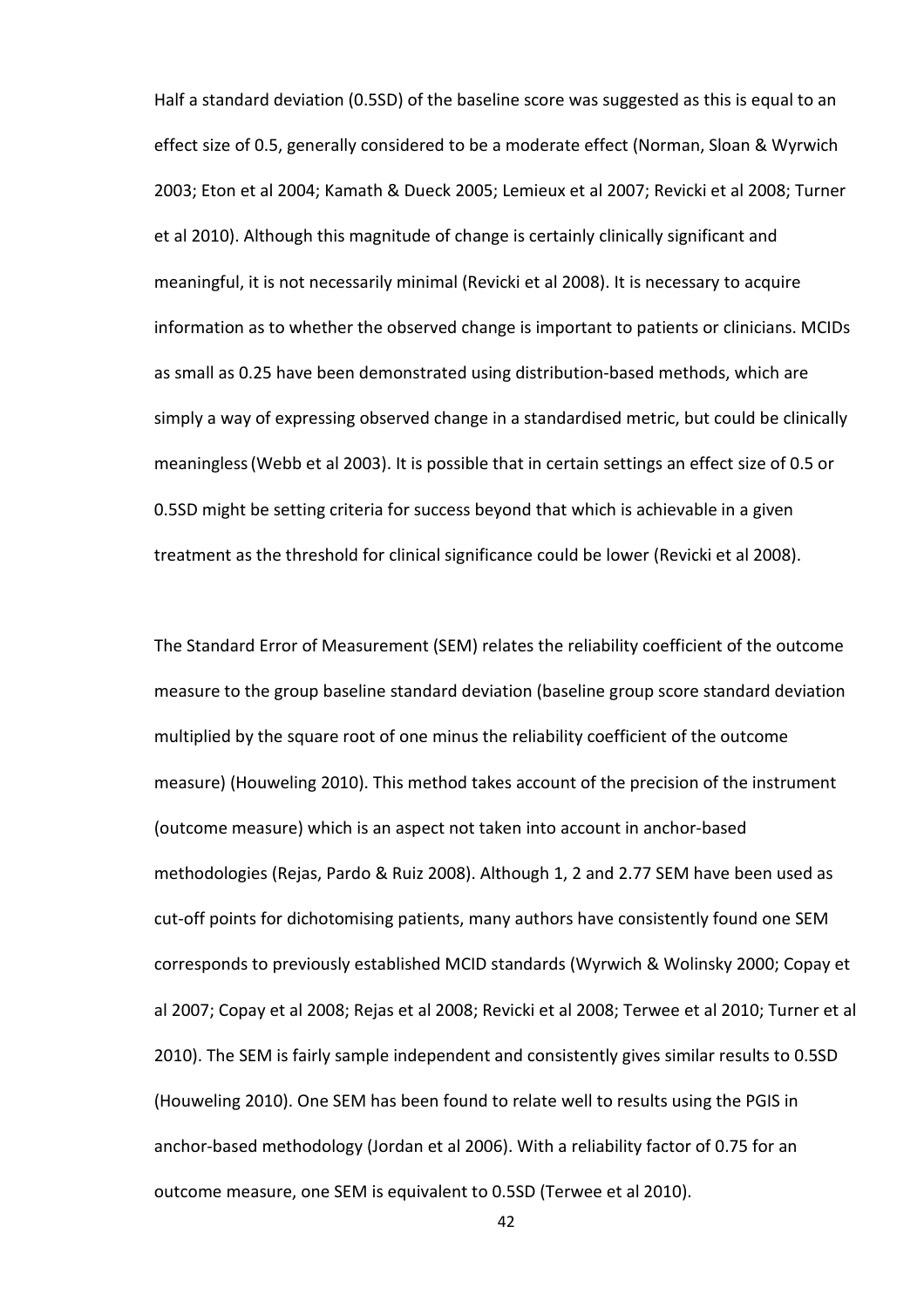The Reliable Change Index (RCI) first proposed by Jacobson et al (1984) was the first attempt to calculate clinical significance. Modified by Christensen and Mendoza in 1986, this index is a derivative of the effect size and the SEM (The mean post-score minus the mean pre-score divided by the square root of two multiplied by the squared standard error of measurement) (Christensen & Mendoza 1986; Houweling 2010). Also taking precision of the outcome measure into account, this formula yields larger values for the denominator and thus RCI values are smaller than SEM-based values. A cut-off of 1.96 was used to decide if the patient was classified as improved/not improved (Crosby et al 2003). This formula was further modified for individuals rather than groups of subjects with a less rigorous cut-off of 1.65 but although recommended for its statistical properties, the RCI has poor sensitivity to classify improved patients, being too conservative and as a result, it has appeared very infrequently in current literature, although it corresponds well to clinician assessment, generally regarded as the least credible of the anchor-based methods (Hageman & Arrindell 1999; Norman et al 2003; Jordan et al 2006).

Evidence from various studies suggest half standard deviation is a meaningful to patients (Revicki et al 2008, Houweling 2010). It has been often described as a good proxy if an anchor-based methodology is not possible although this has been criticized as it does classify patients as false positives meaning changes below the mean are ignored (Lemieux et al 2007). The SEM is hampered by yielding a high threshold if the reliability coefficient of the outcome measure is not good and it is questionable as to whether it is appropriate to use the reliability coefficient for the determination of patients who have improved as this coefficient has usually been calculated for a completely different sample of patients than the one under scrutiny (Eton et al 2004; Houweling 2010). Proponents of particular distributionbased methods vigorously defend their chosen method such as the SEM, half standard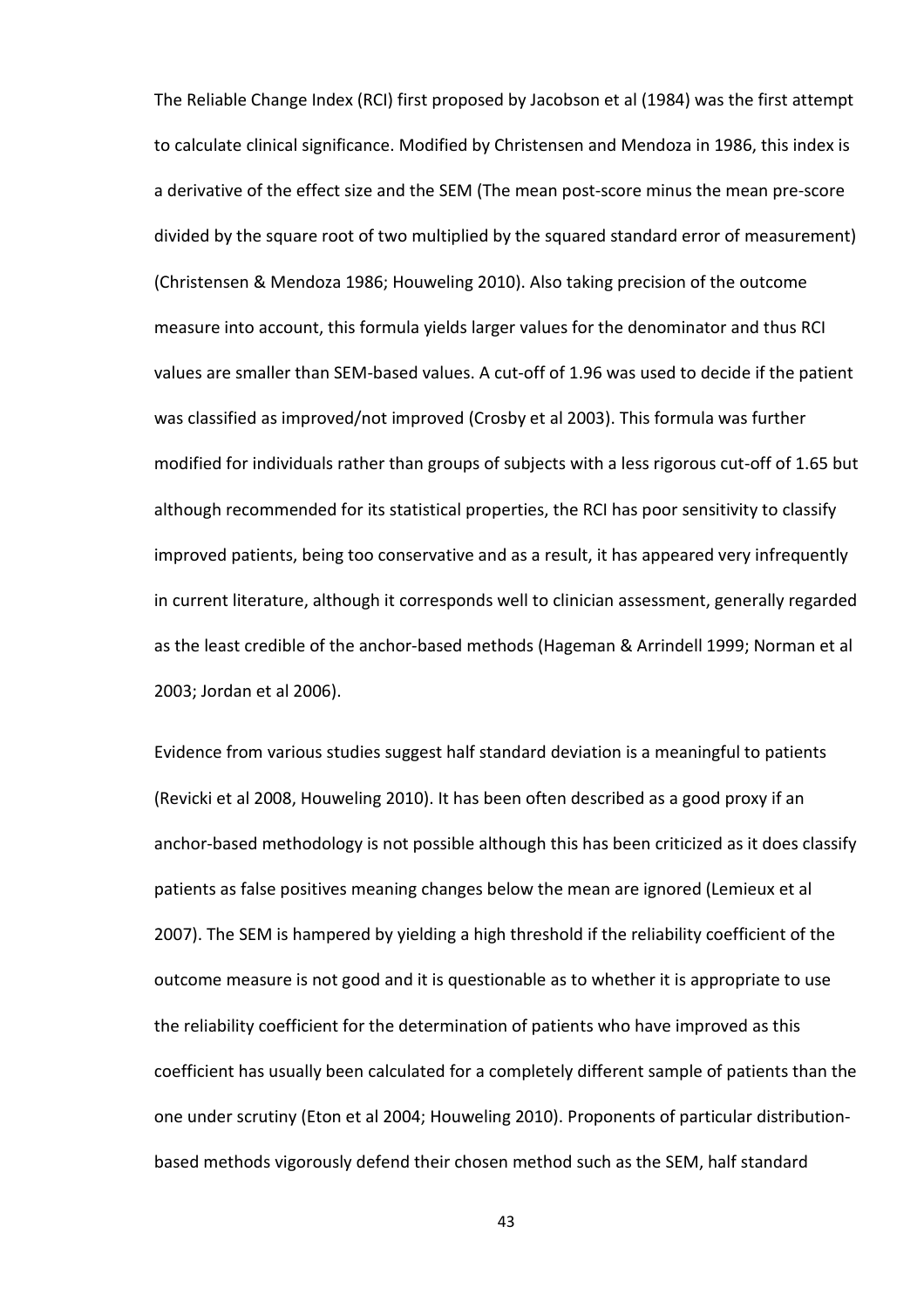deviation or effect size but there is no compelling evidence for supporting any one method as a standard and it was not until Copay et al (2008) that any author attempted to systematically compare all the methods on the same patient sample. Several authors have found that the 0.5 SD and 1 SEM corresponded closest to the anchor-based values for small change and the RCI compared best with clinician rating of improvement, leading them to suggest that distribution-based methods should only be used as temporary substitutes for anchor-based methods (Rejas et al 2008; Revicki et al 2008; Turner et al 2010). Distributionbased methods emphasize statistical significance and do not necessarily address clinical significance or the MCID with the MCID being sample specific, depending on the variability of scores in the studied sample (Copay et al 2007).

#### 1.12 AIMS AND OBJECTIVES

This literature review has shown considerable research into predictors within the field of musculoskeletal pain and disability. In spite of this research, questions still remain as to whether or not there are robust predictors in back and neck pain patients and, if so, what these predictors are. Given the increasing interest in predicting the outcome in patients, this study was set up to investigate patients undergoing chiropractic treatment in a practice in Bristol. This was a pragmatic study based on outcome measured by patient self-reported 'improvement' and evaluating a number of potential predictors in back and neck pain patients.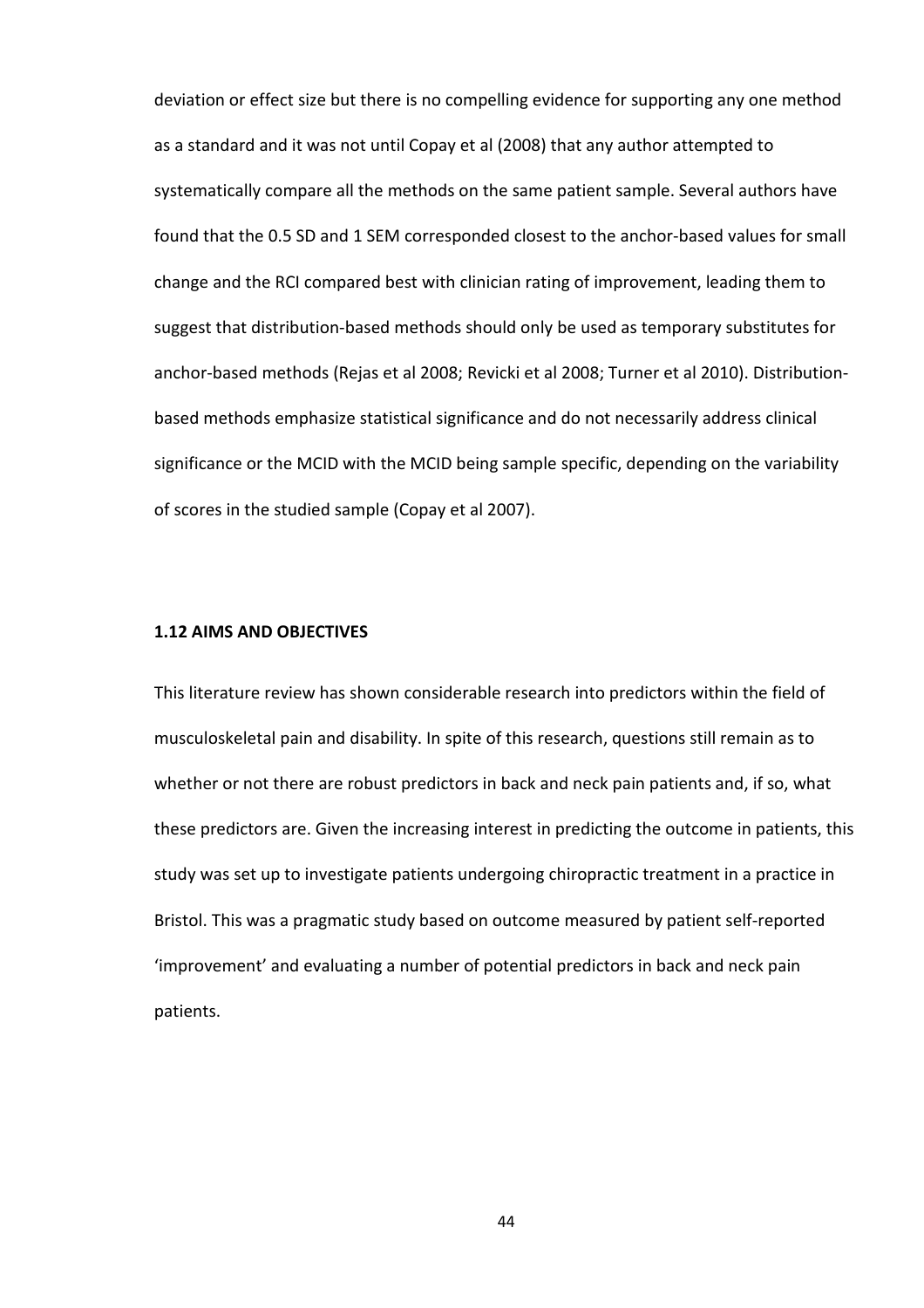The objectives of this study were:

- 1. To describe the clinical and demographic characteristics (potential predictor variables) of patients with back and neck pain (with or without headache) presenting for chiropractic treatment in routine clinical practice.
- 2. To determine the most reliable and valid method of identifying which patients had improved at the  $4^{th}/5^{th}$  and  $10^{th}$  treatment session (determination of outcome).
- 3. To determine the variables independently associated with improvement in back and neck pain (with or without headache) patients at the  $4^{\text{th}}/5^{\text{th}}$  and  $10^{\text{th}}$  treatment visits.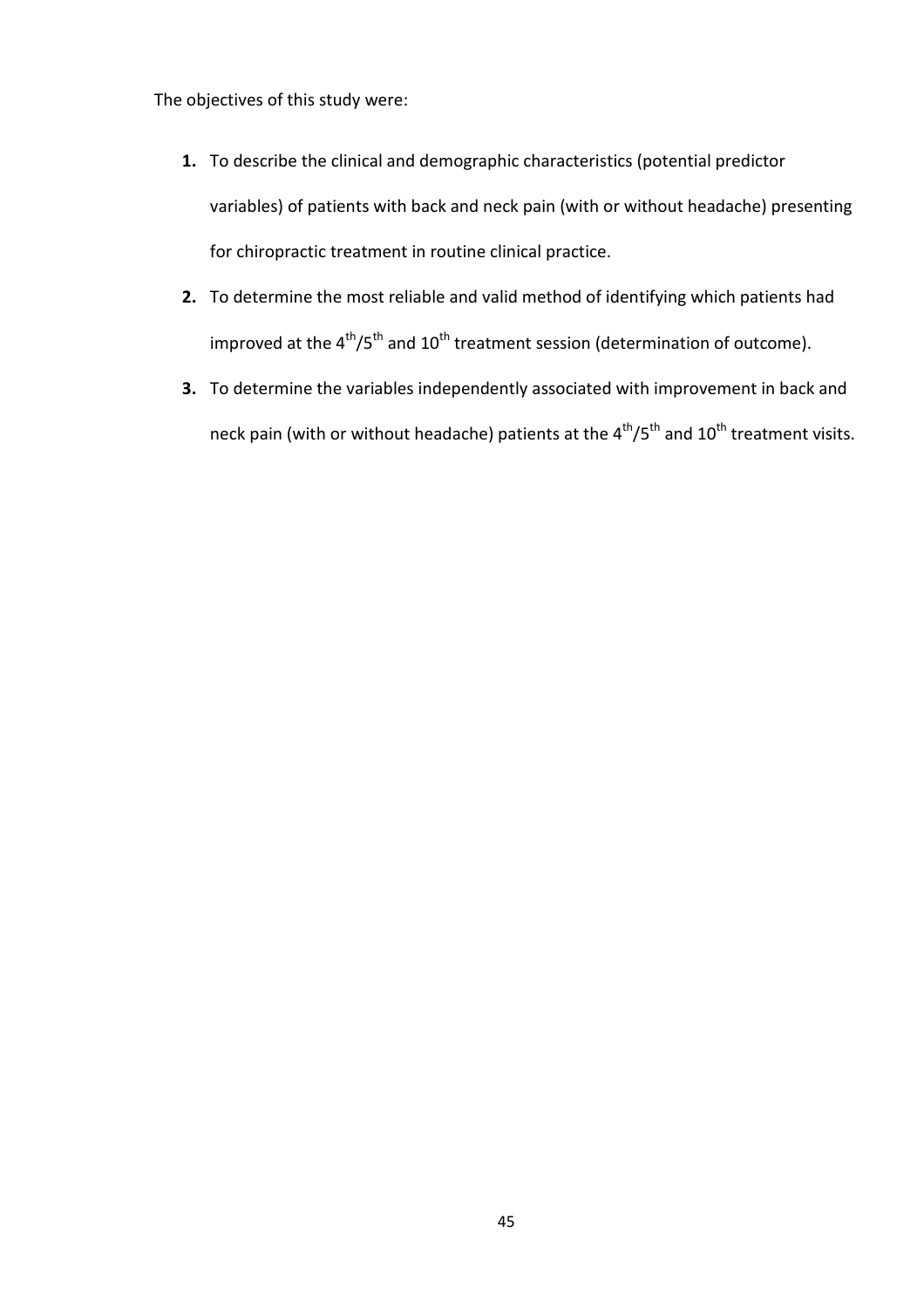## Chapter 2: Methods

### 2.1 Patients

Consecutive new patients presenting to a private chiropractic practice completed a 'New Patient' questionnaire (see appendix i) and the self-report pre-treatment BQ (see appendix ii) in reception prior to seeing the chiropractor. All new patients formed part of this study except patients who were not fluent in English, patients too elderly or frail to comprehend the questionnaire, patients under sixteen years of age and the occasional patient declaring that the 'questions were not relevant to their condition'.

### 2.2 Questionnaires

The questionnaires contained a list of demographic and clinical questions concerning the patient's presenting complaint. There was also a section where patients were asked to shade their area/s of pain on a diagram of the homunculus from the posterior and anterior aspect. Two methods were used to evaluate the markings patients made on the pain diagrams:

- 1. The method of penalty points (yes/no) where patients shaded pain in a sporadic, non-physiological pattern, indicated pain outside the body or used additional words or symbols to describe the pain (Ohnmeiss 2000).
- 2. The grid method (Ohnmeiss 2000) superimposing a transparency with a number of squares covering the image of the homunculus (see appendix iii). A separate score was recorded for the anterior and posterior aspect of the body. Each square on the grid that was shaded counted as one point with a maximum score of 52 points.

In addition to the 'New Patient' Questionnaire, the pre-treatment BQ was used. This questionnaire has been validated for chiropractic patients in a research and clinical setting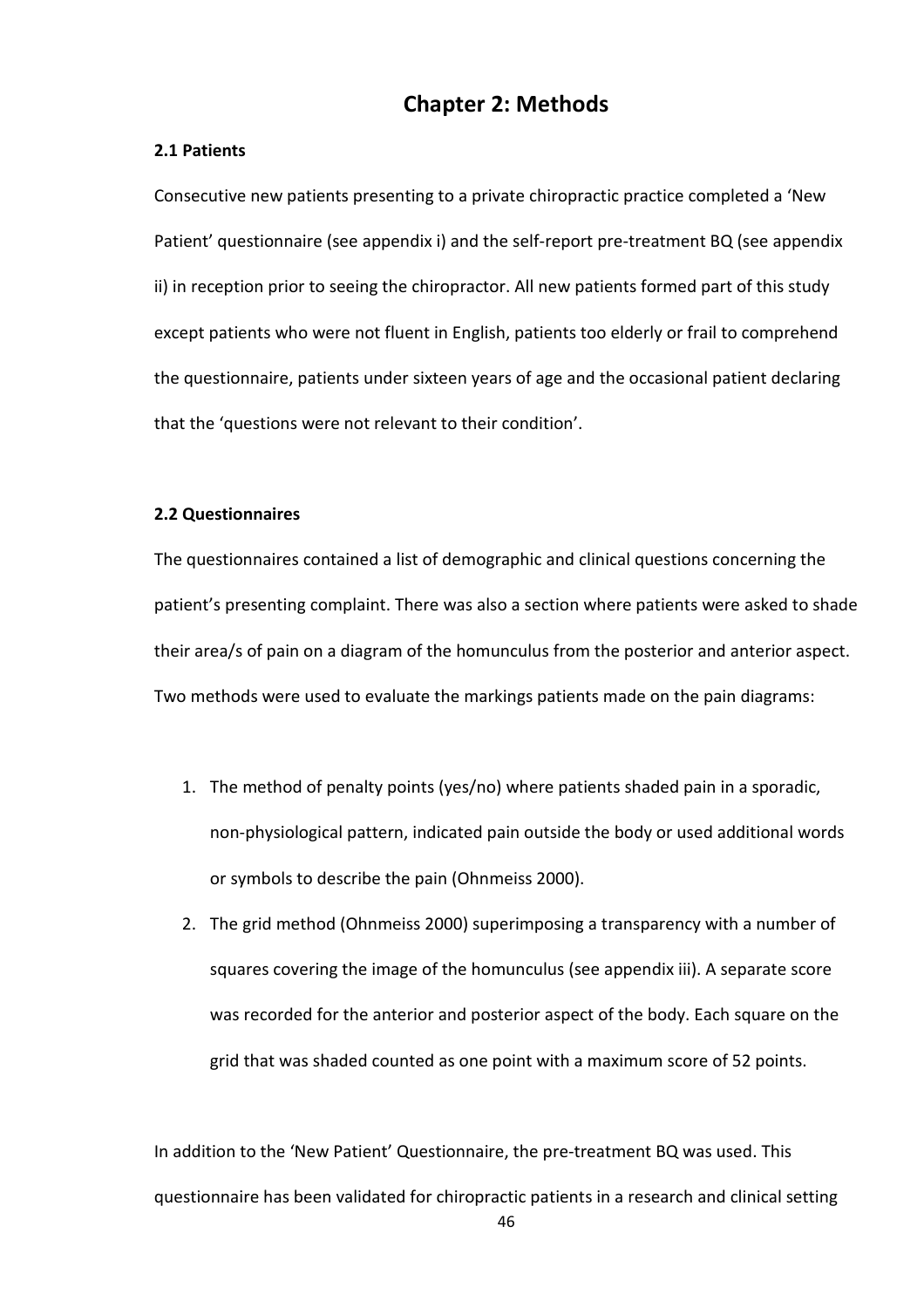and has been shown to be valid, reliable, responsive to change and has been validated in several other languages (Bolton & Breen 1999; Bolton & Humphreys 2002; Hartvigsen et al 2005; Martell et al 2009; Schmitt et al 2009). This questionnaire consisted of demographic and clinical questions as well as the seven core BQ questions consisting of the most commonly measured domains of the BPS model of back/neck pain (Bolton & Breen 1999; Bolton & Humphreys 2002), namely pain intensity, disability in activities of daily living (ADL), interference in social life, anxiety, depression, work fear-avoidance and locus of control. Each domain was measured on a numerical rating scale from 0-10, with a total maximum score of 70/70, with a high score on each subscale representing a worse condition (Figure 1).

For the purposes of reassessment on the  $4<sup>th</sup>$  or 5<sup>th</sup> treatment and the 10<sup>th</sup> treatment if the patient was still consulting¸ the post-treatment BQ, which asked the same seven core questions on numerical rating scales giving a total maximum score of 70/70, was used (see appendix iv). In addition there were questions concerning current work status, satisfaction with the care received and whether the results of treatment had matched expectations. In addition to these questions, the post-treatment BQ also contained a PGIS where patients were asked to choose one of seven options from 'no improvement' through to 'a great deal better and a considerable improvement which has made a worthwhile difference' (see appendix iv).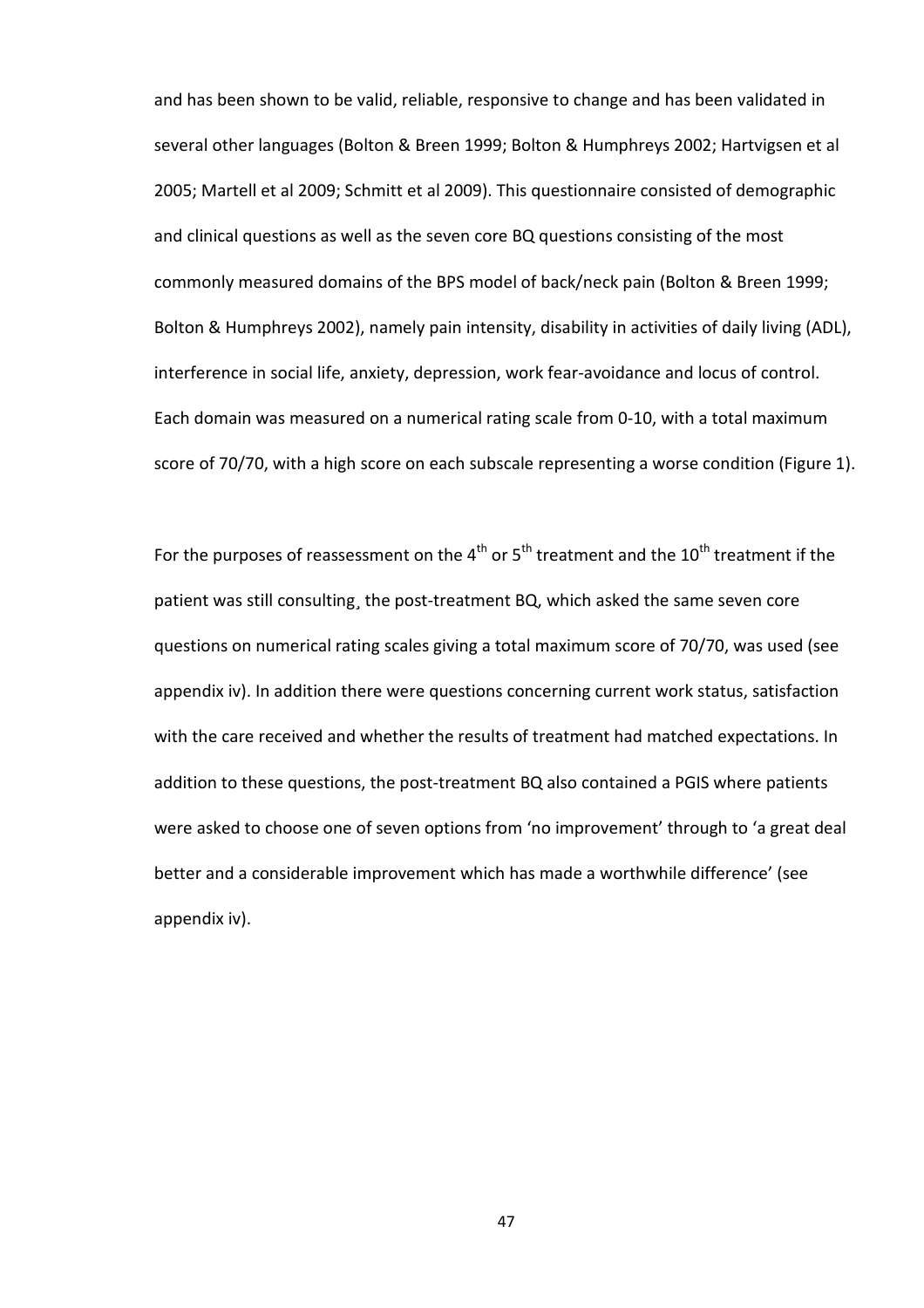

Figure 1. Flow chart of patient data collection during the study

### 2.3 Procedure

Patients completed the 'New Patient' Questionnaire as well as the pre-treatment BQ in the time prior to their initial consultation with the chiropractor. These questionnaires were given to the patients by the receptionist and returned to the reception desk once completed. Following the  $4<sup>th</sup>$  or  $5<sup>th</sup>$  chiropractic treatment, when the patient had been formally reexamined as part of their ongoing re-assessment, patients completed the post-treatment BQ in reception prior to their departure. Chiropractic treatment sessions usually consisted of asking the patient how they been since their last visit, an examination of their area of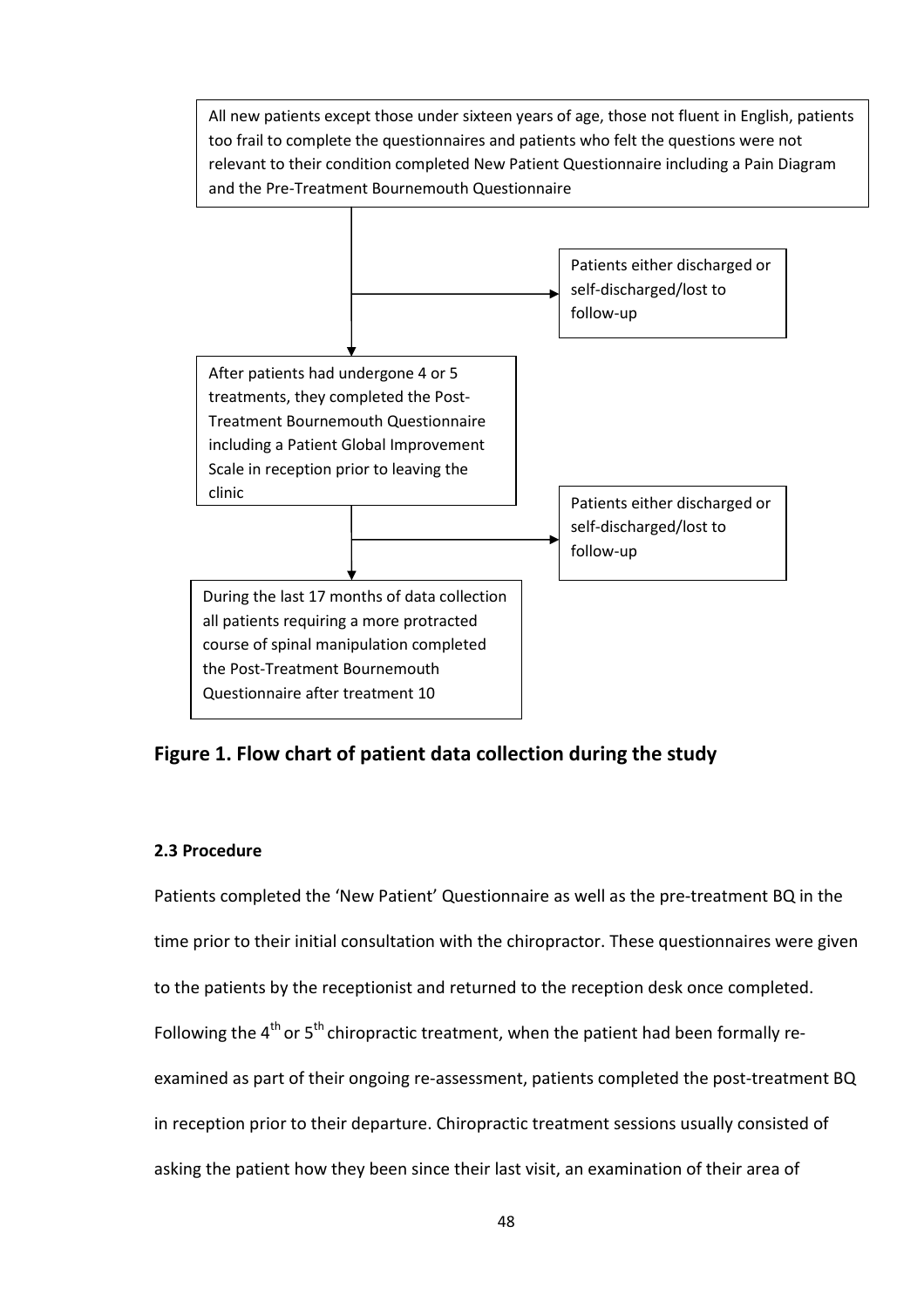complaint followed by treatment which could consist of one intervention or a combination of spinal manipulation, mobilisation, stretches, exercises, soft tissue work or dry needling (acupuncture). Many patients in pain develop fear avoidance and become fearful of certain activities. Patients were given advice on remaining active, trying to remain at work even though they may have needed to change their duties, not to sit for too long at any one period and to take plenty of purposeful short walks. This advice and reassurance is in line with current guidelines, the most recent of which was published by NICE (Savingy et al 2009). Since September 2007, patients needing to undergo a more protracted course of treatment were also asked to complete a second post-treatment BQ following reexamination on their  $10^{th}$  treatment visit if they were still consulting.

#### 2.4 Data Management

Data were entered onto an Excel Spreadsheet with each patient being coded with a number. The patient's name was also entered to make it easier to locate the patient's file for the purposes of data clean-up. However, patient anonymity was assured at the time of data analysis by removing the patient's name. The patient's age was recorded as the age at the date of presentation. All positive answers were coded with a value of '1' and negative answers with a value of '2'. Each pain diagram was evaluated by an experienced chiropractor for sporadic, non-physiological markings, markings outside the body or additional symbols/words and given a value of '1' if considered as 'inappropriate marking' and '2' if the markings were unremarkable. Using the grid system, the number of squares shaded on the pain diagram was recorded for the posterior and anterior aspect of the homunculus (maximum value 52). Values for each of the seven core domains of the BQ completed by the patient on a scale from 0-10 were recorded. For questions with more than two option answers, for example, "How do you expect your condition to change in the next two weeks?-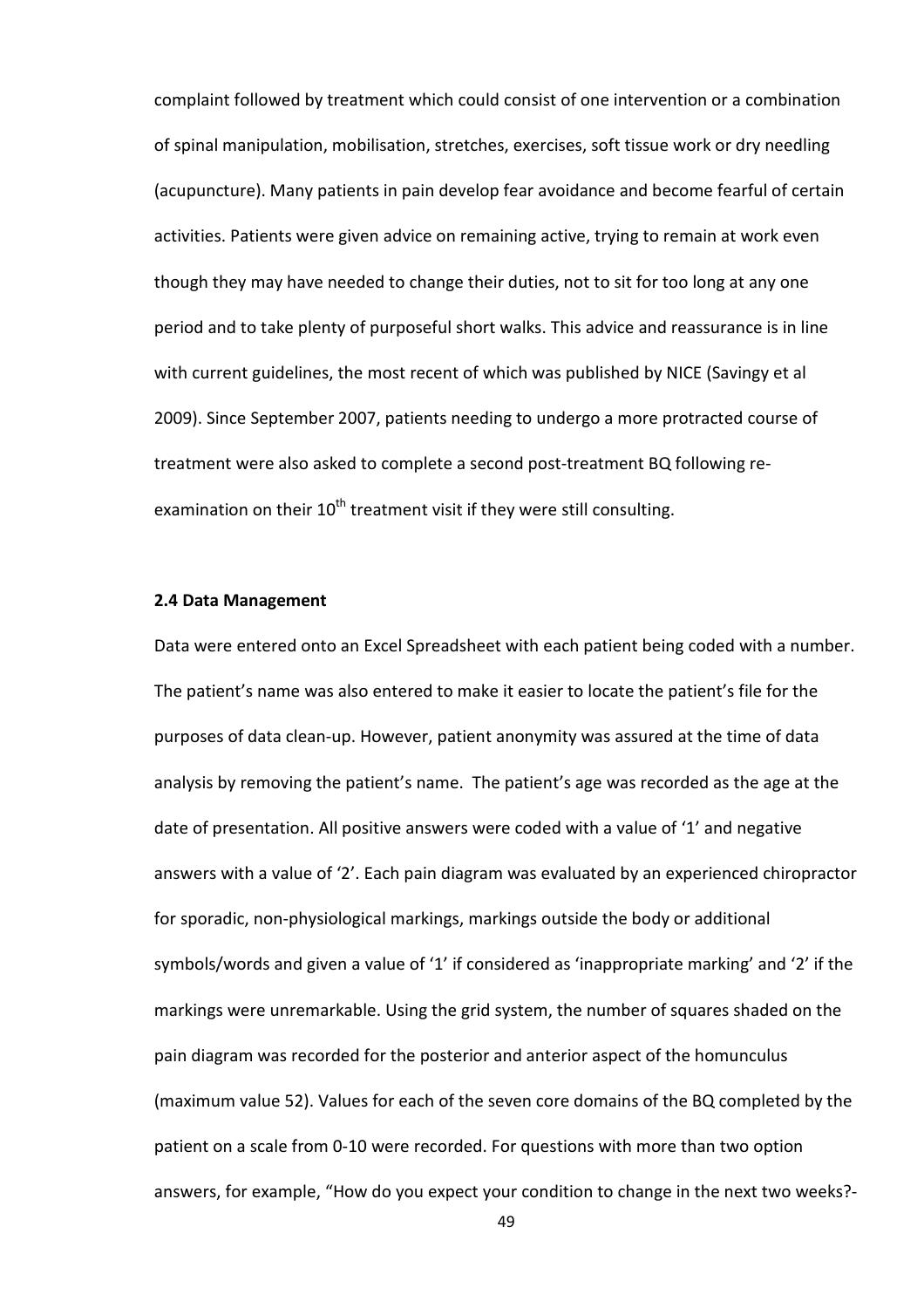'recover/improve', 'stay the same' or 'get worse'", values of 1, 2 and 3 were given for each answer respectively.

All data were transferred to Statistical Package for Social Scientists (SPSS) version 16. The data were cleaned up by running descriptive statistics and replacing outliers/nonsensical data with the missing value by referring back to the patients file to obtain the correct value for outlier/nonsensical data. For example, on a few occasions the duration of the patient's treatment in days was spread over years. Referring back to the patient's file enabled the researcher to establish the correct dates and determine the correct duration of treatment in days. Dichotomisation of potential predictor variables took place at this stage to facilitate data analysis (Table 1). There was an inherent risk that dichotomisation could result in loss of information and power in data analysis. However, whilst recognising the loss of power, one had to consider interpretability of the results and how to apply this in practice. For a clinician reading results one could say if the patient has "x" or "y" they are more likely to recover whereas with five or six categories in an ordinal scale interpretation of results could pose considerable difficulties and as such, variables were dichotomised, supported by the available literature. Moreover, researchers comparing dichotomous data with continuous measures have found that dichotomous data can approach or even exceed that of a welldefined continuous measure in musculoskeletal research (Anderson 2007).

Patients were dichotomised at the  $75<sup>th</sup>$  percentile for age. As previously discussed prevalence of back and neck pain increases with age (Andersson 1999; Webb et al 2003, Parsons et al 2003, Parsons et al 2007; Savingy et al 2009; Keijsers et al 2010). Moreover, other authors have stated older patients have a less favourable outcome (Leboeuf-Yde et al 2004; Michaelson et al 2004; Hill et al 2007; Mallen et al 2007, Henschke et al 2008;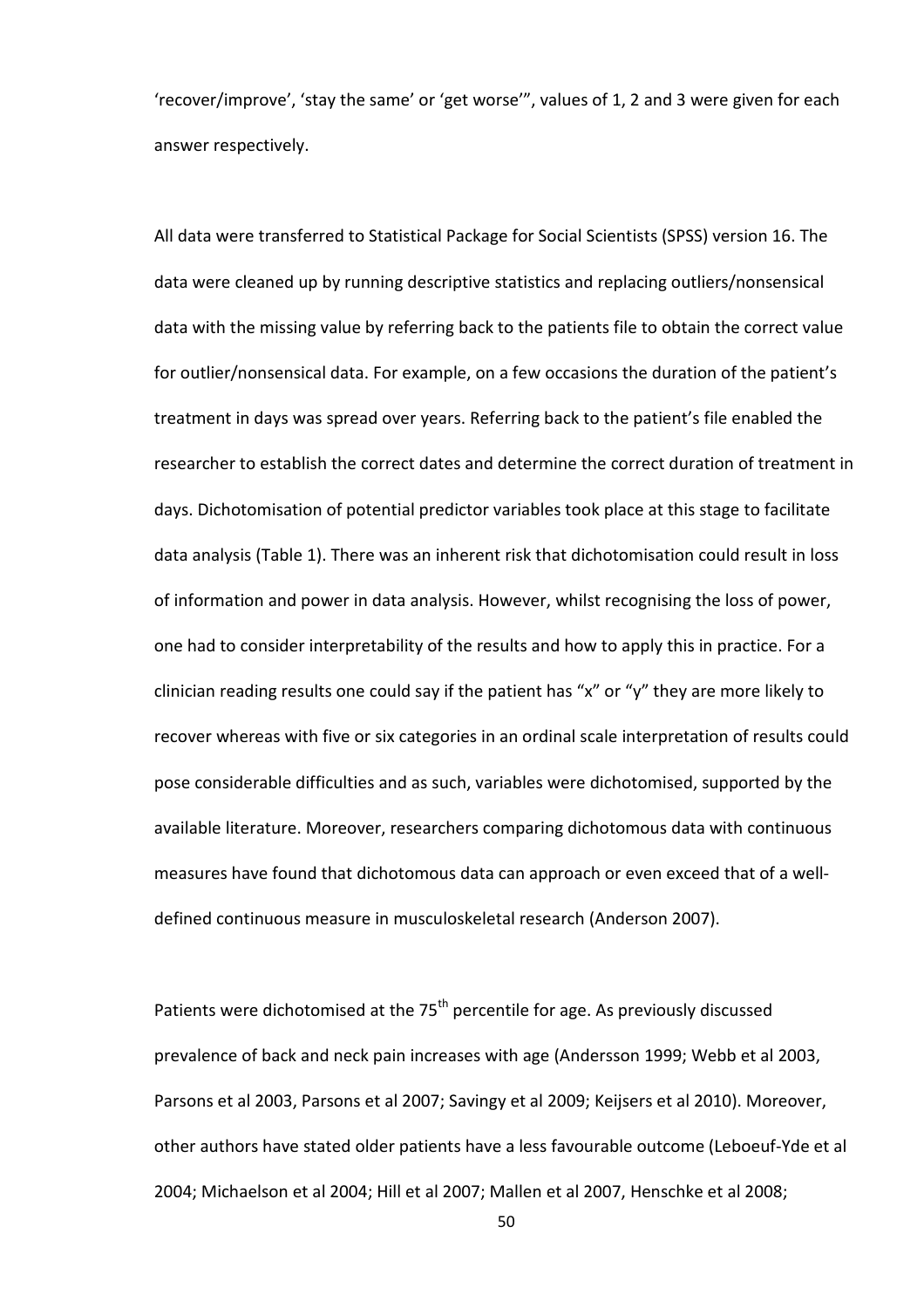Schellingerhout et al 2008). It is known that patients seeking compensation have a less favourable prognosis so patients whose pain was as a result of a specific trauma were dichotomised from those who were not or did not know if their injury was as a result of trauma (Buitenhuis, de Jong, Jaspers & Groothoff 2008; Rasmussen, Leboeuf-Yde, Hestbaek & Manniche 2008, Derebery, Giang, Gatchel, Erickson & Fogarty 2009). The literature states that patients who have a favourable treatment expectation are associated with a better outcome and as a result patients expecting to recover/improve were dichotomised from those who expected to stay the same or get worse (Hall et al 2007; Myers et al 2007). Whilst no clear link between employment status and prognosis has been established, some authors have associated duration of sick leave with prognosis (Michaelson et al 2004). All the baseline variables that were dichotomised can be found in Table 1.

For the purpose of analysis, total BQ scores were used rather than individual core domains giving a score out of a total of 70. Previous authors have analysed the seven domains of the BQ individually (Bolton & Breen 1999; Bolton and Humphreys 2002) and found the BQ taps into different aspects of the same attribute (Bolton & Breen 1999; Bolton & Humphreys 2002). Earlier research has explored methods of categorising improved and not improved patients and although these methods have been refined in recent times, previous work has used the total BQ score (Hurst 2001; Hurst & Bolton 2004). The dichotomisation of the total BQ score was chosen after the researcher had transferred patient data onto a spreadsheet for 500 patients when a clinical feel developed that scores in excess of 30/70 were associated with a less successful treatment outcome. The same clinical impression developed for the pain diagram with patients who shaded 8 or more squares being dichotomised.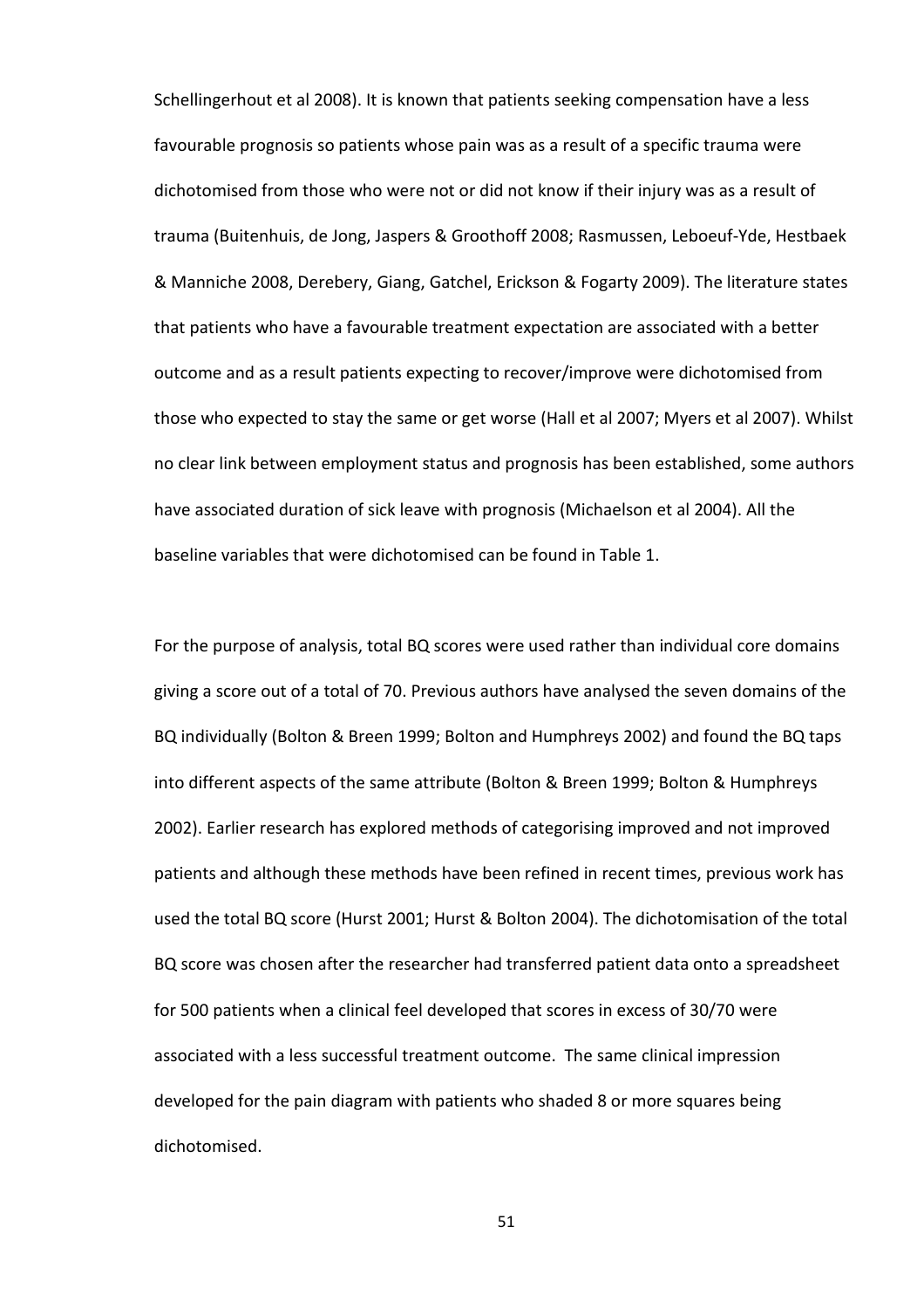## Table 1. Categorisation (dichotomisation) of potential predictor variables

| Age                                        | $\leq$ 50 years(75 <sup>th</sup> percentile)/>50.1 years |
|--------------------------------------------|----------------------------------------------------------|
| Gender (male)                              | Yes/no                                                   |
| Radiating pain to leg or arm               | Yes/no                                                   |
| Widespread pain                            | Yes/no                                                   |
| Trauma                                     | Yes/no or don't know                                     |
| Similar complaint in the past              | Yes/no                                                   |
| Duration of episode                        | <7 weeks/>7 weeks                                        |
| Medication use a lot of the time           | Yes/no                                                   |
| Treatment expectation                      | Recover-improve/stay the same or get worse               |
| Work status                                | Employed/seeking work or retired or working in the       |
|                                            | home                                                     |
| Job satisfaction                           | Yes/no                                                   |
| Expecting to work normally in 6 months     | Yes/no                                                   |
| Current or previous smoker                 | Yes/no                                                   |
| Regular alcohol consumption                | Yes/no                                                   |
| More or same level of physical activity as | Yes/no                                                   |
| peers                                      |                                                          |
| Excellent or good general well-being       | Yes/no                                                   |
| Number of areas on pain diagram (<8)       | Yes/no                                                   |
| Inappropriate signs on pain diagram        | Yes/no                                                   |
| Total pre-treatment BQ score max (70/70)   | 30/70 or greater                                         |

### 2.5.1 Data Analysis

## BACK AND/OR LEG PAIN PATIENTS

Data from these patients were analysed in six stages:

- 1. Descriptive statistics of the study population
- 2. Different methods of categorising improved/not improved patients
- 3. Associations between baseline variables that could be potential predictors
- 4. Univariate analysis of the baseline variables and interactions between the variables
- 5. Multivariable regression analysis
- 6. Properties of the prediction model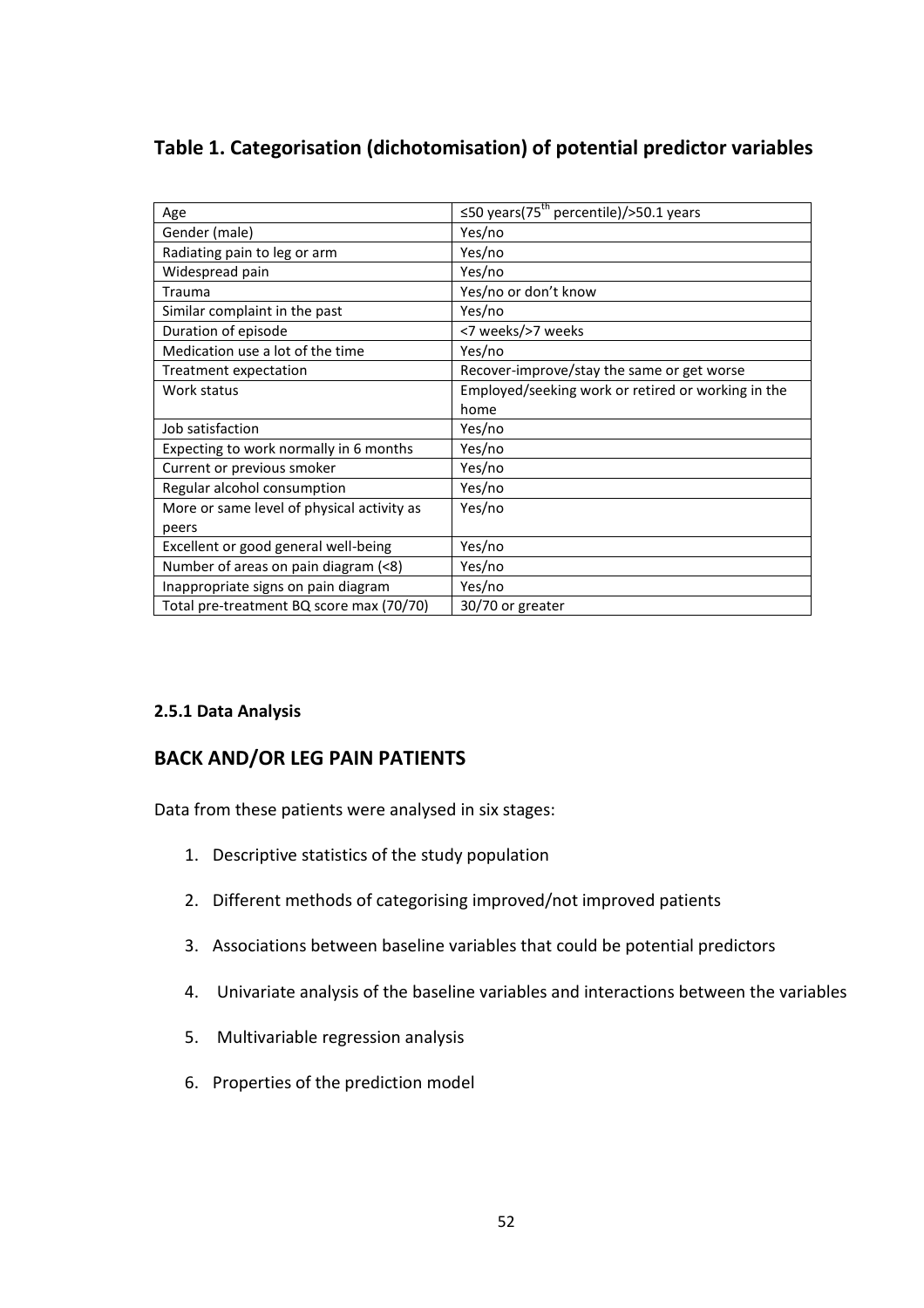### STAGE 1

#### Descriptive Statistics

Descriptive statistics were used to analyse the data: Categorical data were described in numbers and percentages, and continuous data were described as means ± standard deviation.

#### STAGE 2

#### 1. Assessment of improved/not improved patients

Three methods were used to determine patient outcome in terms of improved/not improved.

#### a. Direct Method

 Using the PGIS in the post-treatment BQ, patients marking option 6 or 7, namely 'a definite improvement' or a 'considerable improvement' were classified as improvers and those choosing options 1-5 being classified as non-improvers. This robust cut-off has demonstrated good correlation with other methods of classifying improved patients (Hurst 2001; Hurst & Bolton 2004, Rubinstein et al 2007).

#### b. Indirect Methods

 These were the anchor-based and distribution-based methods. The anchor-based method uses an external criterion, usually the PGIS. Anchor-based methods apply various relevant patient-rated variables, in this case changes in total BQ score (Rivicki et al 2008). A ROC curve was used to find the most accurate cut-off point that maximised sensitivity (true-positives) and specificity (true negatives) (Copay et al 2007, Houweling 2010; Maughan & Lewis 2010) in terms of categorising patients as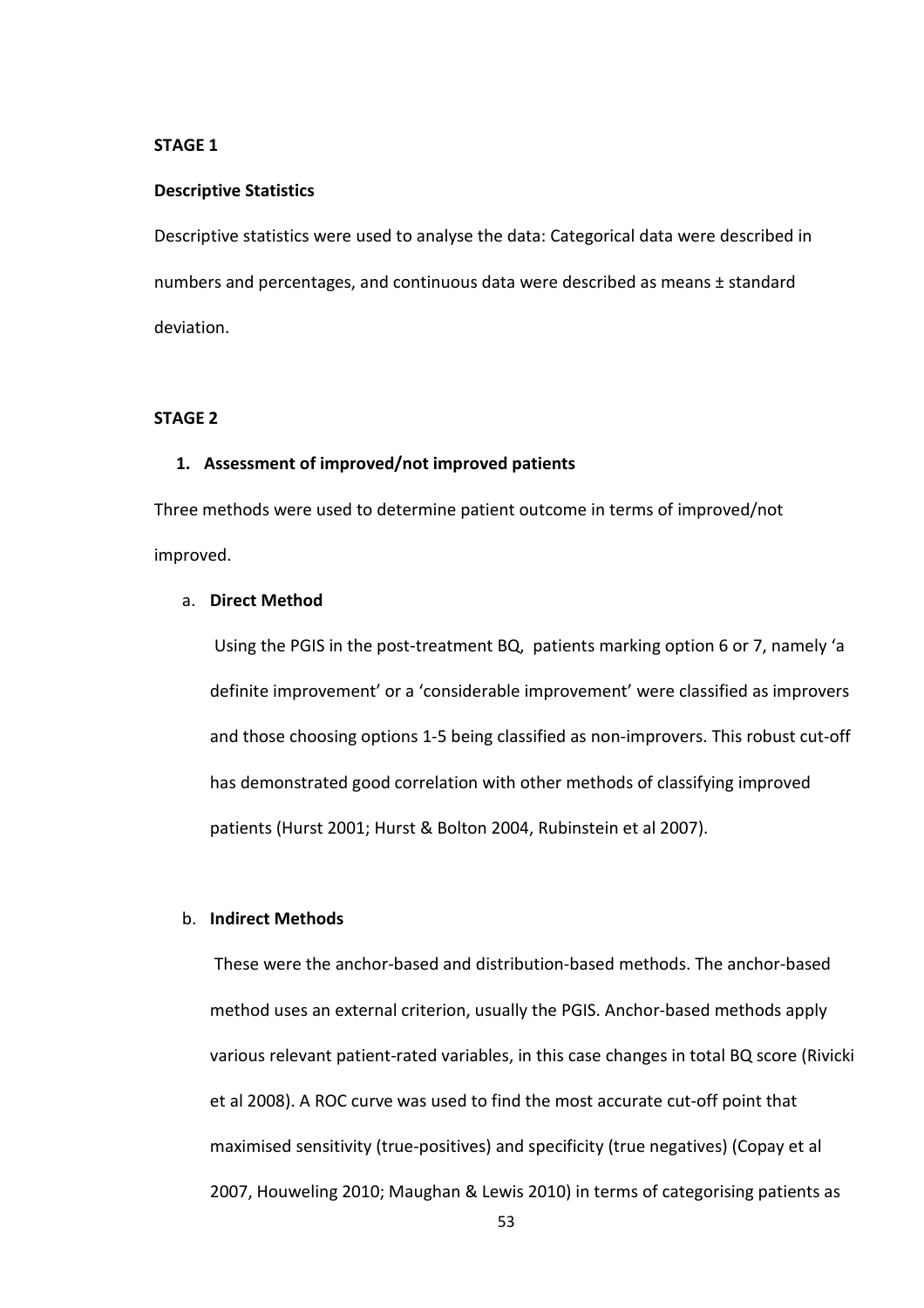improved or not improved. A ROC curve was produced by plotting sensitivity (number of patients correctly identified as improved by the total change score on the BQ divided by the number of patients as improved according to the PGIS) against the specificity (number of patients correctly identified as unchanged/deteriorated by the total change score on the BQ divided by the number of unchanged/deteriorated patients according to the PGIS). For each possible cut off value the sensitivity (y-axis) was plotted against 1-specificity (x-axis) to generate the ROC curve (Maughan & Lewis 2010). Using the PGIS as the external criterion to categorise patients into improved (6/7)/not improved (1-5), the ROC curve was used to identify the cut-off change score in the total BQ score that demonstrated the 'minimal clinically important difference' [i.e. the value giving the best balance between sensitivity (improved patients) and specificity (non-improvers)] (Copay et al 2007; Maughan & Lewis 2010). This cut-off point was determined by calculating the Youden Index (sensitivity+specificity-1) which has been widely used to calculate the cut-off value in change scores that give the best balance between sensitivity and specificity (Fluss, Faraggi & Reiser 2005; Chen et al 2008; Maughan & Lewis 2010). The ROC curve method used in this study draws parallels with diagnostic studies (Revicki et al 2008).

The second indirect method, generally used to support the findings of the anchorbased method, was a distribution-based method (Revicki et al 2008; de Vet et al 2010). It has been found that 0.5 of the standard deviation of the group change score in an outcome measure corresponds to the minimally clinically important difference (Norman et al 2003; Copay et al 2007; Revicki et al 2008; Turner et al 2009; de Vet et al 2010). This method was used in the current study.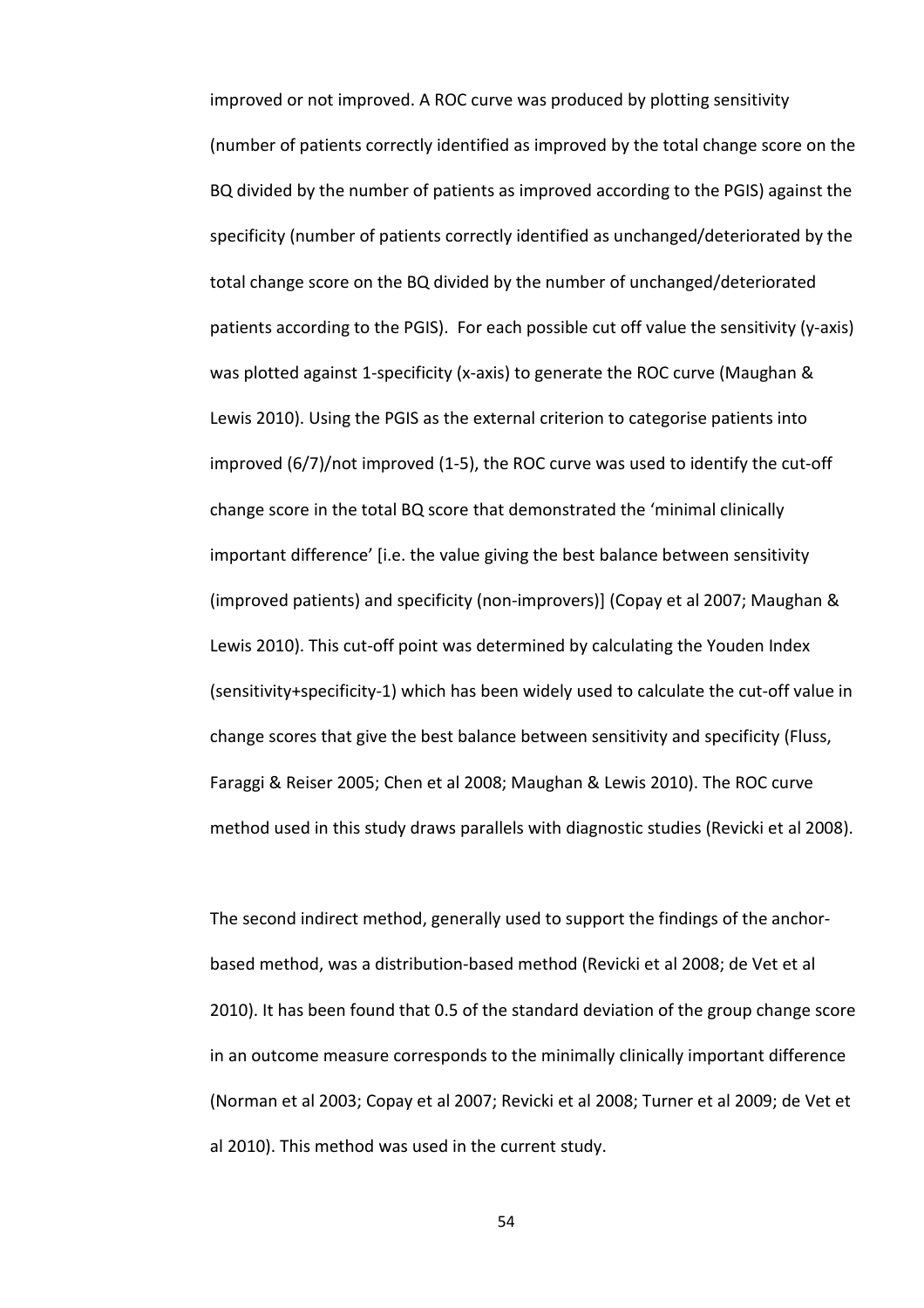#### 2. Agreement between methods of categorising improvers

Cohen's Kappa, a statistical measure of inter-rater agreement for categorical variables (e.g. improved/not improved) was used as the method of calculating agreement between the direct and the two indirect methods of calculating clinically significant improvement as described above. The Kappa statistic is generally thought to be more robust over simple percentage agreement as it takes into account agreement by chance (Puhan et al 2008).

#### STAGE 3

When assessing healthcare predictors, one often thinks of associations between these predictors such as someone who might smoke and drink being at greater risk of many common diseases such as heart disease, cancer and diabetes. Associations between the potential predictor variables at baseline were tested in this study using chi-squared analysis to gain understanding of their associations (Leboeuf-Yde et al 2004). The significance for the interaction was set at p<0.05. All those variables that were significantly associated were entered into univariate analysis in the next stage (Stage 4) of the analysis. This was to ensure that even though predictors that were not associated with improvement by themselves, but were so when combined with another variable, were included in the final prediction model.

#### STAGE 4

Univariate logistic regression was used to calculate the crude odds ratios of all single potential predictors and those potential predictors in combination that were tested in Stage 3 for back/leg pain patients. This method was used for all three methods of assessing clinically significant improvement (i.e. direct, anchor-based and distribution-based methods). A choice had to be made at this stage to determine which method of determining clinically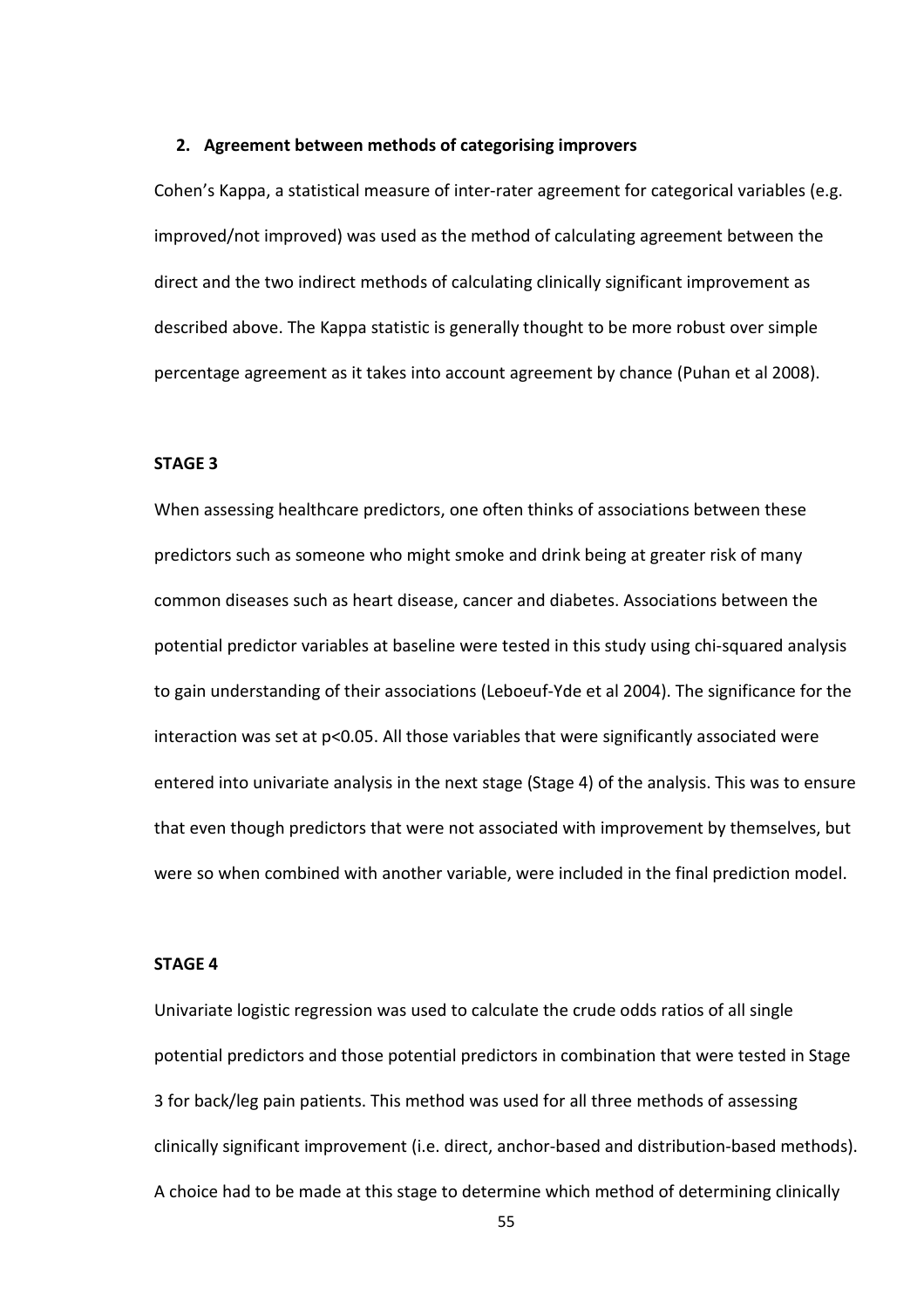significant improvement would be used to progress to the next stage of analysis. There is very little support for the direct method of assessing clinical significance in the literature. Almost without exception researchers over the last twenty or more years have agreed that the anchor-based method, looking at individual change rather than the distribution-based method which is based on a group cut-off, is the method of choice for assessing clinically significant change (Jordan et al 2006; Copay et al 2007; Revicki et al 2008; de Vet et al 2010; Terwee et al 2010). Moreover, the literature suggests the distribution-based methodology should be used as supportive evidence. For this reason the anchor-based methodology was used to progress to Stage 5 of the analysis.

#### STAGE 5

So as not to overlook a potential predictor of clinical improvement, all single potential predictors with a lax p-value of <0.1 and interactive potential predictors with a p-value of <0.5 from the univariate regression analysis were entered into multiple logistic regression model using the anchor-based method of assessing clinically significant improvement at treatment 4/5 and at treatment 10 (Henschke et al 2008). In addition, all patients who had a total BQ score of less than 13/70 at treatment 4/5 and a score of less than 19/70 at treatment 10 were eliminated from the analysis since change scores in these patients could not reach the threshold for categorisation as improved using the anchor-based method for this cohort.

#### STAGE 6

The final stage of analysis was to retain variables in the final multiple logistic regression model that were significant at p<0.05. The sensitivity and specificity of this model were calculated to determine the ability of the model to discriminate between improved and not-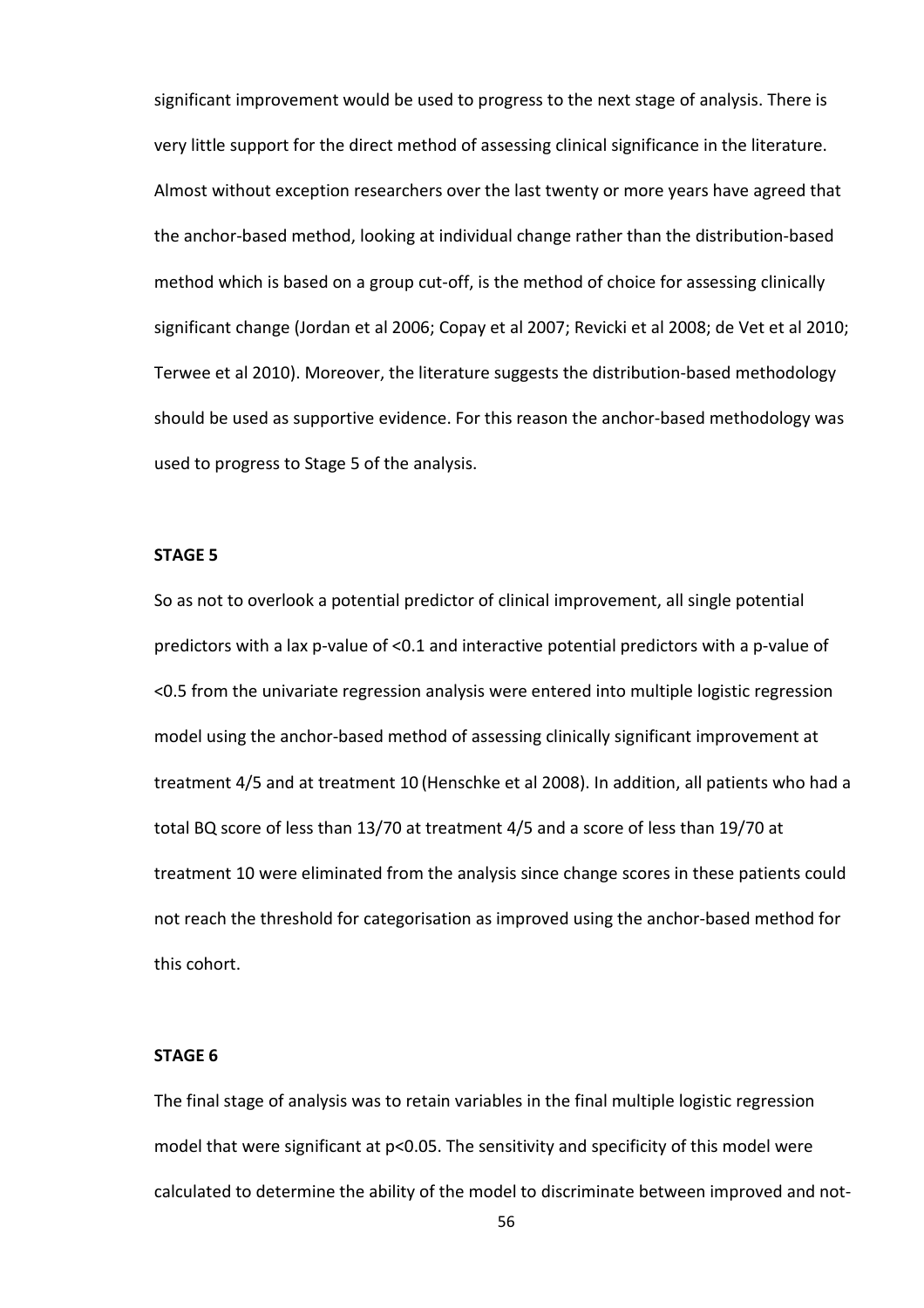improved patients. To calculate the diagnostic accuracy of the model, the area under the ROC curve (AUC) was calculated. An AUC of 0.5 indicates no discrimination, 0.7 to 0.8 acceptable discrimination and 0.9 excellent discrimination (Hosmer & Lemeshow 2000).

### 2.5.2 NECK, ARM AND/OR HEADACHE PATIENTS

The six stage analysis used for back/leg pain patients was calculated for patients whose presenting complaint was neck/shoulder/arm pain, with or without headaches. The methodology used was exactly the same as that used for back/leg pain patients except that all patients with an initial BQ score of less than 14.5/50 were excluded. The reason for this was that a change score in excess of this figure was required to demonstrate the patient had improved using the anchor-based methodology for this cohort of patients at Stage 2 of data analysis.

### 2.6 ETHICAL APPROVAL

Approval for this study was obtained from the Ethics Sub-Committee of the Anglo-European College of Chiropractic (see appendix V).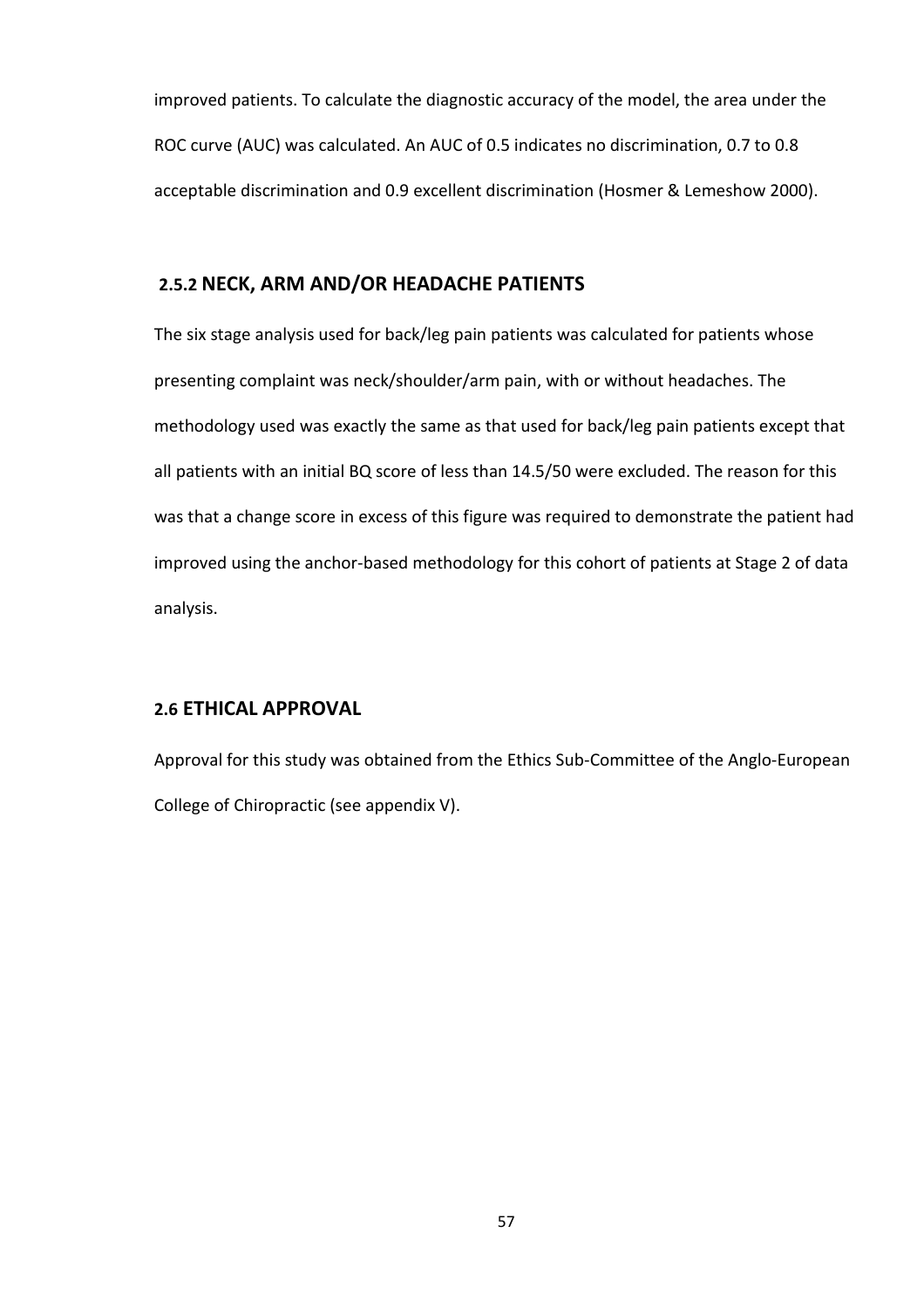# Chapter 3: Results

The throughput of patients enrolled in this study is given in Figure 2.



## Figure 2. Flow chart of patients in study and reasons for loss at follow-up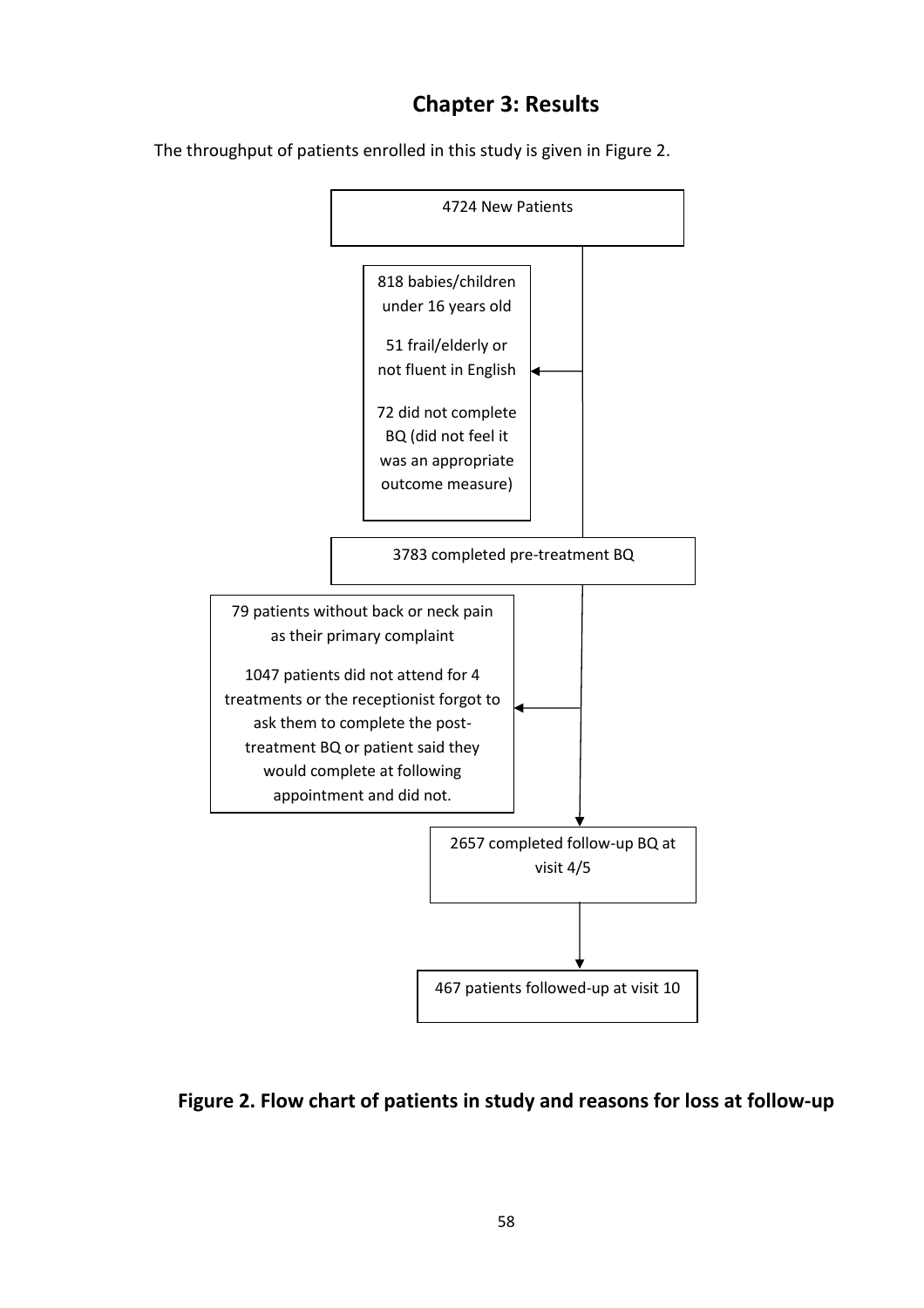The total number of new patients that presented at the clinic was 4724, of which 941 patients (nearly twenty percent) had to be discounted as they did not complete the pretreatment BQ for reasons shown in Figure 2. Almost twenty-eight percent of eligible patients did not complete the first post-treatment BQ at visit 4/5 either because they discontinued care before their 4<sup>th</sup> treatment, the receptionist forgot to ask them to fill in the questionnaire or they said they would do so at the follow-up visit and for one reason or another, this did not happen. As there was no follow-up questionnaire for these patients, their initial BQ was not included in the dataset.

The total number of patients in the dataset for the purposes of this study was therefore 2657 (fifty-six percent of all new patients and seventy percent of the new patients who completed the pre-treatment BQ) of whom 1871 had back and/or leg pain and 1267 had neck/shoulder arm pain, with or without headaches (see Figure 2). These were not mutually exclusive and 481 of the patients had both back and/or leg pain as well as neck and/or arm pain with or without headaches as their presenting complaint. The data were collected between November 2001 and January 2010.

# ANALYSIS OF BACK/LEG PAIN PATIENTS

### 3.1.1 STAGE 1: DESCRIPTIVE STATISTICS OF STUDY POPULATION

Of the 2657 patients enrolled in the study, 1871 had back and/or leg pain. Table 2 gives the baseline data for these patients. The gender distribution was almost equal (male=fifty one percent) and the mean age of the patients was 41±14.5 years. Interestingly more than half the study population had radiating leg pain. Moreover, more than two-thirds (sixty nine percent) of patients had experienced a similar complaint in the past and more than half of patients (fifty seven percent) were sub-acute or chronic having had the current episode for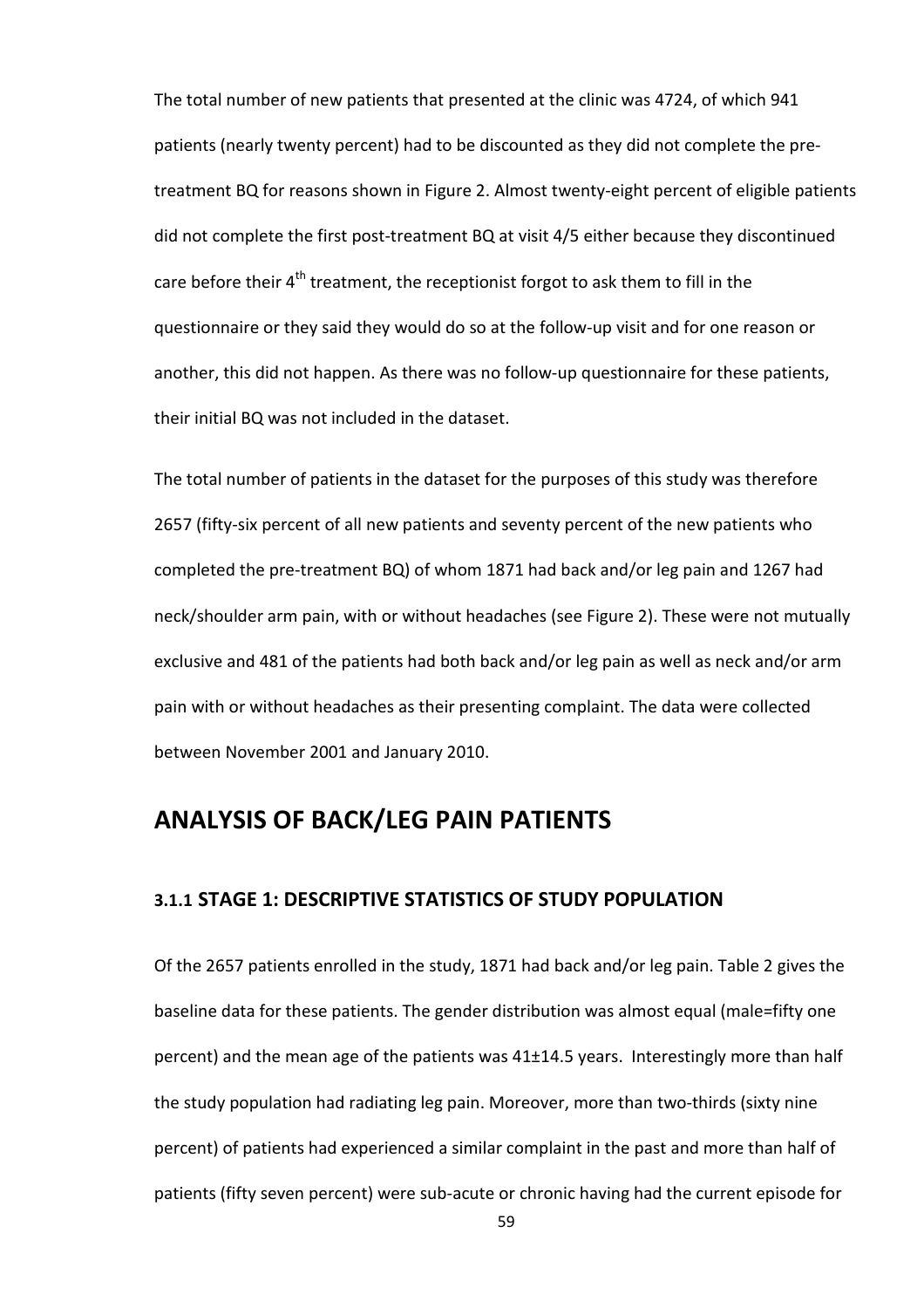more than 7 weeks. Despite all being private patients, it is interesting to note that only

around two-thirds (sixty six percent) expected to recover or improve with treatment.

# Table 2. Description of low back/leg pain patients at baseline (n=1871)

| Age                                |                                                     | 41.0 years (SD±14.5)    |  |  |
|------------------------------------|-----------------------------------------------------|-------------------------|--|--|
| Gender (Male)                      |                                                     | 50.9% (n=952)           |  |  |
| Radiating Pain                     |                                                     | 53.1% (n=924)           |  |  |
| Widespread Pain                    |                                                     | 5.7% (n=104)            |  |  |
| Trauma                             |                                                     | 25.6% (n=474)           |  |  |
| Similar complaint in past          |                                                     | 68.8% (n=1261)          |  |  |
| Current episode duration <7 weeks  |                                                     | 57.4% (n=1061)          |  |  |
| Medication use (lot of the time)   |                                                     | 24.5% (n=453)           |  |  |
|                                    | Patient expectation-recover/improve                 | 65.8% (n=1225)          |  |  |
|                                    | -stay the same                                      | 29.4% (n=547)           |  |  |
|                                    | -get worse                                          | 4.8% (n=90)             |  |  |
| Work status                        | -employed                                           | 79.1% (n=1460)          |  |  |
|                                    | -retired                                            | 9.9% (n=183)            |  |  |
|                                    | -seeking work                                       | $2.3%$ (n=42)           |  |  |
|                                    | -working in home                                    | $6.3\%$ (n=116)         |  |  |
|                                    | -student                                            | $2.4\%$ (n=44)          |  |  |
|                                    | Job satisfaction (satisfied with work status)       | 91.6% (n=1603)          |  |  |
|                                    | Work expectation (work normally in 6 months)        | 92.6% (n=1596)          |  |  |
| Current/previous smoker            |                                                     | 53.7% (n=1003)          |  |  |
| Current alcohol drinker            |                                                     | 75% (n=1399)            |  |  |
|                                    | Level of physical activity-more/same as peers       | 80.9% (n=1506)          |  |  |
|                                    | -less than peers                                    | 19.1% (n=355)           |  |  |
| General well-being -excellent/good |                                                     | 86.4% (n=1610)          |  |  |
|                                    | -fair/poor                                          | 13.6% (n=254)           |  |  |
|                                    | BQ pain intensity (maximum 10/10)                   | 5.81(SD±2.17)           |  |  |
|                                    | BQ disability (Activities of Daily Living) (maximum | 5.33 (SD±2.74)          |  |  |
| 10/10                              |                                                     |                         |  |  |
|                                    | BQ interference in social life (maximum 10/10)      | 4.91 (SD±3.09)          |  |  |
| BQ anxiety (maximum 10/10)         |                                                     | $4.81$ (SD $\pm 2.84$ ) |  |  |
| BQ depression (maximum 10/10)      |                                                     | 3.24 (SD±2.92)          |  |  |
|                                    | BQ work fear avoidance (maximum 10/10)              | 4.65 (SD $\pm$ 3.06)    |  |  |
|                                    | BQ locus of control (maximum 10/10)                 | 4.92 (SD±2.64)          |  |  |
| BQ total score (maximum 70/70)     |                                                     | 33.4 (SD±14.1)          |  |  |
|                                    | Pain diagram (number of areas shaded -maximum       | 7.66 (SD $\pm$ 6.3)     |  |  |
| 52/52)                             |                                                     |                         |  |  |
| Pain diagram inappropriate signs   |                                                     | 12.9% (n=242)           |  |  |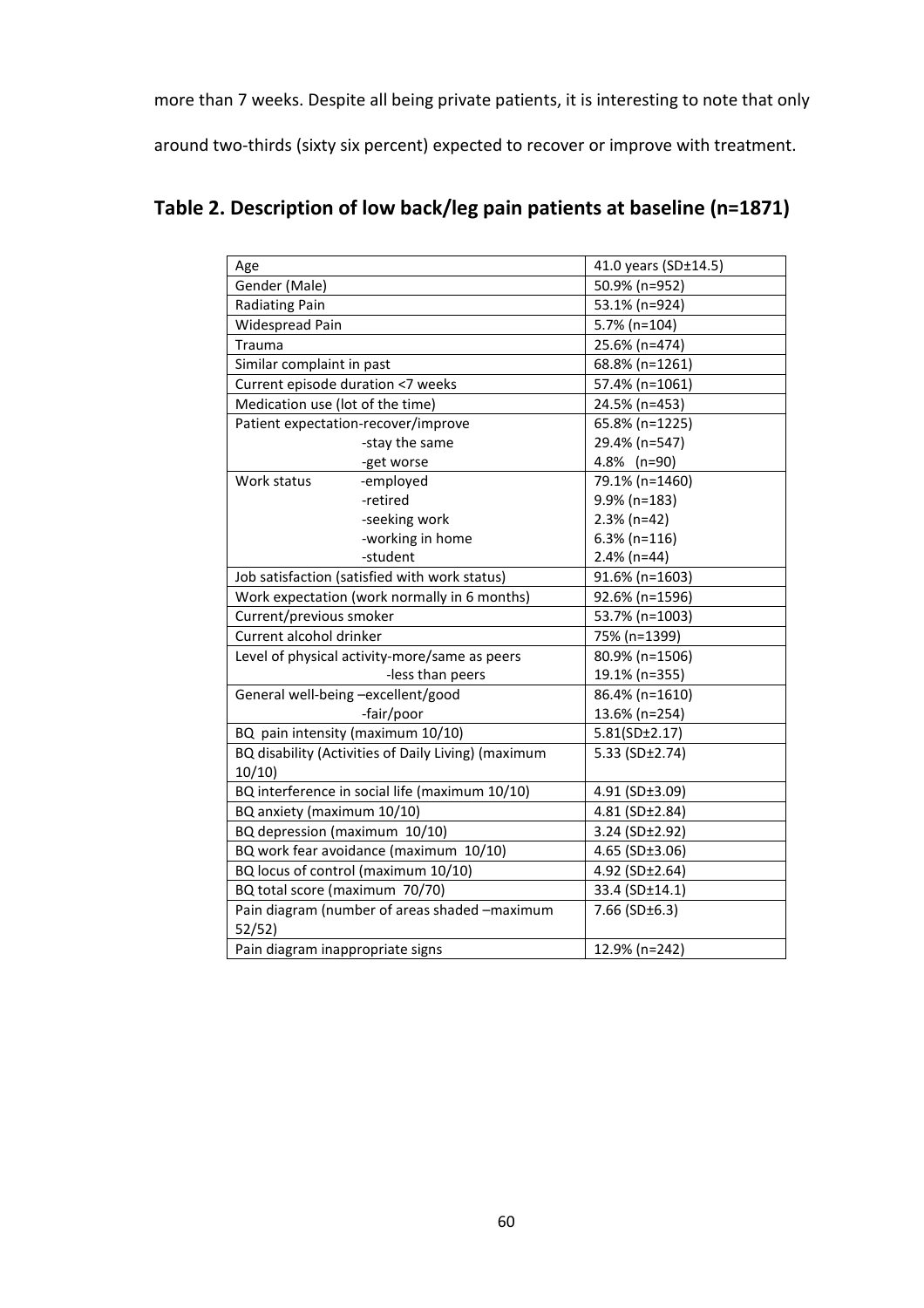# Outcomes at 4/5<sup>th</sup> and 10<sup>th</sup> Treatment

The mean duration between the initial consultation and the  $4/5^{th}$  treatment was 16.6 ±9.5 days and at the 10<sup>th</sup> treatment the mean duration was 50.7 $\pm$ 14.0 days. At the time of treatment 4/5 (n=1871), the mean total BQ score had reduced from 33.4 (SD±14.1) to 17.2 (SD±12.8). By treatment 10 (n=289), the mean total BQ score had reduced to 12.7 (SD±11.8) (Figure 3).



Figure 3. Change in baseline total BQ scores in low back/leg pain patients undergoing treatment

Of those patients in paid employment, most patients had not taken any sick leave, and of those who had, just over four percent at treatment 4/5 and one-and-a-half percent at treatment 10 were still on sick leave (Table 3). Almost all the patients were satisfied with the treatment they received, and felt that the treatment had met their expectations.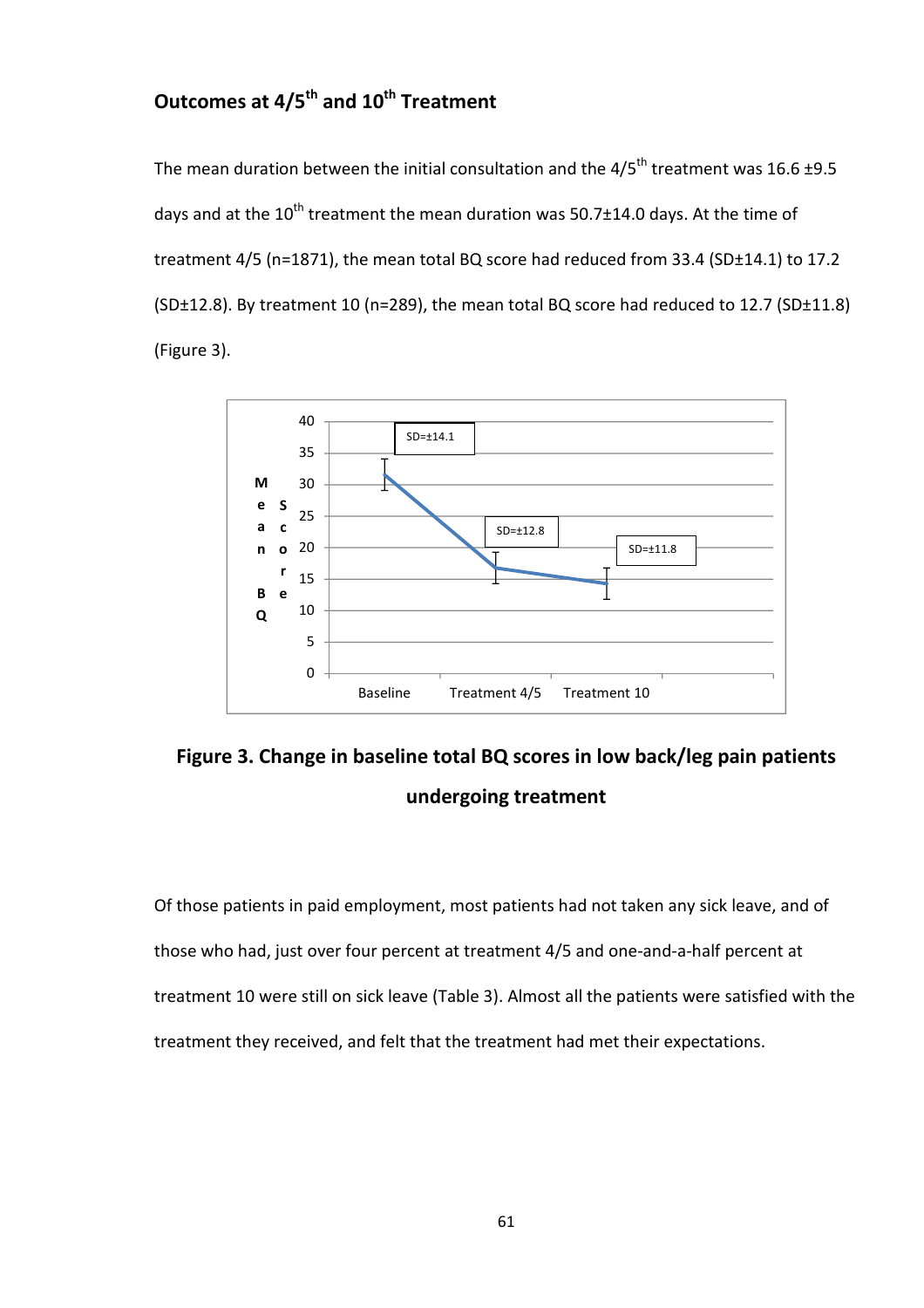## Table 3. Percentages of patient work status and treatment satisfaction

|                                 | Treatment 4/5 | <b>Treatment 10</b> |
|---------------------------------|---------------|---------------------|
| In paid employment              | 77.8%         | 75.3%               |
| Not in paid employment          | 22.2%         | 23.7%               |
| No sick leave                   | 61.8%         | 70.1%               |
| Return to work after sick leave | 9.9%          | 6%                  |
| Still on sick leave             | 4.3%          | 1.4%                |
| Treatment satisfaction          | 99.8%         | 100%                |
| Treatment expectation met       | 96.4%         | 95.5%               |

## 3.1.2 STAGE 2: CATEGORISING IMPROVEMENT IN PATIENTS

Table 4 shows improvement in patients at treatments 4/5 and 10 using the direct and

indirect methods of categorisation.

# Table 4. Proportion of patients improved using three methods of categorising improvement

|                                         |               | Improved       |
|-----------------------------------------|---------------|----------------|
| <b>Patient Global Improvement Scale</b> | Treatment 4/5 | 59.1% (n=1102) |
| (Direct Method)                         | Treatment 10  | 73% (n=211)    |
| Anchor-based method                     | Treatment 4/5 | 58.1% (n=1082) |
| (Indirect Method)                       | Treatment 10  | 54.6% (n=159)  |
| <b>Distribution Method</b>              | Treatment 4/5 | 72.1% (n=1343) |
| (Indirect Method)                       | Treatment 10  | 79% (n=230)    |

The first method of classifying patients as improved/not improved was the 'direct' method using the PGIS with fifty nine percent of patients improved at treatment 4/5 and seventythree percent at treatment 10 (Table 4). The second method of classifying improved/not improved patients was the anchor-based method. It was found that fifty eight percent of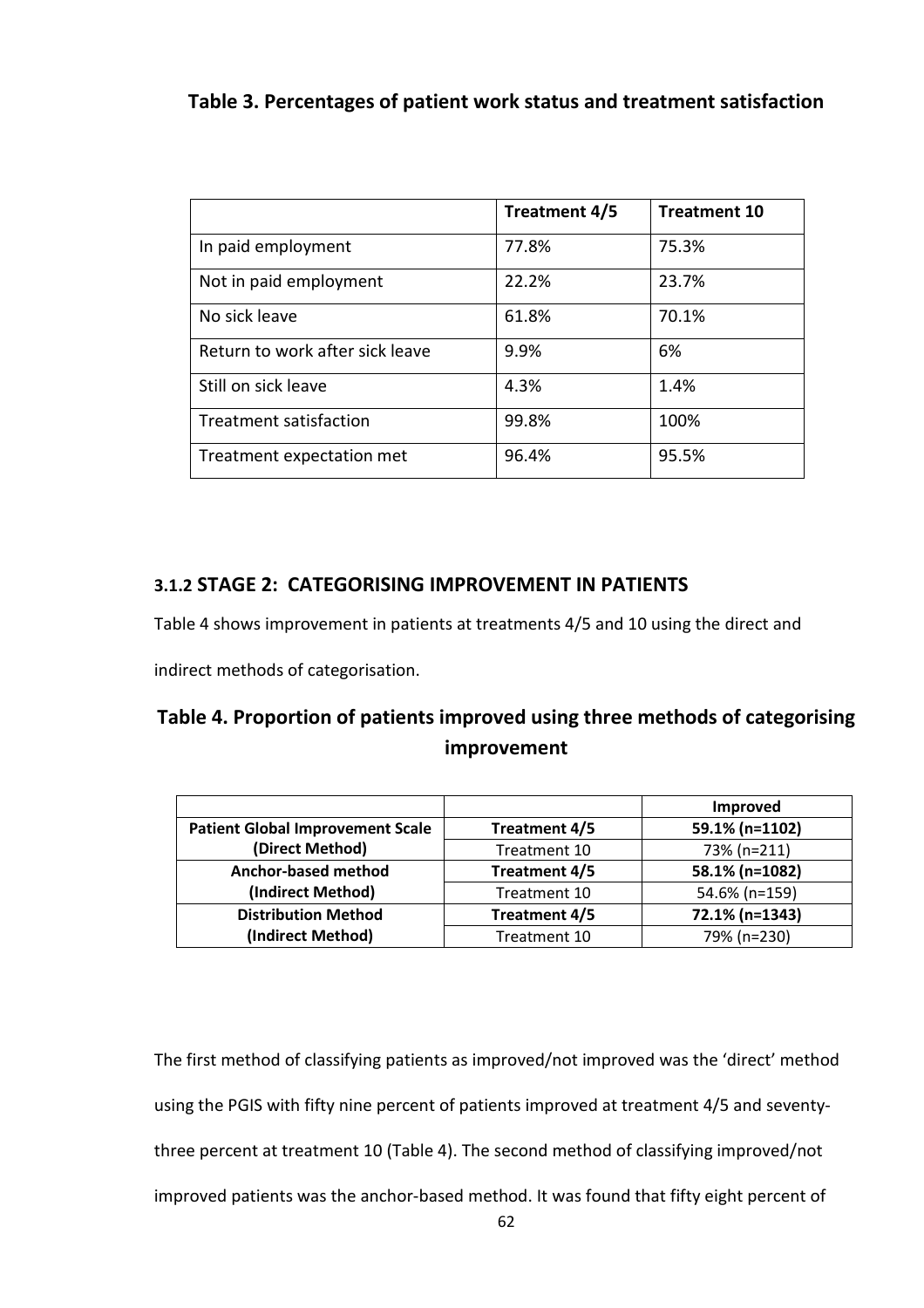patients were improved at treatment 4/5 and fifty five percent at treatment 10. A ROC curve was used to find the best cut-off in the total BQ change score between improved and not-improved patients. The cut-off with the best balance between sensitivity and specificity (Youden Index) was a change score of 13/70 at treatment 4/5 and 19/70 at treatment 10. The third method of classifying patients as improved/not improved was the distributionbased method which demonstrated seventy two percent of patients were improved at the treatment 4/5 and seventy nine percent at the treatment 10. These values amounted to a reduction of at least 7 points in total BQ score at the treatment 4/5 and 8 point reduction at treatment 10. The change score of 7 and 8 points was half the standard deviation of the group change score at treatment 4/5 and treatment 10 respectively.

Table 5 demonstrates the level of agreement between the direct, anchor and distributionbased methods of classifying patients as improved. The strongest agreement was found between the anchor and distribution-based methods of calculating clinically significant improvement with moderate agreement between the PGIS and anchor-based method, and the weakest agreement was between the PGIS and distribution-based method.

|                     | <b>Methods Compared</b> | Kappa Statistic | 95% Confidence Interval |
|---------------------|-------------------------|-----------------|-------------------------|
|                     | *PGIS/Anchor-based      | 0.44            | $0.39 - 0.48$           |
| Treatment 4/5       | *PGIS/Distribution      | 0.39            | $0.35 - 0.44$           |
|                     | Anchor/Distribution     | 0.70            | $0.66 - 0.73$           |
|                     | *PGIS/Anchor-based      | 0.43            | $0.33 - 0.54$           |
| <b>Treatment 10</b> | *PGIS/Distribution      | 0.38            | $0.24 - 0.51$           |
|                     | Anchor/Distribution     | 0.48            | $0.38 - 0.59$           |

Table 5. Agreement between three methods of assessing clinically significant improvement

\*= Patient Global Improvement Scale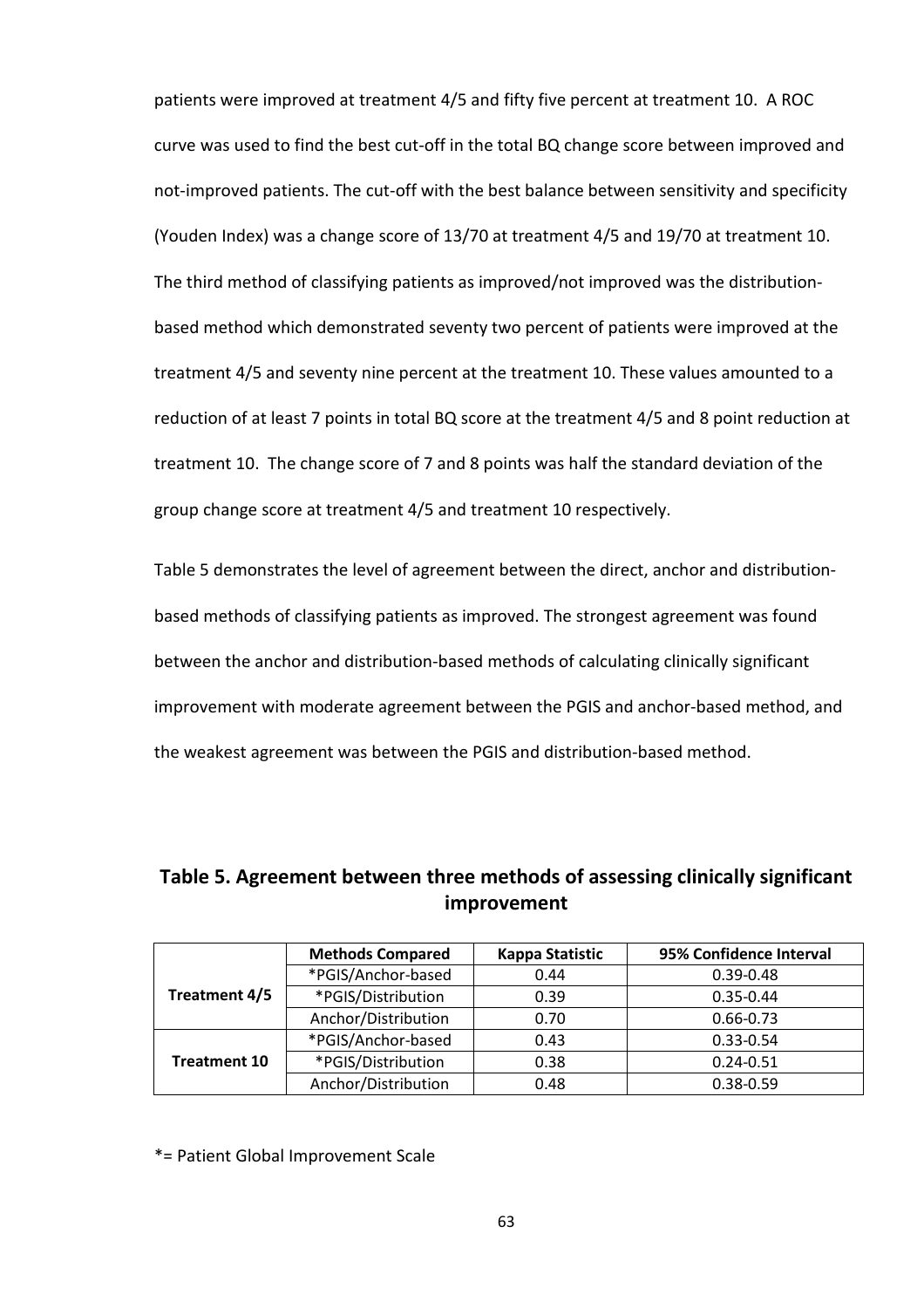### 3.1.3 STAGE 3: ASSOCIATIONS BETWEEN BASELINE VARIABLES

Before investigating possible significance of interactions between potential predictor variables at baseline and improvement at treatment 4/5 and treatment 10, analysis was carried out to look at the associations between potential predictors at baseline. Table 6 demonstrates the associations between the baseline variables using Chi-Squared analysis with the level of statistical significance set at p=0.05. Cells left blank on Table 6 indicated no statistically significant association between baseline variables.

As can be seen in Table 6 there were a significant number of statistically significant associations between variables at baseline. All associations that were significant were entered into the subsequent univariate logistic regression analysis, in addition to all individual baseline variables themselves.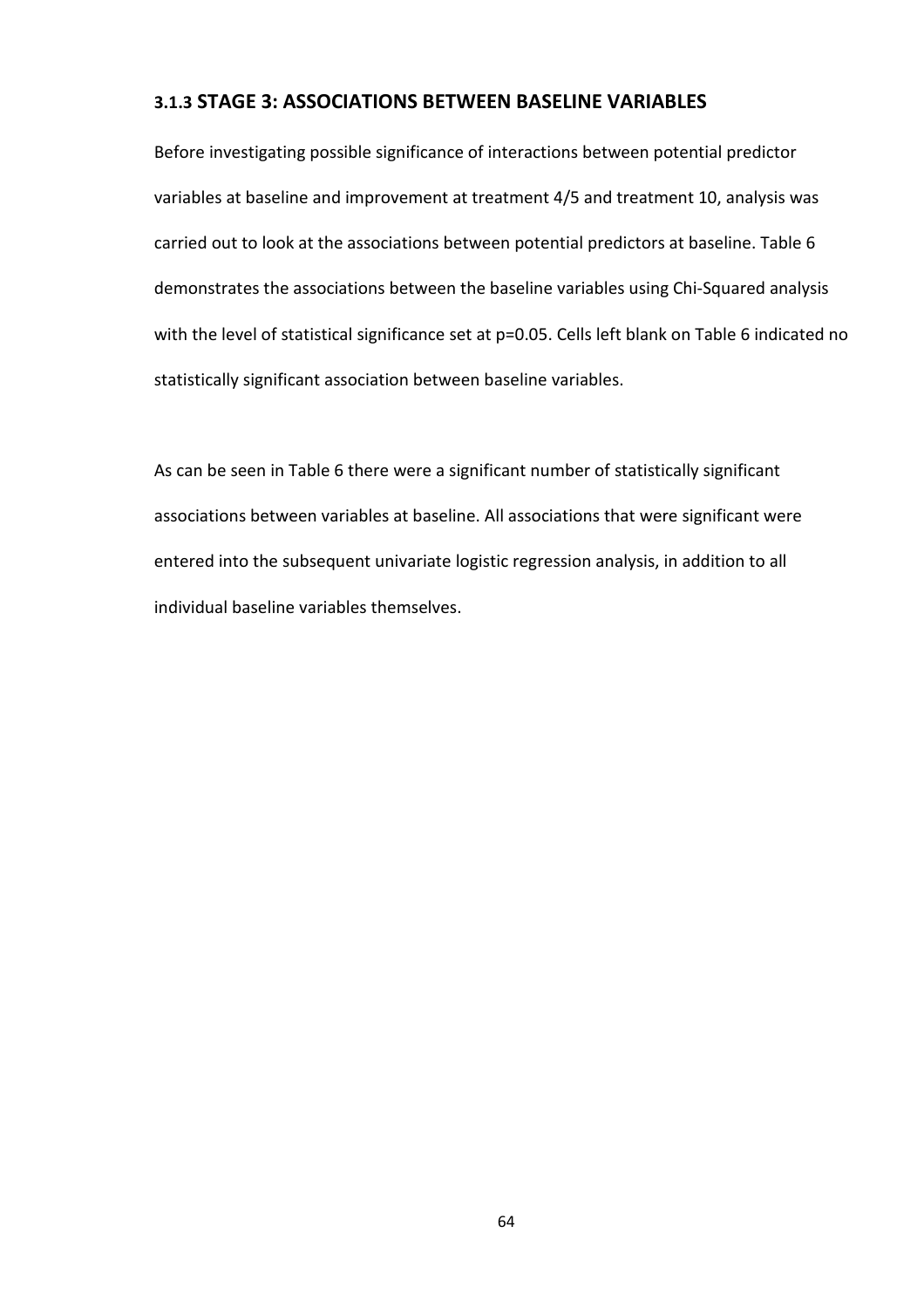## **Table 6. Associations between potential predictor variables at baseline** (\*=chi-squared analysis p<0.5)

|                                     |                          | $\overline{2}$ | 3          |            | 5          | 6              |            | 8          | 9          | 10      | 11                       | 12         | 13         | 14         | 15                       | 16         | 17         | 18                       | 19 |
|-------------------------------------|--------------------------|----------------|------------|------------|------------|----------------|------------|------------|------------|---------|--------------------------|------------|------------|------------|--------------------------|------------|------------|--------------------------|----|
| Trauma (1)                          | $\overline{\phantom{0}}$ |                |            |            |            |                |            |            |            |         |                          |            |            |            |                          |            |            |                          |    |
| <b>Treatment Expectation</b><br>(2) | $*$ <0.001               |                |            |            |            |                |            |            |            |         |                          |            |            |            |                          |            |            |                          |    |
| Pain diagram (3)                    |                          | $*<0.001$      |            |            |            |                |            |            |            |         |                          |            |            |            |                          |            |            |                          |    |
| Gender (4)                          |                          |                | $*$ <0.001 |            |            |                |            |            |            |         |                          |            |            |            |                          |            |            |                          |    |
| Employment status (5)               | $*0.01$                  |                |            |            | -          |                |            |            |            |         |                          |            |            |            |                          |            |            |                          |    |
| Age (6)                             |                          |                | $*$ <0.001 |            |            | $\blacksquare$ |            |            |            |         |                          |            |            |            |                          |            |            |                          |    |
| Inappropriate signs (7)             | $*0.03$                  | $*<0.001$      | $*$ <0.001 | $*$ <0.001 |            |                |            |            |            |         |                          |            |            |            |                          |            |            |                          |    |
| Radiating pain (8)                  |                          |                | $*$ <0.001 |            |            | $*$ <0.001     | $*$ <0.001 |            |            |         |                          |            |            |            |                          |            |            |                          |    |
| Widespread pain (9)                 | $*0.02$                  |                | $*$ <0.001 | $*$ <0.001 | $*0.03$    |                | $*$ <0.001 | $*0.03$    |            |         |                          |            |            |            |                          |            |            |                          |    |
| Similar complaint (10)              | $*$ <0.001               |                | $*0.05$    | $*$ <0.001 |            |                |            |            |            |         |                          |            |            |            |                          |            |            |                          |    |
| Pain Duration (11)                  |                          | $*$ <0.001     | $*$ <0.001 |            | $*$ <0.001 | $*0.04$        | $*$ <0.001 |            | $*$ <0.001 |         | $\overline{\phantom{a}}$ |            |            |            |                          |            |            |                          |    |
| Medication use (12)                 | $*$ <0.001               |                | $*0.02$    | $*$ <0.001 |            | $*$ <0.001     | $*$ <0.001 | $*$ <0.001 | $*$ <0.001 |         |                          |            |            |            |                          |            |            |                          |    |
| Work satisfaction (13)              |                          | $*0.01$        | $*0.03$    |            | $*$ <0.001 |                | $*0.01$    | $*0.02$    |            |         | $*<0.001$                |            |            |            |                          |            |            |                          |    |
| Work Expectation (14)               |                          | $*<0.001$      |            |            | $*$ <0.001 | $*$ <0.001     | $*$ <0.001 |            | $*0.02$    |         | $*<0.001$                |            | $*$ <0.001 |            |                          |            |            |                          |    |
| Smoker (15)                         |                          |                |            | $*$ <0.001 |            |                |            | $*0.01$    |            |         |                          | $*$ <0.001 | $*0.02$    |            | $\overline{\phantom{a}}$ |            |            |                          |    |
| Alcohol (16)                        |                          |                | $*0.01$    | $*$ <0.001 |            | $*$ <0.001     | $*$ <0.001 |            | $*$ <0.001 |         | $*$ <0.001               | $*0.01$    | $*0.03$    | $*0.02$    | $*$ <0.001               |            |            |                          |    |
| Physical activity (17)              |                          | $*$ <0.001     | $*$ <0.001 | $*$ <0.001 |            | $*0.03$        | $*$ <0.001 | $*0.03$    | $*$ <0.001 | $*0.04$ | $*$ <0.001               | $*$ <0.001 | $*0.02$    | $*$ <0.001 |                          | $*$ <0.001 |            |                          |    |
| General health (18)                 |                          | $*<0.001$      | $*$ <0.001 |            | $*$ <0.001 |                | $*$ <0.001 |            | $*$ <0.001 | $*0.01$ | $*0.001$                 | $*0.01$    | $*$ <0.001 | $*$ <0.001 | $*0.01$                  | $*$ <0.001 | $*$ <0.001 | $\overline{\phantom{a}}$ |    |
| Severity (BQ<30/70)<br>(19)         |                          | $*<0.001$      | $*$ <0.001 | $*$ <0.001 |            | $*0.05$        | $*$ <0.001 | $*$ <0.001 | $*0.01$    |         | $*$ <0.001               | $*$ <0.001 | $*$ <0.001 |            |                          | $*$ <0.001 | $*<0.001$  | $*$ <0.001               |    |

Potential Predictor in column 1 given numbers which identify potential predictors in row 1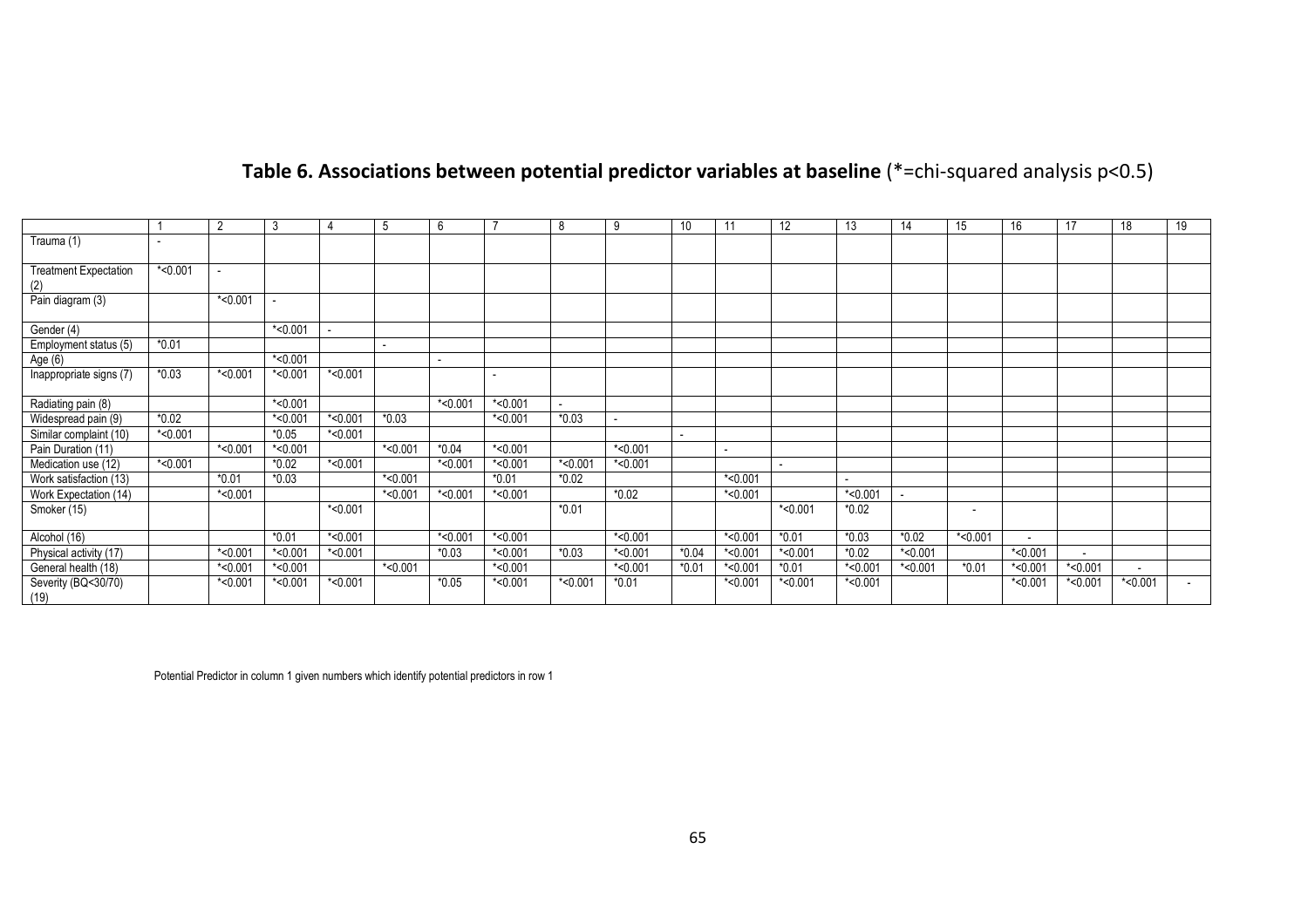## 3.1.4 STAGE 4: UNIVARIATE REGRESSION ANALYSIS OF POTENTIAL PREDICTORS

Univariate Regression Analysis was carried out for the individual baseline variables (potential predictors) and significant combined variables from Stage 3. These results can be found in Table A in appendix vi, for each of the direct, anchor-based and distribution-based methods for categorising improved patients. For all subsequent analysis, the anchor-based method of improvement was used. Table 7 shows those single predictors that were significantly (p<0.1) associated with improvement at treatment 4/5 using the anchor-based method.

Table 7. Baseline variables significantly associated with improvement at treatment 4/5

| <b>Variable</b>              | <b>Odds Ratio</b> | 95% Confidence<br><b>Interval</b> | P value<br>(significance<0.1) |
|------------------------------|-------------------|-----------------------------------|-------------------------------|
| Chronicity (<7weeks)         | 2.67              | 2.18 to 3.27                      | < 0.01                        |
| Medication use               | 1.23              | 0.98 to 1.54                      | 0.08                          |
| <b>Work Expectation</b>      | 1.75              | 1.20 to 2.55                      | < 0.01                        |
| Smoker                       | 1.18              | 0.97 to 1.44                      | 0.09                          |
| <b>General Health</b>        | 1.48              | 1.13 to 1.94                      | 0.01                          |
| Pain Diagram (<8/52)         | 1.28              | 1.05 to 1.56                      | 0.02                          |
| <b>Treatment Expectation</b> | 2.10              | 1.71 to 2.58                      | < 0.01                        |
| Age (<50)                    | 1.27              | 1.02 to 1.59                      | 0.04                          |
| Baseline BQ (<30/70)         | 0.20              | 0.16 to 0.25                      | < 0.01                        |

Those interactions between baseline variables that were significant (p<0.05) from Stage 3 of the analysis were similarly entered into a univariate regression analysis with improvement at treatment 4/5 using the anchor-based method as the dependent variable. Those interactions that were significantly (p<0.05) associated with improvement are shown in Table 8. The significance level was set at p<0.05 because of the number of significant variables identified.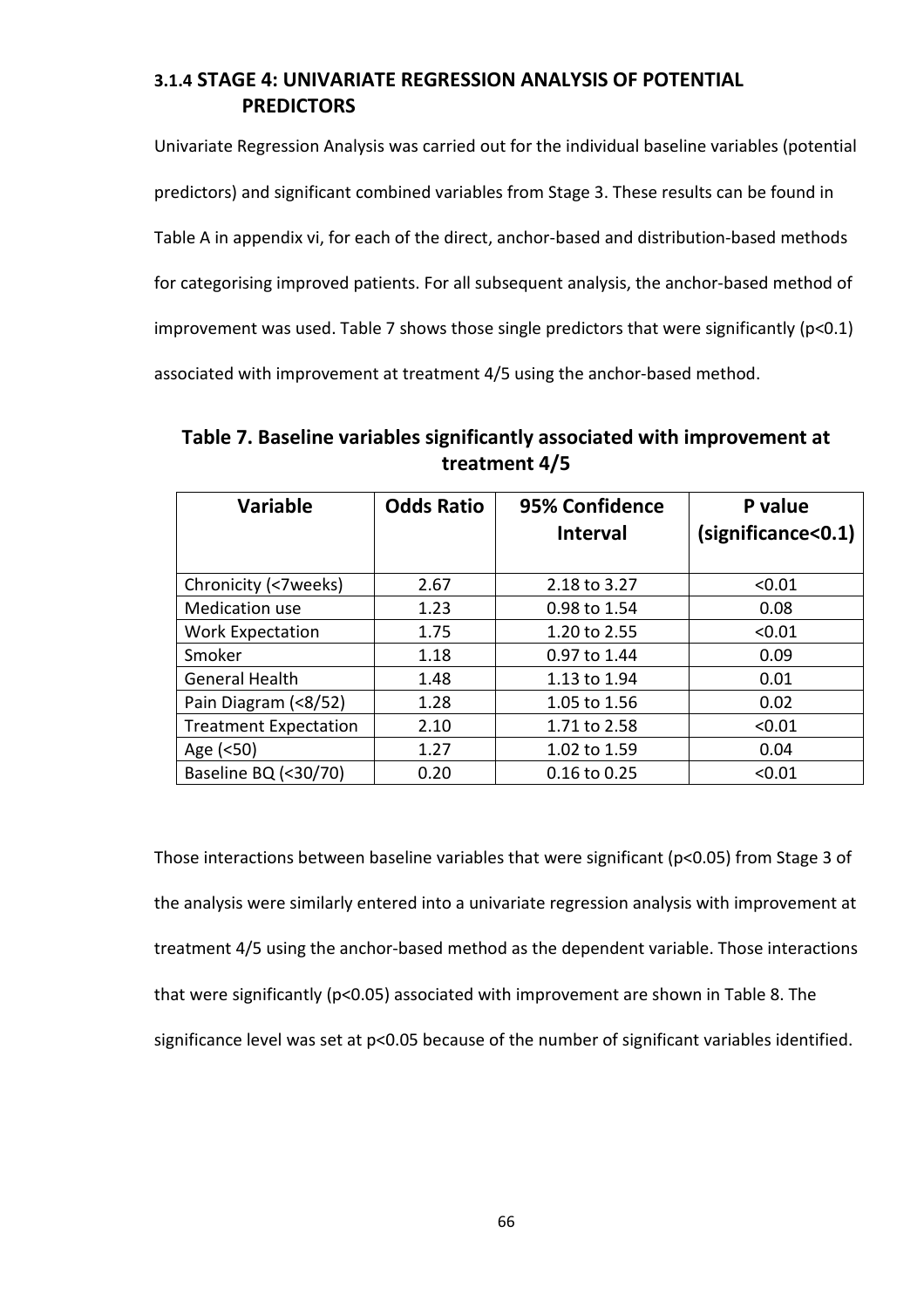# Table 8. Baseline interaction variables associated with improvement at treatment 4/5

| <b>Interactive Variables</b>                 | <b>Odds Ratio</b> | 95%             | P value              |
|----------------------------------------------|-------------------|-----------------|----------------------|
|                                              |                   | Confidence      | (significance <0.05) |
|                                              |                   | <b>Interval</b> |                      |
| TreatmentExpectationXTrauma                  | 1.94              | 1.56 to 2.41    | < 0.01               |
| TreatmentExpectationXPainDiagram             | 1.80              | 1.39 to 2.32    | < 0.01               |
| TreatmentExpectationXInappropriateSigns      | 1.94              | 1.56 to 2.41    | < 0.01               |
| Chronicity<7weeksXTreatmentExpectation       | 2.60              | 2.05 to 3.29    | < 0.01               |
| TreatmentExpectationXJobsatisfaction         | 2.10              | 1.26 to 3.51    | 0.01                 |
| TreatmentExpectactationXWorkNormally         | 2.27              | 1.35 to 3.86    | < 0.01               |
| TreatmentExpectationXGeneralHealthPerception | 2.01              | 1.36 to 2.97    | < 0.01               |
| AgeXPainDiagram                              | 1.79              | 1.27 to 2.52    | < 0.01               |
| PainDiagramXRadiating Pain                   | 1.40              | 1.06 to 1.85    | 0.02                 |
| WidespreadPainXPainDiagram                   | 1.27              | 1.04 to 1.56    | 0.02                 |
| Chronicity<7weeksXPainDiagram                | 1.86              | 1.47 to 2.36    | < 0.01               |
| PainDiagramXMedicationUse                    | 1.29              | 1.04 to 1.59    | 0.02                 |
| PainDiagramXPhysicalActive                   | 1.19              | 1.03 to 1.37    | 0.02                 |
| PainDiagramXGeneralHealthPerception          | 1.81              | 1.26 to 2.61    | < 0.01               |
| BQ<30/70XPain Diagram                        | 0.56              | 0.44 to 0.67    | < 0.01               |
| BQ<30/70XGender                              | 0.47              | 0.34 to 0.53    | < 0.01               |
| Chronicity<7weeksXAge                        | 2.08              | 1.54 to 2.83    | < 0.01               |
| BQ<30/70XAge                                 | 0.58              | 0.43 to 0.78    | < 0.01               |
| Chronicity<7weeksXInappropriateSigns         | 2.50              | 2.03 to 3.08    | < 0.01               |
| GeneralHealthPerceptionXInappropriate Signs  | 1.40              | 1.03 to 1.92    | 0.03                 |
| BQ<30/70XInappropriate Signs                 | 0.26              | 0.21 to 0.32    | < 0.01               |
| BQ<30/70XRadiating Pain                      | 0.36              | 0.28 to 0.47    | < 0.01               |
| Chronicity<7weeksXWidespreadPain             | 5.56              | 2.08 to 3.15    | < 0.01               |
| WidespreadPainX WorkNormally                 | 1.82              | 1.21 to 2.74    | < 0.01               |
| WidespreadPainXGeneralHealthPerception       | 1.59              | 1.18 to 2.13    | < 0.01               |
| BQ<30/70XWidespreadPain                      | 0.24              | 0.19 to 0.3     | < 0.01               |
| Chronicity<7weeksXJobSatisfaction            | 1.59              | 1.02 to 2.48    | 0.04                 |
| Chronicity<7weeksXWorkNormally               | 2.08              | 1.27 to 3.4     | < 0.01               |
| Chronicity<7weeksXPhysicalActivity           | 1.63              | 1.21 to 2.2     | < 0.01               |
| Chronicity<30/70XGeneralHealthPerception     | 1.91              | 1.35 to 2.71    | < 0.01               |
| MedicationUseXSmoking                        | 1.30              | 1.06 to 1.59    | 0.01                 |
| GeneralHealthPerceptionXMedicationUse        | 1.65              | 1.19 to 2.27    | < 0.01               |
| BQ<30/70XMedicationUse                       | 0.32              | 0.26 to 0.4     | < 0.01               |
| Job satisfactionXSmoking                     | 1.77              | 1.01 to 3.2     | 0.05                 |
| GeneralHealthPerceptionXJobSatisfaction      | 2.14              | 1.18 to 3.89    | 0.01                 |
| BQ<30/70XAlcohol                             | 0.50              | 0.38 to 0.66    | < 0.01               |
| GeneralHealthPerceptionXPhysicalActivity     | 1.70              | 1.17 to 2.47    | 0.01                 |
| BQ<30/70XPhysicalActivity                    | 0.72              | 0.54 to 0.97    | 0.03                 |

A similar analysis was carried out for improvement using the anchor-based method at

treatment 10. Table 9 shows the baseline variables significantly associated with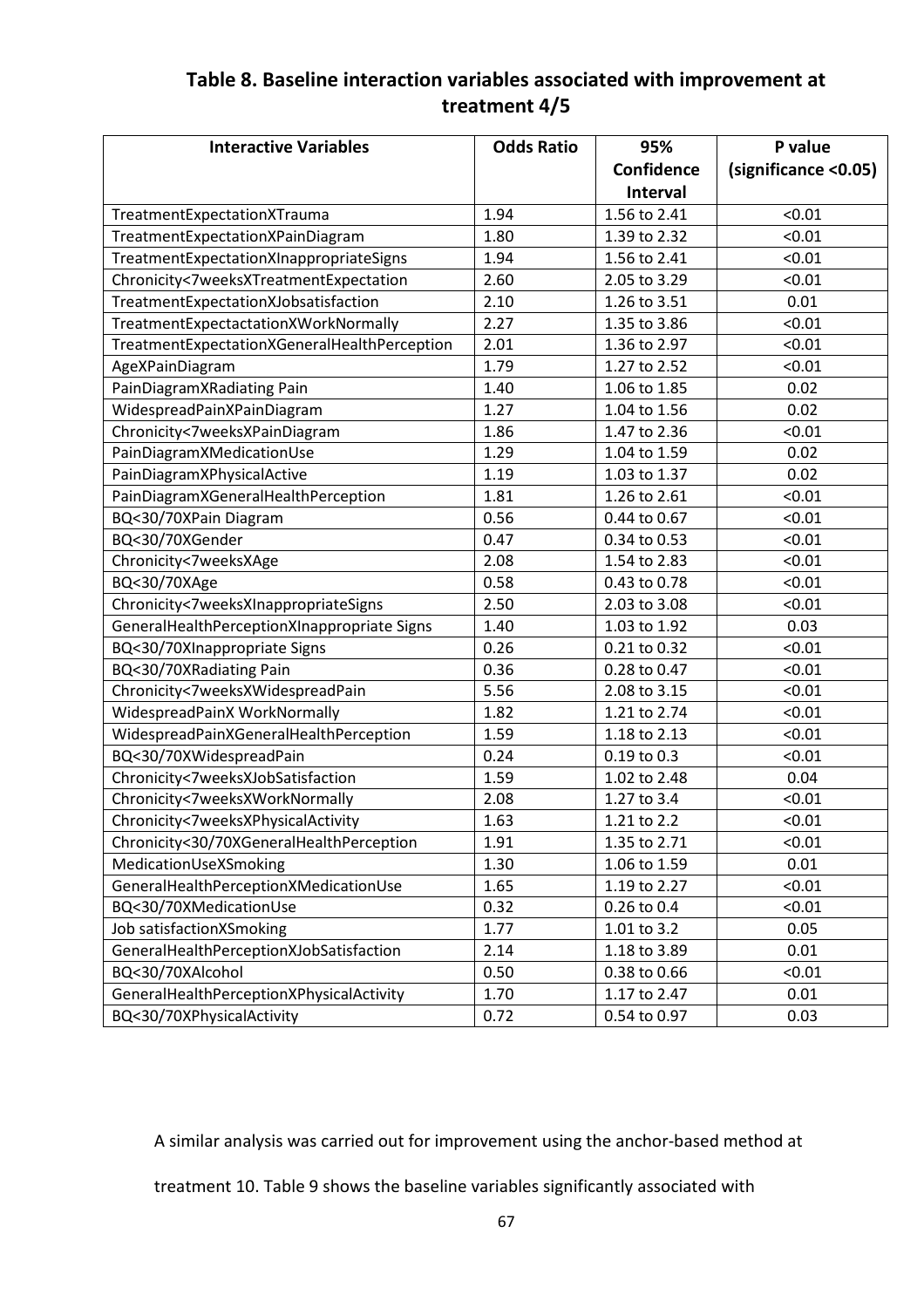improvement at treatment 10 and Table 10 shows the significant interactive baseline

variables.

| <b>Variable</b>   | <b>Odds Ratio</b> | 95%<br><b>Confidence</b> | P value<br>(significance |
|-------------------|-------------------|--------------------------|--------------------------|
|                   |                   | <b>Interval</b>          | (0.1)                    |
| Chronicity<7weeks | 4.08              | 2.34 to 7.13             | < 0.01                   |
| Pain              | 1.98              | 1.17 to 3.34             | 0.01                     |
| diagram<8/52      |                   |                          |                          |
| Treatment         | 3.68              | 2.14 to 6.35             | < 0.01                   |
| Expectation       |                   |                          |                          |
| Baseline BQ       | 0.23              | 0.13 to 0.40             | < 0.01                   |
| score<30/70       |                   |                          |                          |

| Table 9. Baseline variables significantly associated with improvement at |
|--------------------------------------------------------------------------|
| treatment 10                                                             |

| Table 10. Baseline interaction variables significantly associated with |  |
|------------------------------------------------------------------------|--|
| improvement at treatment 10                                            |  |

| <b>Interactive Variables</b>            | <b>Odds</b> | 95%               | P value             |
|-----------------------------------------|-------------|-------------------|---------------------|
|                                         | Ratio       | <b>Confidence</b> | (significance<0.05) |
|                                         |             | <b>Interval</b>   |                     |
| TreatmentExpectationXTrauma             | 3.19        | 1.82 to 5.6       | < 0.01              |
| TreatmentExpectationXPainDiagram        | 2.61        | 1.39 to 4.89      | < 0.01              |
| TreatmentExpectationXInappropriateSigns | 2.80        | 1.61 to 4.87      | < 0.01              |
| ChronicityXTreatmentExpectation         | 3.96        | 2.19 to 7.19      | < 0.01              |
| TreatmentExpectationXPhysicalActivity   | 2.43        | 1.02 to 5.8       | 0.05                |
| Pain DiagramXInappropriateSigns         | 1.79        | 1.06 to 3.04      | 0.03                |
| Pain diagramXRadiatingPain              | 2.12        | 1.11 to 4.04      | 0.02                |
| WidespreadPainXPainDiagram              | 2.16        | 1.28 to 3.66      | < 0.01              |
| Chronicity XPain Diagram                | 2.16        | 1.21 to 3.83      | 0.01                |
| Pain DiagramXMedicationUse              | 2.22        | 1.27 to 3.86      | 0.01                |
| Widespread PainXInappropriateSigns      | 0.47        | 0.24 to 0.92      | 0.03                |
| Chronicity<7weeksXInappropriate Signs   | 2.88        | 1.70 to 4.91      | < 0.01              |
| AlcoholXInappropriateSigns              | 0.37        | 0.18 to 0.77      | 0.01                |
| Baseline BQ<30/70XInappropriateSigns    | .20         | 0.12 to 0.35      | < 0.01              |
| Chronicit<7weeksXWidespreadpain         | 3.62        | 2.11 to 6.24      | < 0.01              |
| Chronicity<7weeksXPhysicalActivity      | 2.16        | 1.02 to 4.57      | 0.04                |
| Baseline BQ<30/70XMedicationUse         | 0.43        | 0.25 to 0.74      | < 0.01              |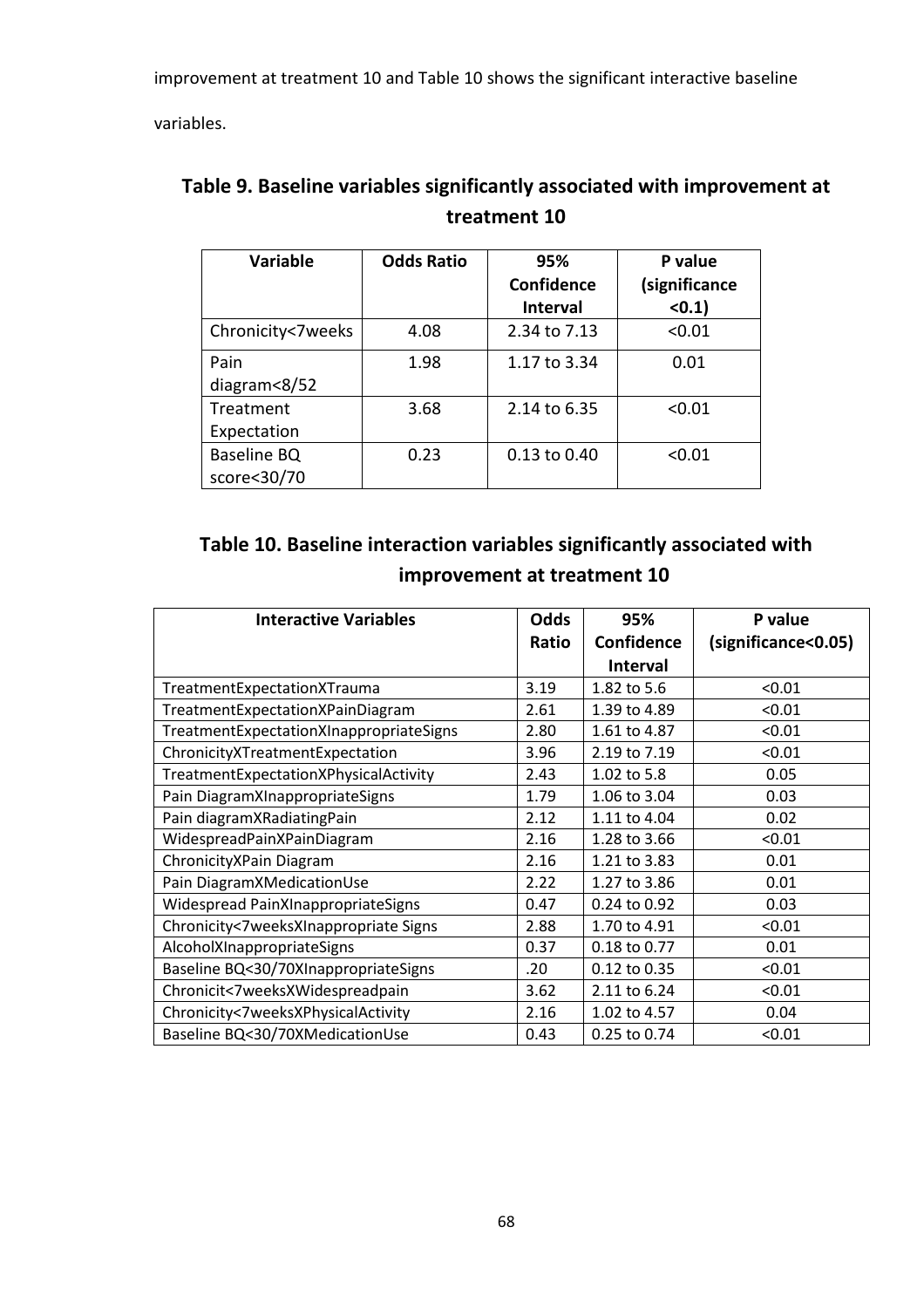# 3.1.5 STAGE 5: MULTIVARIABLE LOGISTIC REGRESSION ANALYSIS FOR OUTCOME PREDICTORS

This stage of analysis involved entering the significant baseline variables from the univariate regression model in Stage 4 into a multivariable regression analysis in order to determine those variables that were independently associated with outcome when adjusting for all other variables in the model. This was done in three steps: first the single significant predictor variables, second the interactive significant variables and thirdly, those variables that remained significant (p<0.05) in the multivariable models from the first two steps were entered together into the final predictive multivariable model.

## I. PREDICTORS OF OUTCOME AT TREATMENT 4/5

### a. STEP 1-Single Predictors

The 9 single predictors from Stage 4 (Table 7) at a significance level of p<0.1 were entered into a multiple logistic regression model for improvement at treatment 4/5. Five single predictors remained significant in the multiple regression model (Table 11). Without the predictor model, sixty three and a half percent of the patients were correctly classified as improved. Using this predictor model, seventy two percent of the patients were correctly classified as reliably improved.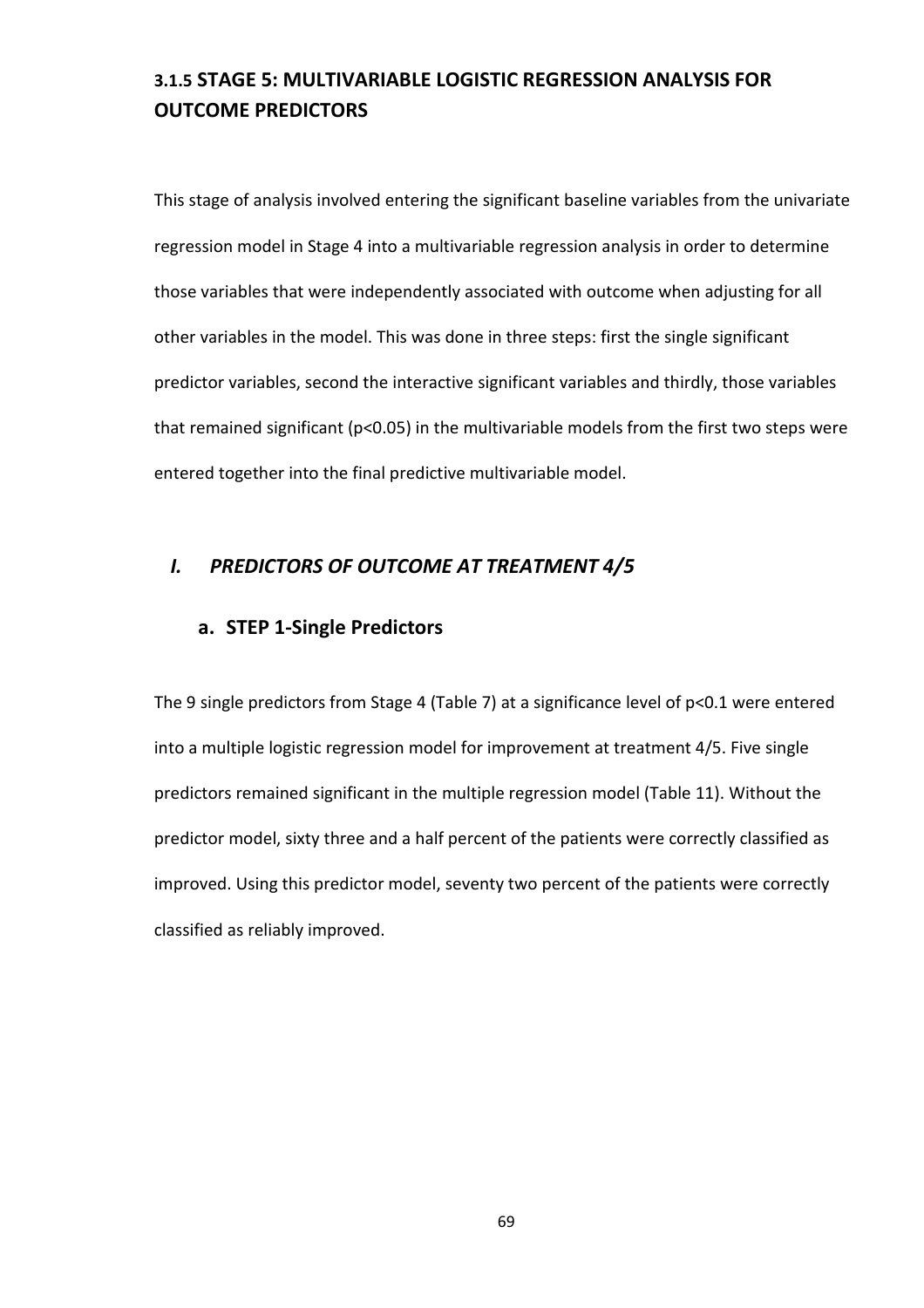| <b>Variable</b>       | <b>Odds Ratio</b> | 95%<br><b>Confidence</b><br><b>Interval</b> | P value<br>(significance<br>$p<0.05$ ) |
|-----------------------|-------------------|---------------------------------------------|----------------------------------------|
| Chronicity (<7 weeks) | 2.09              | 1.64 to 2.68                                | < 0.01                                 |
| <b>General Health</b> | 1.59              | 1.15 to 2.2                                 | 0.01                                   |
| Perception            |                   |                                             |                                        |
| Pain Diagram (<8/52)  | 1.32              | 1.04 to 1.67                                | 0.02                                   |
| Treatment             | 1.38              | 1.07 to 1.78                                | 0.01                                   |
| Expectation           |                   |                                             |                                        |
| Baseline BQ           | 0.20              | 0.16 to 0.25                                | < 0.01                                 |
| score(<30/70)         |                   |                                             |                                        |

# Table 11. Baseline variables independently associated with improvement at treatment 4/5

## b. STEP 2-Interactive Predictors

The 38 interactive predictors from Stage 4 (Table 8) were entered into a multivariable logistic regression model. Only 2 of the interactive predictors remained significant in this model (Table 12). The percentage of patients correctly classified as improved was sixty three percent prior to the modelling and seventy two percent were correctly classified as improved in this model.

| Table 12. Baseline interactive variables independently associated with |
|------------------------------------------------------------------------|
| improvement at treatment 4/5                                           |

| <b>Interactive Variables</b>                   | <b>Odds Ratio</b> | 95% Confidence<br><b>Interval</b> | P value<br>(significance<br>(0.05) |
|------------------------------------------------|-------------------|-----------------------------------|------------------------------------|
| <b>Baseline</b><br>BQ<30/70Xleg pain           | 0.66              | 0.44 to 0.98                      | 0.04                               |
| <b>Baseline</b><br>BQ<30/70Xwidespread<br>pain | 0.42              | $0.21$ to $0.82$                  | 0.01                               |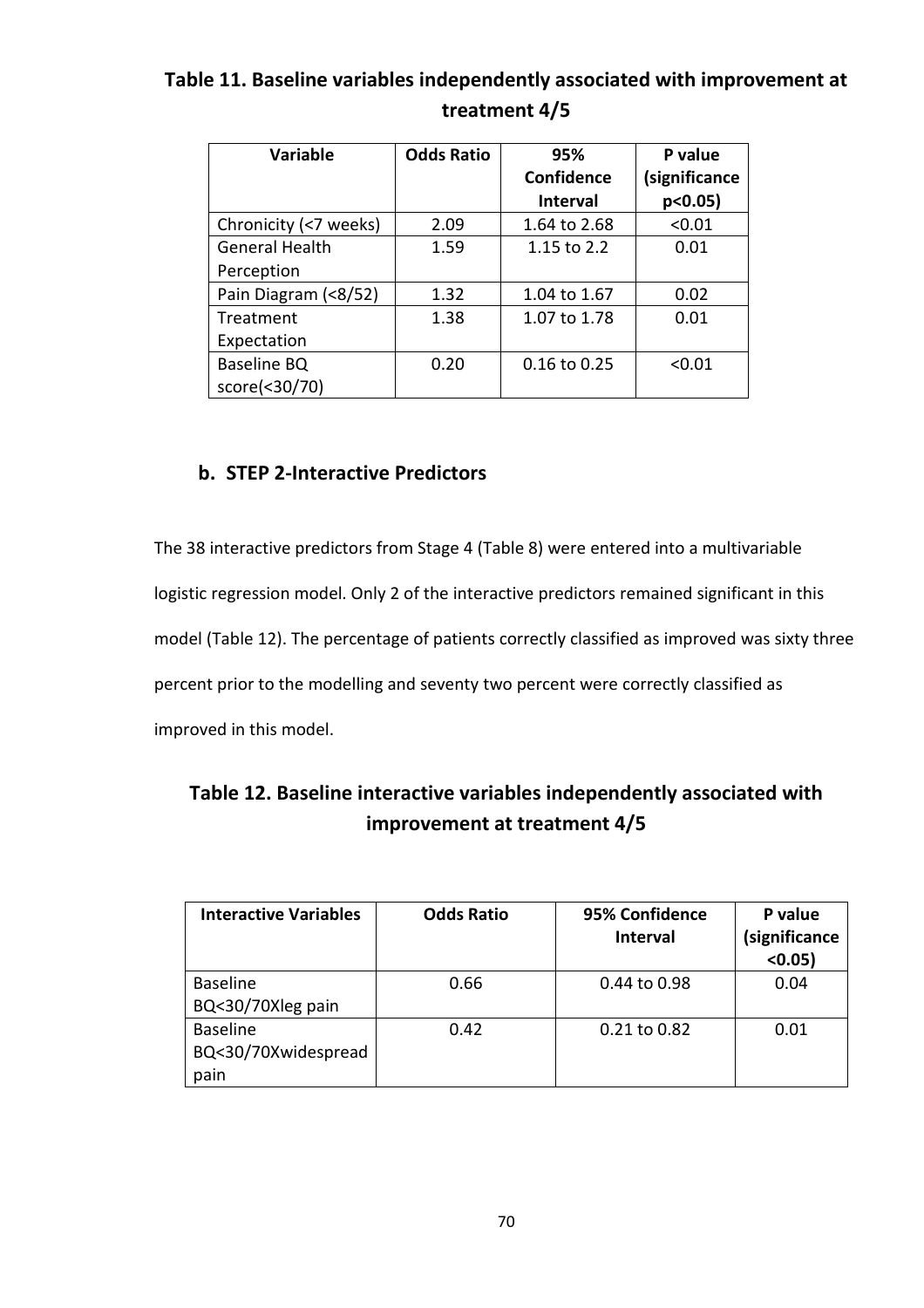## c. STEP 3-Final Model

The final model in stage 5 included all significant single (Table 11) and interactive (Table 12) predictors. All interactive predictors dropped out of the final model but 5 single predictors remained significant (Table 13). This final model increased the predicted percentage of patients who were improved at treatment 4/5 from sixty three percent to seventy two percent.

| <b>Variable</b>              | <b>Odds Ratio</b> | 95%<br><b>Confidence</b><br><b>Interval</b> | P value<br>(significance<br>$p<0.05$ ) |
|------------------------------|-------------------|---------------------------------------------|----------------------------------------|
| Chronicity <7 weeks          | 2.26              | 1.77 to 2.88                                | < 0.01                                 |
| <b>General Health</b>        | 1.52              | 1.10 to 2.1                                 | 0.01                                   |
| Perception                   |                   |                                             |                                        |
| Pain Diagram (<8/52)         | 1.30              | 1.03 to 1.65                                | 0.03                                   |
| <b>Treatment Expectation</b> | 1.46              | 1.14 to 1.87                                | < 0.01                                 |
| Baseline BQ<br>Score(<30/70) | 0.13              | 0.07 to 0.25                                | < 0.01                                 |

# Table 13. Final model showing all variables independently associated with improvement at treatment 4/5

## II. PREDICTORS OF OUTCOME AT TREATMENT 10

### a. STEP 1-Single Predictors

The 4 single predictors from Stage 4 (Table 9) at a significance level of p<0.1 were entered into a multiple logistic regression model for improvement at treatment 10. All 4 single predictors remained significant in the multiple regression model although the confidence intervals were wider in the results for treatment 10 as the number of subjects in this model was 248 compared to 1538 patients at treatment 4/5 (Table 14). Without the predictor model, sixty three percent of the patients were correctly classified as improved. Using this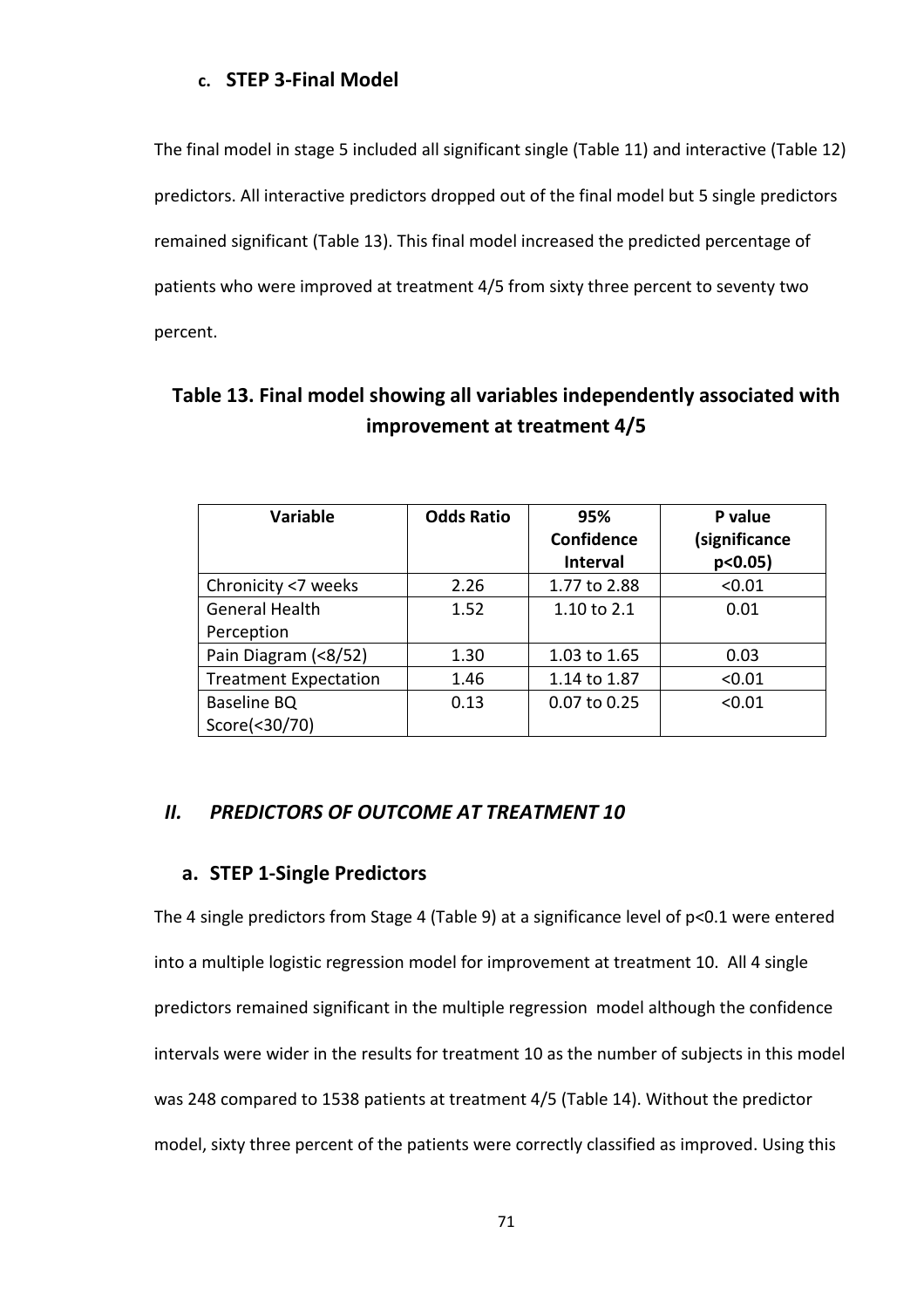predictor model, the number of patients correctly classified as improved increased to

seventy two percent.

| <b>Variable</b> | <b>Odds Ratio</b> | 95%             | P-value       |
|-----------------|-------------------|-----------------|---------------|
|                 |                   | Confidence      | (significance |
|                 |                   | <b>Interval</b> | (0.05)        |
| Chronicity (<7  | 2.83              | 1.53 to 5.22    | < 0.01        |
| weeks)          |                   |                 |               |
| Pain Diagram    | 1.91              | 1.05 to 3.49    | .04           |
| ( < 8/52)       |                   |                 |               |
| Treatment       | 2.77              | 1.51 to 5.1     | < 0.01        |
| Expectation     |                   |                 |               |
| Baseline BQ     | 0.23              | 0.13 to 0.44    | < 0.01        |
| score(<30/70)   |                   |                 |               |

# Table 14. Baseline variables independently associated with improvement at treatment 10

## b. STEP 2-Interactive Predictors

The 17 interactive predictors from stage 4 (Table 10) at a significance level of p<0.05 were entered into a multivariable logistic regression model. Five interactive predictors remained significant in this model (Table 15). The percentage of patients improved was sixty three percent prior to the modelling and seventy eight percent were correctly classified as improved using this model. For the same reasons stated in Step 1 there were wider confidence intervals.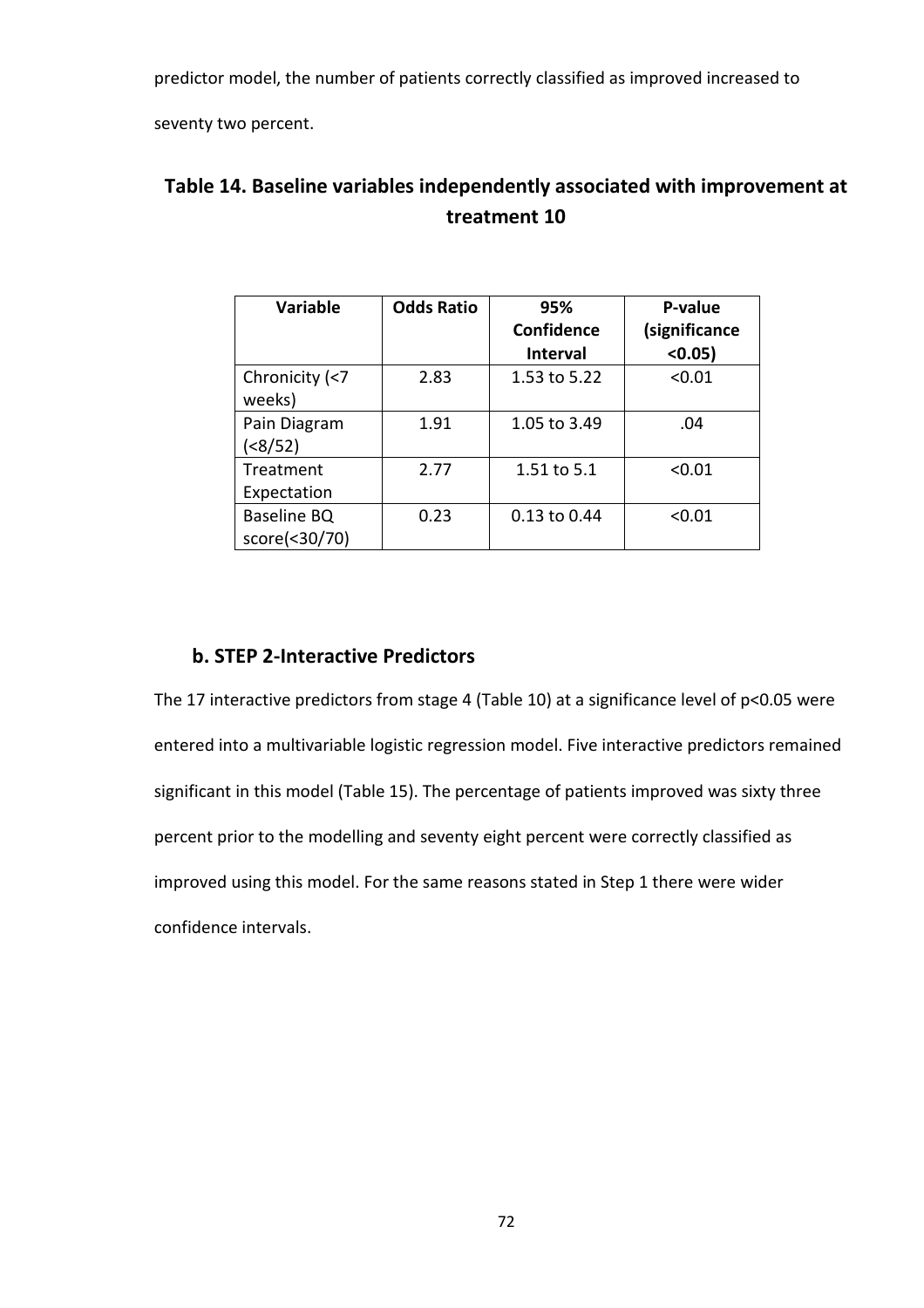# Table 15. Baseline interactive variables independently associated with improvement at treatment 10

| <b>Interactive Variables</b>      | <b>Odds</b><br>Ratio | 95% Confidence<br><b>Interval</b> | P value<br>(significance<br>(0.05) |
|-----------------------------------|----------------------|-----------------------------------|------------------------------------|
| TreatmentExpectationXTrauma       | 5.22                 | 1.43 to 19.12                     | 0.01                               |
| PainDiagramXInappropriate signs   | 17.23                | 2.51 to 118.14                    | 0.01                               |
| Chronicity<7weeksXPainDiagram     | 0.23                 | 0.03 to 0.52                      | 0.01                               |
| AlcoholXInappropriate signs       | 0.23                 | 0.08 to 0.62                      | < 0.01                             |
| BQ score<30/70XInapproriate signs | 0.06                 | 0.01 to 0.23                      | < 0.01                             |

## c. STEP 3-Final Model

The final model in stage 5 included all significant single (Table 14) and interactive (Table 15) baseline predictors. Two of the single predictors and four of the interactive predictors remained in the model for patients at treatment 10, albeit with wider confidence intervals than the final model at treatment 4/5 (Table 16). This model increased the predicted percentage of patients who were improved at treatment 10 from sixty four percent to eighty one percent.

| Table 16. Final model showing all variables independently associated with |
|---------------------------------------------------------------------------|
| improvement at treatment 10                                               |

| <b>Variables</b>                | <b>Odds Ratio</b> | 95%               | P value       |
|---------------------------------|-------------------|-------------------|---------------|
|                                 |                   | <b>Confidence</b> | (significance |
|                                 |                   | <b>Interval</b>   | $< 0.05$ )    |
| Chronicity (<7 weeks)           | 12.67             | 4.22 to 38.05     | < 0.01        |
| Baseline BQ Score (<30/70)      | 22.45             | 1.49 to 37.44     | 0.02          |
| PainDiagramXInappropriate Signs | 7.66              | 1.61 to 36.53     | 0.01          |
| ChronicityXPainDiagram          | 0.12              | 0.03 to 0.47      | < 0.01        |
| AlcoholXInappropriate Signs     | 0.51              | 0.33 to 0.79      | < 0.01        |
| Baseline BQ<30/70XInapproriate  | 0.08              | $0.19$ -to $0.35$ | < 0.01        |
| Signs                           |                   |                   |               |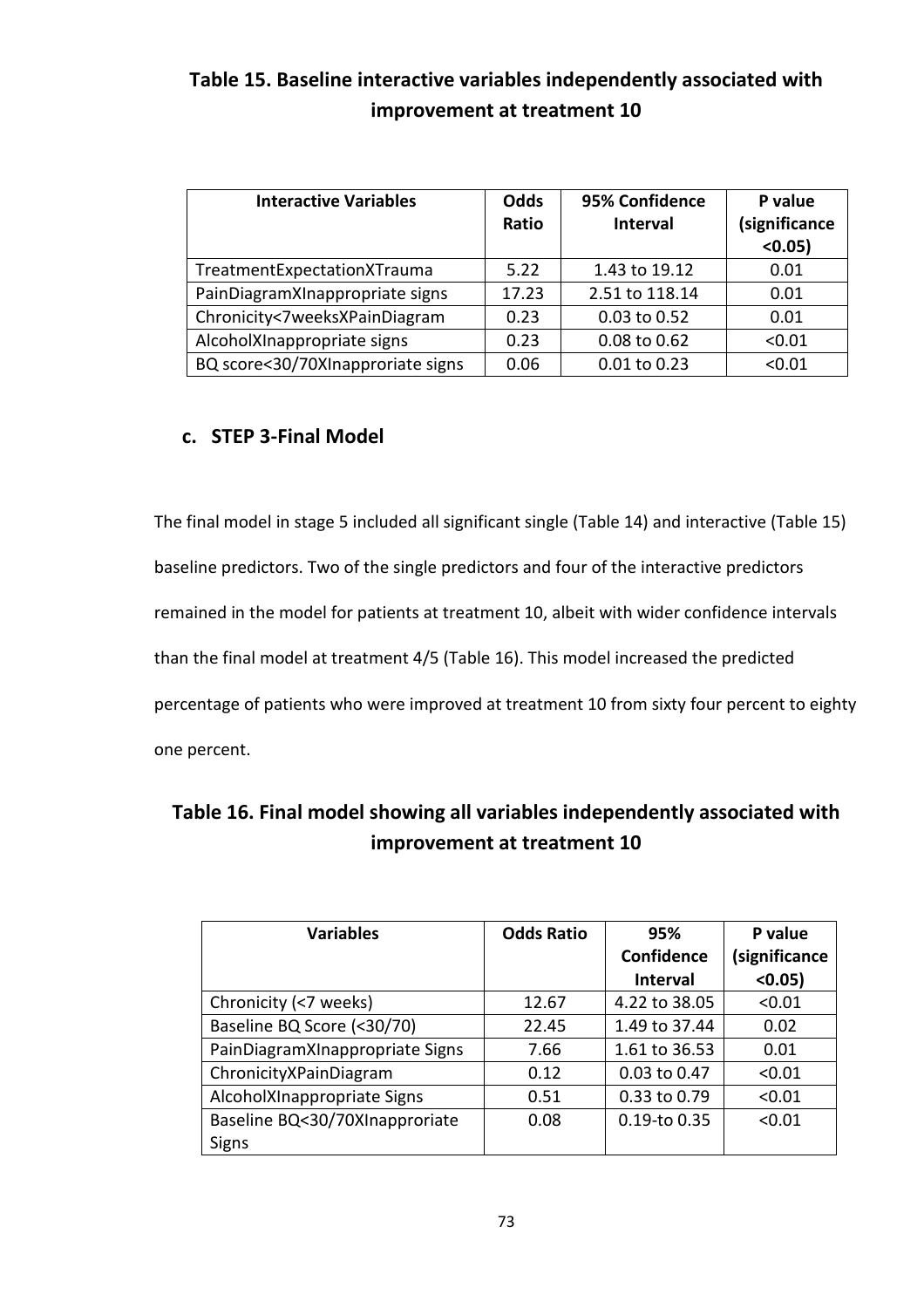In conclusion, at treatment 4/5 and at treatment 10, the single predictors of chronicity (<7 weeks duration) and a baseline BQ score of less than 30/70 were significant in the final multivariable model although the odds ratio for the BQ score was below 1 which meant that a total BQ score in excess of 30/70 was required as a predictor of improvement. The way the patient rated their general health, their treatment expectation and the pain diagram were significant predictors at treatment 4/5. At treatment 10 there were four interactive predictors, inappropriate markings on the pain diagram and the area shaded on the pain diagram itself, inappropriate markings on the pain diagram with regular alcohol consumption, inappropriate markings on the pain diagram with the baseline BQ score and chronicity (<7 weeks duration) with the pain diagram were associated with improvement.

## 3.1.6 STAGE 6: PROPERTIES OF FINAL PREDICTION MODEL

## i. Treatment 4/5

Only those predictors significantly associated with improvement at treatment 4/5 (Table 13) were entered into the final model. This final stage of analysis calculated the properties of the final predictive models. These were the sensitivity (prediction of patients who were improved and were correctly identified) at eighty six percent, specificity (those who did not improve who were correctly identified) at forty nine percent, the positive predictive value of the model (the chance an improved patient has been correctly classified) at seventy four percent and the negative predictive value (the chance that a patient who has not improved has been correctly classified) at sixty seven percent. The area under the ROC curve gave the accuracy of the model in distinguishing between patients improved and not improved as categorised by the anchor-based method (Table 17) and was 0.75 demonstrating reasonably good discriminative ability.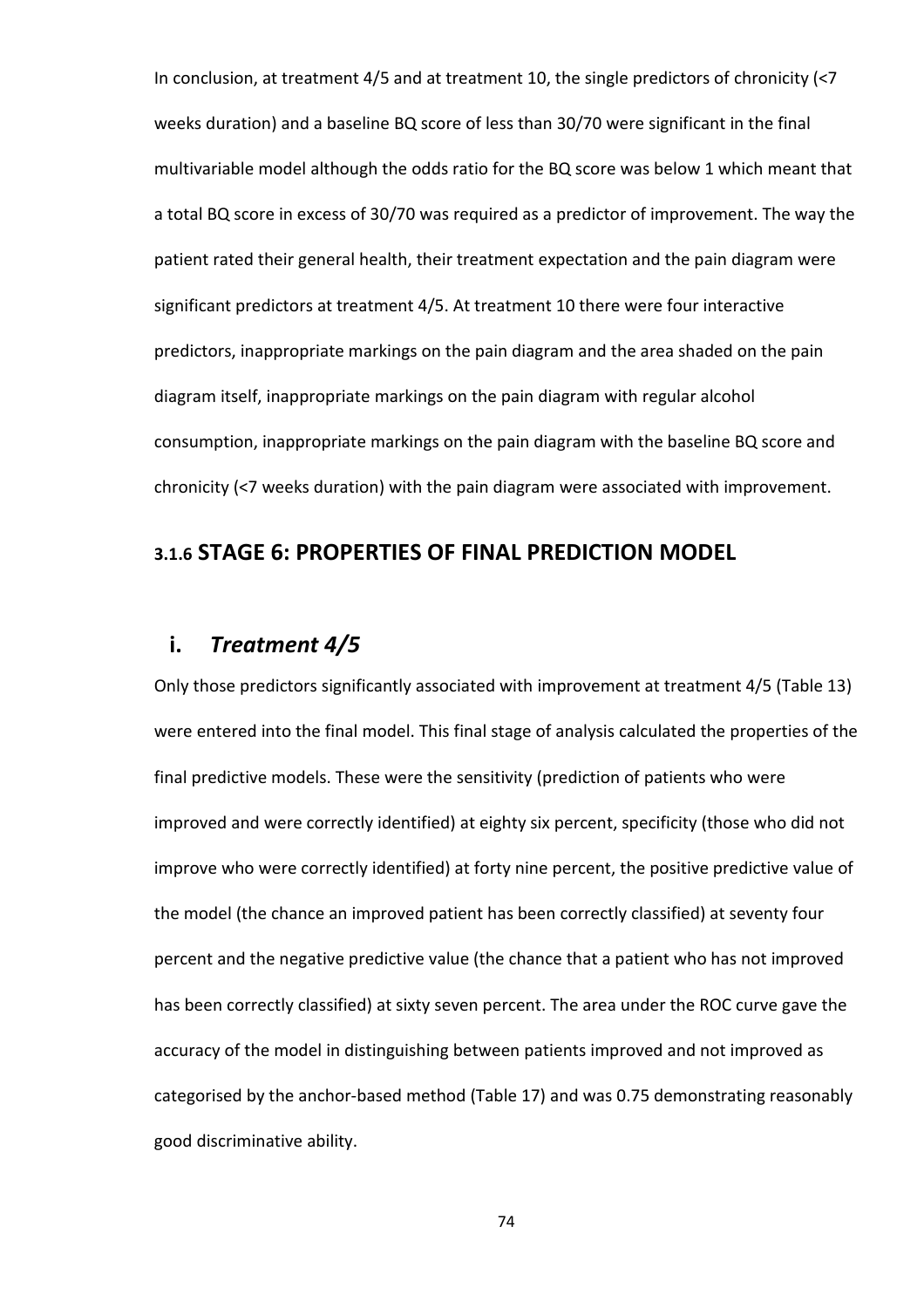|              | <b>Variables Tested</b>             | <b>Odds Ratio and 95%</b><br><b>Confidence Interval</b> | <b>Sensitivity (95% Confidence Interval)</b><br>1.<br>Specificity (95% Confidence Interval)<br>2.<br><b>Numbers correctly classified improved (95%)</b><br>з.<br>Confidence Interval)<br>Number correctly classified not improved (95%)<br>4.<br>Confidence Interval) |
|--------------|-------------------------------------|---------------------------------------------------------|-----------------------------------------------------------------------------------------------------------------------------------------------------------------------------------------------------------------------------------------------------------------------|
|              |                                     |                                                         | Area under the ROC (95% Confidence Interval)<br>5.                                                                                                                                                                                                                    |
|              | Chronicity (<7 weeks)               | 2.20 (1.74 to 2.78)                                     |                                                                                                                                                                                                                                                                       |
|              | <b>General Health</b><br>Perception | $1.50$ (1.1 to 2.04)                                    |                                                                                                                                                                                                                                                                       |
|              | Pain diagram (<8/52)                | 1.35 $(1.08 \text{ to } 1.69)$                          |                                                                                                                                                                                                                                                                       |
|              | Treatment<br>Expectation            | 1.41 (1.11 to 1.75)                                     |                                                                                                                                                                                                                                                                       |
|              | Baseline BQ (<30/70)                | $0.19$ (0.15 to 0.24)                                   |                                                                                                                                                                                                                                                                       |
| <b>FINAL</b> |                                     |                                                         | 1. 86.1% (83.9 to 88%)                                                                                                                                                                                                                                                |
| <b>MODEL</b> |                                     |                                                         | 2. 48.5% (44.6 to 52.5%)                                                                                                                                                                                                                                              |
|              |                                     |                                                         | 3. 74.1% (71.6 to 76.5%)                                                                                                                                                                                                                                              |
|              |                                     |                                                         | 4. 67.0% (62.6 to 71.2%)                                                                                                                                                                                                                                              |
|              |                                     |                                                         | 5. 0.75 (0.73 to 0.78)                                                                                                                                                                                                                                                |

Table 17. Final predictive model of improvement at treatment 4/5 in back and/or leg pain patients

## ii. Treatment 10

Only those predictors significantly associated with improvement at treatment 10 (Table 15) were entered into the final model. This final stage of analysis calculated the properties of the final predictive model. These were the sensitivity ninety two percent (ability of this model to predict which patients would recover), specificity forty nine percent (ability of the model to predict which patients would not improve), the positive predictive value was seventy six percent (ability of the model to correctly categorise which patients had improved), negative predictive value of seventy nine percent (ability of the model to correctly categorise which patients would not improve) and area under the ROC curve or the ability of the model to distinguish between who was improved/not improved and this was good at 0.83 (Table 18).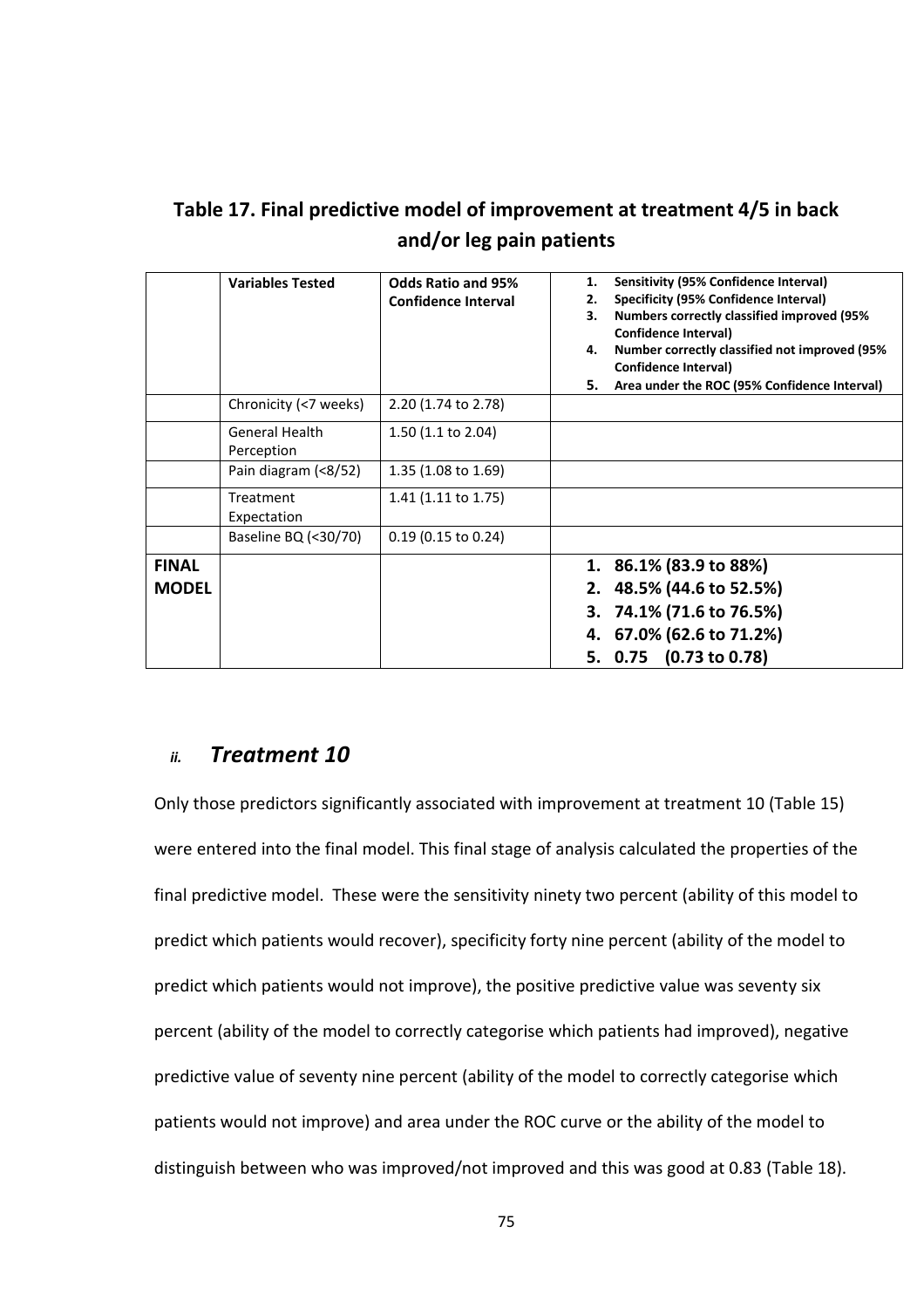The final predictive model for back/leg pain patients at treatment 10 included the two single predictors shown to be statistically significant as well as the four statistically significant interactive predictors although one of the single predictors, baseline BQ score, dropped out of the final model.

# Table 18. Final predictive model of improvement at treatment 10 for back and/or leg pain

|              | <b>Variables Tested</b>                            | <b>Odds Ratio and 95%</b><br><b>Confidence Interval</b> | 1. Sensitivity (95% CI)<br>2. Specificity (95% CI)<br>3. Numbers correctly classified improved<br>(95% CI)<br>4. Number correctly classified not improved<br>(95% CI)<br>5. Area under the ROC (95% CI) |
|--------------|----------------------------------------------------|---------------------------------------------------------|---------------------------------------------------------------------------------------------------------------------------------------------------------------------------------------------------------|
|              | Chronicity (<7 weeks)                              | 11.63 (4.62 to 29.27)                                   |                                                                                                                                                                                                         |
|              | PainDiagramXInappropriate<br>signs                 | 8.17 (3.41 to 19.59)                                    |                                                                                                                                                                                                         |
|              | Pain DiagramXChronicity (<7<br>weeks)              | $0.17$ (0.06 to 0.49)                                   |                                                                                                                                                                                                         |
|              | AlcoholXInappropriate Signs                        | $0.26$ (0.11 to 0.61)                                   |                                                                                                                                                                                                         |
|              | <b>Baseline</b><br>BQ<30/70XInappropriate<br>Signs | 0.15 (0.08 to 0.31)                                     |                                                                                                                                                                                                         |
| <b>FINAL</b> |                                                    |                                                         | 1. 92.4% (87.1 to 95.6%)                                                                                                                                                                                |
| <b>MODEL</b> |                                                    |                                                         | 2. 48.9% (38.8 to 59.0%)                                                                                                                                                                                |
|              |                                                    |                                                         | 3. 75.9% (69.4 to 81.4%)                                                                                                                                                                                |
|              |                                                    |                                                         | 4. 78.6% (66.2 to 87.3%)                                                                                                                                                                                |
|              |                                                    |                                                         | 5. 0.83 (0.77 to 0.88)                                                                                                                                                                                  |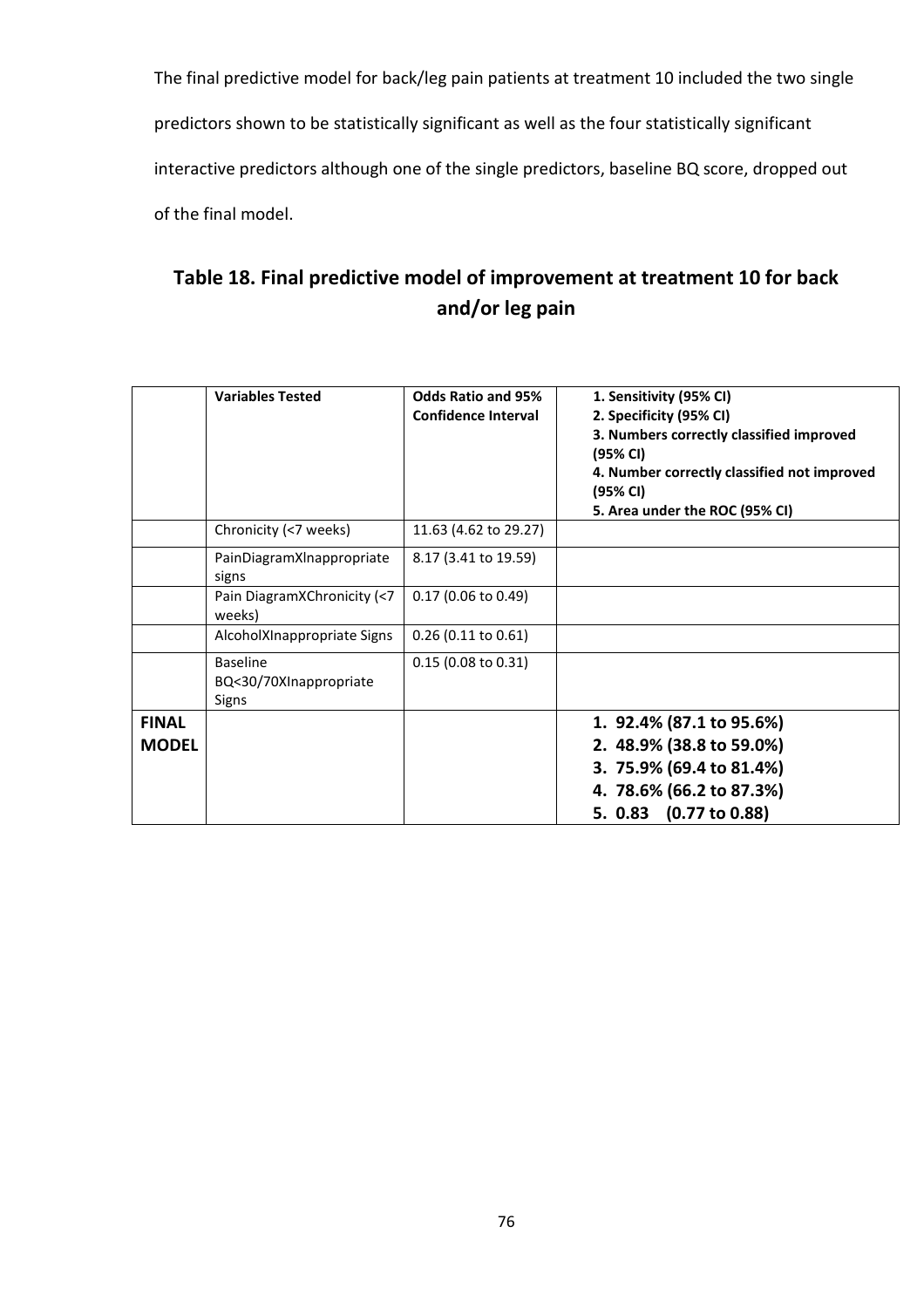# ANALYSIS OF NECK/ARM PAIN (with or without headache) PATIENTS

### 3.2.1 STAGE 1: DESCRIPTIVE STATISTICS OF STUDY POPULATION

Table 19 gives the baseline data for 1267 patients with neck/arm with or without headache. The mean age of the patients was almost the same as the back pain group but in common with the literature, there were more females in the neck pain group (fifty eight percent). As with the back pain group, around two-thirds of this group has experienced a similar problem in the past (sixty three percent) and nearly half the group (forty seven percent) were subacute or chronic patients (duration of current episode more than 7 weeks). Despite being private patients, forty percent of this group expected their condition to stay the same or get worse. The total pre-treatment BQ score was lower than that of the back pain group (31.6 for neck pain versus 33.4 for back pain) but there was slightly larger areas shaded on the pain diagram (8.4 squares for neck pain versus 7.66 for back pain) and the patients were more likely to make inappropriate markings in the pain diagram (twenty percent of neck pain versus thirteen percent for back pain) in the neck pain group. Seventeen percent of this patient group had experienced headaches with their neck/shoulder arm pain.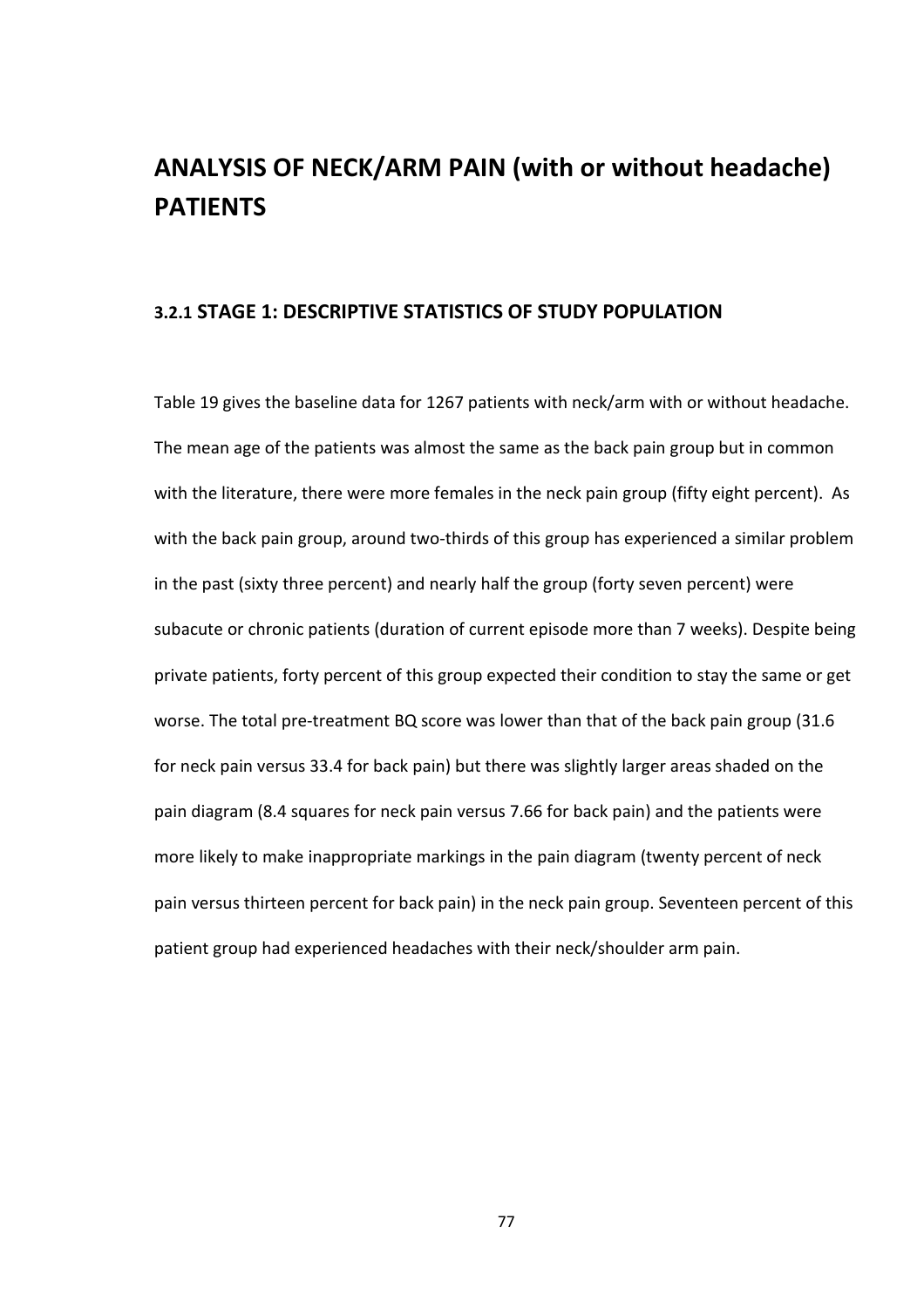Table 19. Description of neck/arm (with or without headache) patients at baseline (n=1267)

| Age                              |                                               | 40.1(SD±14.4)  |
|----------------------------------|-----------------------------------------------|----------------|
| Gender (Male)                    |                                               | 42.3% (n=536)  |
| <b>Radiating Pain</b>            |                                               | 43.1% (n=509)  |
| <b>Widespread Pain</b>           |                                               | 7.4% (n=91)    |
| <b>Trauma</b>                    |                                               | 26.1% (n=325)  |
| Similar Complaint in past        |                                               | 63.3% (n=785)  |
|                                  | Current episode duration <7 weeks             | 47.3% (n=593)  |
| Medication use (lot of the time) |                                               | 25.3% (n=316)  |
|                                  | Patient expectation-recover/improve           | 60.5% (n=759)  |
|                                  | 33.6% (n=420)                                 |                |
|                                  | -get worse                                    | 5.8% (n=73)    |
| Work status                      | -employed                                     | 79.1% (n=986)  |
|                                  | -retired                                      | 8% (n=100)     |
|                                  | -seeking work                                 | $3.4\%$ (n=43) |
|                                  | -working in home                              | $6.3\%$ (n=78) |
|                                  | -student                                      | $3.2\%$ (n=40) |
|                                  | Job satisfaction (satisfied with status)      | 89% (n=1055)   |
|                                  | Work expectation (work normally in 6 months)  | 93.6% (n=1091) |
| Current/previous smoker          |                                               | 50.9% (n=644)  |
| Current alcohol drinker          |                                               | 69.5% (n=876)  |
|                                  | Level of physical activity-more/same as peers | 79.7% (n=1006) |
|                                  | -less than peers                              | 20.3% (n=256)  |
|                                  | General well-being -excellent/good            | 84.3% (n=1065) |
|                                  | -fair/poor                                    | 15.5% (n=196)  |
| BQ subjective pain (max10/10)    |                                               | 5.58(SD±2.15)  |
| BQ disability (max 10/10)        |                                               | 4.67 (SD±2.74) |
|                                  | BQ interference in social life (max10/10)     | 4.15 (SD±3.05) |
| BQ anxiety (max10/10)            |                                               | 4.96 (SD±2.83) |
| BQ depression (max 10/10)        |                                               | 3.26 (SD±2.92) |
|                                  | BQ work fear avoidance (max 10/10)            | 4.43 (SD±3.05) |
| BQ locus of control (max 10/10)  |                                               | 4.79 (SD±2.72) |
| BQ total score (max 70/70)       |                                               | 31.6 (SD±14.2) |
|                                  | Pain diagram (no. of areas shaded-max 52/52)  | 8.41(SD±7.3)   |
| Pain diagram inappropriate signs |                                               | 19.9% (n=251)  |

# Outcomes at 4/5<sup>th</sup> and 10<sup>th</sup> Treatment

The mean duration between the initial consultation and the  $4/5^{\text{th}}$ treatment as 17 $\pm$ 11.5 days, and at the  $10^{th}$  treatment the mean duration was 52.2±16 days. At the time of treatment 4/5 (n=1246) the mean total BQ score had reduced from 31.6 (SD±14.2) to 16.8 (SD±12.1). At treatment 10 (n=160) the mean total BQ score had reduced to 14.3 (SD±12.7) (Figure 4).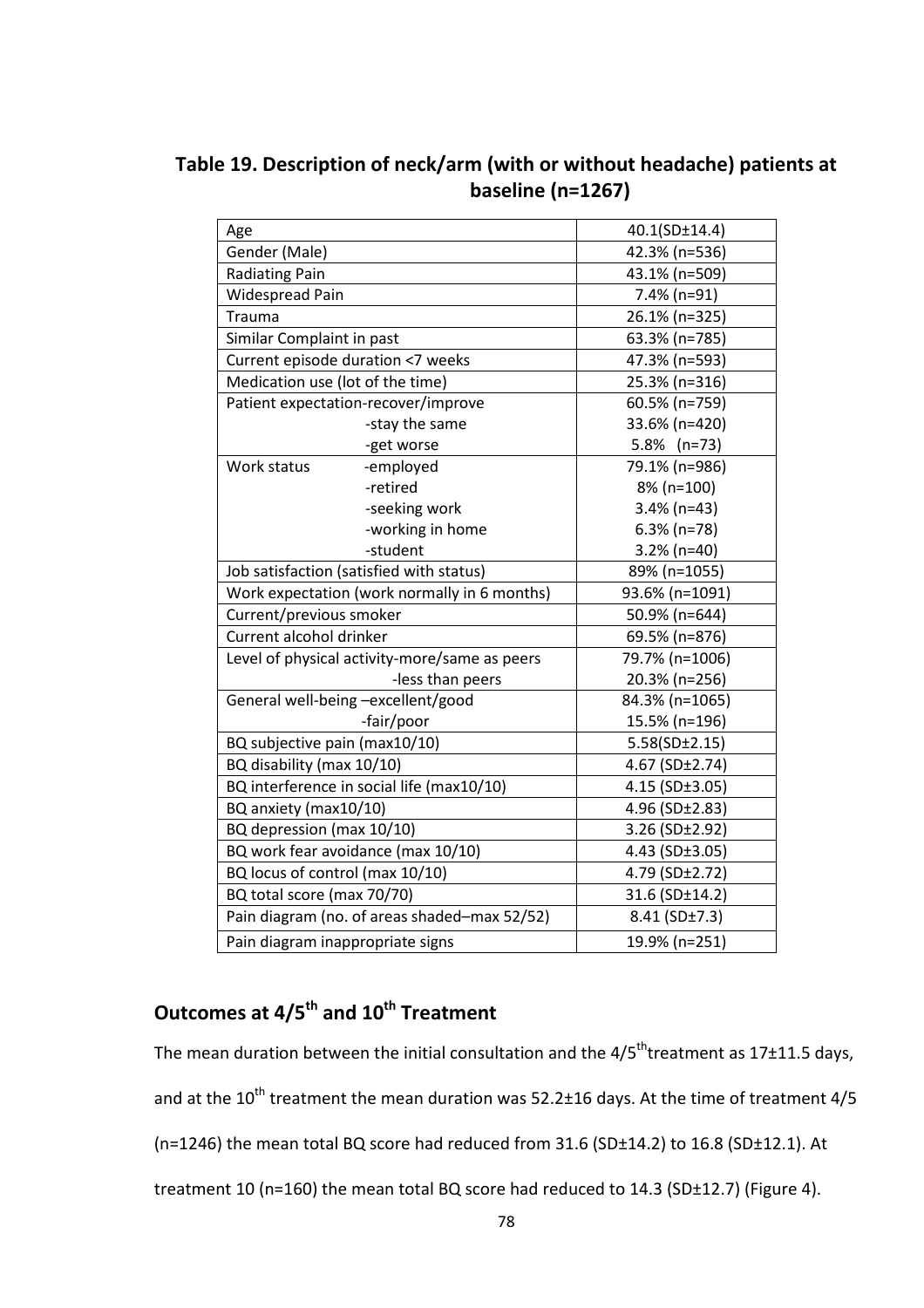

Figure 4. Change in baseline total BQ scores in neck/arm pain patients undergoing treatment

Of those in paid employment, most of the patients had not taken any sick leave, and of those who had just under four percent were still on sick leave at treatment 4/5 and just over one percent were still off work at treatment 10. Almost all of the patients were satisfied with the treatment they had received, and felt the treatment had met their expectations (Table 20)

|                                 | Treatment 4/5 | <b>Treatment 10</b> |
|---------------------------------|---------------|---------------------|
| In paid employment              | 71.9%         | 75.6%               |
| Not in paid employment          | 28.1%         | 24.4%               |
| No sick leave                   | 64%           | 72.1%               |
| Return to work after sick leave | 7.9%          | 3.5%                |
| Still on sick leave             | 3.8%          | 1.2%                |
| Treatment satisfaction          | 99.8%         | 100%                |
| Treatment expectation met       | 96.6%         | 95.3%               |

Table 20. Percentages of patient work status and treatment satisfaction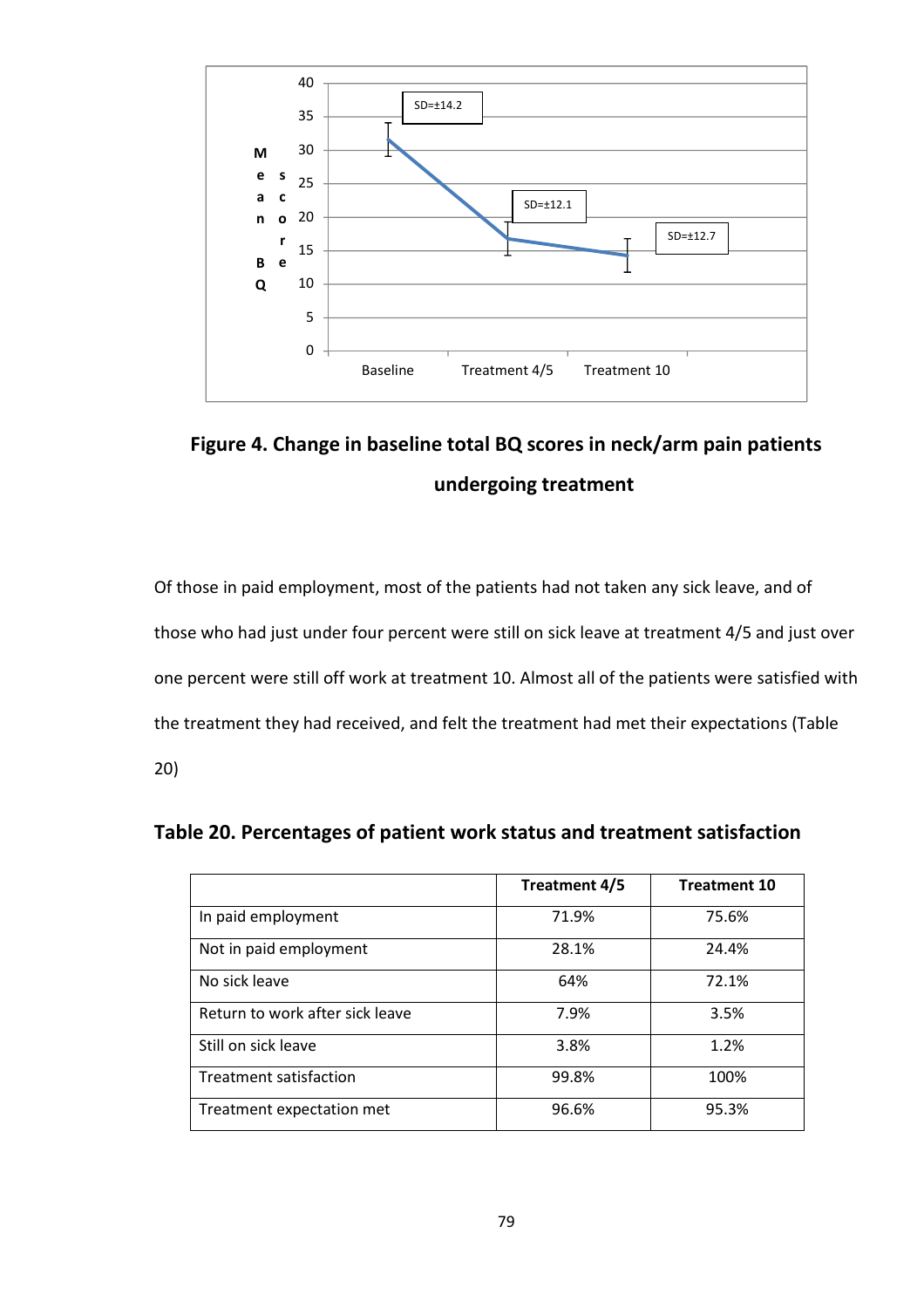### 3.2.2 STAGE 2: CATEGORISING IMPROVEMENT IN PATIENTS

 The first method of classifying patients as improved/not improved was the 'direct' method using the PGIS with fifty six percent of patients improved at the treatment 4/5 and sixty eight percent at the treatment 10 (Table 21).

# Table 21. Proportion of neck/arm (with or without headache) patients improved at treatment 4/5 and 10 using direct and indirect methods

|                                         |               | Improved      |
|-----------------------------------------|---------------|---------------|
| <b>Patient Global Improvement Scale</b> | Treatment 4/5 | 56.2% (n=712) |
| (Direct Method)                         | Treatment 10  | 68% (n=119)   |
| Anchor-based method                     | Treatment 4/5 | 47.3% (n=598) |
| (Indirect Method)                       | Treatment 10  | 58.5% (n=103) |
| <b>Distribution Method</b>              | Treatment 4/5 | 68% (n=860)   |
| (Indirect Method)                       | Treatment 10  | 73.3% (n=129) |

The second method of classifying improved/not improved patients was the anchor-based method. It was found that forty seven percent of patients were improved at treatment 4/5 and fifty nine percent at treatment 10. A ROC curve was used to find the best cut-off in the change in the total BQ score between improved and not-improved patients. The cut-off with the best balance between sensitivity and specificity (Youden Index) was a change score of 14.5 at treatment 4/5 or treatment 10.

The third method of classifying patients as improved/not-improved was the distributionbased method. Using this method sixty eight percent of patients were improved at the treatment 4/5 and seventy three percent at the treatment 10. These values amounted to a reduction of at least 7.14 points at the treatment 4/5 and 7.44 points at the treatment 10. These values represented half the standard deviation of the mean change score for the BQ total score at treatment 4/5 and 10 respectively.

Table 22 demonstrates the level of agreement between the direct, anchor and distributionbased methods of classifying patients as improved. As with the back/leg pain cohort, the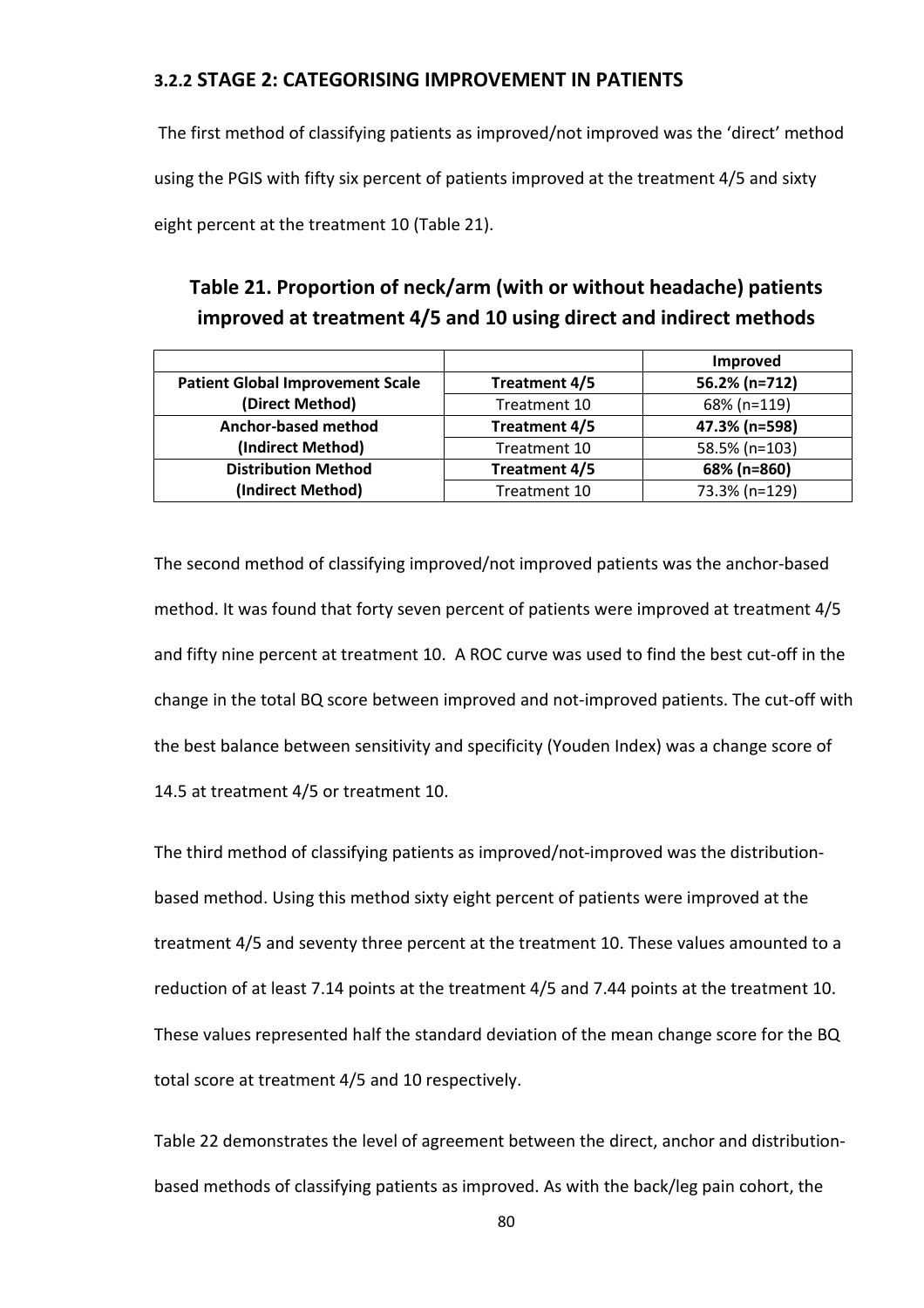strongest agreement was found between the anchor and distribution-based methods of categorising clinically significant improvement at treatment 4/5 and treatment 10. Moderate agreement was found between the PGIS and distribution as well as the PGIS and anchorbased method at treatment 10 with the weakest agreement between these methods at treatment 4/5.

|             | Table 22. Agreement between three methods of assessing clinically significant |
|-------------|-------------------------------------------------------------------------------|
| improvement |                                                                               |

|                     | <b>Methods Compared</b> | Kappa Statistic | 95% Confidence Interval |  |
|---------------------|-------------------------|-----------------|-------------------------|--|
|                     | *PGIS/Anchor-based      | 0.37            | $0.32 - 0.42$           |  |
| Treatment 4/5       | *PGIS/Distribution      | 0.34            | $0.29 - 0.40$           |  |
|                     | Anchor/Distribution     | 0.59            | $0.55 - 0.64$           |  |
|                     | *PGIS/Anchor-based      | 0.48            | $0.34 - 0.61$           |  |
| <b>Treatment 10</b> | *PGIS/Distribution      | 0.47            | $0.32 - 0.61$           |  |
|                     | Anchor/Distribution     | 0.68            | $0.56 - 0.79$           |  |

\*= Patient Global Improvement Scale

### 3.2.3 STAGE 3: ASSOCIATIONS BETWEEN BASELINE VARIABLES

An analysis was carried out to look at the associations between potential predictors at

baseline. Table 23 demonstrates the associations between the baseline variables using Chi-

Squared analysis with the level of statistical significance set at p=0.05. Cells left blank on

Table 23 indicate there was no significant association between baseline variables.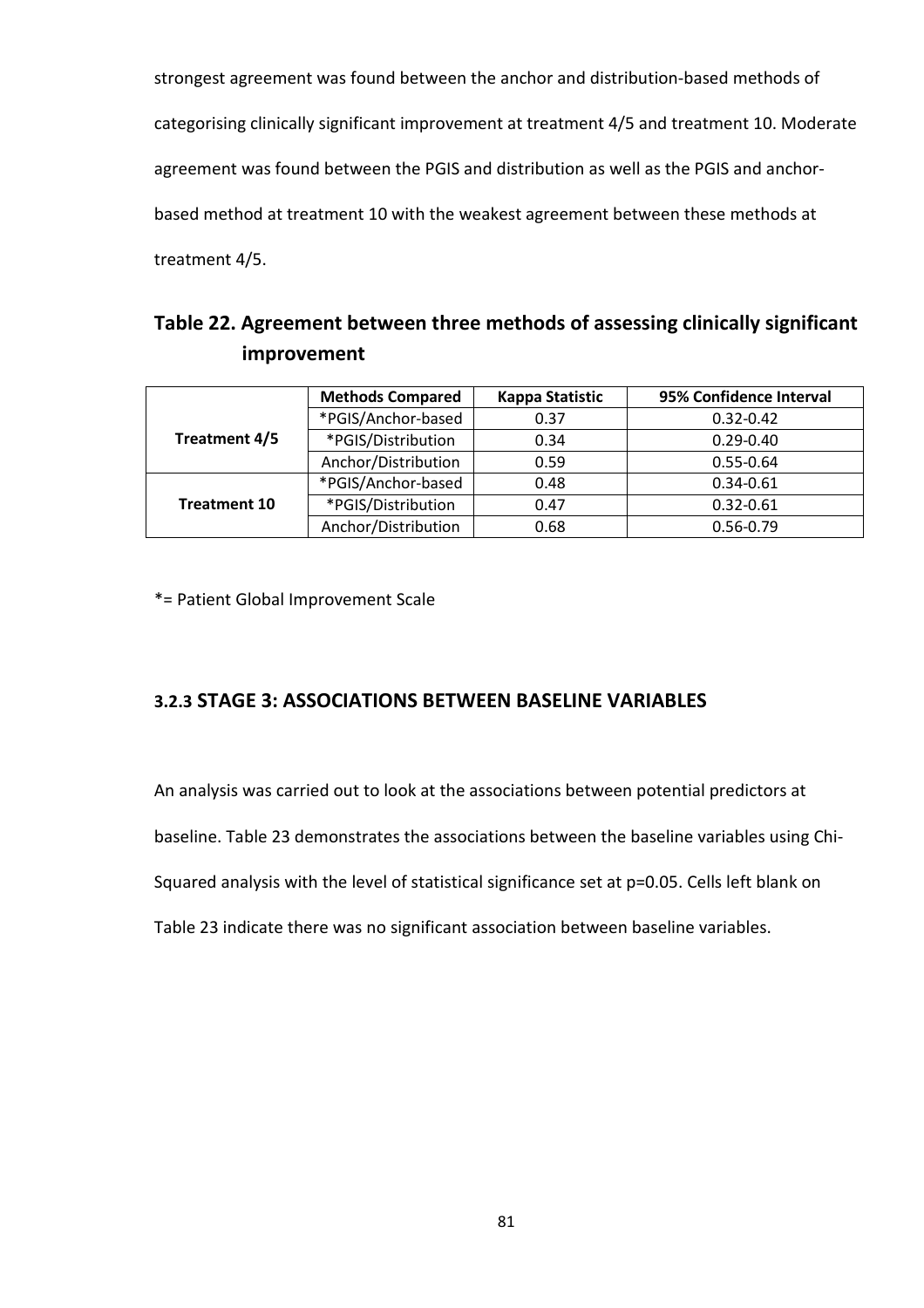|                              | $\mathbf{1}$ | $\overline{2}$ | $\mathbf{3}$ | $\overline{4}$ | 5         | 6         | $\overline{7}$ | 8              | 9         | 10     | 11        | 12      | 13      | 14        | 15      | 16        | 17      | 18        | 19 |
|------------------------------|--------------|----------------|--------------|----------------|-----------|-----------|----------------|----------------|-----------|--------|-----------|---------|---------|-----------|---------|-----------|---------|-----------|----|
| Trauma (1)                   | $\sim$       |                |              |                |           |           |                |                |           |        |           |         |         |           |         |           |         |           |    |
| Treatment                    | $*0.01$      | $\equiv$       |              |                |           |           |                |                |           |        |           |         |         |           |         |           |         |           |    |
| Expectation (2)              |              |                |              |                |           |           |                |                |           |        |           |         |         |           |         |           |         |           |    |
| Pain diagram (3)             |              |                | $\sim$       |                |           |           |                |                |           |        |           |         |         |           |         |           |         |           |    |
| Gender (4)                   |              | $*05$          | $*0.01$      | $\sim$         |           |           |                |                |           |        |           |         |         |           |         |           |         |           |    |
| Employment status(5)         | $*05$        |                |              | $*$ <0.01      | $\sim$    |           |                |                |           |        |           |         |         |           |         |           |         |           |    |
| Age $(6)$                    |              |                | $*0.01$      |                | $*$ <0.01 |           |                |                |           |        |           |         |         |           |         |           |         |           |    |
| Inappropriate signs(7)       |              | $*.01$         | $*0.01$      | $*$ <0.01      |           |           | $\sim$         |                |           |        |           |         |         |           |         |           |         |           |    |
| Radiating pain(8)            |              |                | $*<$ 0.01    | $*$ <0.01      |           |           | $*$ <0.01      | $\blacksquare$ |           |        |           |         |         |           |         |           |         |           |    |
| Widespread pain (9)          |              | $*05$          | $*0.01$      | $*05$          | $*0.01$   |           | $*0.01$        | $*<0.01$       | $\sim$    |        |           |         |         |           |         |           |         |           |    |
| Similar complaint (10)       | $*0.01$      |                | $*0.01$      | $*05$          |           |           |                | $*.02$         | $*.04$    | $\sim$ |           |         |         |           |         |           |         |           |    |
| Pain Duration (11)           | $*04$        | $*$ <0.01      |              |                | $*0.01$   | $*.01$    | $*$ <0.01      |                | $*$ <0.01 |        | $\sim$    |         |         |           |         |           |         |           |    |
| Medication use (12)          |              |                |              | $*$ <0.01      |           | $< 0.01*$ | $*.01$         | $*0.01$        | $*02$     |        | $*03.$    | $\sim$  |         |           |         |           |         |           |    |
| Work satisfaction (13)       |              |                | $*05$        |                | $*$ <0.01 |           | $*03.$         |                |           |        | $*0.01$   |         | $\sim$  |           |         |           |         |           |    |
| <b>Work Expectation (14)</b> |              | $*0.01$        |              |                | $*$ <0.01 | $*.01$    | $*0.01$        |                | $*$ <0.01 |        | $*$ <0.01 |         | $*0.01$ | $\sim$    |         |           |         |           |    |
| Smoker (15)                  |              |                |              |                |           |           |                |                |           |        |           |         |         |           | $\sim$  |           |         |           |    |
| Alcohol (16)                 |              |                | $*.01$       | $*0.01$        | $*$ <0.01 | $*.01$    | $*03$          |                | $*0.01$   |        | $*$ <0.01 | $*03.$  | $*.01$  |           | $*0.01$ | $\sim$    |         |           |    |
| Physical activity (17)       |              |                | $*<$ 0.01    | $*$ <0.01      | $*.01$    |           | $*$ <0.01      | $*.02$         | $*$ <0.01 |        | $*0.01$   | $*03.$  | $*.01$  | $*0.01$   |         | $*0.01$   |         |           |    |
| General health (18)          | $*.02$       | $*05$          | $*0.01$      | $*$ <0.01      | $*$ <0.01 |           | $*0.01$        |                | $*$ <0.01 | 0.05   | $*$ <0.01 | $*.01$  | $*0.01$ | $*$ <0.01 |         | $*$ <0.01 | $*0.01$ | $\sim$    |    |
| Severity (BQ<30/70)<br>(19)  |              |                | $*0.01$      | $*$ <0.01      | $*.03$    | $*02.$    | $*0.01$        | $*0.01$        | $*$ <0.01 |        | $*$ <0.01 | $*0.01$ | $*0.01$ |           |         | $*.01$    | $*0.01$ | $*$ <0.01 |    |

## Table 23. Associations between potential predictor variables at baseline (\*= chi-squared analysis p=<0.05)

Numbers in column one for potential predictors relate to numbers (potential predictors) in row one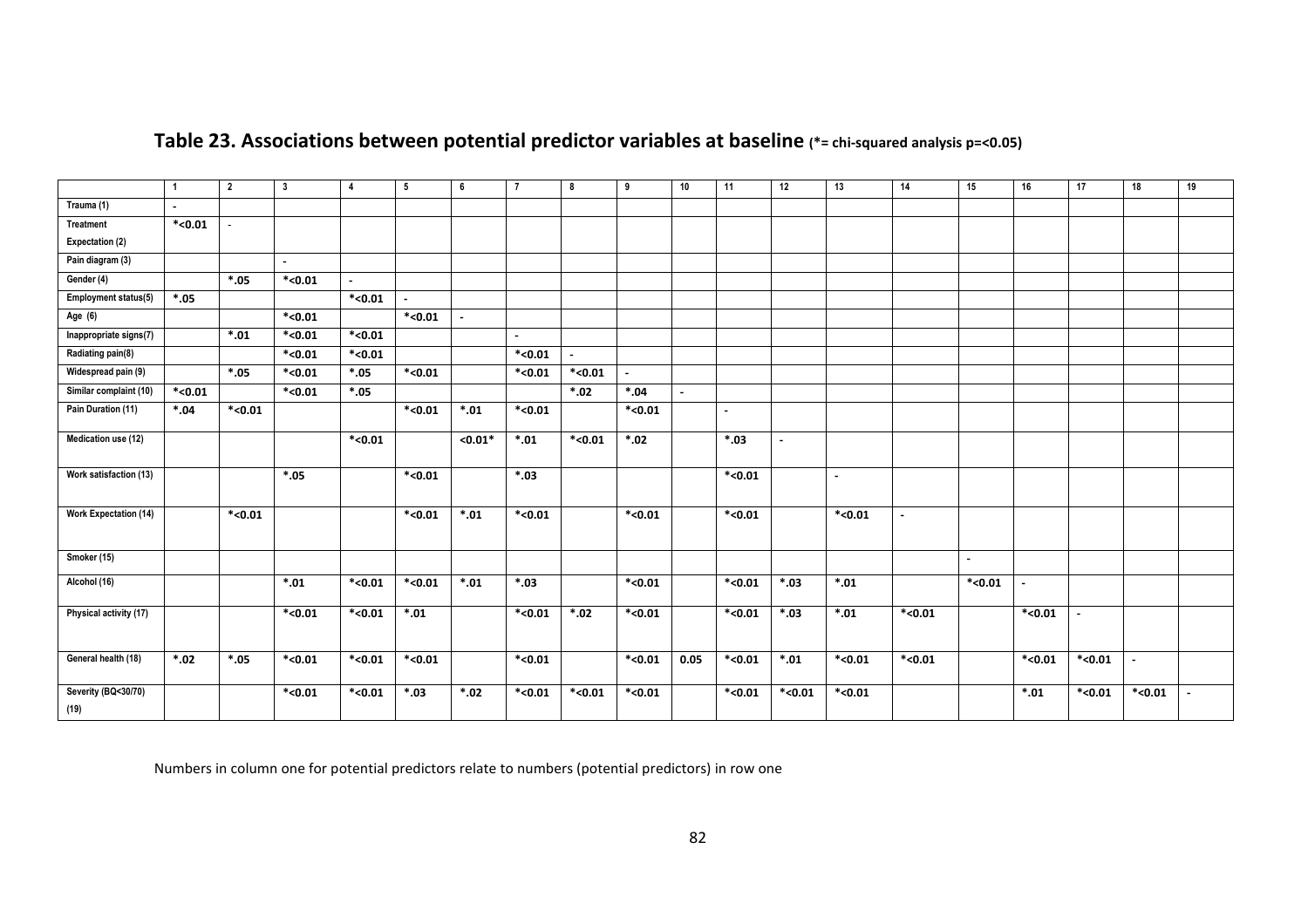## 3.2.4 STAGE 4: UNIVARIATE REGRESSION ANALYSIS OF POTENTIAL **PREDICTORS**

 Univariate regression analysis was carried out for the individual baseline variables (potential predictors) and significant combined variables from Stage 3. These results can be found in Table B in appendix vii. This analysis was only performed for the indirect, anchor-based method of categorising improved patients as this method have been identified as the most suitable when looking for back pain predictors in earlier data analysis. Table 24 shows those single predictors that were significantly ( $p<0.1$ ) associated with improvement at treatment 4/5 and treatment 10.

## Table 24. Baseline variables significantly associated with improvement at treatment 4/5 and treatment 10

Treatment 4/5 Treatment 10

| <b>Variable</b>          | <b>Odds</b> | 95%               | P value           | <b>Odds</b> | 95%             | P value            |
|--------------------------|-------------|-------------------|-------------------|-------------|-----------------|--------------------|
|                          | Ratio       | <b>Confidence</b> | significance<0.1) | Ratio       | Confidence      | (significance<0.1) |
|                          |             | <b>Interval</b>   |                   |             | <b>Interval</b> |                    |
| Chronicity <7<br>weeks   | 2.20        | 1.72 to 2.8       | < 0.01            | 3.07        | 1.50 to 6.29    | < 0.01             |
| Medication use           | 1.59        | 1.21 to 2.08      | < 0.01            |             |                 |                    |
| Work<br>Expectation      | 1.56        | 0.95 to 2.56      | 0.08              |             |                 |                    |
| Smoker                   | 1.23        | 0.97 to 1.55      | 0.09              | 2.07        | 1.07 to 3.1     | 0.03               |
| Employed                 | 1.44        | 1.07 to 1.94      | 0.02              |             |                 |                    |
| Treatment<br>Expectation | 1.52        | 1.19 to 1.95      | < 0.01            | 2.75        | 1.41 to 5.37    | < 0.01             |
| Age <50.1                | 1.26        | 0.96 to 1.66      | 0.10              |             |                 |                    |
| Total BQ<30              | .15         | $0.11$ -to $0.19$ | < 0.01            | .36         | $0.18$ to $0.7$ | < 0.01             |

Table 25 on page 84 shows interaction baseline variables that were significant (p<0.05) from Stage 3 of the analysis that were similarly entered into a univariate regression analysis with improvement at treatment 4/5 and treatment 10 using the anchor-based method as the dependent variable. Those interactions that were significantly (p<0.05) associated with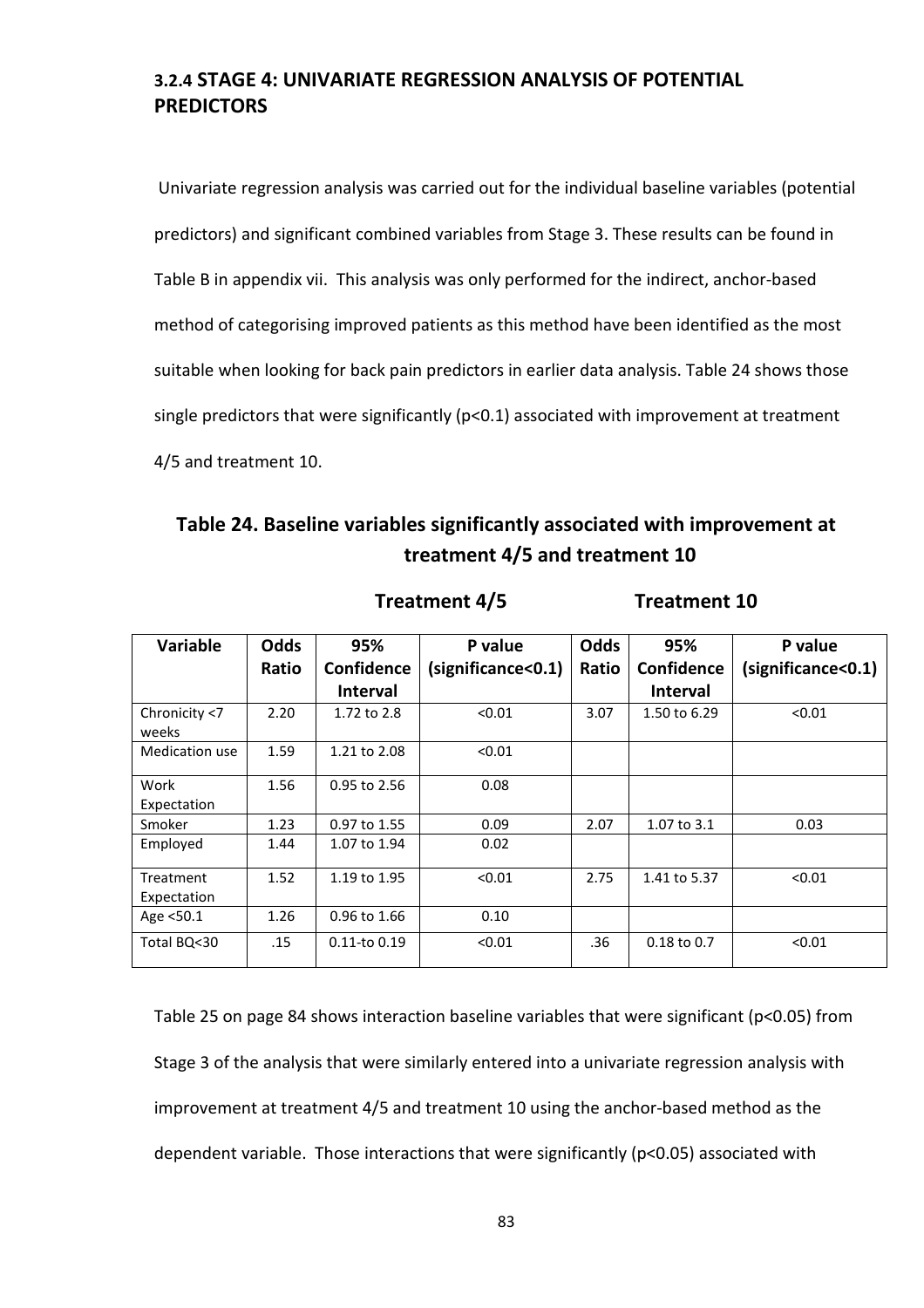improvement are shown. The significance level was set at p<0.05 because of the number of significant variables identified.

## 3.2.5 STAGE 5: MULTIVARIABLE LOGISTIC REGRESSION ANALYSIS FOR OUTCOME PREDICTORS

This stage of analysis involved entering the significant baseline variables from the univariate analysis in Stage 4 into a multivariable regression analysis in order to determine those variables that were independently associated with outcome when adjusting for all other variables in the model. This was done in three steps: first the single significant predictor variables, second the interactive significant variables and thirdly, those variables that remained significant (p<0.05) in the multivariable models from the first two steps were entered together into the final predictive multivariable model.

### i. PREDICTORS OF OUTCOME AT TREATMENT 4/5

### a. STEP 1-Single Predictors

The 8 single predictors from Stage 4 (Table 24) at a significance level of p<0.1 were entered into a multiple logistic regression model for improvement at treatment 4/5. Two single predictors remained significant in the multiple regression model (Table 26). Without the predictor model, fifty five percent of the patients were correctly classified as improved. Using this predictor model, seventy one percent of the patients were correctly classified as improved.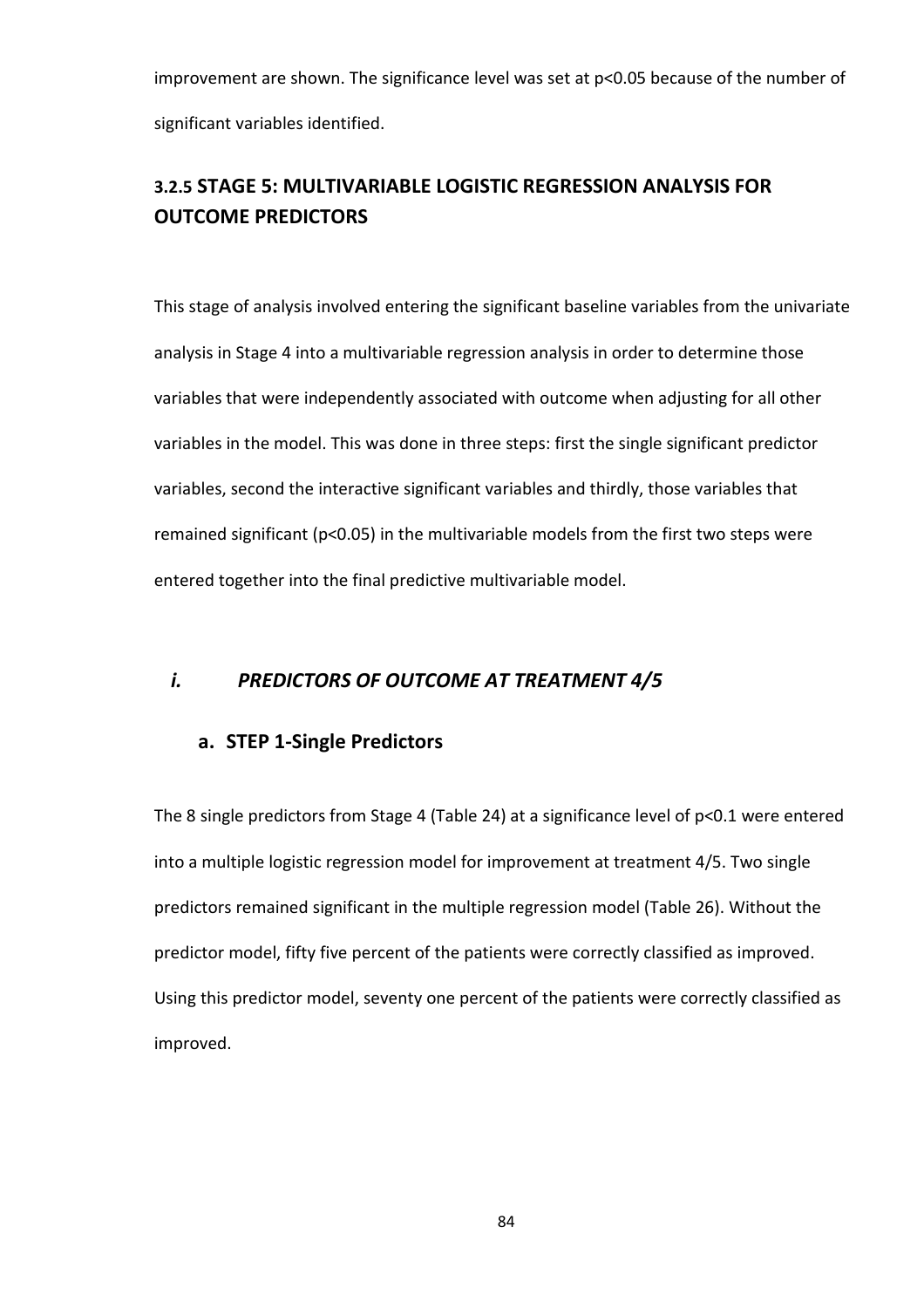## Table 25. Baseline interaction variables significantly associated with improvement at treatment 4/5 and treatment 10

### Treatment 4/5 Treatment 10

| <b>Interaction Variables</b>           | <b>Odds Ratio</b> | 95% Confidence Interval | P value (significance<0.05) | <b>Odds Ratio</b> | 95% Confidence Interval | P value (significance<0.05) |
|----------------------------------------|-------------------|-------------------------|-----------------------------|-------------------|-------------------------|-----------------------------|
| TreatmentExpectationXTrauma            | 1.42              | 1.10 to 1.84            | 0.01                        | 3.12              | 1.57 to 6.2             | < 0.01                      |
| EmployedXTrauma                        | 1.46              | 1.02 to 2.08            | 0.04                        |                   |                         |                             |
| Chronicity<7weeksXTrauma               | 2.04              | 1.59 to 2.61            | < 0.01                      | 2.12              | 1.09 to 4.12            | 0.03                        |
| TraumaX MedicationUse                  | 1.40              | 1.1 to 1.79             | 0.01                        |                   |                         |                             |
| Baseline BQ<30/70XTrauma               | 0.28              | 0.22 to 0.36            | < 0.01                      |                   |                         |                             |
| TreatmentExpectationXGender            | 1.38              | 1.04 to 1.85            | 0.03                        | 2.16              | 1.04 to 4.5             | 0.04                        |
| ExpectationXInapproriateSigns          | 1.40              | 1.08 to 1.82            | 0.01                        | 2.30              | 1.15 to 4.58            | 0.02                        |
| Chronicity<7weeksXTreatmentExpectation | 1.77              | 1.35 to 2.32            | < 0.01                      | 3.29              | 1.60 to 6.78            | < 0.01                      |
| TreatmentExpectationXWork Normally     | 1.78              | 0.96 to 3.28            | 0.07                        | 4.84              | 0.91 to 25.9            | 0.07                        |
| TreatmentExpectationXGeneralHealth     | 1.45              | 0.94-to 2.24            | 0.09                        |                   |                         |                             |
| Pain DiagramXGeneralHealth             | 1.64              | 1.09-to 2.45            | 0.02                        |                   |                         |                             |
| Baseline BQ<30/70XPainDiagram          | 0.43              | 0.33-to 0.56            | < 0.01                      |                   |                         |                             |
| GenderXMedicationUse                   | 1.28              | 0.10 to 1.63            | 0.05                        |                   |                         |                             |
| Baseline BQ<30/70XGender               | 0.33              | 0.26 to 0.43            | < 0.01                      | 0.42              | 0.21 to 0.86            | 0.02                        |
| EmployedXChronicity<7weeks             | 1.66              | 1.16 to 2.37            | 0.01                        |                   |                         |                             |
| EmployedXGeneralHealth                 | 1.66              | 0.94 to 2.91            | 0.08                        |                   |                         |                             |
| Baseline BQ<30/70XEmployed             | 0.67              | 0.46 to 0.99            | 0.04                        |                   |                         |                             |
| ChronicityXAge                         | 1.58              | 1.12 to 2.21            | 0.01                        |                   |                         |                             |
| AgeXMedicationUse                      | 1.48              | 1.07 to 2.06            | 0.02                        |                   |                         |                             |
| Baseline BQ<30/70XAge                  | 0.47              | 0.32 to 0.67            | < 0.01                      |                   |                         |                             |
| Chronicity<7weeksXInappropriate signs  | 1.98              | 1.55 to 2.53            | < 0.01                      | 2.79              | 1.42 to 5.46            | < 0.01                      |
| InappropriateSignsXMedic.              | 1.31              | 1.03 to 1.68            | 0.03                        |                   |                         |                             |
| InappropriateSignsXWork Expectation    |                   |                         |                             | 12.67             | 1.48 to 108.36          | 0.02                        |
| Baseline BQ<30/70XInappropriateSigns   | 0.22              | 0.17 to 0.29            | < 0.01                      | 0.39              | 0.20 to 0.79            | 0.01                        |
| MedicationUSeXRadiatingPain            | 1.33              | 1.04 to 1.71            | 0.02                        |                   |                         |                             |
| Baseline BQ30/70XRadiatingPain         | 0.31              | 0.23 to 0.41            | < 0.01                      |                   |                         |                             |
| Chronicity<7weeksXWidespreadPain       | 2.22              | 1.74 to 2.84            | < 0.01                      | 4 < 0.01          | 1.97 to 8.13            | < 0.01                      |
| WidespreadPainXMedicationUse           | 1.51              | 1.16 to 1.96            | < 0.01                      |                   |                         |                             |
| WidespreadPainXWorkExpectation         | 1.90              | 1.08 to 3.34            | 0.03                        | 4.82              | 1.19 to 19.53           | 0.03                        |
| Baseline BQ<30/70XWidespreadPain       | 0.02              | 0.15 to 0.25            | < 0.01                      | 0.44              | 0.23 to 0.86            | 0.02                        |
| Chronicity<7weeksXMedicationUse        | 1.62              | 1.41 to 1.85            | < 0.01                      | 1.76              | 1.19 to 2.6             | < 0.01                      |
| Chronicity<7weeksXGeneralHealth        | 1.67              | 1.14 to 2.44            | 0.01                        |                   |                         |                             |
| Chronicity<7weeksXBaselineBQ<30/70     | 0.62              | 0.48 to 0.81            | < 0.01                      |                   |                         |                             |
| GeneralHealthXMedicationUSe            | 1.59              | 1.07 to 2.35            | 0.02                        |                   |                         |                             |
| Baseline BQ<30/70XJobSatisfaction      | 0.60              | 0.39 to 0.94            | 0.03                        |                   |                         |                             |
| Baseline BQ<30/70XAlcoholUse           | 0.36              | 0.26 to 0.49            | < 0.01                      |                   |                         |                             |
| BaselineBQ<30/70XPhysicalActivity      | 0.54              | 0.39 to 0.77            | < 0.01                      |                   |                         |                             |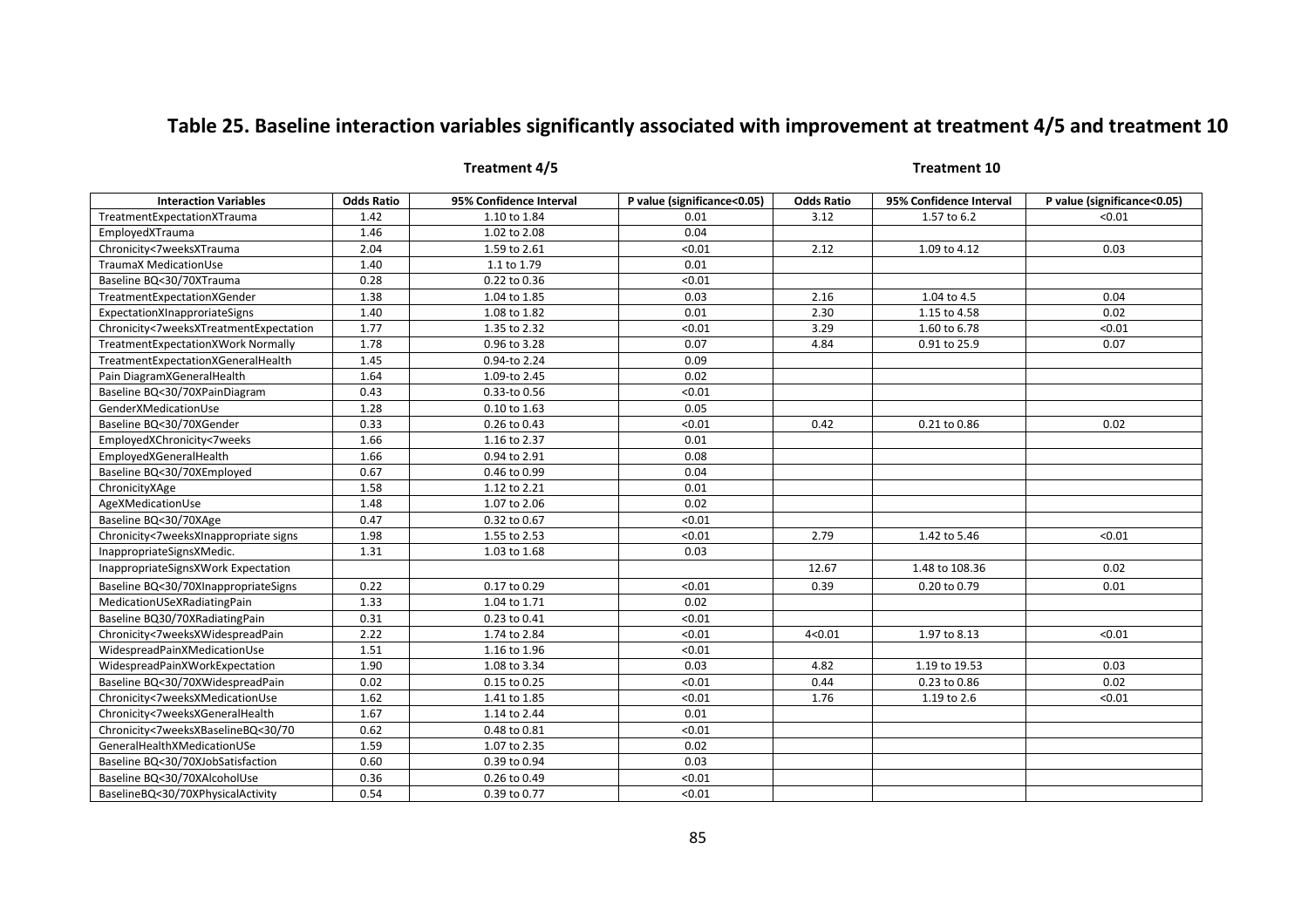## Table 26. Baseline variables independently associated with improvement at treatment 4/5

| Predictor                    | <b>Odds Ratio</b> | 95%<br>Confidence<br><b>Interval</b> | P value(significance<br>$< 0.05$ ) |
|------------------------------|-------------------|--------------------------------------|------------------------------------|
| Chronicity (<7<br>weeks)     | 1.97              | 1.46 to 2.65                         | < 0.01                             |
| Baseline BQ<br>score(<30/70) | 0.17              | $0.12$ to $0.23$                     | < 0.01                             |

## b. STEP 2-Interactive Predictors

The 36 interactive predictors from Stage 4 (Table 25) at a significance level of p<0.05 were entered into a multivariable logistic regression model. Four interactive predictors remained significant (Table 27). The percentage of patients improved was fifty five percent prior to the modelling and seventy one percent were correctly classified as improved using this model.

# Table 27. Baseline interactive variables independently associated with improvement at treatment 4/5

| <b>Predictor</b>                        | <b>Odds Ratio</b> | 95% Confidence  | P value             |
|-----------------------------------------|-------------------|-----------------|---------------------|
|                                         |                   | <b>Interval</b> | (significance<0.05) |
| Baseline BQ(<30/70)XTrauma              | 0.61              | 0.38 to 0.99    | 0.04                |
| Baseline BQ(<30/70)XInappropriate Signs | 0.31              | $0.2$ to $0.48$ | < 0.01              |
| PainDiagramXGeneral Health              | 2.74              | 1.41 to 5.32    | < 0.01              |
| Chronicity(<7weeks)XInappropriate Signs | 1.74              | 1.06 to 2.86    | 0.03                |

## c. STEP 3-Final Model

The final model in stage 5 included all significant single (Table 26) and interactive (Table 27) predictors. The two single predictors and one interactive predictor remained significant (Table 28). This model increased the predicted percentage of patients who were correctly classified as improved at treatment 4/5 from fifty four percent to seventy three percent.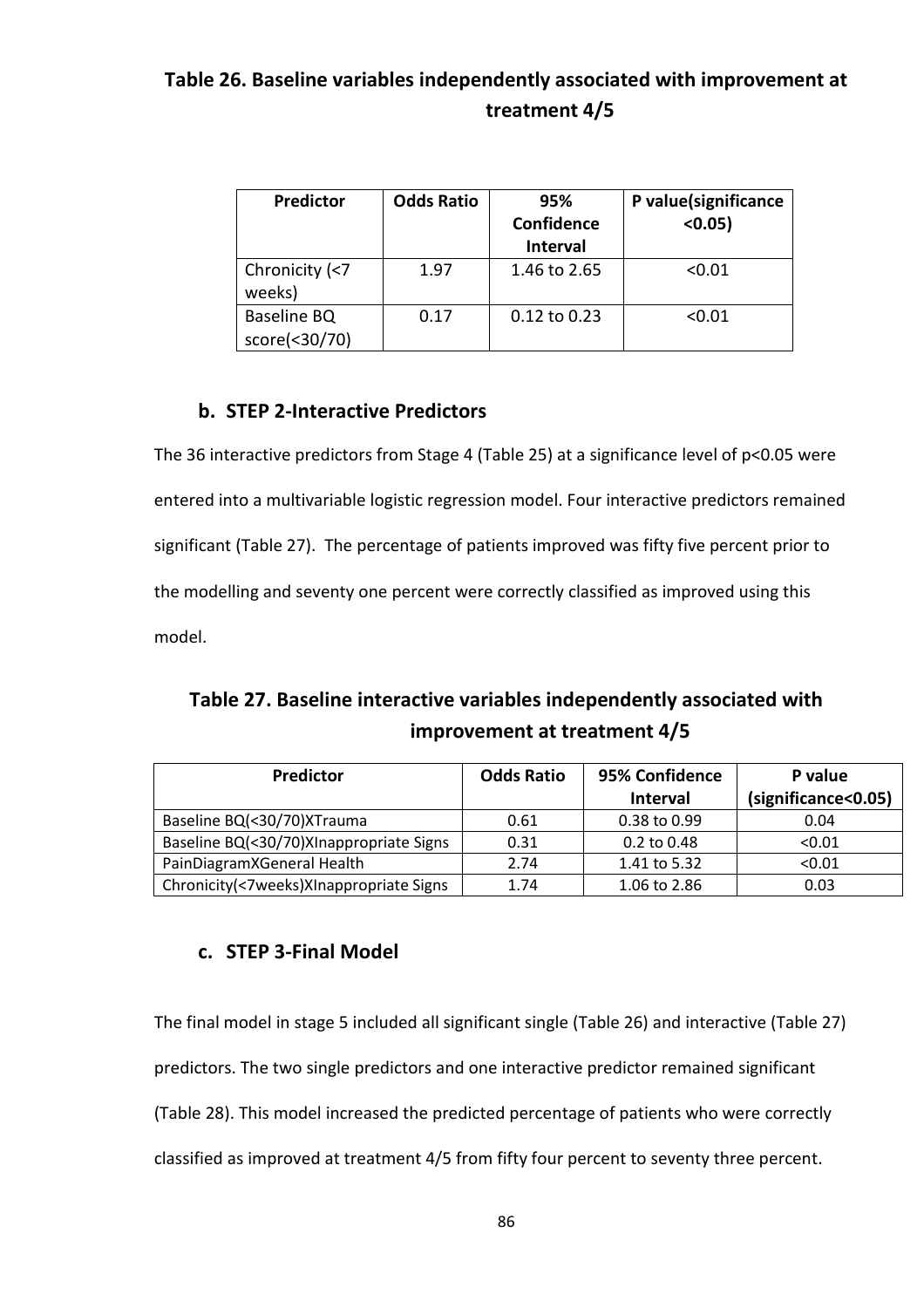| <b>Predictor</b>        | <b>Odds Ratio</b> | 95% Confidence   | P value             |
|-------------------------|-------------------|------------------|---------------------|
|                         |                   | <b>Interval</b>  | (significance<0.05) |
| Chronicity<7weeks       | 1.91              | 1.10 to 3.31     | 0.02                |
| Baseline BQ Score<30/70 | 0.17              | $0.09$ to $0.03$ | < 0.01              |
| Pain DiagramXGeneral    | 2.07              | 1.32 to 3.27     | < 0.01              |
| HealthPerception        |                   |                  |                     |

Table 28. Final model showing all variables independently associated with improvement at treatment 4/5

### ii. PREDICTORS AT TREATMENT 10

### a. STEP 1-Single Predictors

The 4 single potential predictors from Stage 4 (Table 24) at a significance level of p<0.1 from Stage 4 were entered into a multiple logistic regression model for improvement at treatment 10. All 4 predictors remained significant in the multiple regression model although the confidence intervals were wider in the results for treatment 10 as the number of subjects in this model was 142 compared to 938 patients at treatment 4/5 (Table 29). Without the predictor model, sixty four percent of the patients were correctly classified as improved. Using this predictor model, the number of patients correctly classified as improved to sixty seven percent.

Table 29. Baseline variables independently associated with improvement at treatment 10

| Predictor                 | <b>Odds Ratio</b> | 95%               | P value             |
|---------------------------|-------------------|-------------------|---------------------|
|                           |                   | <b>Confidence</b> | (significance<0.05) |
|                           |                   | Interval          |                     |
| Chronicity (<7 weeks)     | 3.66              | 1.65 to 8.11      | < 0.01              |
| Smoker                    | 2.36              | 1.10 to 5.04      | 0.03                |
| TreatmentExpectation      | 2.45              | 1.19 to 5.03      | 0.01                |
| Baseline BQ score(<30/70) | 0.44              | 0.21 to 0.92      | 0.03                |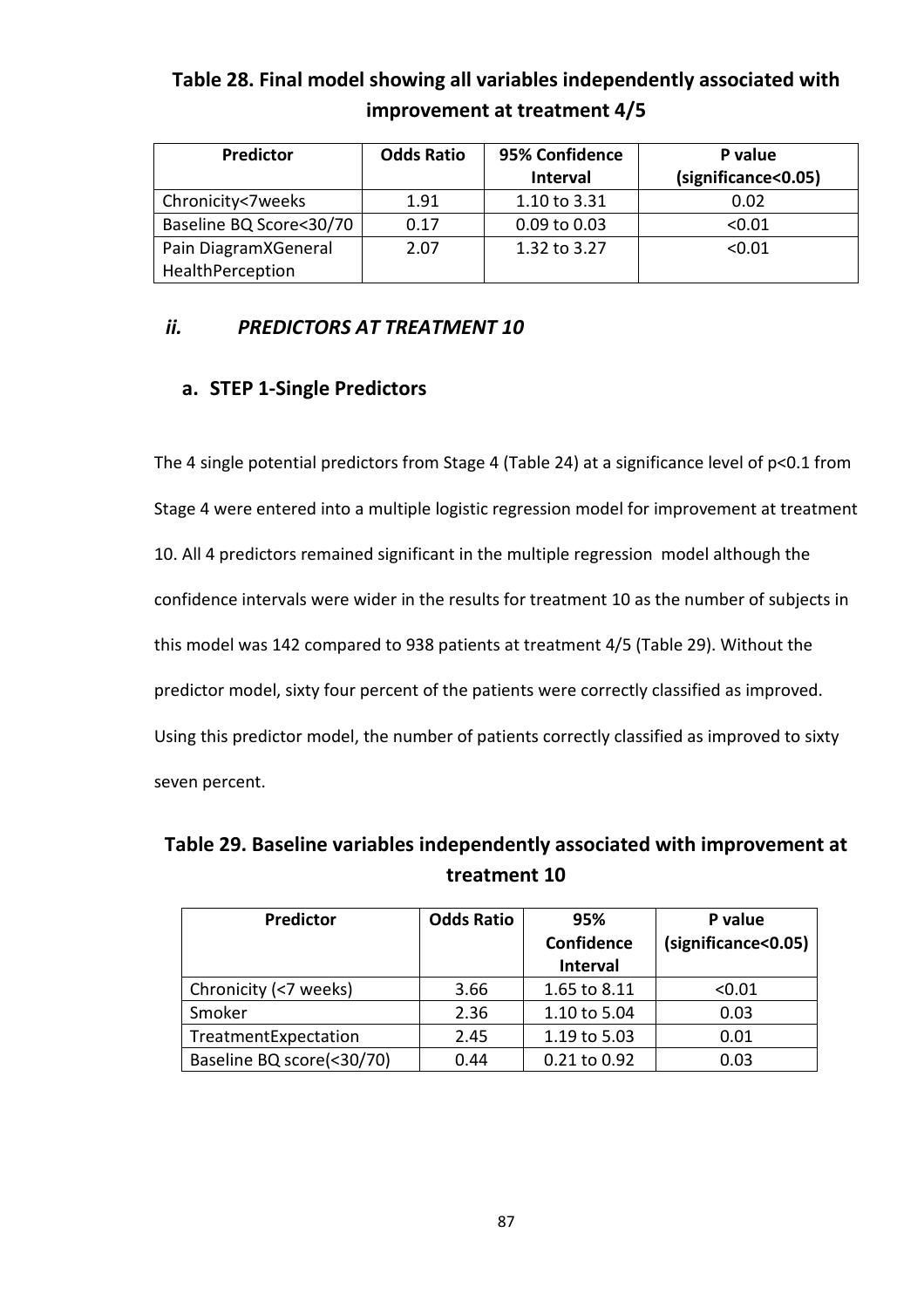### b. STEP 2-Interactive Predictors

The 14 interactive predictors from stage 4 (Table 25) at a significance level of p<0.05 were entered into a multivariable logistic regression model. Two interactive predictors remained significant (Table 30). The percentage of patients correctly classified as improved was sixtyfive percent prior to the modelling and seventy-three percent using this model.

# Table 30. Baseline interactive variables independently associated with improvement at treatment 10

| <b>Interactive Predictors</b>   | <b>Odds Ratio</b> | 95%<br><b>Confidence</b><br><b>Interval</b> | P value<br>(significance<0.05) |
|---------------------------------|-------------------|---------------------------------------------|--------------------------------|
| TreatmentExpectationXTrauma     | 7.65              | 1.48 to 39.51                               | 0.02                           |
| Chronicity<7weeksXInappropriate | 6.37              | 1.59 to 25.56                               | 0.01                           |
| <b>Signs</b>                    |                   |                                             |                                |

### c. STEP 3-Final Model

The final model in stage 5 included all significant single (Table 29) and interactive (Table 30)

baseline predictors. Two of the single predictors remained in the final model but the

interactive predictors dropped out of this model (Table 31). This model increased the

predicted percentage of patients who were correctly classified as improved at treatment 10

from sixty four percent to sixty eight percent.

| Table 31. Final model showing all variables independently associated with |
|---------------------------------------------------------------------------|
| improvement at treatment 10                                               |

| <b>Predictor</b>               | Odds<br>Ratio | 95% Confidence<br><b>Interval</b> | P value (significance<0.05) |
|--------------------------------|---------------|-----------------------------------|-----------------------------|
| Smoker                         | 2.67          | 1.22 to 5.83                      | 0.01                        |
| Baseline BQ Score<br>$(30/70)$ | 0.42          | $0.20$ to $0.9$                   | 0.02                        |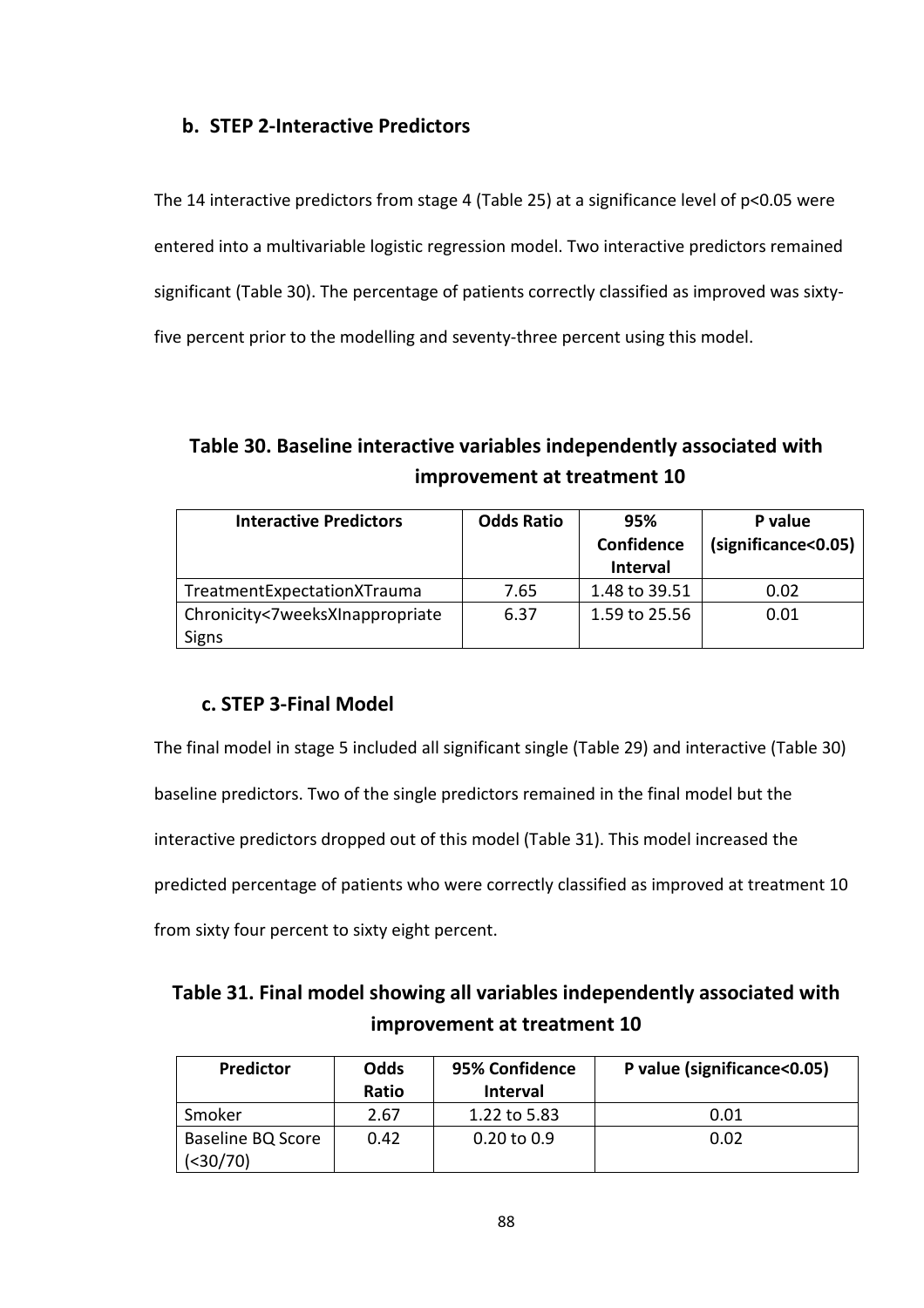In conclusion, at treatment 4/5 and at treatment 10, the single predictor of a baseline total BQ score of less than 30/70 was a significant predictor of non-improvement in the final multivariable model (A total BQ score in excess of 30/70 was required to predict improvement). The single predictor of chronicity (less than 7 week history for the current episode) was significant in the final model for treatment 4/5 and of either having been or being a smoker was a significant single predictor in the final model at treatment 10. At treatment 4/5 patients had one significant interactive predictor in the final model (more than 8 shaded squares on the pain diagram interacting with the patients' general health perception being good or excellent) but there were no interactive predictors in the final model at treatment 10.

### 3.2.6 STAGE 6: PROPERTIES OF FINAL PREDICTION MODEL

### i. Treatment 4/5

Only those predictors significantly associated with improvement at treatment 4/5 (Table 28) were entered into the final model. The final stage of analysis calculated the final predictive properties of the model. The ability of the model to predict who would improve (sensitivity) was seventy eight percent, who would not improve (specificity) was sixty six and a half percent, the positive predictive value of the model (the chance an improved patient has been correctly classified) was seventy three percent and the negative predictive value (the chance that a patient who has not improved has been correctly classified) was seventy two percent. The area under the ROC curve gave the accuracy of the model for distinguishing between patients improved and not improved as categorised by the anchor-based method (Table 32) and was 0.76 demonstrating reasonably good ability to distinguish patients.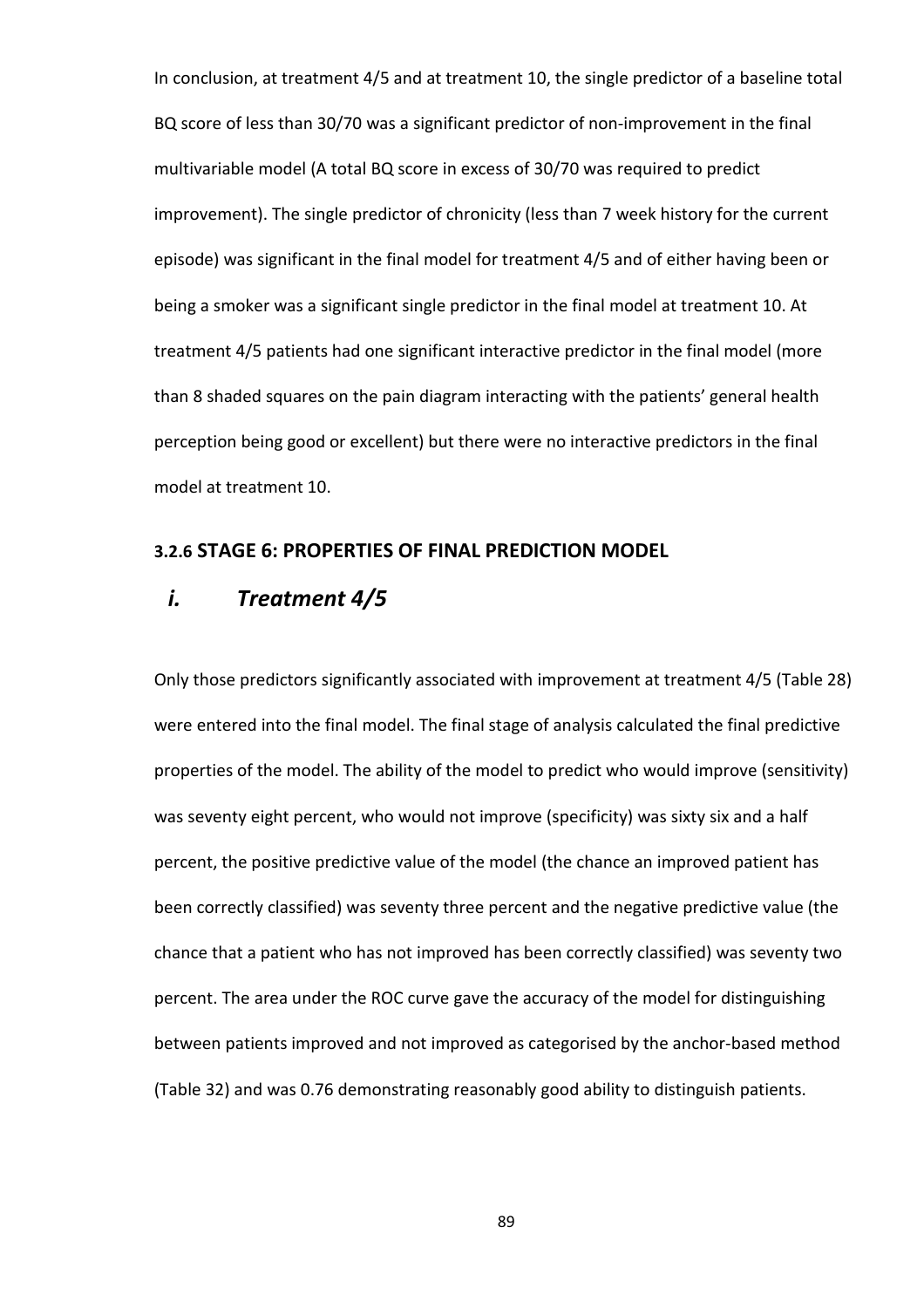# Table 32. Final predictive model of improvement at treatment 4/5 in neck/arm pain (with or without headache) patients

|              | <b>Variables Tested</b>                               | <b>Odds Ratio and 95%</b><br><b>Confidence Interval</b> | 1. Sensitivity (95% CI)<br>2. Specificity (95% CI)<br>3. Numbers correctly classified improved (95% CI)<br>4. Number correctly classified not improved (95% CI)<br>5. Area under the ROC (95% CI) |
|--------------|-------------------------------------------------------|---------------------------------------------------------|---------------------------------------------------------------------------------------------------------------------------------------------------------------------------------------------------|
|              | Chronicity<br>(<7weeks)                               | 2.05(1.58 to 2.69)                                      |                                                                                                                                                                                                   |
|              | Pain Diagram X<br><b>General Health</b><br>Perception | 2.14 (1.37 to 3.35)                                     |                                                                                                                                                                                                   |
|              | Baseline BQ<br>$(30/70)$                              | $0.14$ (0.15 to 0.18)                                   |                                                                                                                                                                                                   |
| <b>FINAL</b> |                                                       |                                                         | 1. 77.8% (74.3 to 81%)                                                                                                                                                                            |
| <b>MODEL</b> |                                                       |                                                         | 2. 66.5% (62.3 to 70.5%)                                                                                                                                                                          |
|              |                                                       |                                                         | 3. 73.2% (69.6 to 76.5%)                                                                                                                                                                          |
|              |                                                       |                                                         | 4. 71.8% (67.6 to 75.7%)                                                                                                                                                                          |
|              |                                                       |                                                         | 5. 0.76 (0.73 to 0.79)                                                                                                                                                                            |

## ii. Treatment 10

Table 33 demonstrates the final prediction model at treatment 10 which included the two single predictors shown to be statistically significant for categorising improvement at treatment 10 from Table 31. The sensitivity and specificity at treatment 10 was sixty seven percent. Seventy four percent of the patients were correctly classified as improved using this model and fifty nine percent of patients were correctly classified as not improved using the final model. The ability of the model (AUC) to distinguish between improved and notimproved patients was 0.71 demonstrating reasonably good ability of this model to perform this role.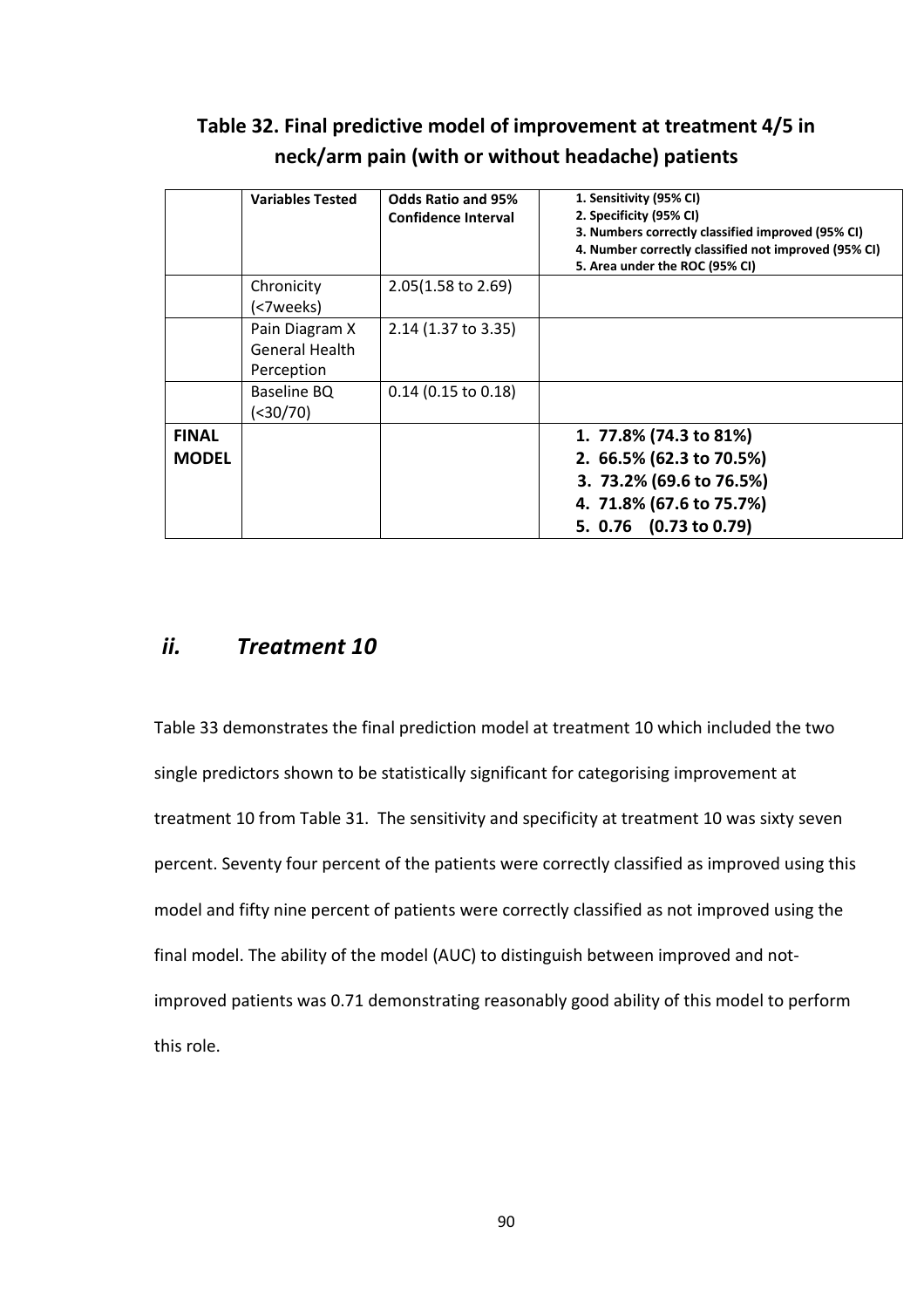# Table 33. Final predictive model of improvement at treatment 10 for neck/arm (with or without) headache patients

|              | <b>Variables Tested</b>   | <b>Odds Ratio and 95%</b><br><b>Confidence Interval</b> | 1. Sensitivity (95% Confidence Interval)<br>2. Specificity (95% Confidence Interval)<br>3. Numbers correctly classified improved (95%)<br>Confidence Interval)<br>4. Number correctly classified not improved<br>(95% Confidence Interval)<br>5. Area under the ROC (95% Confidence<br>Interval) |
|--------------|---------------------------|---------------------------------------------------------|--------------------------------------------------------------------------------------------------------------------------------------------------------------------------------------------------------------------------------------------------------------------------------------------------|
|              | Smoker                    | 1.94 (1.02 to 3.72)                                     |                                                                                                                                                                                                                                                                                                  |
|              | Baseline BQ<br>( < 30/70) | $0.26(0.14-0.5)$                                        |                                                                                                                                                                                                                                                                                                  |
| <b>FINAL</b> |                           |                                                         | 1. 67% (57.4 to 75.3%)                                                                                                                                                                                                                                                                           |
| <b>MODEL</b> |                           |                                                         | 2. 67.1% (55.7 to 76.8%)                                                                                                                                                                                                                                                                         |
|              |                           |                                                         | 3. 74.2% (64.5 to 82%)                                                                                                                                                                                                                                                                           |
|              |                           |                                                         | 4. 59% (48.3 to 69%)                                                                                                                                                                                                                                                                             |
|              |                           |                                                         | 5. 0.71 (0.63 to 0.78)                                                                                                                                                                                                                                                                           |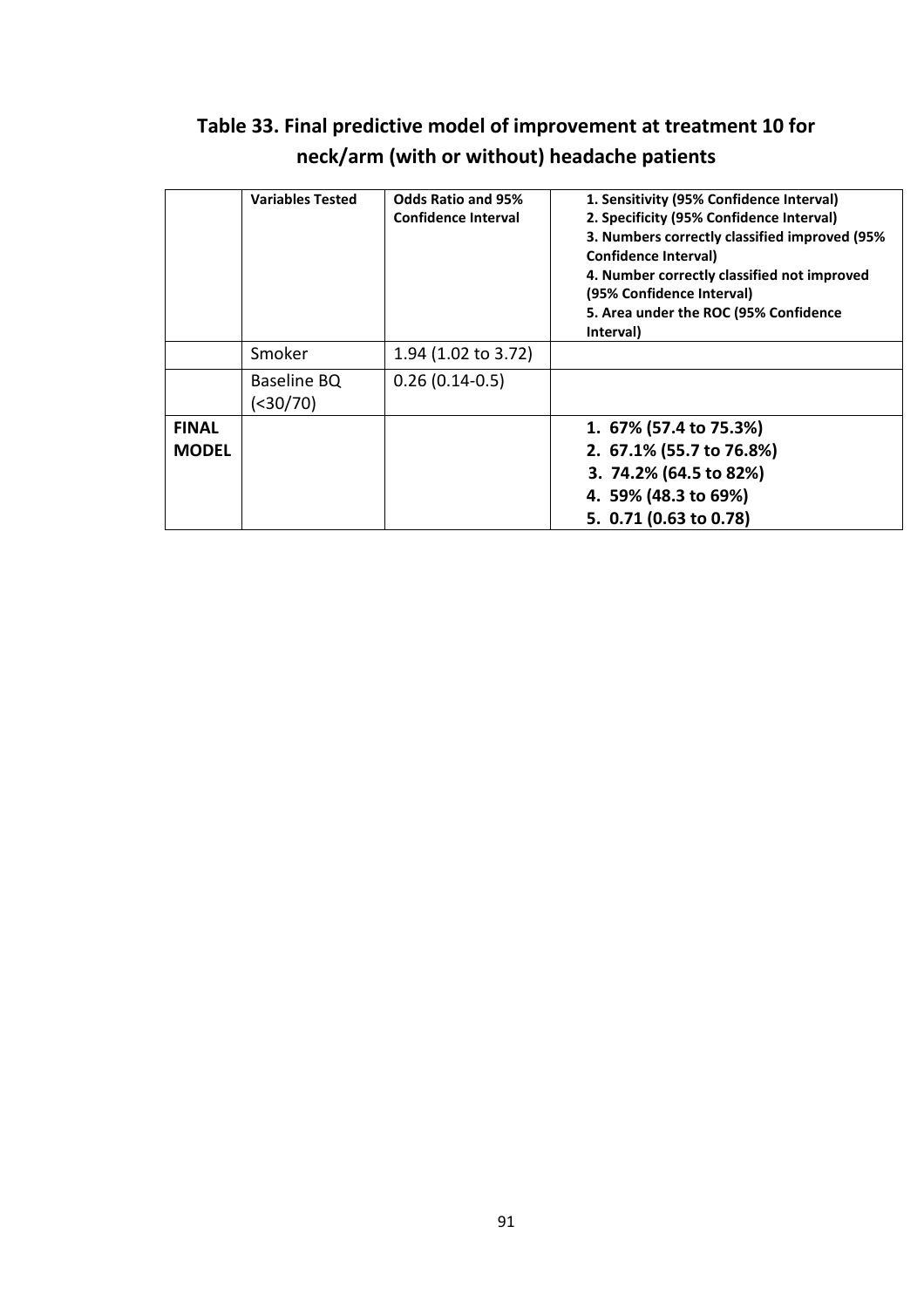### Chapter 4: Discussion

This study set out to investigate if it is possible to predict outcome in patients presenting to a chiropractic practice. In common with most studies of back and neck pain, this study population was young or early middle-aged, predominantly in work and with no gender bias. Although a wide array of musculoskeletal conditions were reported as the primary complaint, most patients had back and/or neck pain and these patients were the subject of this study. Moreover, in agreement with the literature, most patients in this study had an acute episode of a chronic problem, experiencing a recurrence of a long-standing complaint (Hestbeak et al 2003; Dionne et al 2008; Leijon et al 2009; Hayden et al 2010; Koes et al 2010; Bergström et al 2011).

A multitude of subjective outcome measures are available to the clinician for use with their patients, but there are limitations (Lemieux et al 2007; Revicki et al 2008). If one uses a generic measure such as the SF-36, one can compare different disease populations (Khorsan et al 2007; Scoggins & Patrick 2009; Dawson et al 2010). Although these generic outcome measures tend to be short, years of research have shown poor correlation with function calling into question their use in determining clinically meaningful change (Samsa et al 1999). On the other hand, disease-specific instruments such as the RMDQ (Roland & Morris 1983), the ODI (Fairbank et al 1980) and NDI (Vernon & Moir 1991) are widely used in clinical trials although they do not capture all the aspects of the BPS model. Using these instruments, practitioners are often surprised that the results of clinical trials are at odds with their clinical experience (Fletcher et al 1992; Bolton 2003).

This dilemma led to the development and validation of the BQ for back and neck pain patients in clinical trials and routine clinical chiropractic practice (Bolton & Breen 1999;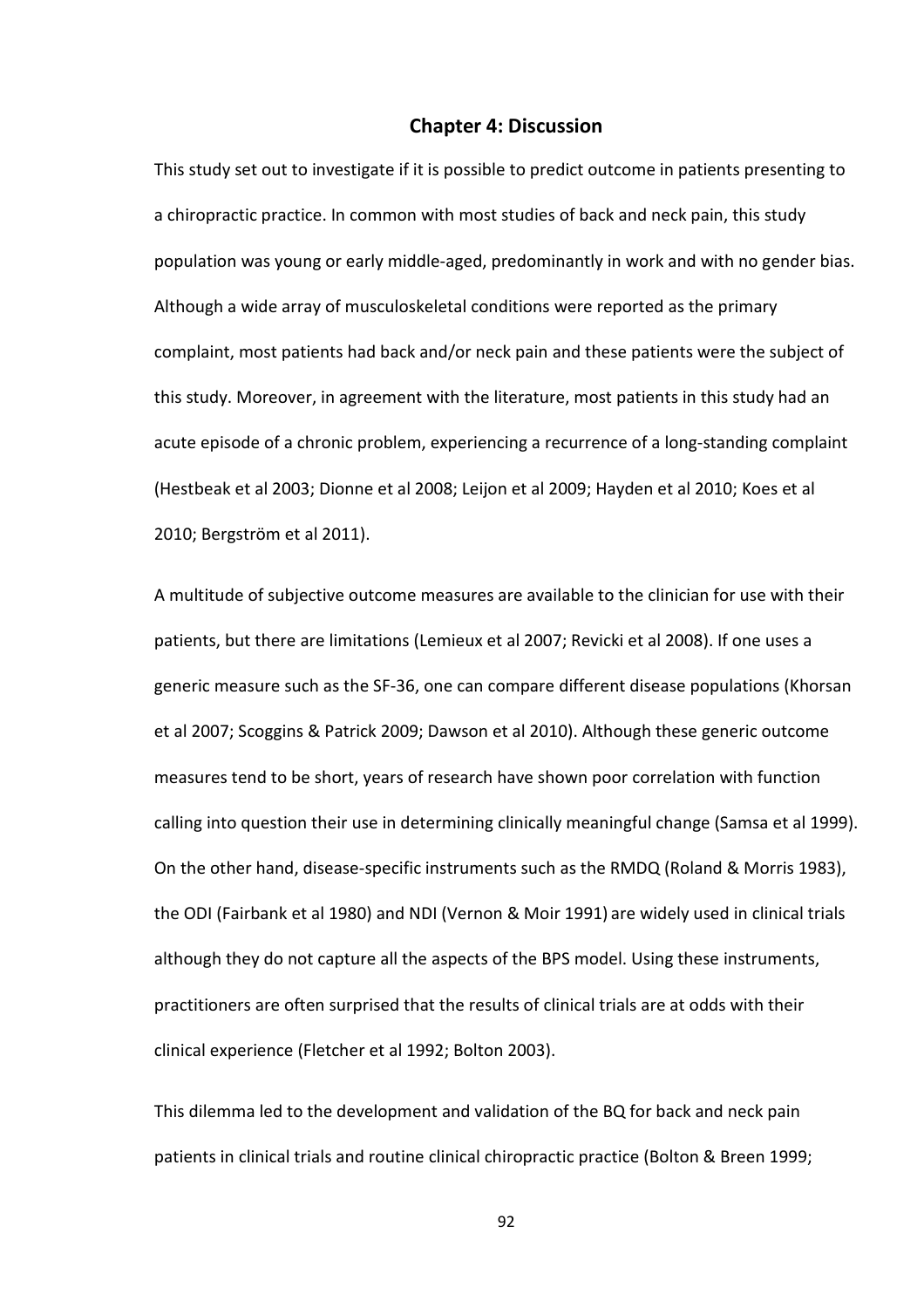Bolton & Humphreys 2002). This outcome measure captures all the commonly-measured aspects of the BPS model and has been shown to be as valid, reliable and responsive as the more widely-used disease-specific instruments (Bolton & Breen 1999; Bolton & Humphreys 2002). Moreover, it has gained recognition internationally having been translated and validated in number of European languages (Malmqvist 2001; King 2002; Hartvigsen et al 2005; Martel et al 2009; Schmitt et al 2009). It is for these reasons, and that it is validated for both back and neck pain patients in chiropractic practice, that the BQ was chosen as the outcome measure for the purposes of this study.

The outcome that was measured in this study, irrespective of whether or not it was as a result of specific or non-specific treatment effects, was 'improvement'. The literature describes three methods of assessing clinically significant improvement. The 'direct method' dichotomises subjects based on the rating the patient chooses on a PGIS (Houweling 2010). Patients have to report they are 'improved' or 'much improved' on the PGIS to be reliably classified as improved. This PGIS as a method of classifying improvement is seldom used in the literature although it is frequently used as the 'anchor' for classifying patients using change scores on an outcome measure in anchor-based methodology (Copay et al 2007). In contrast, the distribution-based method uses a cut-off based on the distribution of group change scores on the outcome measure and tends to yield a cut-off considerably more lax than that derived from the anchor-based method (Norman et al 2003; Eton et al 2004; Kamath & Dueck 2005; Lemieux et al 2007; Revicki 2008; Houweling 2010; Turner et al 2010). As this method is statistical and looks at the change scores in groups of patients rather than individual change scores, the literature suggests it should be used to verify the results of anchor-based methodology rather than being the preferred method of assessing clinically significant improvement in its own right (Jordan et al 2006; Lauridsen et al 2006; Copay et al 2007; Revicki et al 2008; Terwee et al 2010).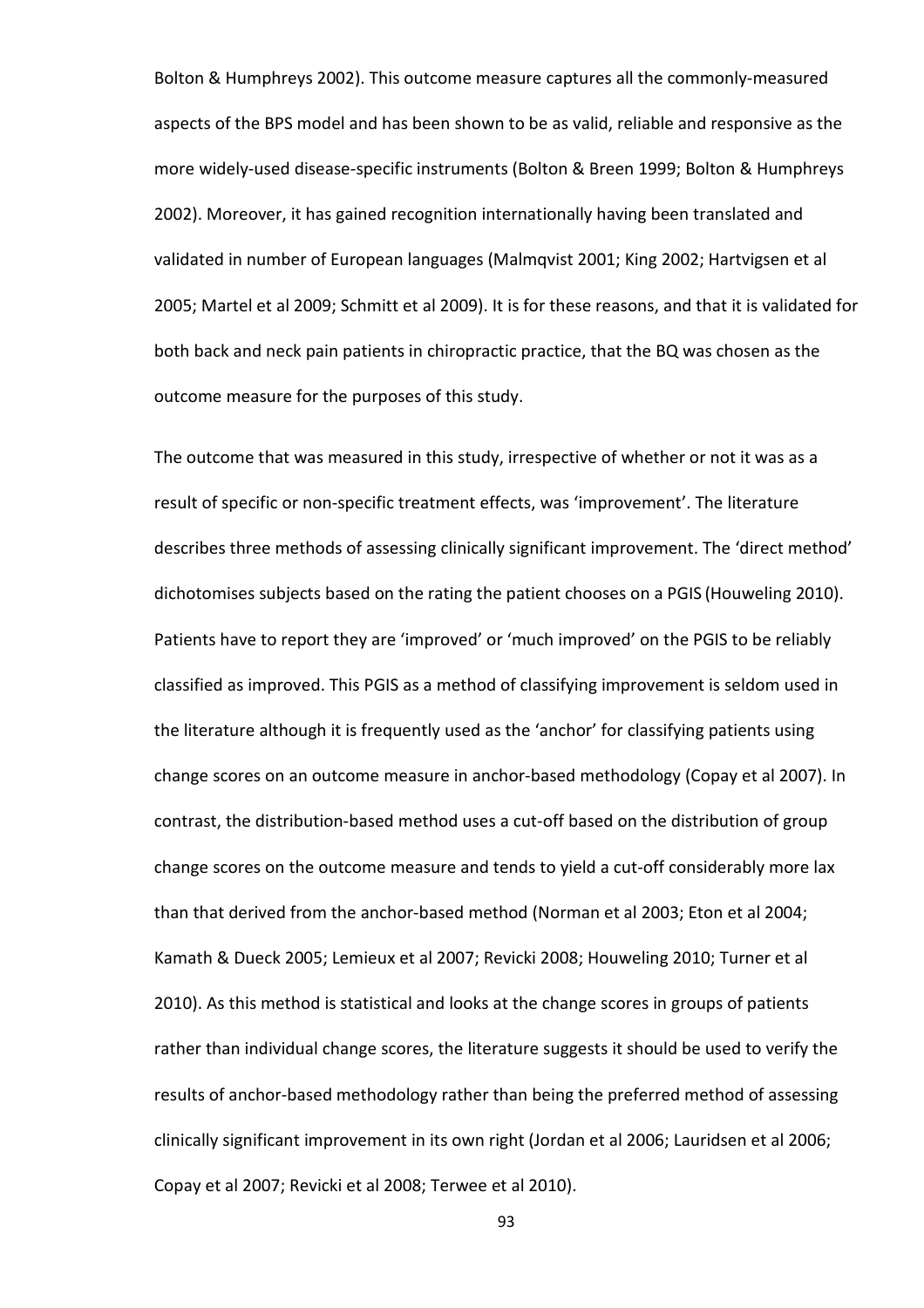In this study the distribution method required a change score on the BQ of around half the change score required to demonstrate clinically significant improvement in back and neck pain patients using anchor-based methodology. Although this less robust cut-off would have classified many more patients as improved, it is possible that this lax cut-off would have led to identifying baseline variables as predictors of improvement which were not valid, based on a change score that was not necessarily meaningful to patients (Norman et al 2003; Eton et al 2004; Houweling 2010; Turner et al 2010). Moreover, the direct method, using the PGIS, would have been simple to use but it lacks validity as a method in its own right because of recall bias on the part of the patient when assessing clinical significance and again could have led to invalid findings (Wyrwich & Wolinsky 2000; Copay et al 2007). As the overwhelming method of choice for assessing clinical significant improvement in outcome studies is the 'anchor-based method', this method was used for categorising improvement in patients for the purpose of defining outcome and subsequent identification of predictor variables, using a rigorous cut-off for improvement which was meaningful to patients.

In the post-treatment questionnaire used in this study, patients were also asked to rate satisfaction and whether or not treatment expectations had been met. Satisfaction with care was very high amongst this study population although it did not correlate with the findings of improvement using the anchor-based method. Satisfaction is not necessarily the same as outcome. Patient satisfaction merely tells us about the patient experience regarding the quality of care received with patients having an inherent tendency to respond favourably, particularly when completing these scales in the practice setting (Rosenfeld 1998). It has been shown that patients' perception of improvement is a multi-factorial and more complex than either alleviation of symptoms or improvement in function alone (Beaton et al 2001; Hush et al 2009).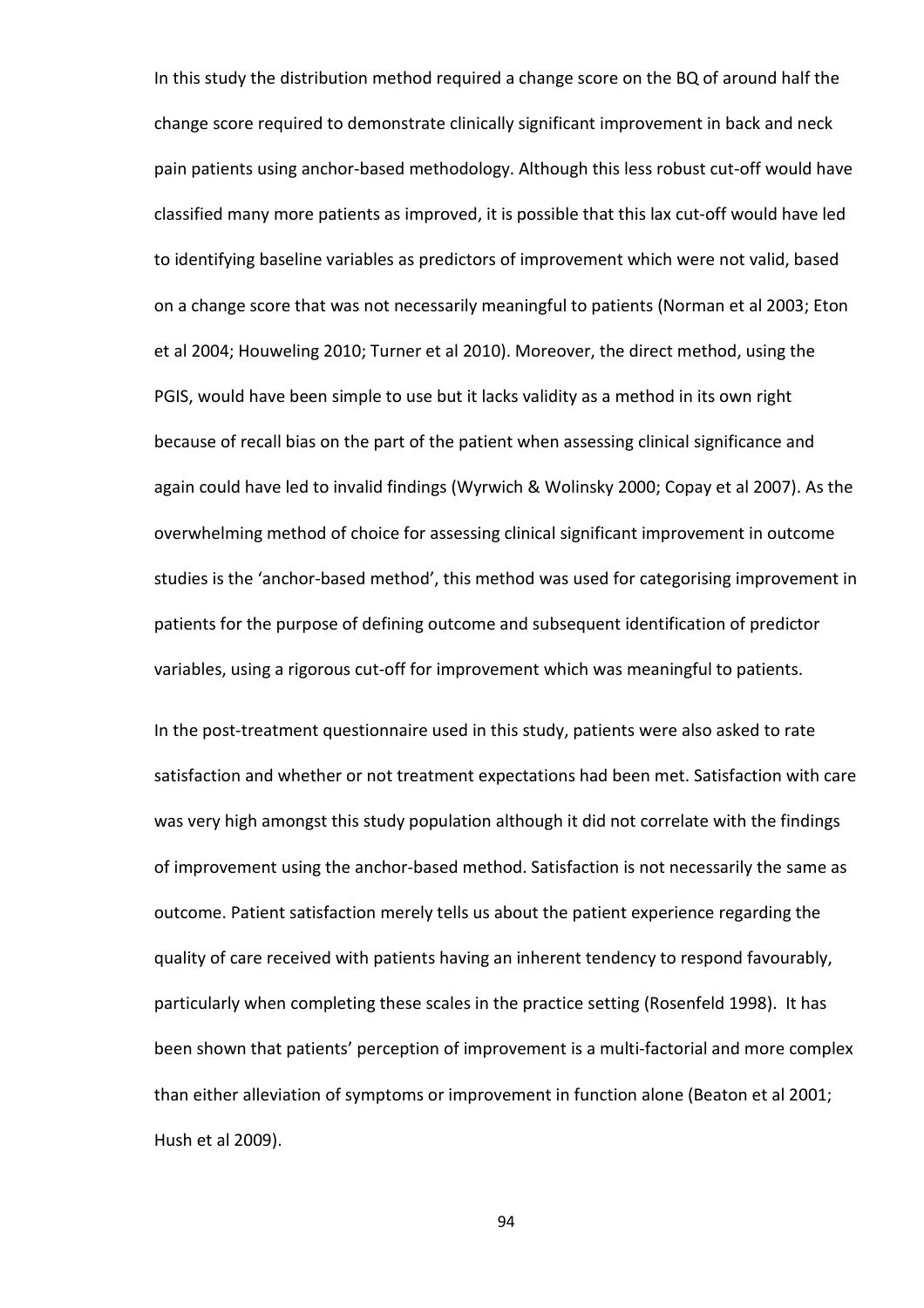This study identified prognostic factors in patients consulting chiropractors for back/leg and neck/shoulder pain patients with or without headaches. A distinction was made between short-term outcomes at treatment 4/5 and the outcome at treatment 10 for a smaller group of patients with more long-standing symptoms who required a more extensive course of treatment. This resulted in four final predictive models, one for back pain patients in the short-term at treatment 4/5, over a more prolonged period at treatment 10, for neck pain patients in the short-term at treatment 4/5 and over a longer period at treatment 10.

The final model for predicting the outcome of back pain patients with or without leg pain in the short-term demonstrated good sensitivity for identifying patients who were likely to improve under chiropractic care. The specificity of the model for correctly identifying those patients who would not improve was acceptable but not as good as the sensitivity. This model for back pain patients in the short-term was reasonably good in its ability to distinguish between those patients who would improve/not improve.

Similarly, the final predictive model for patients with back pain at treatment 10 demonstrated very good sensitivity for predicting patients who would improve with chiropractic treatment. Once again the specificity of the final model for predicting patients who would not improve was more modest but acceptable. The ability of this model to predict patients who would or would not improve at treatment 10 was good. These models compare well with results of a study with similar methodology for predicting improvement in back pain patients, although the predictors were different and their final predictive model had better specificity than sensitivity (Malmqvist et al 2008).

Good sensitivity for predicting patients who would improve was demonstrated by the final model for neck pain patients with or without headaches at treatment 4/5. This model demonstrated reasonably good specificity for predicting patients who would not improve.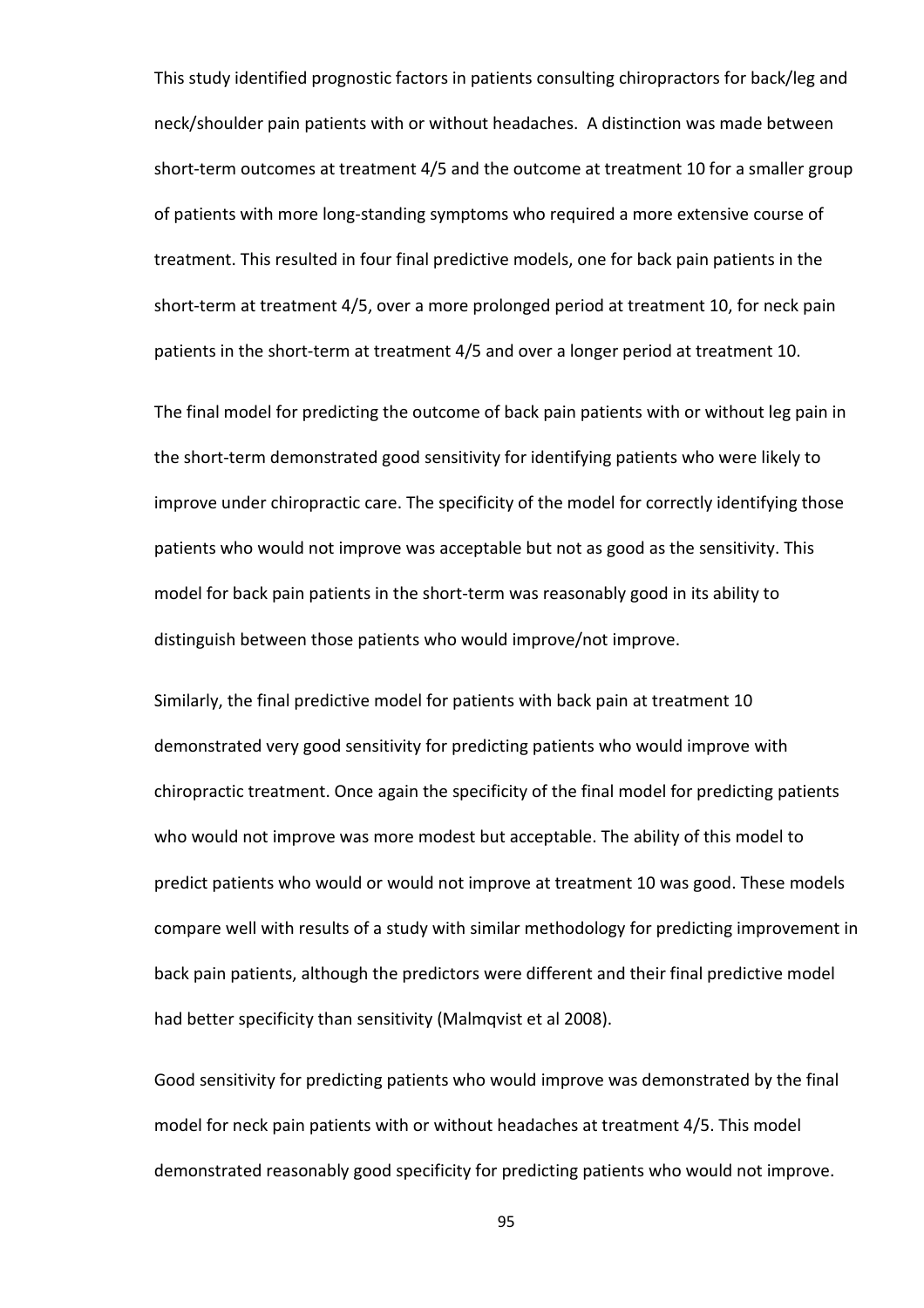The ability of the model to predict who would/would not improve in the short-term with neck pain patients was reasonably good. The properties of this final model bore remarkable similarity to the properties of the final model for back pain patients.

The final model for the ability of predicting patients with neck/shoulder pain with or without headaches who would improve at treatment 10 demonstrated equal and acceptable sensitivity and specificity. This model was good for classifying patients who improved and less useful but acceptable for classifying patients who did not improve. The ability of the model to distinguish between patients who would/would not improve was slightly lower than that for patients earlier in their treatment but was still acceptable.

These final models for patients in the back or neck cohort at treatment 4/5 demonstrated remarkably similar properties apart from patients' treatment expectation not seeming to have a bearing on outcome for patients with neck pain. A significant proportion of patients in this study reported pain in more than one site, illustrating the difficulty of investigating musculoskeletal disorders on the basis of regional pain. In spite of this, most musculoskeletal research in primary care confines itself to single pain sites, for example low back pain, even though inevitably a proportion of participants will have musculoskeletal pain elsewhere (Leboeuf-Yde et al 2004; Hill et al 2007; Leboeuf-Yde et al 2009). Very few prognostic factor studies have looked at patients with general musculoskeletal pain although it has been stated that there is commonality in predictors of outcome for most musculoskeletal conditions (Mallen et al 2007).

The properties of the final prediction models appear consistent with the published literature with regard to pain intensity and psychosocial distress, duration of symptoms, treatment expectation and the patients' general health perception although the baseline predictors in these studies were derived from outcome measures other than the BQ (Denison et al 2004;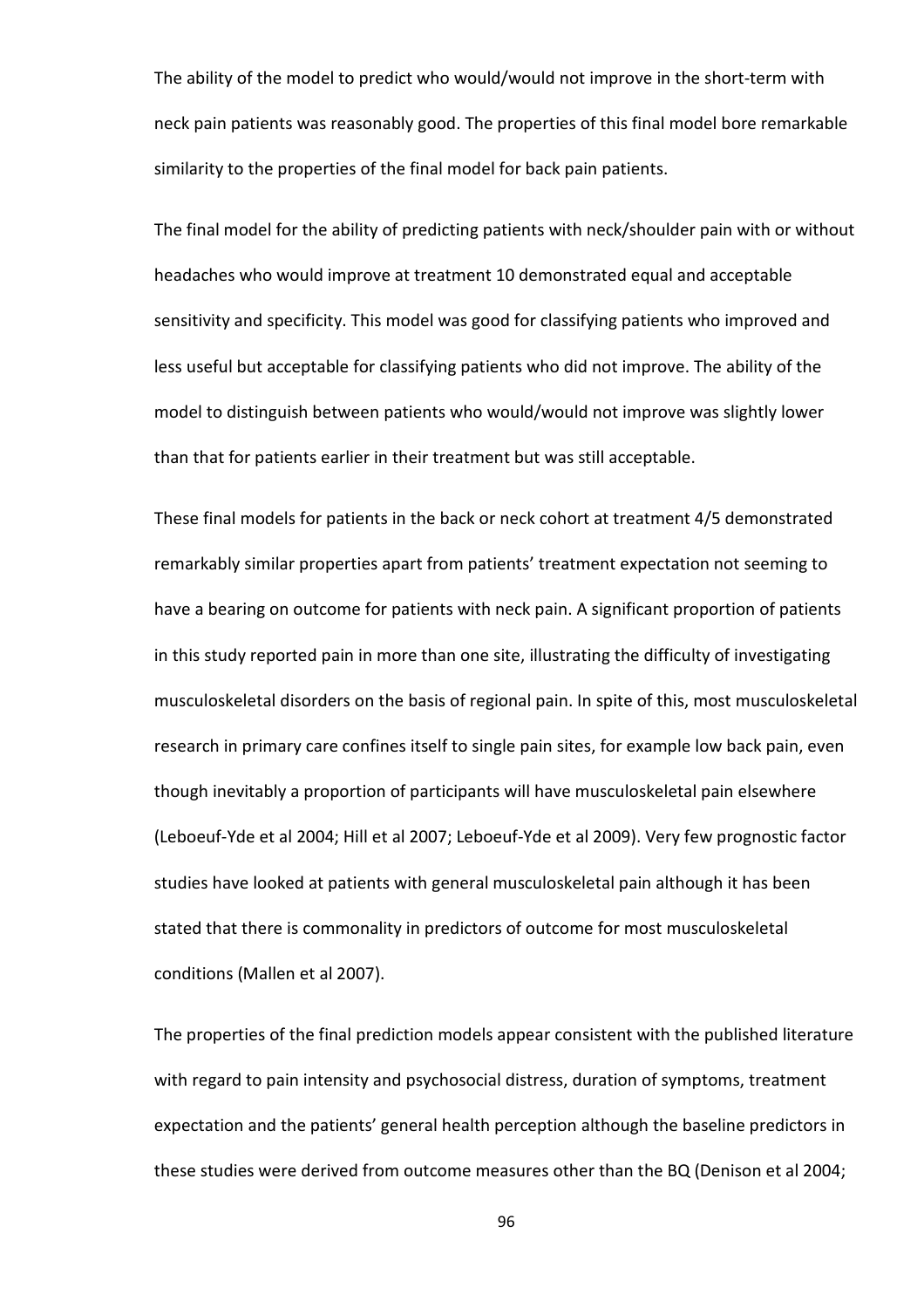Leboeuf-Yde et al 2004; Michaelson et al 2004; Bot et al 2005; Ozegovic et al 2009; Bergström et al 2010; Lindell et al 2010). This would suggest that the information collected from the BQ is at least of equal value for predicting what will happen to patients undergoing chiropractic treatment, without these effects being attributable to the treatment. There is evidence in the literature that pain intensity, psychological distress, fear avoidance, depression and activities of daily living are predictors in their own right (Shannon et al 2001; Denison et al 2004; Michaelson et al 2004; Hansson et al 2006; Hill et al 2007; Côté et al 2008; Henschke et al 2008; Keeley et al 2008; Jensen et al 2009; Lakke et al 2009; Lindell et al 2010; Ssavedra-Hernández et al 2011) although for the purposes of this study, these individual domains were not analysed separately. The BQ looks at all the commonlymeasured domains of the BPS model although it was the total BQ score that was used rather than looking at each domain individually. Further analysis of these data could determine that some domains of the BQ are more important than others as predictors of outcome in back and neck pain patients.

It is believed that this study is the first time the area shaded on a pain diagram has been identified as a predictor of outcome in back and neck pain. Previous authors have limited the use of the pain diagram to describing the distribution of pain and for assessing hypochondriacal tendencies although these authors had concluded that pain diagrams were unhelpful as a measure of psychopathology and should be used for assessing pain distribution alone (Langworthy et al 2002; Leboeuf-Yde et al 2007).

Some of the interactive properties of the final prediction models were interesting but not easy to explain. The final model for the back pain cohort at treatment 10 found inappropriate markings on the pain diagram was associated with improvement, albeit that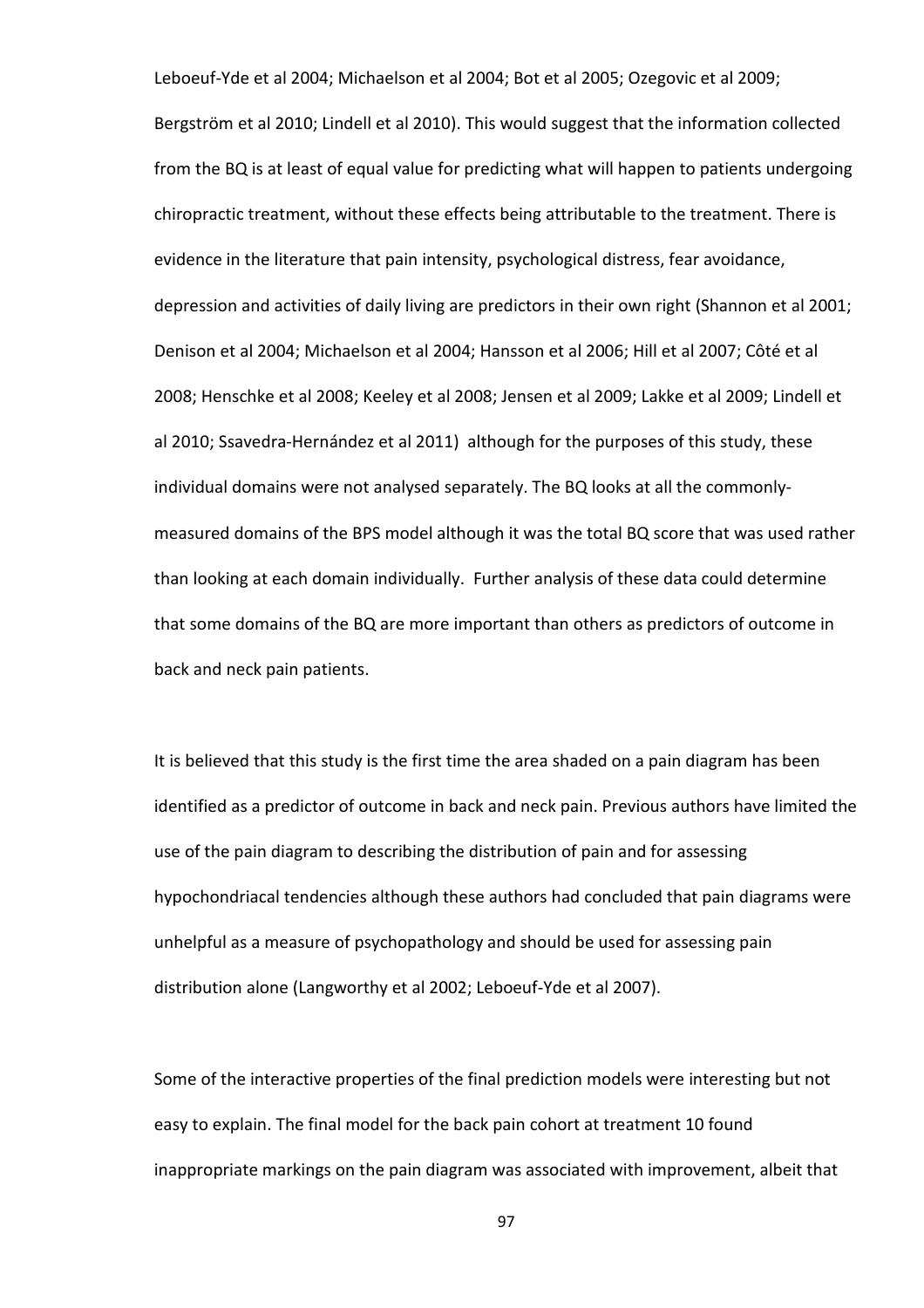this predictor was associated with a smaller area shaded on the pain diagram, a higher BQ score and regular alcohol consumption. It is unclear as to why inappropriate markings on a pain diagram would be associated with improvement in back pain patients. The penalty point method of grading inappropriate signs on a pain diagram is well established in the literature and has been shown to have good inter-rater reliability (Udén et al 1988; Ohnmeiss 2000; Lacey et al 2005). However, there is consensus in the literature that a pain diagram is not an adequate tool for assessing psychological distress and should be used for assessing pain distribution alone with separate validated instruments used for assessing psychological complications (Jensen & Karoly 1992; Ohnmeiss 2000; Voorhies et al 2007). As inappropriate marking on the pain diagram has been found to be of questionable value by these authors, it is uncertain if 'inappropropriate markings on a pain diagram' is a clinically meaningful predictor of improvement in its own right. As the predictor was associated with improvement, could it be that certain acute back pain patients make inappropriate markings on pain diagrams at presentation because they are distressed and want the practitioner to know how bad the pain is, but this does not have a detrimental effect on treatment outcome?

Similarly, the literature has failed to find a clear link between alcohol consumption and back pain although the patients who regularly consumed alcohol have been associated with an improved outcome (Leboeuf-Yde 2000; Foster et al 2009; Ndetan et al 2009; Holmberg & Thelin 2010). One study found patients with back or neck pain who consumed alcohol on a regular basis were less likely to take sick leave although these findings were limited to female public sector workers (Skillgate et al 2009). The results of this study might go some way to supporting the theory that regular alcohol consumption is associated with an improvement although this predictor was not found to be significant for neck pain patients.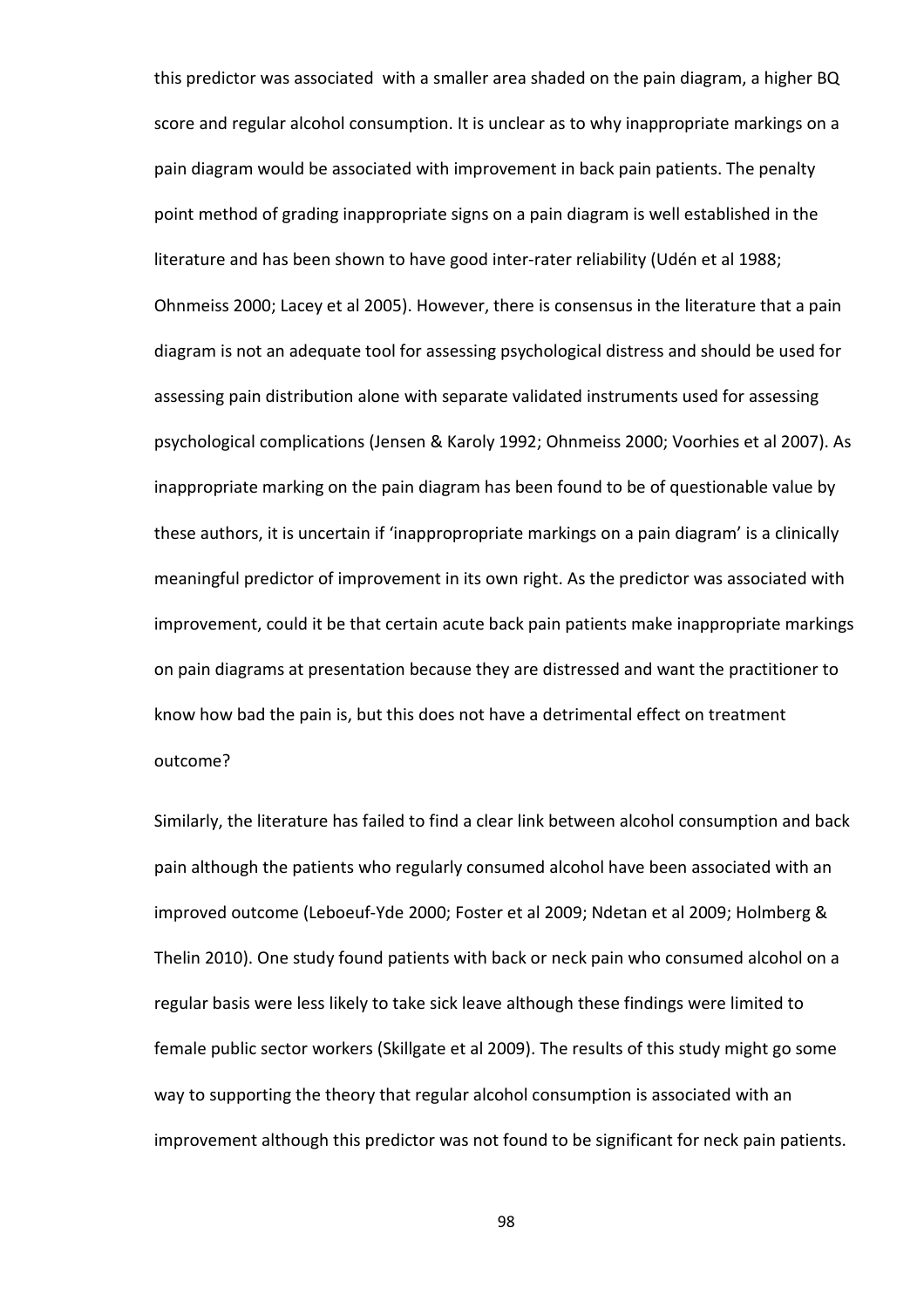It is difficult to understand why neck pain patients had a better chance of improving at treatment 10 if they had been or were currently a smoker. There is some suggestion that being a smoker might at best be a weak risk factor for developing low back pain but the literature is unclear as to how smoking in neck pain sufferers could be associated with an improvement (Leboeuf-Yde et al 1996; Leboeuf-Yde et al 1998; Leboeuf-Yde 1999; Zvolensky et al 2009). It should be noted that the unexpected predictors of inappropriate marking on the pain diagram and regular alcohol consumption in back pain patients as well as being a smoker in the neck pain cohort were only found at treatment 10 when the sample size in this study was considerably smaller.

Although age and gender were assessed as potential predictors and are often cited in the literature as adverse predictors if the patient is older and female, this did not appear to be the case for this study population (Leboeuf-Yde et al 2004; Michaelson et al 2004; Enthoven et al 2006; Hansson et al 2006; Henschke et al 2008; Schellingerhout et al 2008; Carroll et al 2009; Axén et al 2011). Moreover, levels of education and work status (blue-collar versus white collar) are often mentioned in the literature as predictors of outcome in back and neck pain (Hill et al 2007; Rubinstein et al 2008; Carroll et al 2009; Bergström et al 2011). However, the demographic questions preceding the pre-treatment BQ do not enquire into levels of education and therefore these variables were not investigated in this study.

The majority of patients in this study had low back pain. This is consistent with the literature which reports low back pain being the most common site of musculoskeletal pain followed by neck pain (Leboeuf-Yde et al 2009). However, unlike most back pain studies, more than half of this study population experienced lower limb pain. The demographic and clinical questions that patients completed prior to the seven questions of the pre-treatment BQ in this study did not allow the researcher to distinguish between "nerve root" and "referred"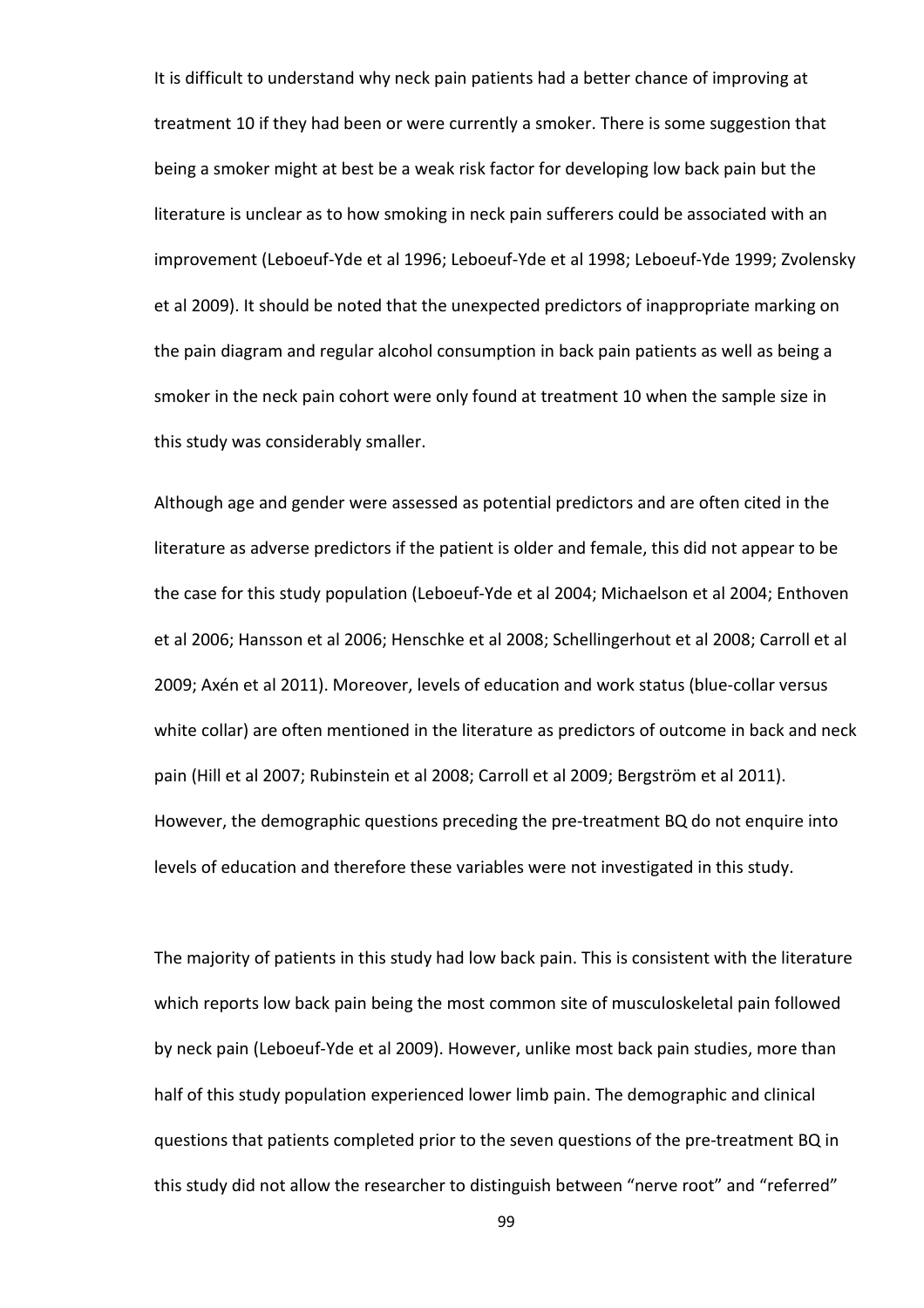leg pain associated with low back pain. Pain radiating into the leg or "sciatica" is cited as an adverse prognostic factor for low back pain (Dunn & Croft 2004). The incidence of leg pain associated with back pain in the literature is variable ranging from twenty two percent to around forty percent (Leboeuf-Yde et al 2009; Schulz et al 2011). However, more recent evidence suggests that when one adjusts for other factors such as severity and duration of pain, poorer outcomes for back pain sufferers with leg pain are not necessarily explained by the presence of leg pain itself (Hill et al 2011). This is a source of reassurance as leg pain was not identified as a predictor of outcome for the back pain population despite there being a higher incidence of lower limb pain in this study population compared to most low back pain studies (Leboeuf-Yde et al 2009; Schulz et al 2011). Similarly in the neck pain cohort there was a large group (more than two-fifths) who reported radiating upper limb pain although this was not identified as a predictor of outcome.

Whilst the psychometric properties of the seven domains that explore the BPS model in the BQ have been investigated for validity, reliability and responsiveness, the demographic and clinical questions that precede the seven domains of the BQ have received less scrutiny (Bolton & Breen 1999; Juniper et al 2009). Return to work is cited in the literature as an important treatment outcome (Dunn & Croft 2004). Although work absenteeism has been cited by some authors as a predictor of outcome, the pre-treatment BQ does not enquire if the patient is on sick leave (Hansson et al 2006; Hill et al 2007; Henschke et al 2008; Keeley et al 2008; Jensen et al 2009). The post-treatment BQ does have a question asking patients if they are on sick leave but it was not used in the analysis as a potential predictor as this study was based on baseline variables rather than variables determined at treatment 4/5 and 10.

Work absenteeism was low, as one would expect in a study population who were paying for their own treatment, and job satisfaction was high and as such it is unlikely that sick leave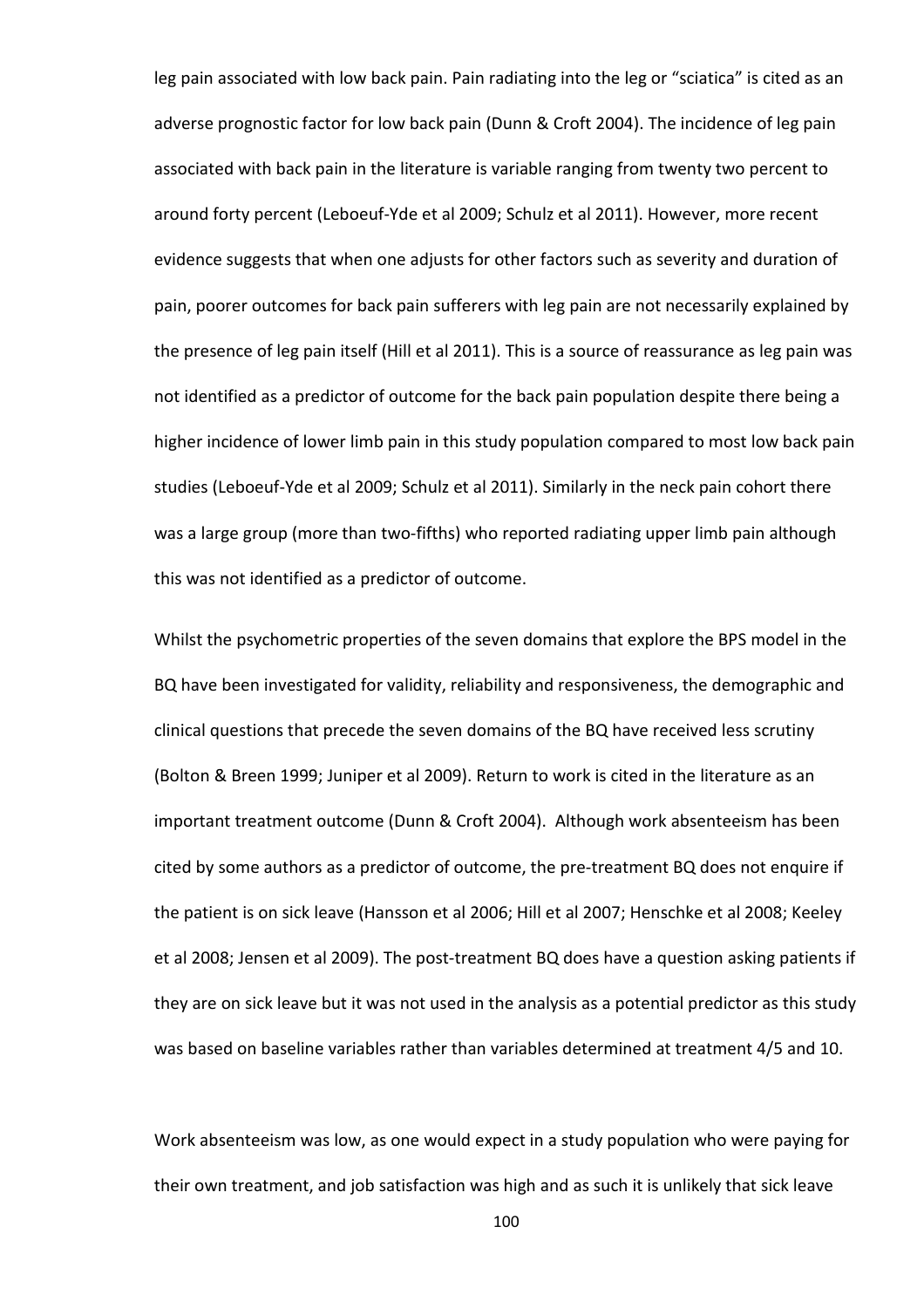would have been a predictor in this study population. This supports the findings of some authors who found sick leave had little or nothing to do with the outcome of an episode of back or neck pain (Denison et al 2004; Michaelson et al 2004). The post-treatment questionnaire used in this study regarding return to work needs some refinement as patients who do not work in paid employment tended to leave this question blank as it did not apply to them. It is likely that most patients in this study sought treatment because they were trying to remain at work in their paid employment as it is usually only public sector workers that receive full pay for periods when they are on sick leave. One needs a carefully-worded question enabling a high response rate to ensure that the conclusions drawn from the data analysis are accurate.

The incidence of widespread pain in this study population was very low in back and neck pain patients. It has been found in numerous studies that several sites of pain are associated with a less favourable prognosis and the incidence cited in the literature varies between five and twenty one percent (Holm, Carroll, Cassidy, Skillgate & Ahlbom 2007; Cöster et al 2008; Staud 2009; Natvig, Ihlebaek, Grotle, Brage & Bruunsgaard 2010). Patients in this study were asked: 'Is your pain all over?' An affirmative response to this question was very low in both back and neck pain patients. This questions the validity of the question itself as we know patients who shaded greater areas on the pain diagram were associated with a less favourable outcome. A different response may have been obtained if the question was worded: 'Is the area of pain of your presenting complaint becoming considerably more widespread?' instead.

More than two-thirds of the back pain patients and just under two-thirds of the neck pain patients had had previous episodes of pain. Previous research suggests that prior history of episodes of back or neck pain have an adverse effect on treatment outcome although it was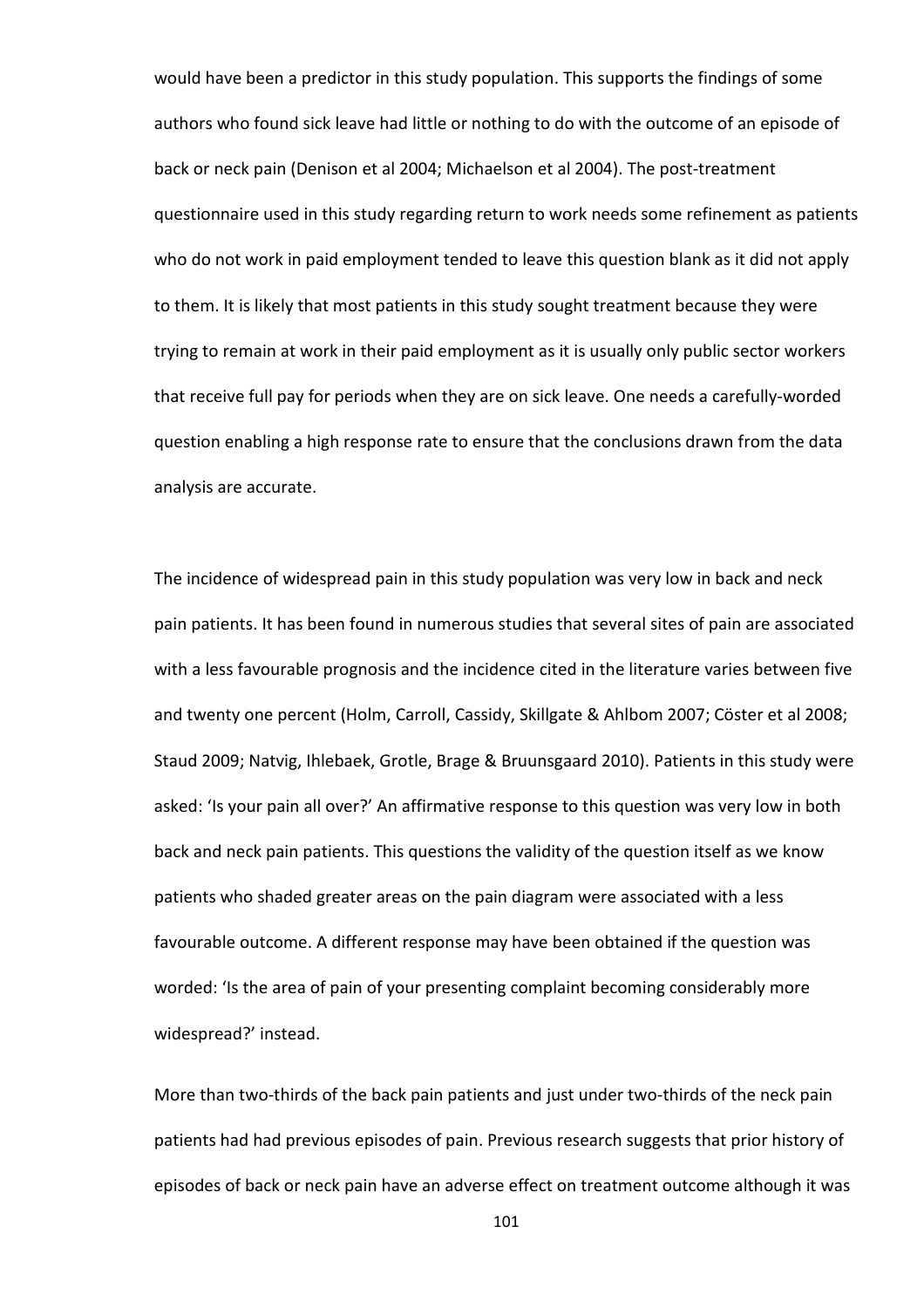not a predictor in this study population (Denison et al 2004; Michaelson et al 2004; Hansson et al 2006; Hill et al 2007; Henschke et al 2008; Keeley et al 2008; Carroll et al 2009; Jensen et al 2009; Bergström et al 2011). Moreover, more than half of the back pain patients and just under half of the neck pain patients had had more than seven weeks of pain in their current episode. It was found that patients with a shorter history of back and neck pain (less than seven weeks) had a better chance of improving in this cohort of patients supporting previous research (Denison et al 2004; Leboeuf-Yde et al 2004; Enthoven et al 2006; Hansson et al 2006; Hill et al 2007; Keeley et al 2008; Jensen et al 2009; Bergström et al 2010; Lindell et al 2010; Foster et al 2010). Although the patients in this study answered this question literally, relating how long their current episode of pain had lasted, this question can mislead the practitioner as most patients presenting in this cohort were not experiencing their first episode of back or neck pain and had a much longer history of musculoskeletal problems as determined when the case history was taken.

The result of this study support the current perception that back and neck pain patients seem to experience recurrent episodes of pain of varying intensity which they manage rather than cure (Leijon et al 2009). This would appear to be supported by the fact that less than two-thirds of our study population expected to recover or improve with around a third expecting to remain the same, and a small percentage expecting to get worse. One of the reasons the patient expectations in this study could be so modest is that they misunderstood the question as it asks: "How do you expect your condition to change in the next few weeks?" It could be that had the question been prefixed with: "With treatment, how do you expect...." that the answers patient gave would have been different. Since the data analysis was conducted at the beginning of 2010, patients who indicated that they expected to "stay the same" or "get worse" have been questioned further. With the exception of two patients,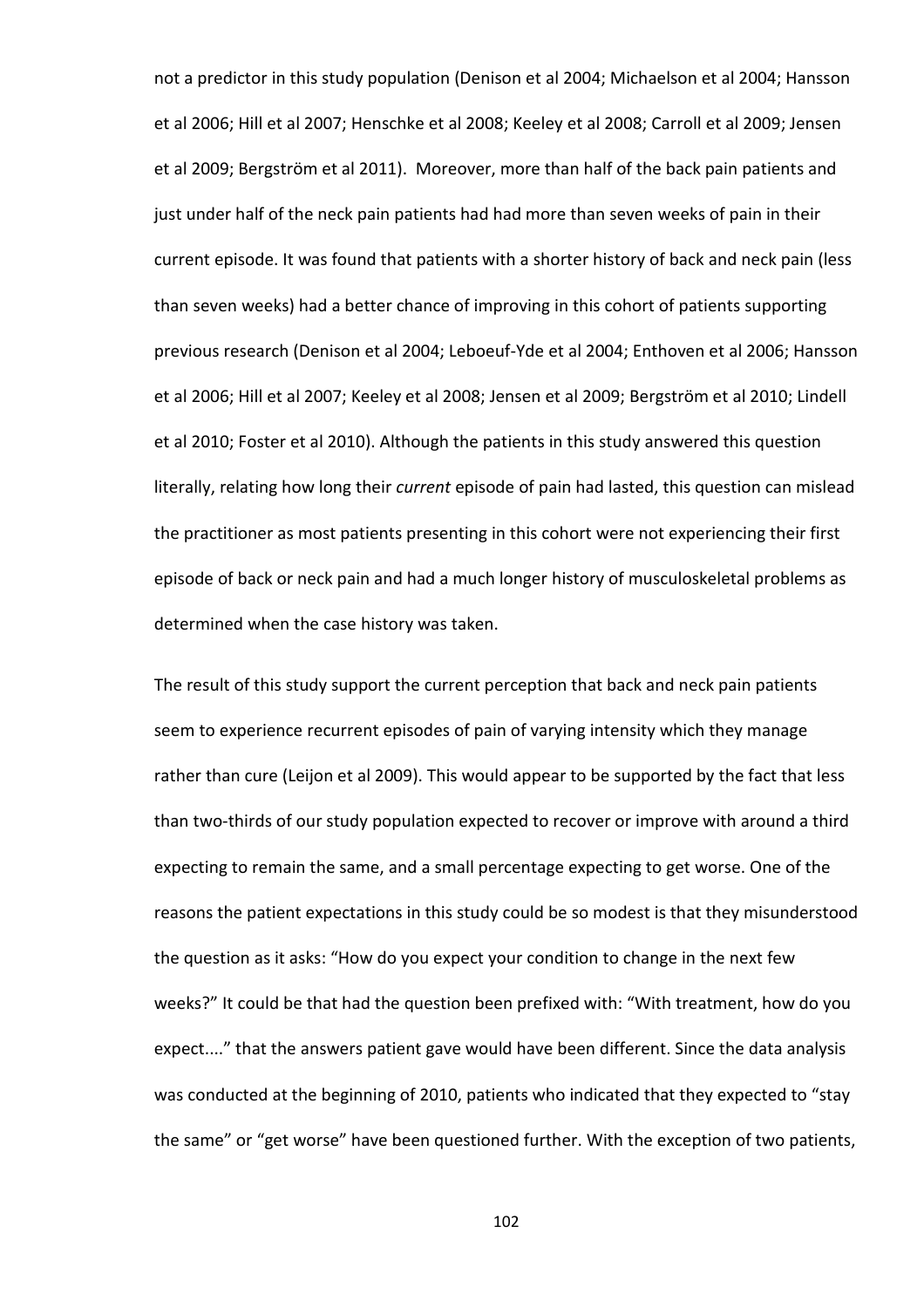it was clear patients answered the question as if they were not having treatment, despite completing the questionnaire in a chiropractic clinic prior to their initial consultation.

Despite the fact that so many patients had modest treatment expectations, those who did expect to "recover or improve" were associated with improvement, supporting the findings of previous research that found that positive treatment expectation was associated with a more favourable outcome (Bot et al 2005; Ozegovic et al 2009; Lindell et al 2010). Moreover, nearly all back and neck pain patients indicated that their treatment expectation had been met on the post-treatment BQ despite the findings that many patients had not experienced a clinically significant improvement. Once again this raises the issue of confusing patient satisfaction with that of treatment outcome.

In this study it was found that when the patient's general health perception was 'good or excellent' it was associated with an improved outcome for back pain patients. These findings support previous research that general health perceptions had an effect on treatment outcome although the importance of this predictor is probably overlooked by practitioners in clinical practice (Leboeuf-Yde et al 2009). If this finding is validated in future research, it will be advisable for clinicians to use this question either verbally during taking the case history or by getting patients to complete a questionnaire including a question about general health perceptions.

This study was a single cohort design and did not assume that the outcome for back and neck pain patients (improvement) was as a consequence of treatment. This study describes what happens to patients undergoing chiropractic treatment for back and neck pain and the prognostic factors associated with improvement for those patients. Studies without a comparison group allow no inferences to be drawn about associations and as such the predictors identified in this study should be subjected to rigorous analytical studies (Carey &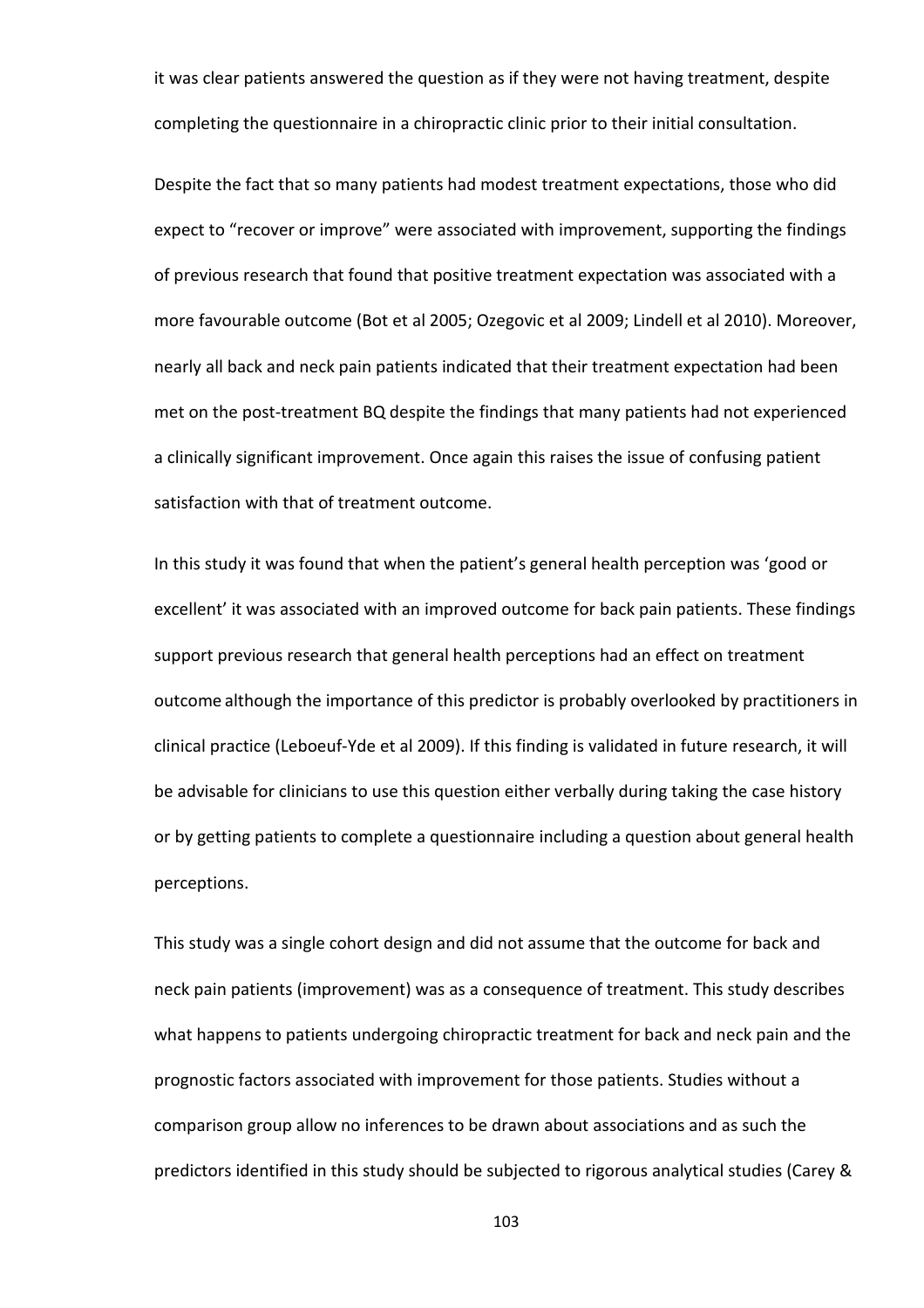Boden 2003). It has been argued that whilst observational research does not replace the need for randomised clinical trials (RCT), a carefully conducted study retains many of the benefits of an RCT allowing health-care providers, payers and patients to evaluate current best practice and improve clinical decision making as these studies answer questions in the 'real world' (Horn, DeJong, Ryser, Vaezie & Teraoka 2005). Moons et al (2009) have stated the best design to answer prognostic questions is a cohort study although one can combine the intervention and control group where the intervention has been ineffective in an RCT or use the treatment variable as a separate predictor if the intervention was effective.

 The design of this study was pragmatic in nature and no attempt was made to keep patients in the study for the purposes of follow-up. There were a sizeable number of subjects for whom there was no follow-up and as such those patients were not included in the analysis. It is possible that considerable bias could have been introduced into the results of this study by not having follow-up questionnaires for the patients who did not undergo at least four treatments although authors have found that patients lost to follow-up do not always introduce bias to the study (Solberg, Sørlie, Sjaavik, Nygaard & Ingebrigtsen 2011). Moreover, although there were a large number of subjects in this study, the final predictive models for patients who underwent ten treatments was based on a smaller cohort which may have accounted for some unexpected findings in the predictor models.

The multivariable models used to determine predictors of outcome help to reduce the chances of confounding (McKee et al 1999; Moons, Altman, Vergouwe & Royston 2009). External validity is the ability to generalise the results of the study and this can be done in observational research providing the new study population has a similar range of predictor values (McKee et al 1999; Moons et al 2009a). If the study populations vary, validation studies become necessary (Moon et al 2009). However, the confidence intervals were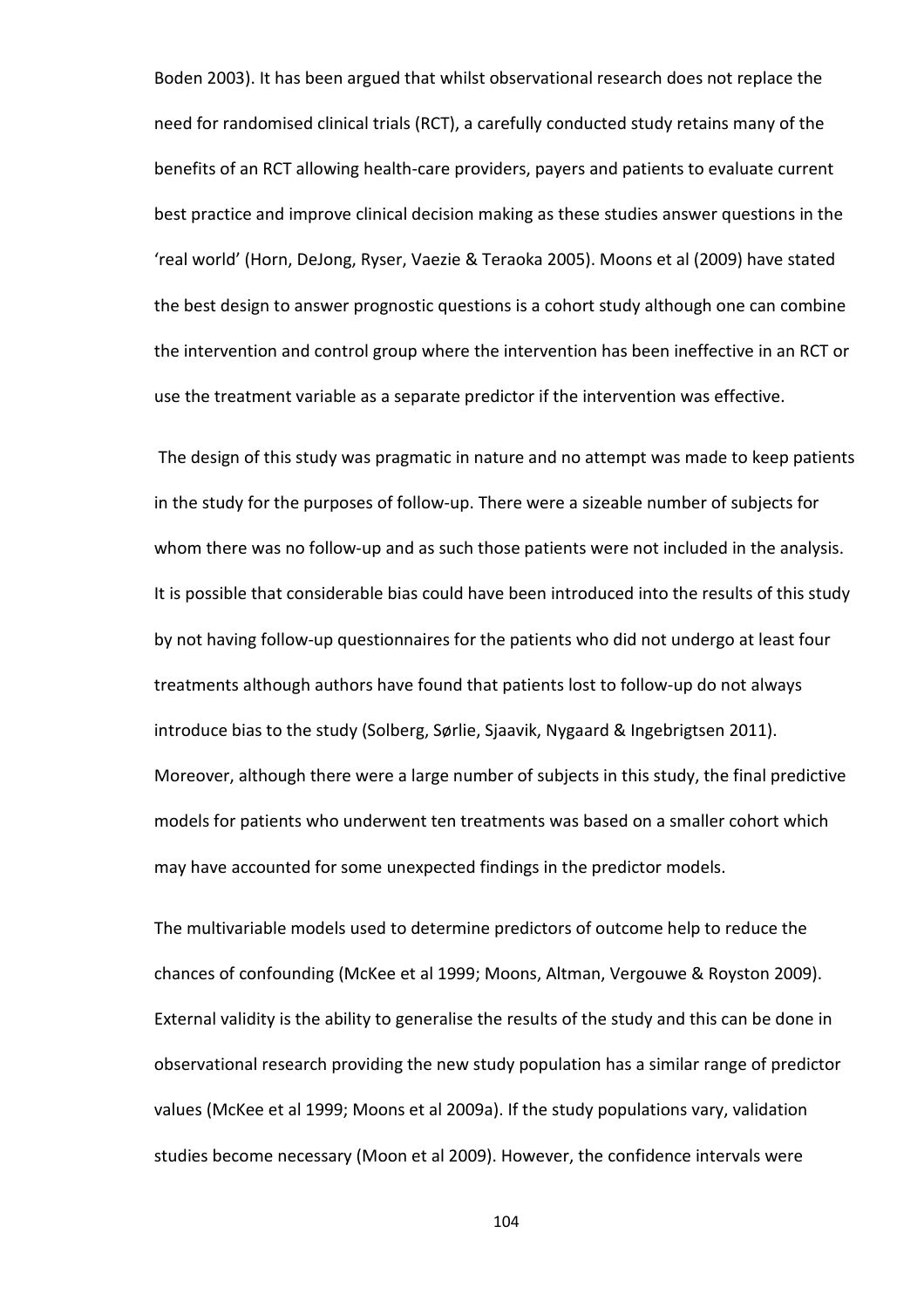reasonably narrow in this study, especially amongst the larger cohort at treatment 4/5. Although as many baseline variables as possible were considered as potential predictors, it is possible that there could have been oversights. As there are no questions about sick leave on the pre-treatment BQ, this was not considered as a potential predictor. Furthermore, although it was apparent that the back and neck pain patients were not mutually exclusive and that some of the subjects of this study had both back and neck pain, the presence of pain in both areas, which has been cited by some authors as a predictor, was not assessed as a potential predictor (Leboeuf-Yde et al 2004; Hill et al 2007; Schellingerhout et al 2008; Leboeuf-Yde et al 2009). This study was restricted to early outcomes while patients were still consulting. We do not know if the predictive models presented hold true in the long-term. As patients with back and neck pain experience exacerbations and remissions, and tend to seek treatment when the problem is at its worse, validation studies should ideally have longer follow-up periods.

All variables tested in this study were self-reported by patients in the chiropractic practice, which while relevant, may be subject to reporting bias. Respondent bias is therefore a potential limitation of this study. Many patients who attend chiropractic clinics are referred by existing patients or other health-care practitioners. If the referring patient had had a positive treatment experience, this would have given the new patient an element of 'expectation bias' (Licciardone & Russo 2006). Moreover, factors such as persuasion, patientphysician rapport and the patients' frequent unconscious desire to be acceptable or please the treating practitioner all introduce a level of bias (Licciardone & Russo 2006). Attempts were made to reduce this bias where patients did not complete the questionnaires in front of practitioners or staff and were in a separate room. As patients in this study were selffunders, not many patients would want to accept that they had wasted their money and derived no benefit from their treatment as it is known from the literature that self-funders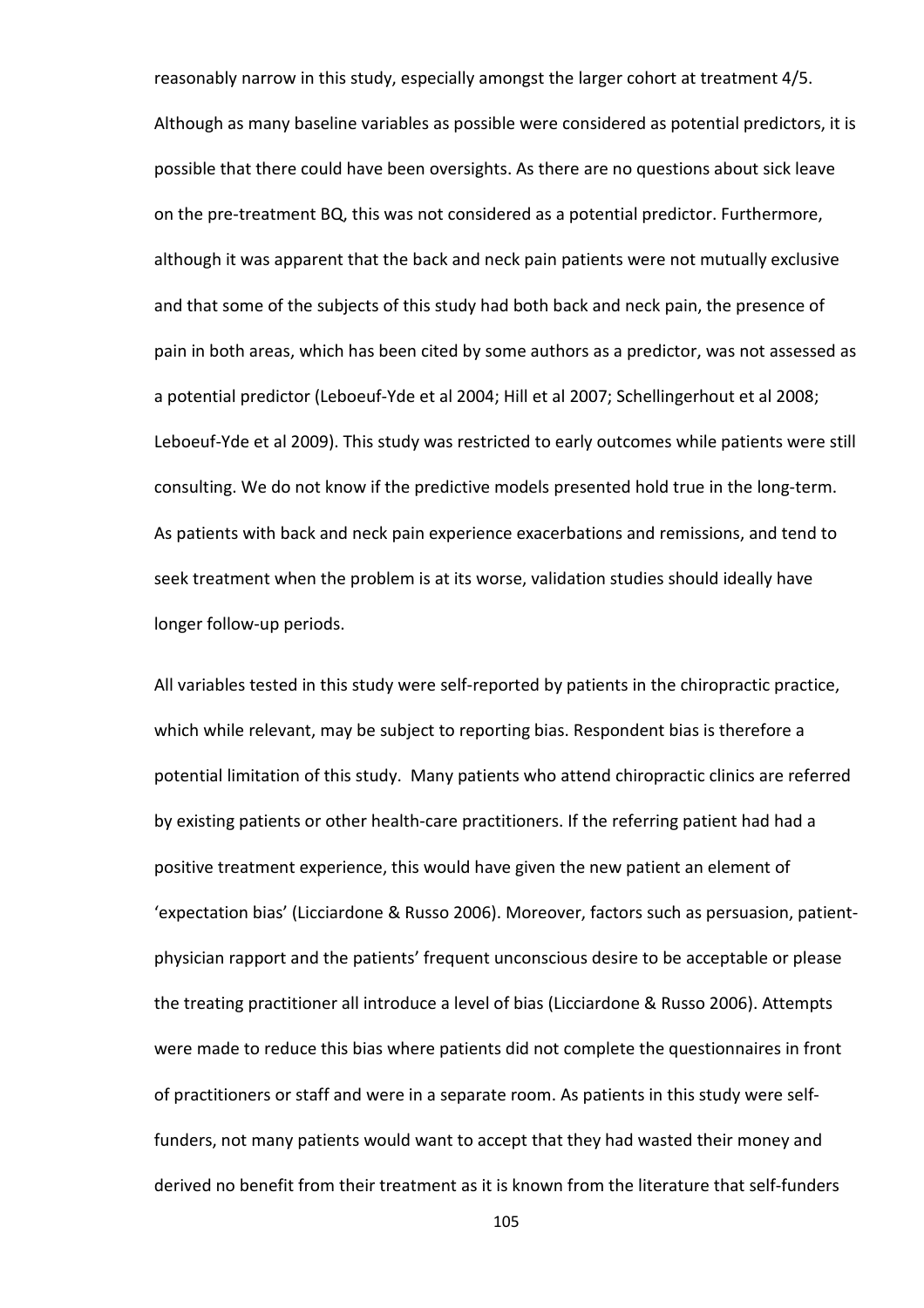respond better than those patients whose treatment is paid for by a third party payer (Leboeuf-Yde et al 2009). Patient clustering bias, where certain practitioners attract particular conditions, can occur although this bias can be addressed through multiple logistic regression modelling (Resnik, Liu, Hart & Mor 2008). Recall bias is where the patient's current health status biases their recall of their previous state of health with regard to pain intensity and disability, which can lead to patients overestimating the improvement they have experienced (Menezes et al 2007).

This study has identified predictors of improvement for back and neck pain patients in one chiropractic clinic. Future studies will need to determine if the predictors derived in this study can be validated in other populations of back and neck pain patients before one can ascertain that the prediction models identified in this study are useful in clinical practice. However, an accurate prediction model is of no use if it does not change clinician behaviour (Moon et al 2009a). Follow-up over a more prolonged period of time may help clinicians to know whether these models are of use for predicting the outcome of treatment alone or whether they can help in predicting outcome over time. Once these models have been validated, impact studies quantifying the effect of using these prognostic models on clinicians' behaviour, patient outcome and cost effectiveness can be done.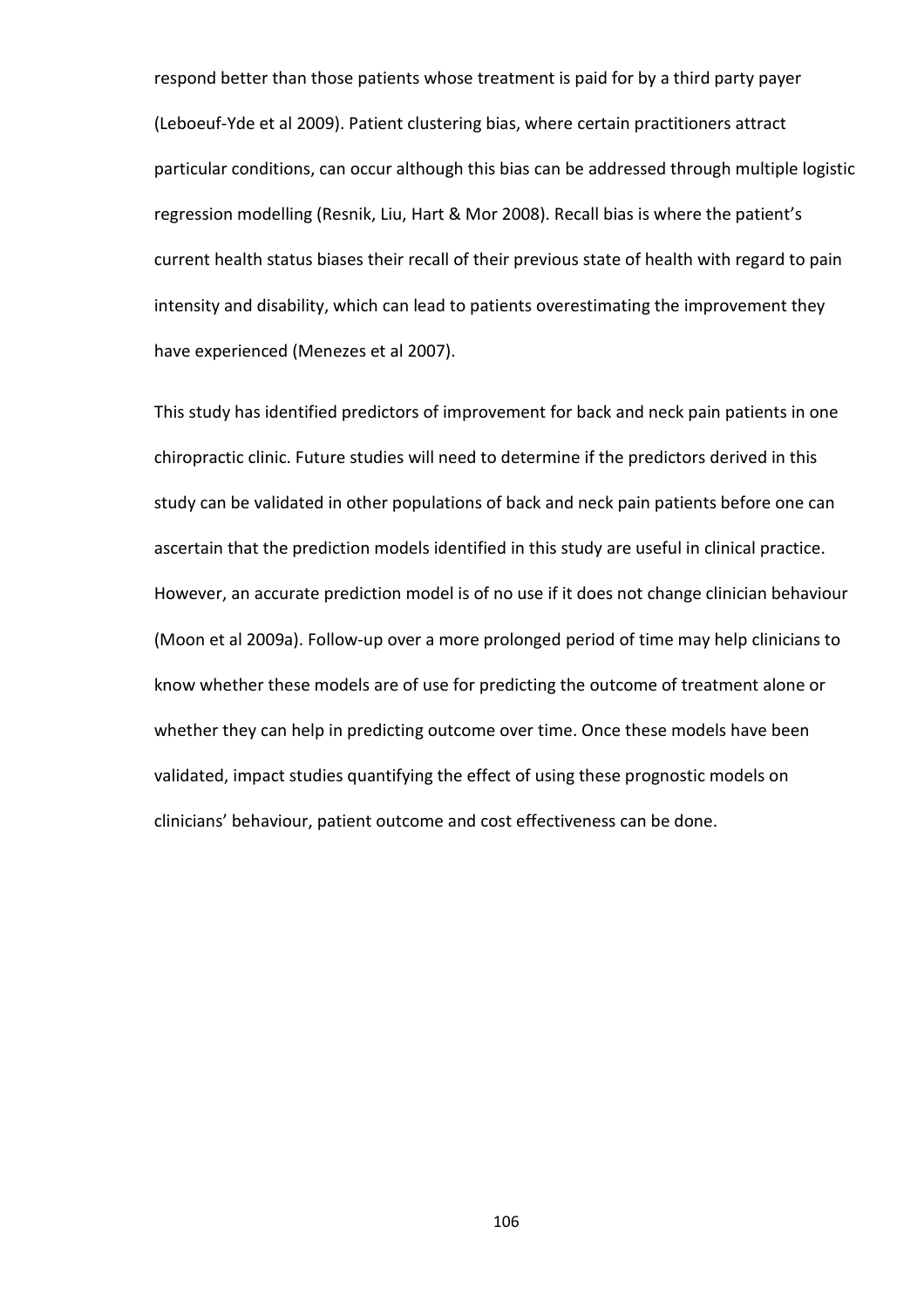### Chapter 5: Conclusion

This study set out to assess improvement in patients with back and neck pain undergoing chiropractic treatment and in particular, to determine whether or not it is possible to use baseline clinical and demographic characteristics to predict the outcome of self-reported improvement. The clinical and demographic characteristics of the patients in this study were similar to other back and neck research populations. There was some variability in the numbers of patients classified as reliably improved depending on whether the direct, anchor-based or distribution-based method was used to calculate improvement as the outcome of interest. Based on statistical analysis, the anchor-based method was chosen as the method of assessing clinically significant improvement for the purposes of this study.

For back pain patients two final models for predicting improvement were calculated, one for improvement at treatment 4/5 and the second for improvement at treatment 10. These models had good predictive properties identifying patient who were improved but were less specific for identifying patients who did not improve. Having an acute episode and high levels of pain severity were independently associated with improvement. Reporting a smaller area on the pain diagram was also associated with improvement in back pain patients. In the short term at treatment 4/5, patients who had a good perception of their general health and a positive treatment expectation at baseline were associated with improvement. Patients who regularly consumed alcohol and made inappropriate markings on the pain diagram were associated with improvement at treatment 10 although these predictors with interactive with predictors one could more readily understand and interpret.

The final model for neck pain patients at treatment 4/5 demonstrated good predictive power for improvement and has greater specificity than the final model for back pain at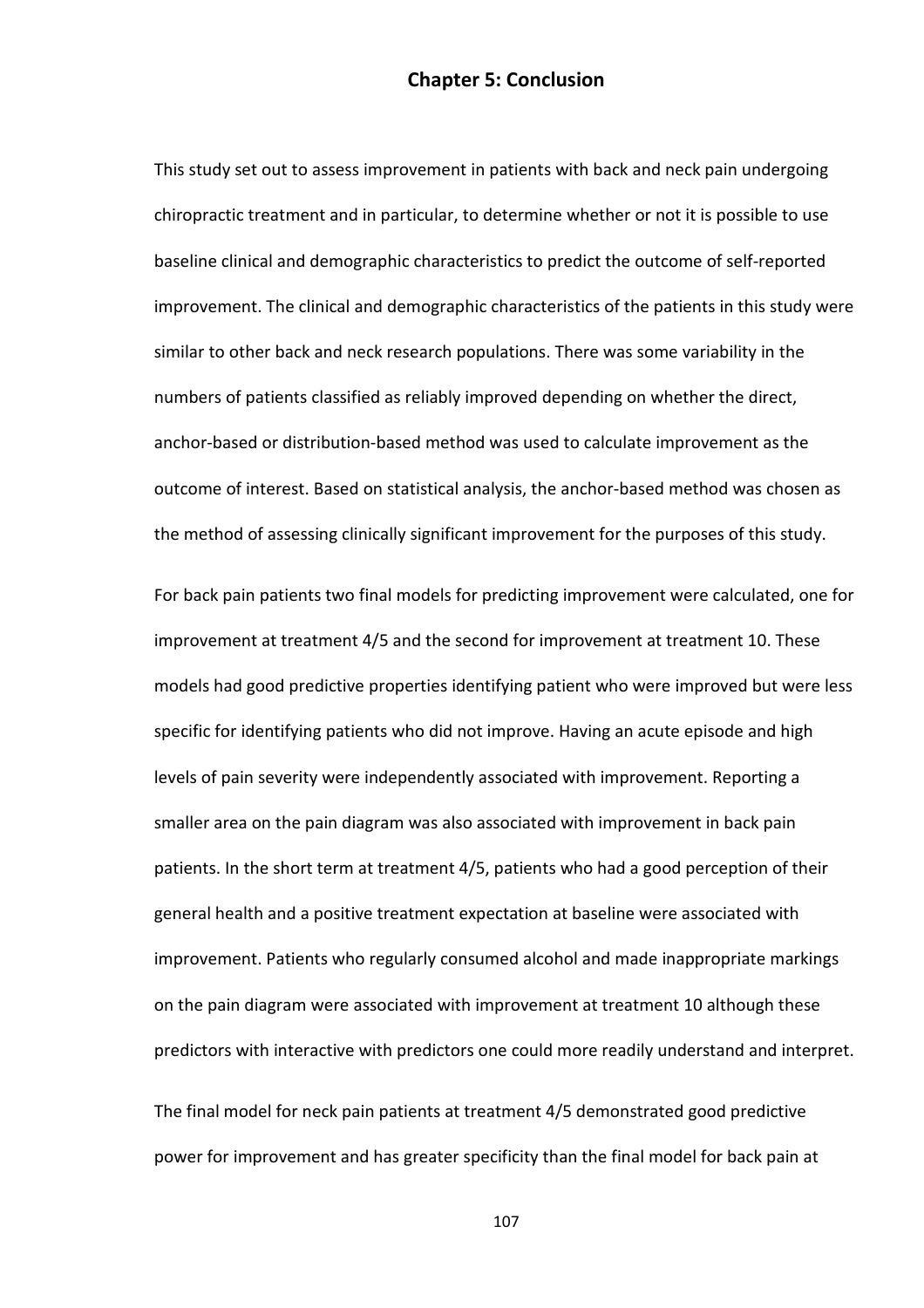predicting which patients would not improve. The final model for neck pain at treatment 10 was slightly less sensitive for identifying improvement but demonstrated better specificity for identifying patients who would not improve than the final models for back and neck pain at treatment visit 4/5 and back pain at treatment visit 10. In common with back pain patients, a higher BQ score was an independent predictor of improvement for neck pain patients at treatment 4/5 and 10. Similarly, having an acute episode of pain, perception of good general health and reporting a smaller area on the pain diagram was associated with improvement in neck pain patients at treatment 4/5. Unexpectedly, neck patients who were smokers or had been smokers were associated with improvement at treatment 10 although this was not a predictor for improvement in neck pain patients earlier in their treatment or for back pain patients at any stage of their treatment.

It would appear that there is a level of commonality in predictors of outcome for patients undergoing chiropractic treatment with both back and neck pain. This confirms recent suggestions in the literature that predictors for musculoskeletal conditions are similar. It is believed that this study is the first to associate the area shaded on the pain diagram as a predictor of improvement in musculoskeletal conditions. If the final predictive models of this study can be validated in other back and neck pain cohorts, an impact study could be conducted to inform clinicians, patients and commissioners about the likely outcome and cost-effectiveness of patients undergoing chiropractic treatment for back and neck pain.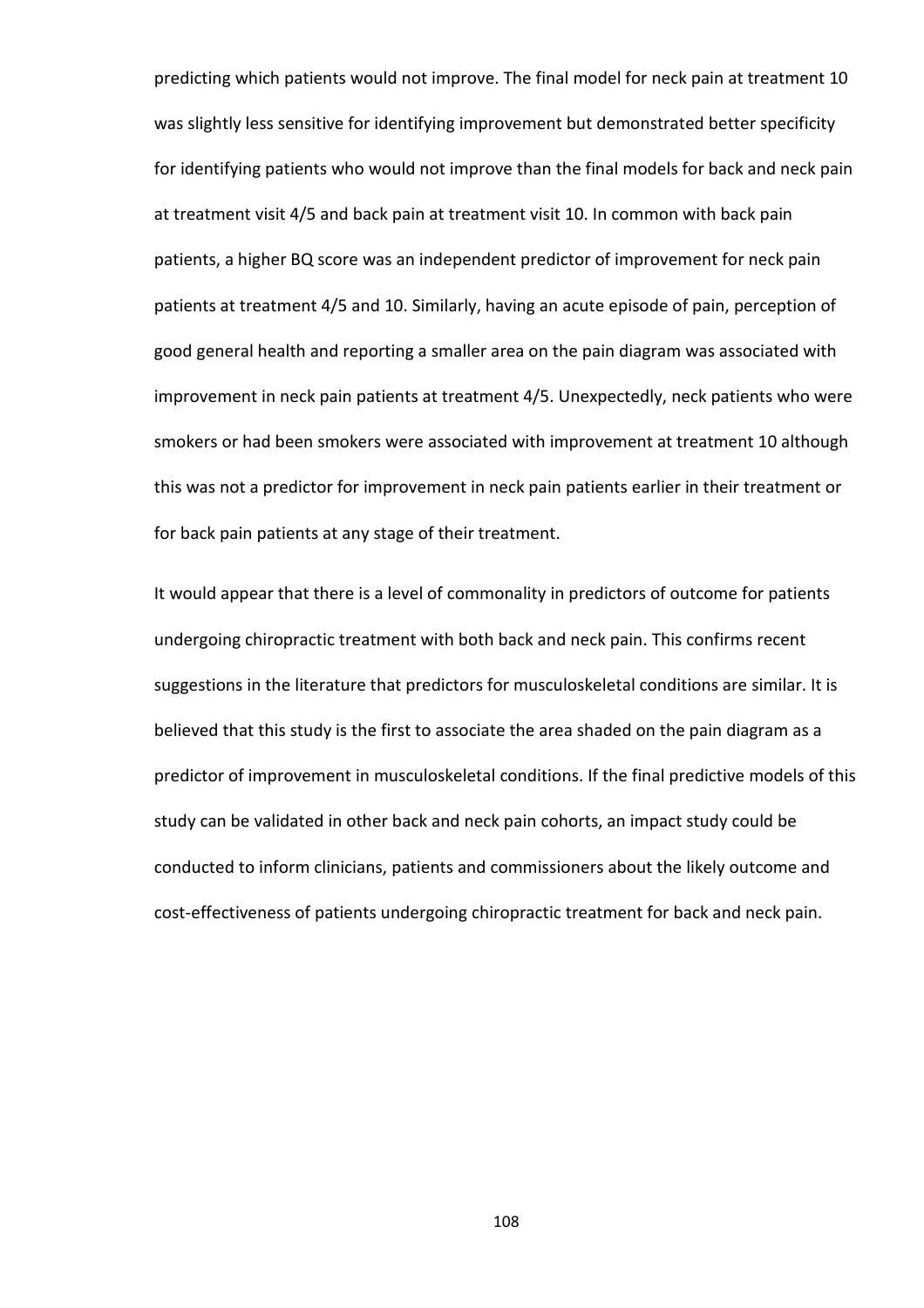#### Chapter 6: Reflections on the Professional Doctorate

#### 6.1 Preface

In my first year of undergraduate education in 1982 one could not help but be impressed by the patient handling and communication skills held by some chiropractors on the academic staff at the Anglo-European College of Chiropractic (AECC) but to a first year student, it was apparent that some of the staff held to belief systems about the effectiveness of chiropractic treatment that were not based on scientific reasoning or any current published literature. It is worth noting at this stage the evidence-base for chiropractic treatment was practically non-existent and it was not until 1986 that the AECC set up the first research department in the world, closely followed by some chiropractic colleges in the USA. I made an undertaking to myself in my first year that whilst I aspired to have similar patient handling and communication skills, I was determined to try and keep my academic knowledge current and relevant to clinical practice throughout my professional career.

In August of 1996 the AECC held a weekend course as a taster to the first post-graduate Masters' Degree programme for practising chiropractors. Despite having attended more than a hundred continual professional development (CPD) events since graduating in 1987, it was apparent that the way in which I was practising was becoming outdated, often based on dogma and at odds with the evidence starting to be published in the peer-reviewed literature for the management of back and neck pain. This was followed a month later by the first three-day weekend of the taught component of the degree. Professor Bolton introduced the concepts of reflective practice and set the first assignment where we had to reflect on what had taken us from graduates to the point of enrolment on the MSc programme and what we hoped to achieve though this self-directed learning process. There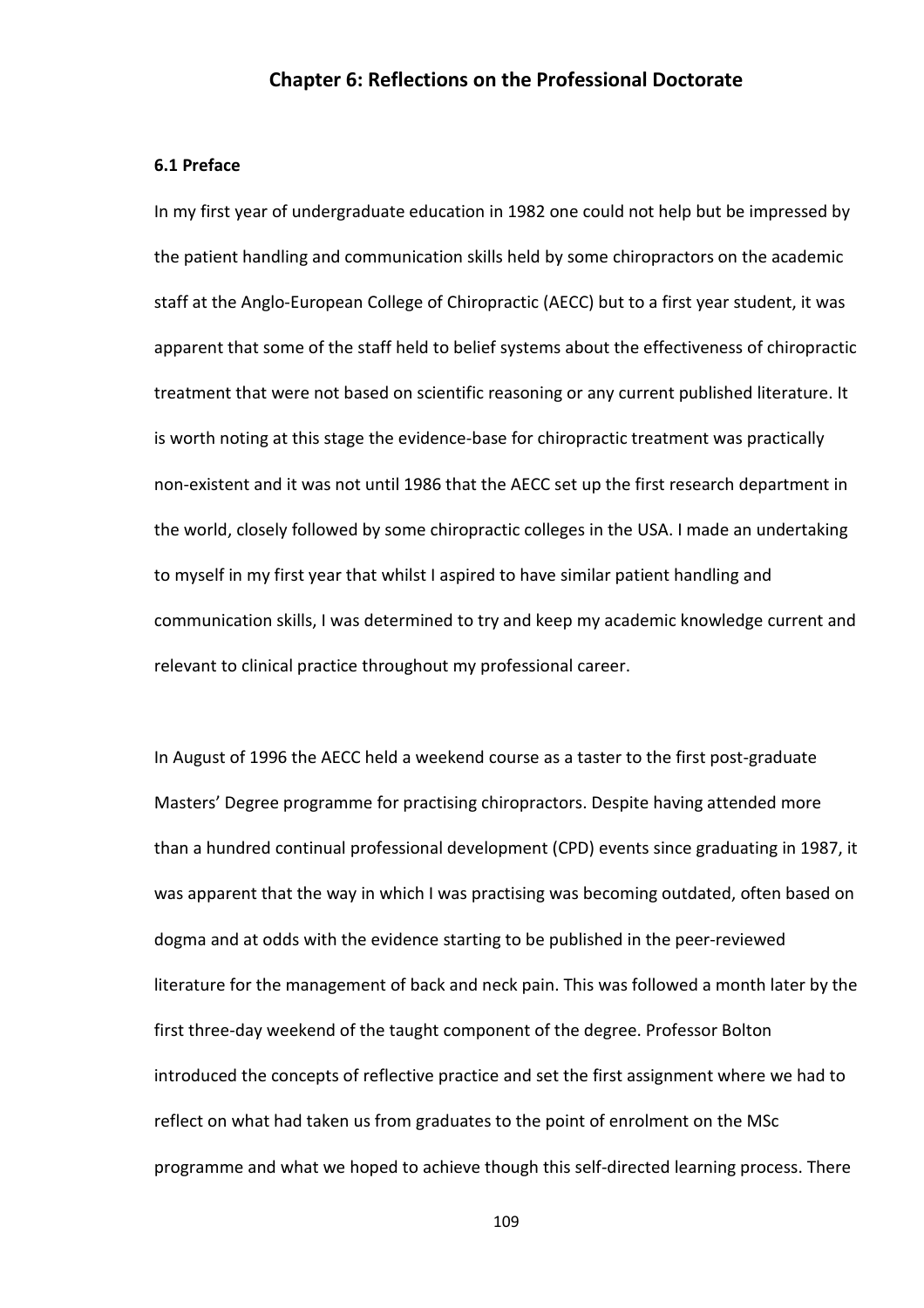was a strong emphasis on the rehabilitative exercises programmes emerging from The Czech Republic and Scandinavia with lectures and workshops on how these concepts had been implemented into clinical practice in the USA, still the home of the majority of chiropractors. There was a substantial module on research methodology, mostly taught by Professor Bolton.

On the first day Professor Bolton explained that when we graduated with our MSc which would take between three and five years, it was envisaged that there would be a professional doctorate programme available for those MSc graduates who would like to continue practice-based research to a doctoral level. I was one of two chiropractors who enrolled in the second cohort from our professional in the professional doctorate programme offered by the University of Portsmouth in 2002. In retrospect, I am not sure this was the right decision at that stage, just having finished five years of studying on the MSc programme.

The College of Chiropractors was established in 1999 and members of the profession, with greatly diverse undergraduate education, were invited to apply for membership. Relative disregard for undergraduate education was taken into account when the Court of Electors decided, during the 'grandfathering stage', whether the applicants would be accepted as members or fellows of the College. Members of the profession had to list all the postgraduate education courses they had attended in the previous decade, the professional journals to which they subscribed, leadership roles in the profession which they had undertaken and whether they held or were undertaking any post-graduate qualifications. There have been substantial changes in the way that professions are educated and organised, many of which require mandatory CPD and in some cases revalidation is required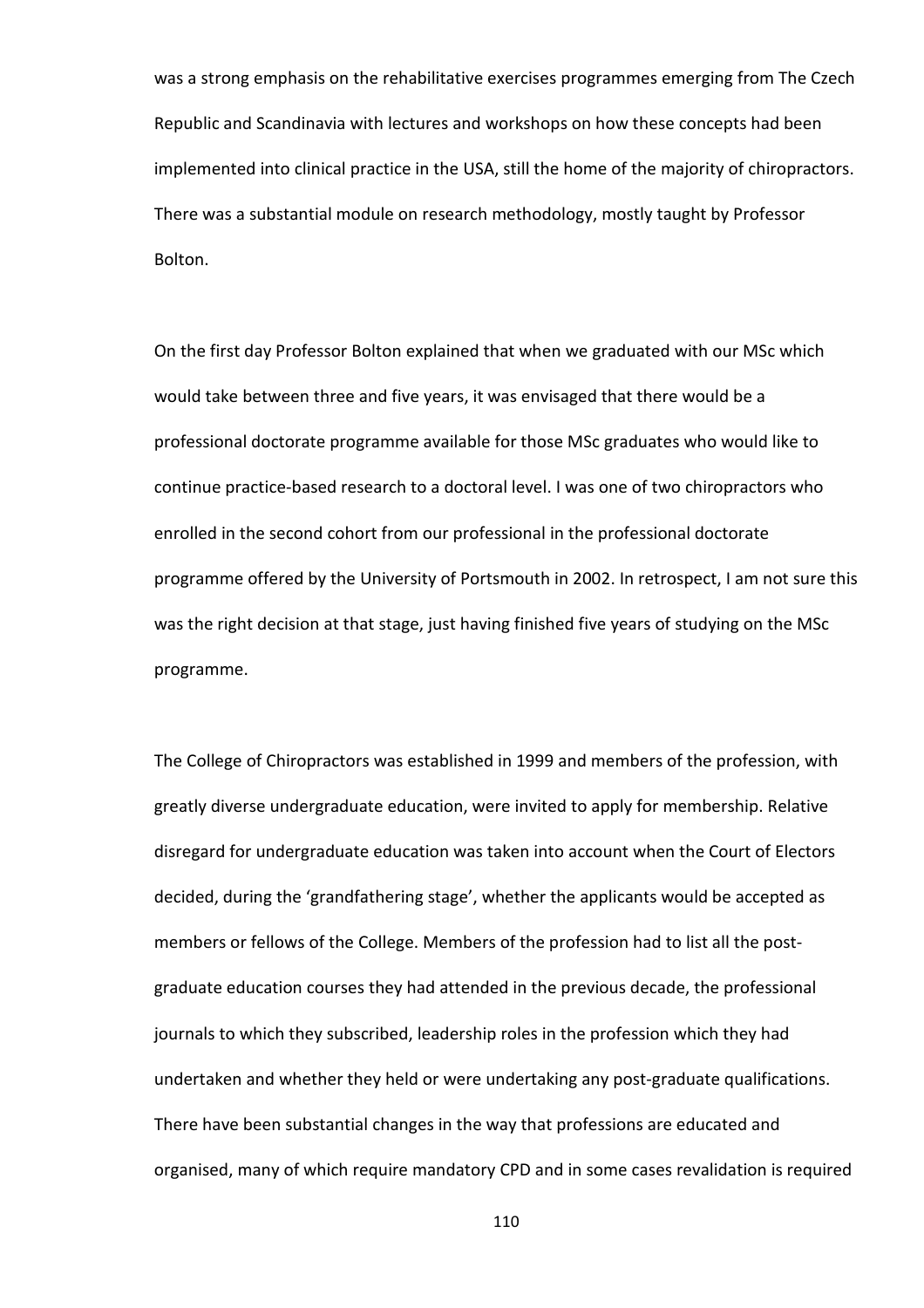although this process has recently been found to be disproportionate for the chiropractic profession (Scott, Brown, Lunt & Thorne 2004).

One of the requirements of chiropractors accepted for membership/fellowship of the College was that they undertake a minimum of 20/30 hours of CPD respectively. This requirement of CPD to retain College membership preceded the mandatory requirement for CPD made by the General Chiropractic Council, the regulator of the profession in more recent years. As I was one of the first 30 or so chiropractors who had been exposed to the idea of purposeful, self-directed learning through reflective practice through the MSc programme, I was appointed as the CPD tutor for the South West Faculty of the College of Chiropractors and found myself having to teach these concepts to the 140 College members in my faculty as well as overseeing the CPD records submitted to me on an annual basis. I have found it interesting to note that the handful of members in my faculty who found it difficult to grasp the concepts of reflective practice, where clinicians answer questions that arise in clinical practice (Zeiger 2004) and who struggled to submit their annual CPD portfolio were often the same names that have appeared before the Professional Conduct Committee of the General Chiropractic Council in the years that followed. In retrospect this has convinced me of the value of purposeful, self-directed CPD based on a deeper reflective process by the practitioner trying to identify learning needs based on weaknesses or gaps in one's knowledge-base.

6.2 Reflections on two components of the taught component of the Professional Doctorate The first taught component was to make the doctoral students into good reflective practitioners. As this was the first taught component it was not immediately apparent how it fitted into the whole scheme. In my cohort there were 16 students, all in the healthcare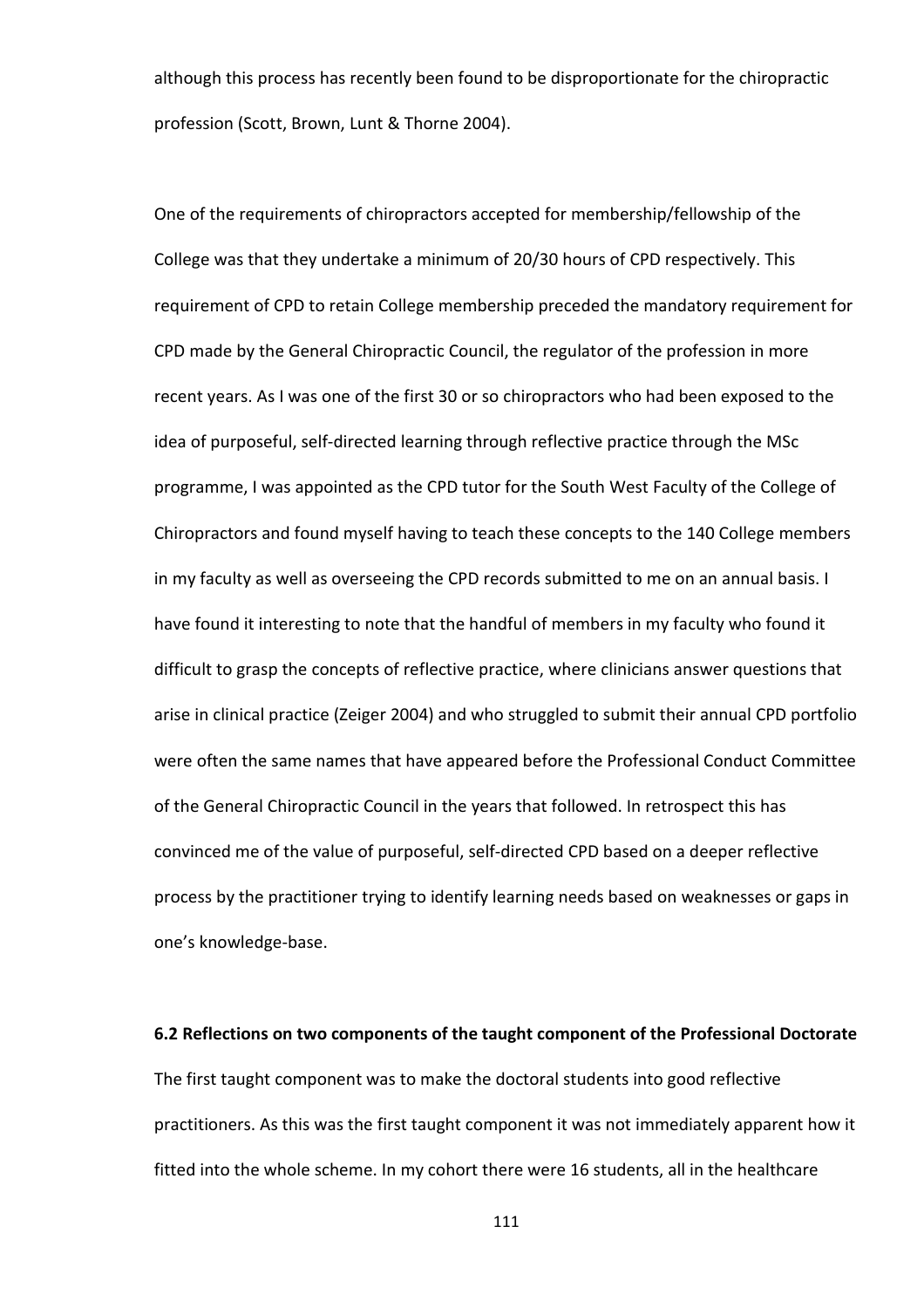sector and only two of us were working outside the NHS. Without realising it, I think chiropractors working in the independent sector, having to be professionally and financially successful are all reflective practitioners to some extent. Although one is advised, there is no requirement in law for a novice chiropractor to work for someone before setting up in practice. Even those practitioners who do work for someone are often in a remote location with little or no face-to-face contact with their principal. For this reason, a practitioner, wishing to be viable in practice, will learn quickly from their mistakes and improve their methods of practice through the reflective process.

The College of Chiropractors encourages a voluntary and anonymous reporting process to identify patterns in practice and help the professional as a whole avoid making the same mistakes that have been made in the past. I was one of the first chiropractors to make use of this facility where a pregnant patient presented at my practice with neck and arm pain with headaches. Imaging was not possible because of her pregnancy but later in the pregnancy an MRI was performed which revealed the patient had Arnold Chiari II malformation, not usually an indication for spinal manipulation. I wrote up this case study for the Publication and Dissemination module of the PD and can report that although the patient had neurosurgery and still experiences nuisance symptoms, she did not suffer any detrimental side-effects from spinal manipulation.

In recent times members of the British Chiropractic Association have been subjected to a mass complaint concerning the contents of their websites from a sceptic blogger. In the preparation of my defence, a sound knowledge gained during the research methodology module of the PD informed me of the limitations of case reports, case series and other nonexperimental methodologies, enabling me to mount a robust defence of the claims I had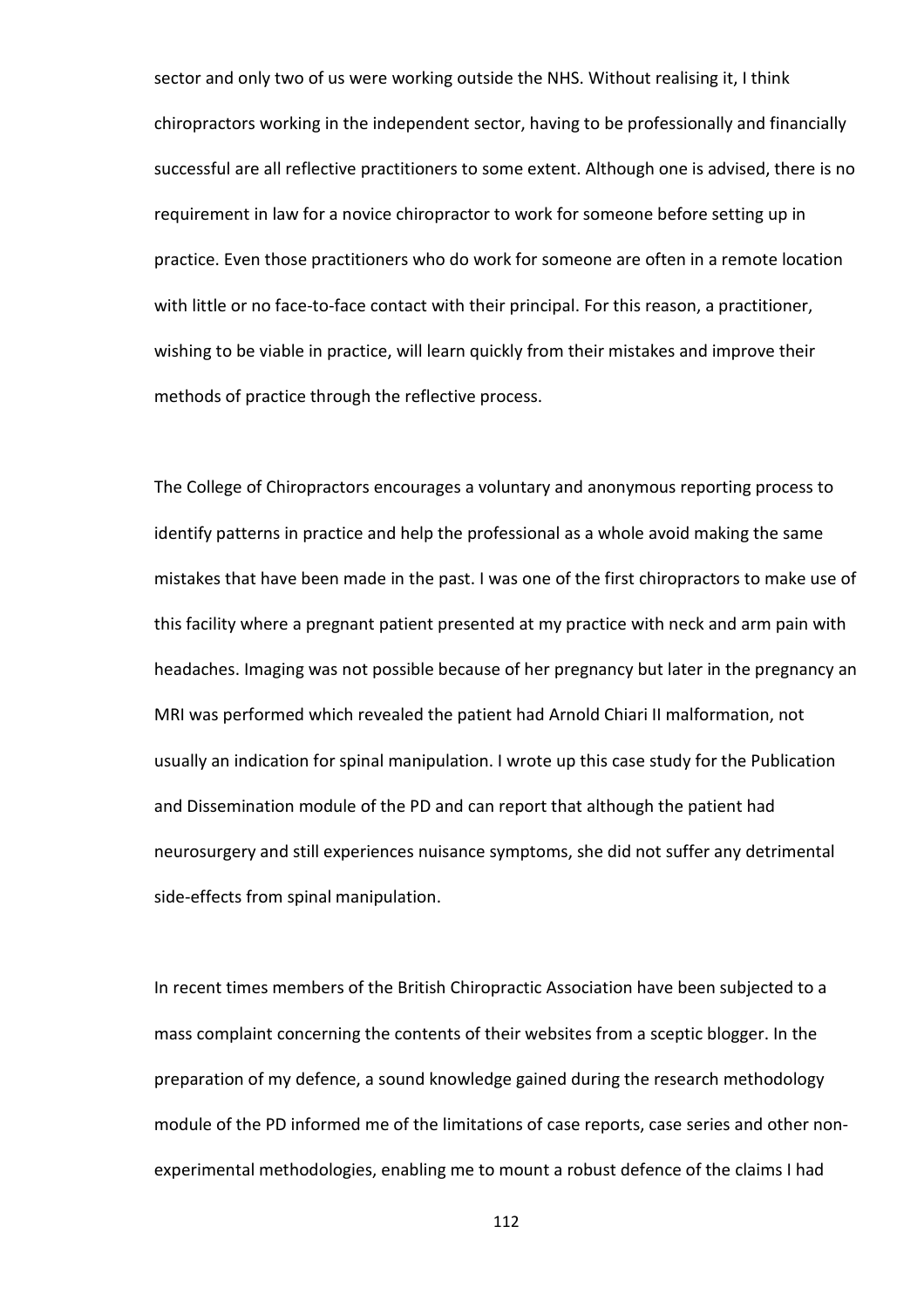made on my website. I was able to inform the Professional Conduct Committee why the RCT, although it removes the possibility of chance in outcome, does have limitations in that it does not account for the experiences of individual patients and does not inform the reader whether statistically significant changes are clinically meaningful to patients. Moreover, because of the inclusion/exclusion criteria, results from RCTs are not always easily generalisable to clinical practice (external validity).

As chiropractors do not have sufficient evidence to underpin many aspects of clinical practice, unless the profession as a whole is given help in learning how to systematically record the outcomes they observe in clinical practice and disseminate this information through lecturing and/or publishing these findings, the scope of practice for the profession is likely to become increasingly narrow. Following the completion of my MSc, where different methods of determining clinically significant improvement in back and neck patients were compared, I realised that the collection of data about the patient experiences was not something that should be done for research studies alone. Making use of patient-reported outcome measures in my practice became routine as I questioned whether these outcomes measures could be used not only to look at treatment outcome but whether they had use in predicting these outcomes?

This study has looked at patients undergoing chiropractic treatment over the last nine years. The results have been presented in two parts at the European Chiropractors Conference in London in 2010 and in Zürich in 2011. Public speaking had always seemed daunting but the opportunity to do two presentations to our multidisciplinary cohort in the taught component of the professional doctorate helped to overcome many of these barriers. I hope to have the opportunity to address other groups of chiropractors to encourage them start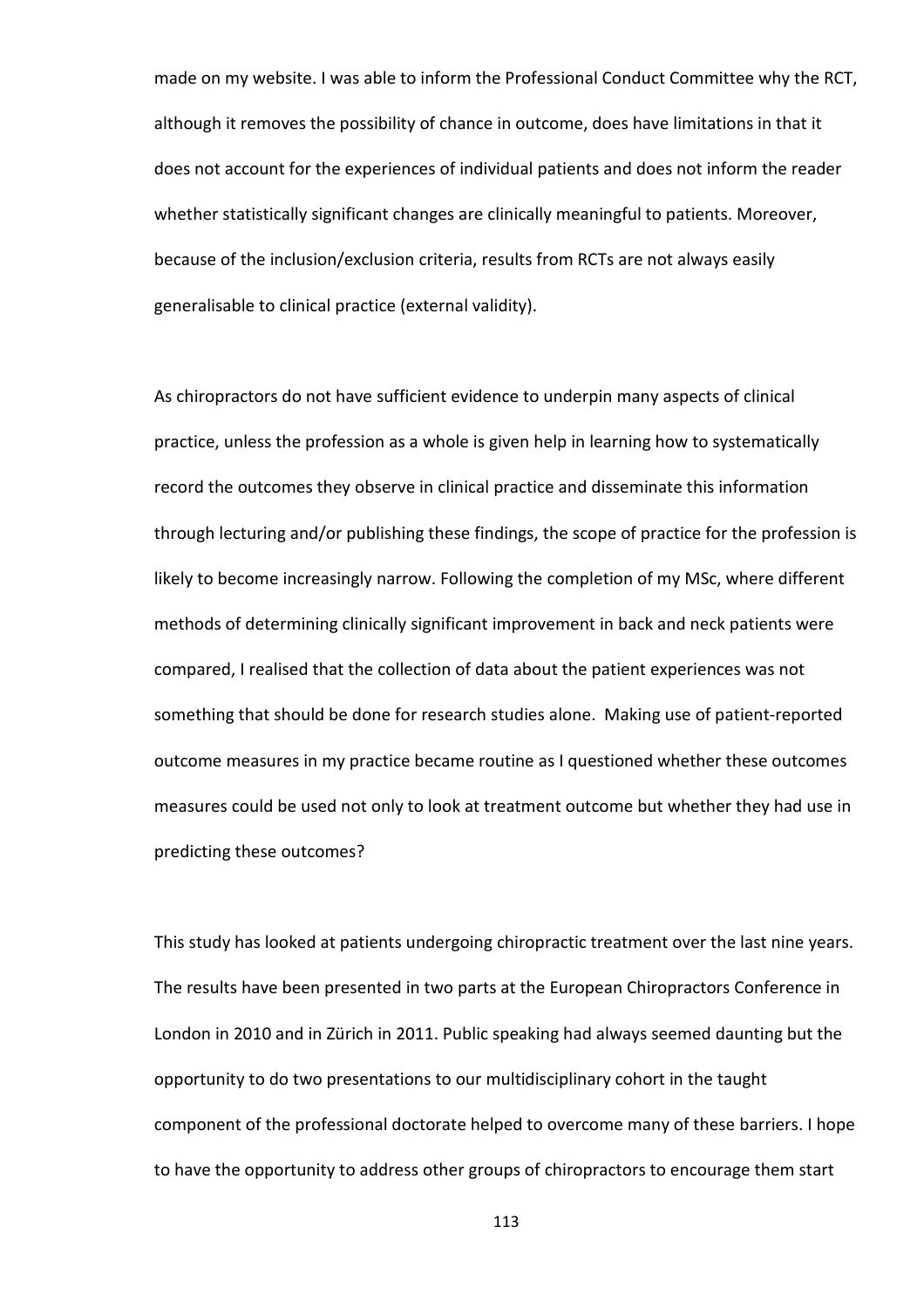using PROMS routinely in clinical practice and as a consequence improve patient outcomes. This in turn should lead to an opportunity for the findings of this paper to be validated in a different study population.

#### 6.3 Reflections on the research component of the professional doctorate

I am finding the knowledge I have gained on outcomes whilst patients undergo chiropractic treatment in this study invaluable in communicating the likely outcome to patients with strong psychosocial considerations, who often have sub-optimal treatment outcomes. Patients either accept the explanation and change their coping strategies, taking more responsibility for their health or on occasion find it difficult to accept that there is not a purely biological explanation for their problem and become defensive with a few choosing to go away and consider other treatment options such as cognitive behaviour therapy to assist with their coping mechanisms. Most patients seem genuinely interested in the independent predictors identified in this study and can feel quite relieved when they are helped to comprehend how their attitudes and beliefs can affect recovery, especially when they report having consulted several practitioners without success in the past.

One of the observations when we were putting raw data onto the spreadsheet was the number of patients for whom we did not have follow-up questionnaires. We have implemented a computerised diary system which highlights every fifth visit which enables the receptionist to routinely ask the patient to complete a post-treatment BQ, resulting in less patients being lost to follow-up. I realise what a challenge it is going to be to encourage chiropractors to use and interpret the BQ in routine clinical practice as I seem to be having difficulty encouraging my colleagues to incorporate the predictors identified in this study in their clinical impression/diagnosis. Routine assessment of predictors could be invaluable in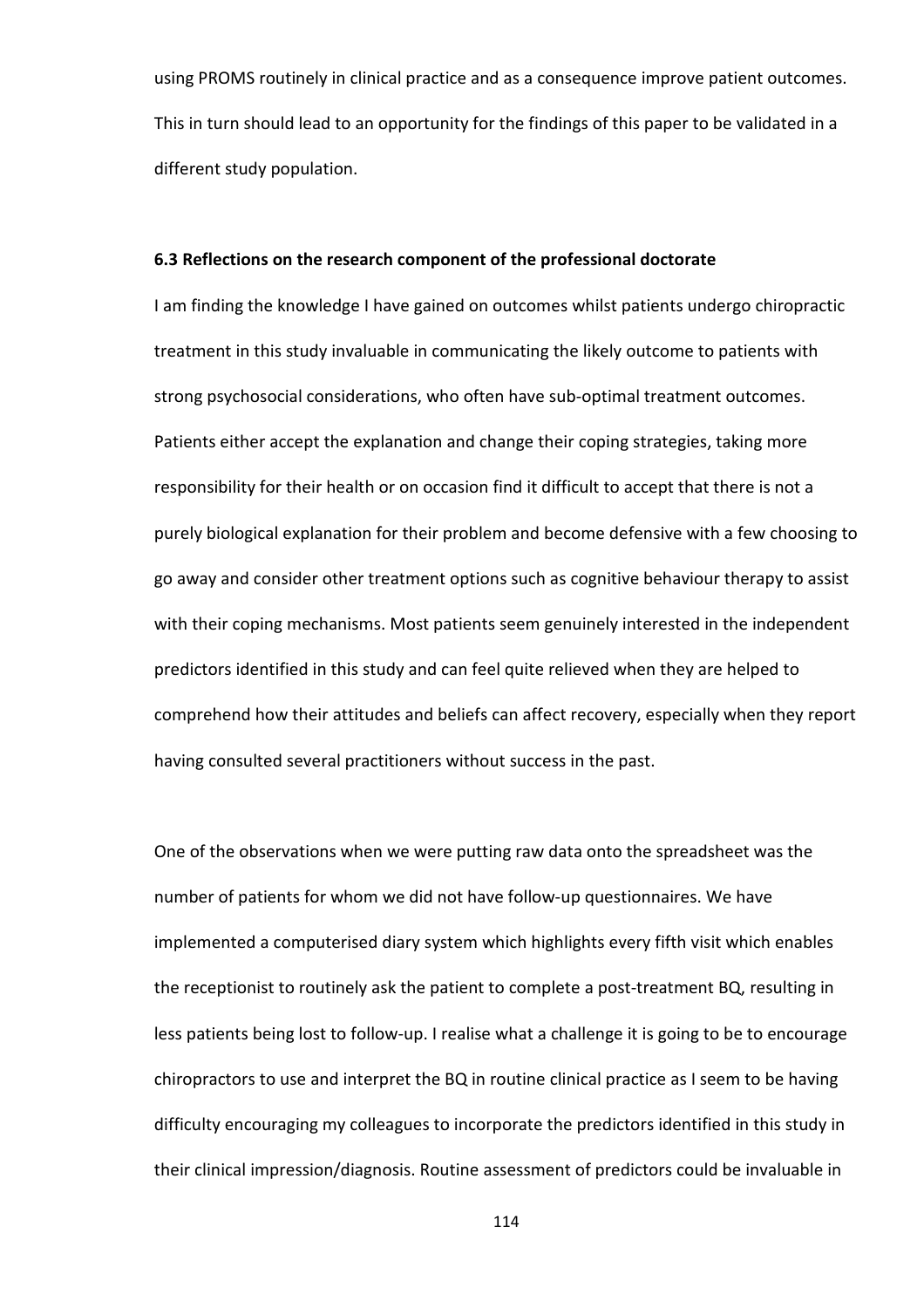helping patients not to have unrealistic expectations of chiropractic treatment and might in turn reduce complaints to regulatory bodies or professional indemnity insurers when their unrealistic expectations have not been met.

#### 6.4 The future

A paper based related to the findings of this research project has recently been published (Bolton & Hurst 2011) (Appendix xiii) and I feel motivated to improve data collection to investigate whether supervised exercise programmes can enhance positive treatment outcomes for chronic/recurrent back and neck pain patients. I hope to have the opportunity to address groups of chiropractors to disseminate the results of this project and have accepted an invitation from the College of Chiropractors to present the findings of the recent publication to their members on 1 February 2012. Other chiropractors are doing research on developing the most useful subjective outcome measures for chiropractors and others are looking at treatment outcome predictors. I hope to be instrumental in helping clinicians to produce more practiced-based research. Very few practitioners in full-time practice have done PhDs or professional doctorates and whilst the latter lends itself to clinicbased research, practitioners need to be equipped with the tools to encourage this professional development. The current leadership of the British Chiropractic Association is committed to research and once I have finished this thesis, I hope to be able to play a more active role in helping this to happen.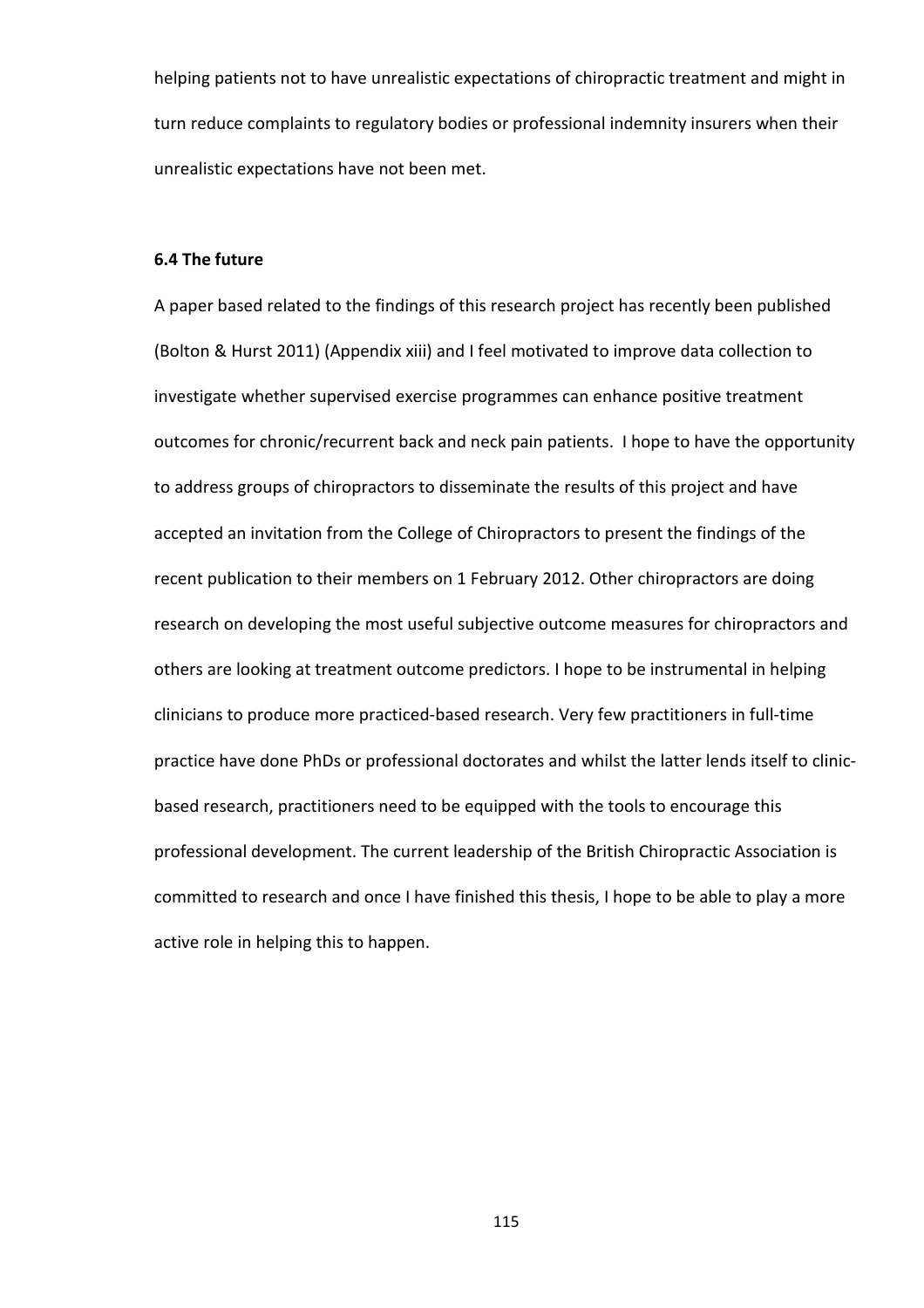### **REFERENCES**

Ailliet, L., Rubinstein, S.M. & de Vet, H.C. (2010). Characteristics of chiropractors and their patients in Belgium. Journal of Manipulative and Physiological Therapeutics, 33 (8), 618-625.

Andersson, G.B.J. (1999) Epidemiological features of chronic low back pain. Lancet, 354, 581-585.

Anderson, J.J. (2007). Mean changes versus dichotomous definitions of improvement. Statistical Methods in Medical Research 16, 7-12.

Assendelft, W.J., Pfiefle, C.E. & Bouter, L.M. (1995). Chiropractic in The Netherlands: a survey of Dutch chiropractors. Journal of Manipulative and Physiological Therapeutics, 18 (3), 129- 134.

Axén, I., Bodin, L., Bergstrom, G., Halasz, L., Lange, F., Lovgren, P.W. et al. (2011). Clustering patients on the basis of their individual course of low back pain over a six month period. BMC Musculoskeletal Disorders 12: 99. doi: 10.1186/1471-2474-12-99

Axén, I., Rosenbaum, A., Röbech, R., Wren, T. & Leboeuf-Yde, C. (2002). Can patients reactions to the first chiropractic treatment predict early favourable treatment outcome in persistent low back pain? Journal of Manipulative and Physiological Therapeutics 25 (7), 450- 454.

Beaton, D.E., Boers, M. & Wells, G.A. (2002). Many faces of the minimal clinically important difference (MCID): a literature review and directions for future research. Current Opinion in Rheumatology 14, 109-114.

Beattie, P.F., Nelson, R., Murphy, D.R. (2011). Development and Preliminary Validation of the MedRisk Instrument to Measure Patient Satisfaction with Chiropractic. Journal of Manipulative and Physiological Therapeutics 34 (10), 23-36.

Bendix, A.F., Bendix, T. & Haestrup, C. (1998). Can it be predicted which patients with chronic low back pain should be offered tertiary rehabilitation in a functional restoration program? A search for demographic, socioeconomic and physical predictors. Spine 23, 1775- 1783.

Bergström, G., Bergström, C., Hagberg, J., Bodin, L. & Jensen, I. (2010) A 7-year follow-up of multidisciplinary rehabilitation among chronic neck and back pain patients. Is sick leave outcome dependent on psychologically derived patient groups? European Journal of Pain 14 (4), 426-433.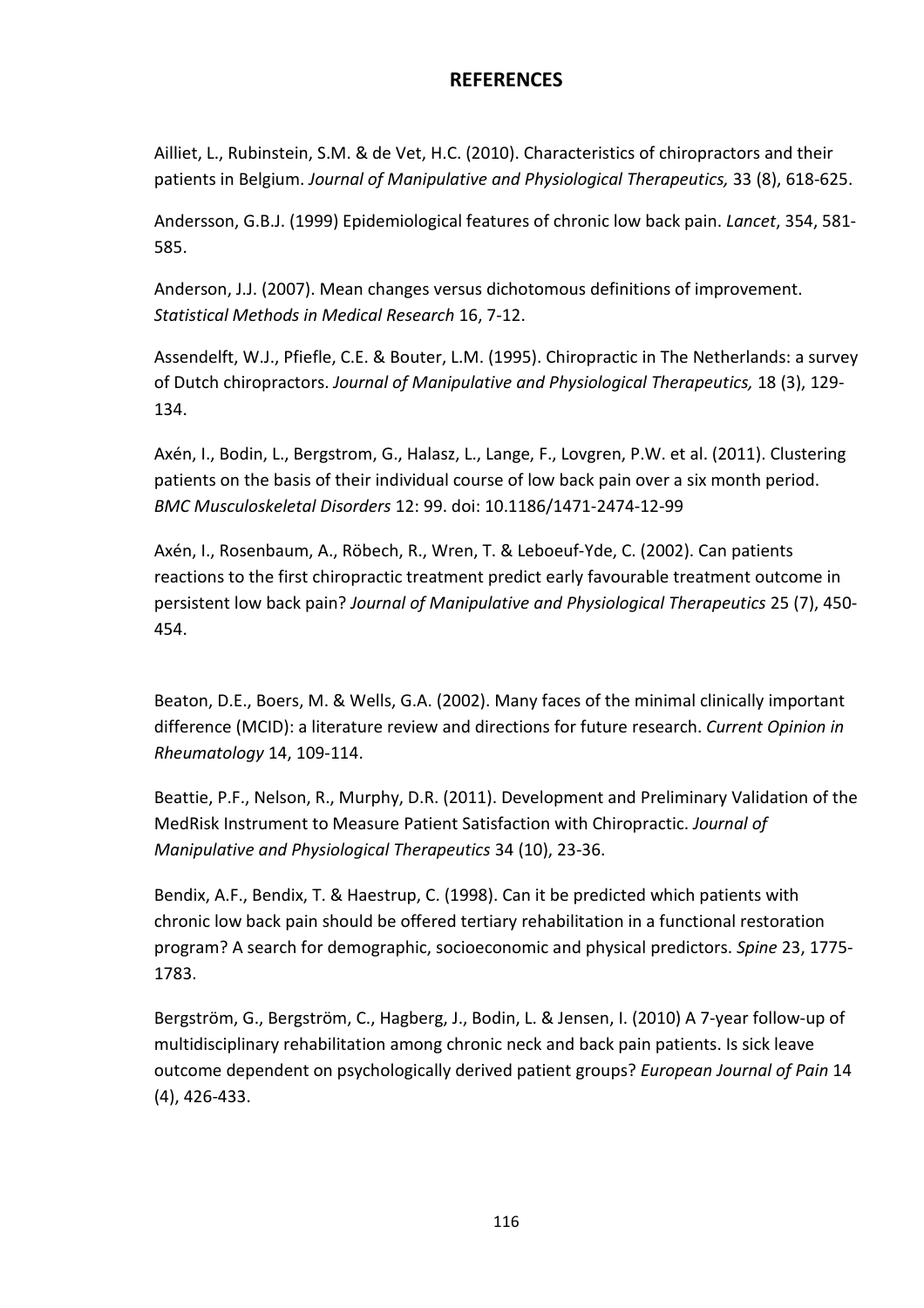Bergström, C., Hagberg, J., Bodin, L., Jensen, I. & Bergström, G. (2011). Using a psychosocial subgroup assignment to predict sickness absence in a working population with neck and back pain. Biomed Central Musculoskeletal Disorders, 12: 81. http://www.biomedcentral.com/1471-2474/12/81

Bergström, C., Jensen, i., Hagberg, J., Busch, H. & Bergström, G. (2011). Effectiveness of different interventions using a psychosocial subgroup assignment in chronic neck and back pain patients: a 10-year follow-up. Disability and Rehabilitation, 1-9, Early Online. Downloaded from www.informahealthcare.com by 94.193.104.143.

Bolton, J.E. (1993). Methods of assessing low back pain and related psychological factors: a literature review. European Journal of Chiropractic 41, 31-38.

Bolton, J.E. (1994). Evaluation of treatment in back pain patients: clinical outcome measures. European Journal of Chiropractic 42, 29-40.

Bolton, J.E. (1997). On the responsiveness of outcome measures. European Journal of Chiropractic 45, 5-8.

Bolton, J.E. (2003). Research practice and clinical practice: as far apart as ever? Clinical Chiropractic 6, 92-94.

Bolton, J.E. (2004). Sensitivity and Specificity of Outcome Measures in Patients with Neck Pain: Detecting Clinically Significant Improvement. Spine 29 (21), 2410-2417.

Bolton, J. E. & Breen, A.C. (1999). The Bournemouth Questionnaire: A short-form comprehensive outcome measure. I. Psychometric properties in back pain patients. Journal of Manipulative and Physiological Therapeutics 22 (8), 503-510.

Bolton, J.E. & Humphreys, B.K. (2002). The Bournemouth Questionnaire: A short-form comprehensive outcome measure. I. Psychometric properties in neck pain patients. Journal of Manipulative and Physiological Therapeutics 25, 141-148.

Bolton, J.E. & Hurst, H.C. (2011). Prognostic factors for short-term improvement in acute and persistent musculoskeletal pain consulters in primary care. Biomed Central Chiropractic & Manual Therapies 19: 27. doi: 10.1186/2045-709X-19-27

Bolton, J.E. & Wilkinson, R.C. (1998). Responsiveness of Pain Scales: A Comparison of Three Pain Intensity Measures in Chiropractic Patients. Journal of Manipulative and Physiological Therapeutics 21 (1), 1-7.

Borge, J.A., Leboeuf-Yde, C. & Lothe, J. (2001). Prognostic Values of Examination Findings in Patients with Chronic Low Back Pain Treated Conservatively: A Systematic Review. Journal of Manipulative and Physiological Therapeutics 24 (4), 292-295.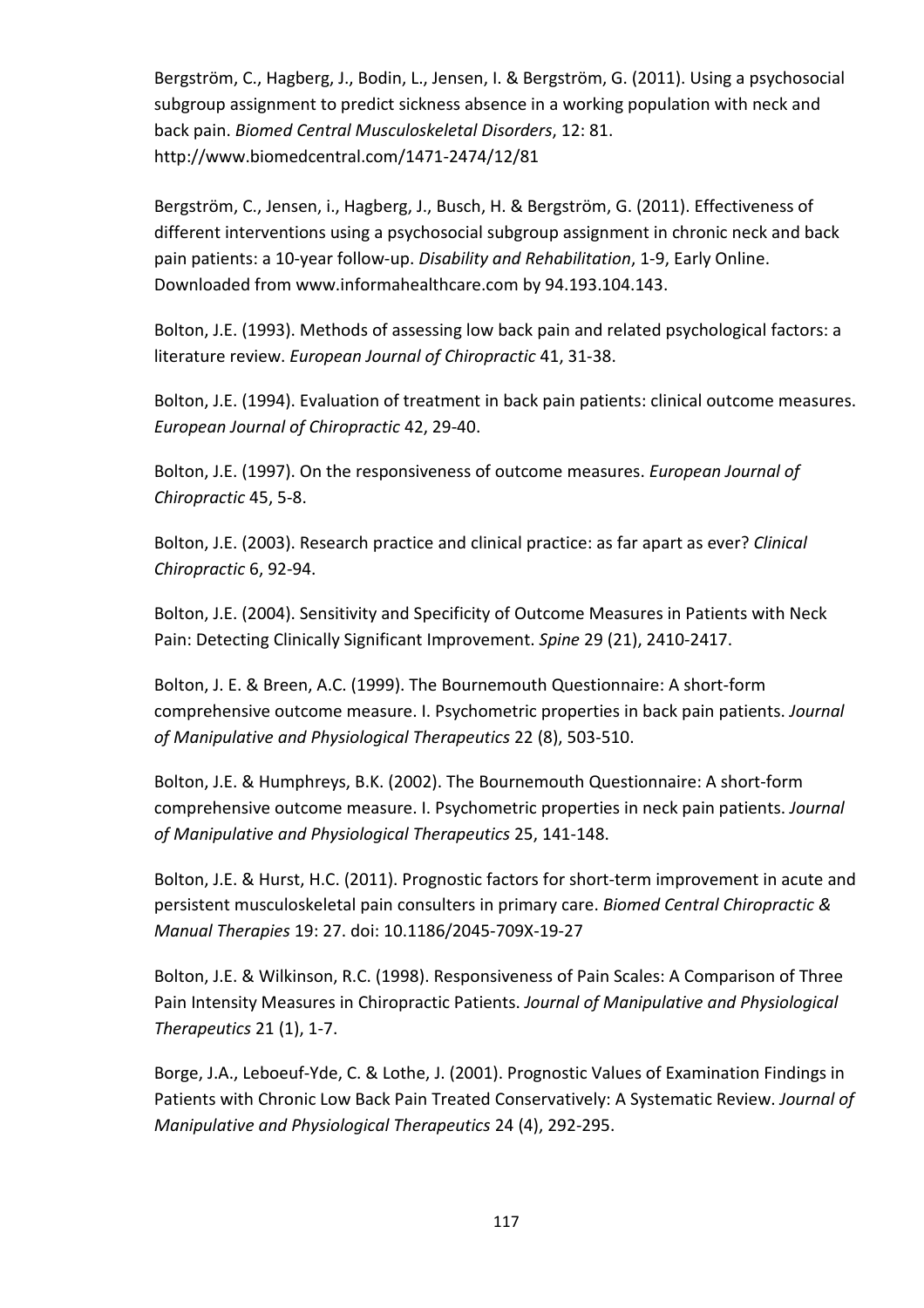Borkan, J.M., Koes, B., Reis, S. & Cherkin, D.C. (1998). A report from the Second International Forum for Primary Care Research on Low Back Pain. Re-examining Priorities. Spine 23, 1992- 1996.

Bot, S.D.M., van der Waal, J.M., Terwee, C.B., van der Windt, D.A.W.M., Scholten, R.J.P.M., Bouter, L.M. et al. (2005). Predictors of Outcome in Neck and Shoulder Symptoms. Spine 30 (16): E459-E470.

Bousema, E.J., Verbunt, J.A., Seelen, H.A.M., Vlaeyen, J.W.S. & Knottnerus, J. A. (2007). Disuse and physical deconditioning in the first year after the onset of back pain. Pain 130, 279-286.

Breen A. (2010) Annual Evidence Update on CAM for Low Back Pain-Chiropractic. NHS Evidence-Complementary and alternative medicine-2010. http://www.library.nhs.uk/cam/viewResource.aspx?resid=397040&code=9681b&d345 retrieved 15/12/2010.

Bronfort, G., Haas, M., Evans, R.L. & Bouter, L.M. (2004) Efficacy of spinal manipulation and mobilization for low back pain and neck pain: a systematic review and best evidence synthesis. The Spine Journal 4, 335-356.

Bronfort, G., Haas, M., Evans, R., Leininger, B. & Triano J. (2010). Effectiveness of Manual Therapies: the UK evidence report. Biomed Central Chiropractic and Osteopathy 18:3. doi: 10.1186/1746-1340-18-3

Buitenhuis, J., de Jong, P.J., Jaspers, J.P. & Groothoff, J.W. (2008) Catastrophizing and causal beliefs in whiplash. Spine 33 (22), 2427-2433.

Carey, T.S. & Boden, S.D. (2003). A Critical Guide to Case Series Reports. Spine 28 (3), 1631- 1634.

Carroll, L.J., Cassidy, J.D. & Côté, P. (2004). Depression as a risk factor for onset of an episode of troublesome neck and low back pain. Pain 107, 134-139.

Carroll, L.J., Hogg-Johnson, S., Côté, P., van der Velde, G., Holm, L.M., Carragee, E.J. et al. (2009) Course and Prognostic Factors for Neck Pain in Workers. Results of the Bone and Joint Decade 2000-2010 Task Force on Neck Pain and its Associated Disorders. Journal of Manipulative and Physiological Therapeutics 32 (2S), S108-S116.

Chen, Y., Li, L., Chen, X., Zhang, Q., Wong, W., Li, Y. & Yang, D. (2008). Ovarian volume and follicle numbers in the diagnosis of polycystic ovarian syndrome in Chinese women. Ultrasound Obstetrics and Gynaecology 32 (5), 700-703.

Chenot, J.F., Scherer, M., Becker, A., Donner-Banzhoff, N., Baum, E., Leonhardt, C. et al. (2008). Acceptance and perceived barriers of implementing a guideline for managing low back in general practice. Implementing Science 3:7 doi 10.1186/1748-5908-3-7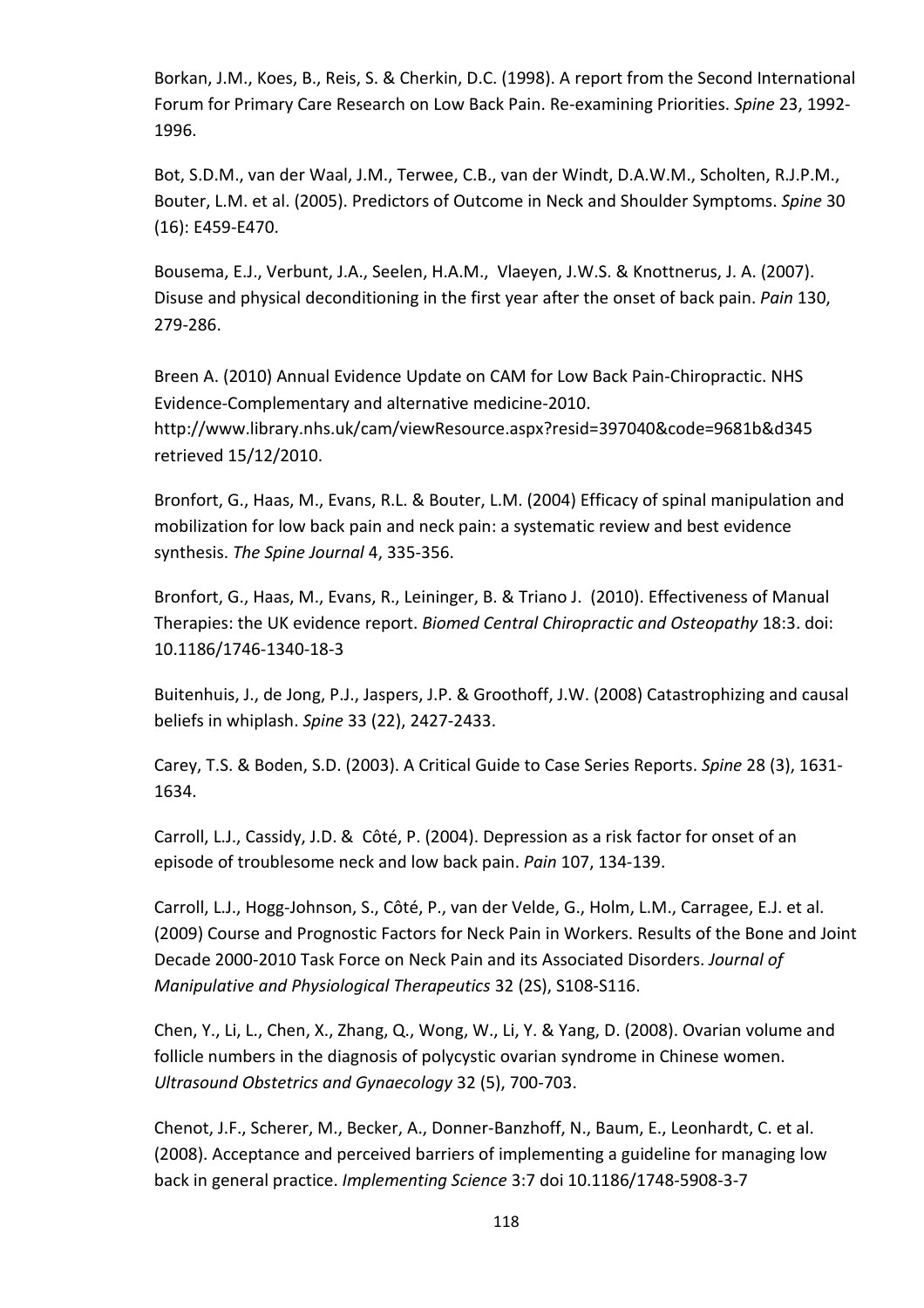Cheshire, A., Polley, M., Peters, D & Ridge, D. (2011). Is it feasible and effective to provide osteopathy and acupuncture for patients with musculoskeletal problems in a GP setting? A service evaluation. BioMed Central Family Practice12: 49. http://www.biomedcentral.com/1471-2296/12/49

Christensen, L. & Mendoza, J.L. (1986). A method of assessing change in a single subject: an alteration of the RC index. Behavioural Therapy 17, 305-308.

Coons, S.J. (2008). Describing Response Scales in Patient-Reported Outcome Measures: Terms Matter. Clinical Therapeutics 30 (12), 2408-2409.

Copay, A.G., Glassman, D.D., Subach, B.R., Berven, S., Schuler, T.C. & Carreon, L.Y. (2008). Minimal clinically important differences in lumbar spine surgery patients: a choice of methods using the Oswestry Disability Index, Medical Outcomes Study Questionnaire Short Form 36, and Pain Scales. The Spine Journal 8, 968-974.

Copay, A.G., Subach, B.R., Glassman, S.D., Polly, D.W. & Schuler, T.C. (2007). Understanding the minimum clinically important difference: a review of concepts and methods. The Spine Journal 7, 541-546.

Cöster, L., Kendall, S., Gerdle, B., Henriksson, C., Henriksson, K.G. & Bengtsson, A. (2008). Chronic widespread musculoskeletal pain-a comparison of those who meet criteria for fibromyalgia and those who do not. European Journal of Pain 12 (5), 600-610.

Côté, P., van der Velde, G., Cassidy, J.D., Carroll, L.J., Hogg-Johnson, S., Holm, L.W. et al. (2008). The burden and determinants of neck pain in workers: results of the Bone and Joint Decade 2000-2010 Task Force on Neck Pain and Its Associated Disorders. Spine 15 (33 Supplement 4), S60-74.

Crosby, R.D., Kolotkin, R.L. & Williams, G.R. (2003). Defining clinically meaningful change in health-related quality of life. Journal of Clinical Epidemiology 56, 395-407.

Dahl, T.H. (2002). International Classification of Functioning, Disability and Health: An introduction and discussion of its potential impact on rehabilitation services and research. Journal of Rehabilitative Medicine 34, 201-204.

Dawson, J., Doll, H., Fitzpatrick, R., Jenkinson, C. & Carr, A.J. (2010). Routine use of patient reported outcome measures in healthcare settings. British Medical Journal 340, 464-467.

Denison, E., Åsenlöf, P. & Lindberg P. (2004). Self-efficacy, fear avoidance, and pain intensity as predictors of disability in subacute and chronic musculoskeletal pain patients in primary care. Pain 111, 245-252.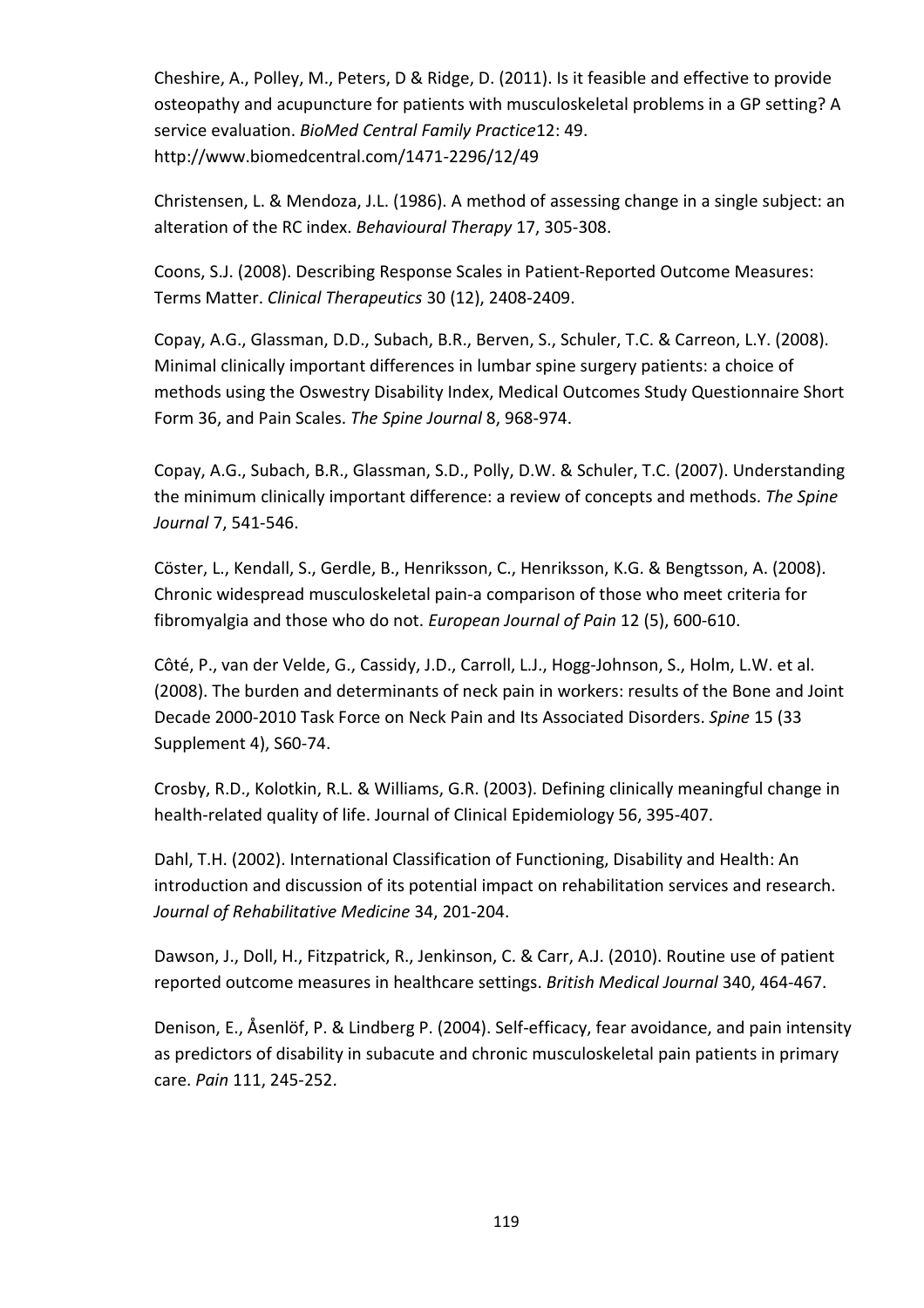Department of Health. (2006). The Musculoskeletal Services Framework. A joint responsibility: doing it differently.

http://www.nhs.uk/Asset.askx?path=/orthopaedics/Muskuloskeltal%20Framework\_241007. pdf. Retrieved updated version 21/11/2009

Derebery, J., Giang, G.M., Gatchel, R.J., Erickson, K. & Fogarty, T.W. (2009). Efficacy of a patient-education booklet for neck-pain patients with workers' compensation: a randomized controlled trial. Spine 34 (2), 206-213.

De Vet, H.C.W., Terluin, B., Knol, D.L., Roorda, L.D., Mokkink, L.B., Ostelo, R.W.J.G. et al. (2010). Three ways to quantify uncertainty in individually applied "minimally important change" values. Journal of Clinical Epidemiology 63 (1), 37-45.

De Vet, H.C., Terwee, C.B., Ostelo, R.W., Beckerman, H., Knol, D.L. & Bouter, L.M. (2006). Minimal changes in health status questionnaires: distinction between minimally detectable change and minimally important change. Health Quality Life Outcomes 4: 54.

Deyo, R.A., Andersson, G., Bombardier, C., Cherkin, D.C., Keller, R.B., Lee, C.K. et al. (1994). Outcome Measures for studying patients with low back pain. Spine 19 (185), 2032S-2036S.

Dionne, C.E., Dunn, K.M., Croft, P.R., Nachemson, A.L., Buchbinder, R., Walker, B.F. et al. (2008) A Consensus Approach Towards the Standardisation of Back Pain Definitions for the Use in Prevalence Studies. Spine 33 (1), 95-103.

Dunn, K.M. & Croft, P.R. (2004). Epidemiology and natural history of low back pain. Europa Medicophysica 40 (1), 9-13.

Eltayeb, S., Staal, J.B., Hassan, A. & de Bie, R.A. (2007). Work Related Risk Factors for Neck, Shoulder and Arm Complaints: A Cohort Study Among Dutch Computer Office Workers. Journal of Occupational Rehabilitation 19, 315-322.

Eltayeb, S., Staal, J.B., Kennes, J., Lamberts, P.H.G. & de Bie, R.A. (2007). Prevalence of complaints of arm, neck and shoulder among computer office workers and psychometric evaluation of a risk factor questionnaire. Biomed Central Musculoskeletal Disorders, 8, 68. http://www.biomedcentral.com/1471-2474/68

Enthoven, P., Skargren, E., Carstensen, J. & Öberg, B. (2004). Clinical Course in Patients Seeking Primary Care for Back or Neck Pain: A Prospective 5-Year Follow-Up of Outcome and Health Care Consumption with Subgroup Analysis. Spine 29 (21), 2458-2465.

Enthoven, P., Skargren, E., Carstensen, J. & Öberg, B. (2006). Predictive factors for 1-year and 5-year outcome for disability in a working population of patients with low back pain treated in primary care. Pain 122, 137-144.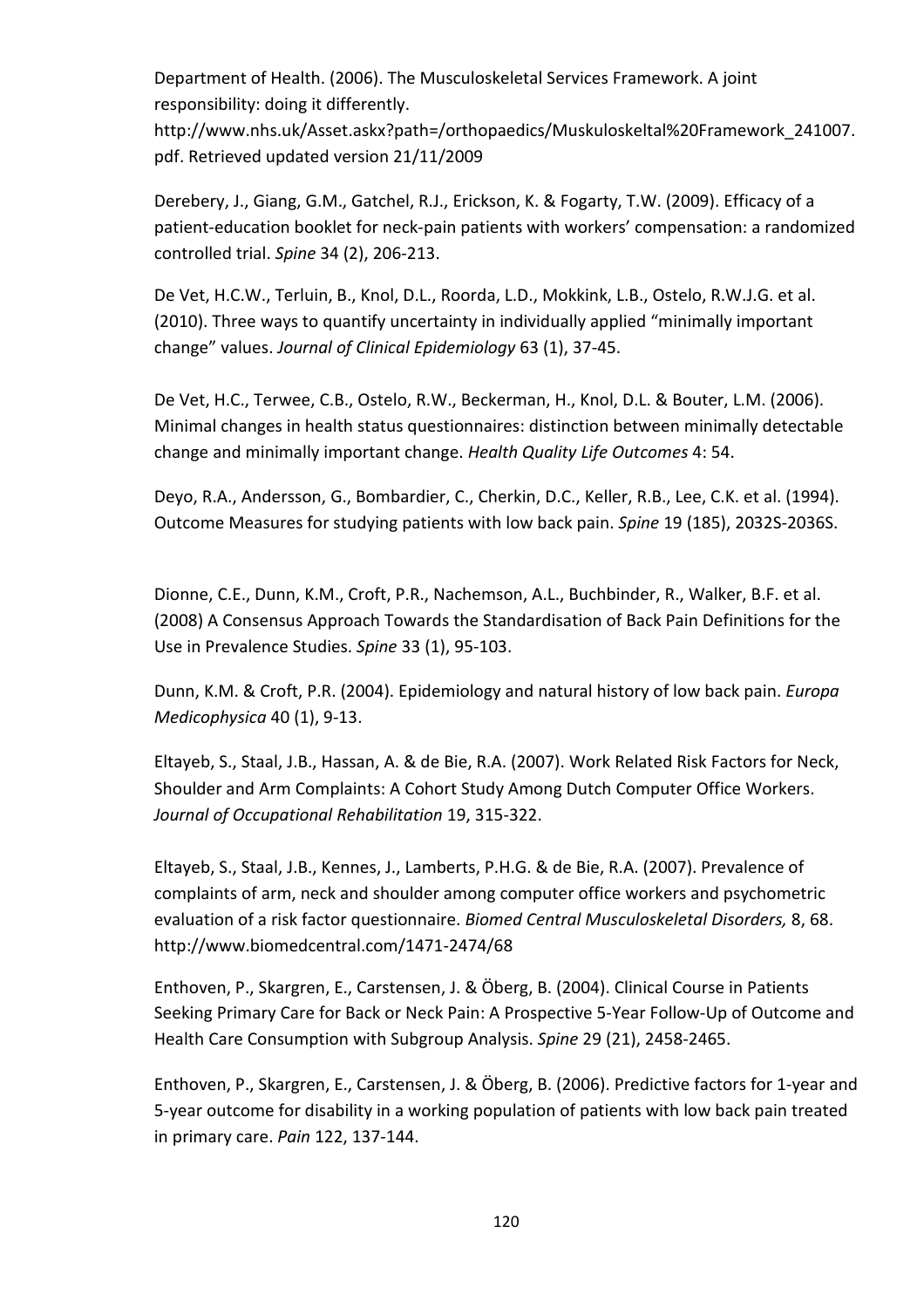Eton, D.T., Cella, D., Yost, K.J., Yount, S., Peterman, A.H., Neuberg, D.S. et al. (2004). A combination of distribution- and anchor-based approaches determined minimally important differences (MIDs) for four endpoints in a breast cancer scale. Journal of Clinical Epidemiology 57, 898-910.

Fairbank, J.C.T, Couper, J., Davies, J.B. & O'Brien, J.P. (1980). The Oswestry Low Back Pain Disability Questionnaire. Physiotherapy 66, 271-273.

Feleus, A., Bierma-Zeinstra, S.M.A., Miedma, H.S., Bernsen, R.M.D., Verhaar, J.A.N. & Koes, B.W. (2008). Incidence of non-traumatic complaints of arm, neck and shoulder in general practice. Manual Therapy, 13, 426-433.

Fletcher, A., Gore, S., Jones, D., Fitzpatrick, R., Spiegelhalter, D. & Cox, D. (1992). Quality of Life Measures in Health Care II: design, analysis and interpretation. British Medical Journal 305, 1145-1148.

Fluss, R., Faraggi, D. & Reiser B. (2005). Estimation of the Youden Index and its associated cut-off. Biomedicine Journal 47 (4), 458-472.

Flynn, T., Fritz, J., Whitman, J., Wainner, R., Magel, J., Rendeiro, D. et al. (2002). A clinical prediction rule for classifying patients with low back pain who demonstrate short-term improvement with spinal manipulation. Spine 27(24), 2835-2843.

Fritz, J., Childs, J.D. & Flynn, T.W. (2005). Pragmatic application of a clinical prediction rule in primary care to identify patients with low back pain with a good prognosis following a brief spinal manipulation intervention. Biomed Central Family Practice 6: 29 doi: 10.1186/1471- 2296-6-29

Foster, N.E., Dziedzic, K.S., van der Windt, D., Fritz, J.M. & Hay, E.M. (2009). Research priorities for non-pharmacological therapies for common musculoskeletal problems: nationally and internationally agreed recommendations. Biomed Central Musculoskeletal Disorders, 10, 3. http://www.biomedcentral.com/10.1186/1471-2474/10/3

Foster, N.E., Hill, J.C. & Hay, E.M. (2011) Subgrouping patients with low back pain in primary care: Are we getting any better? Manual Therapy 16, 3-8.

Foster, N.E., Thomas, E., Bishop, A., Dunn, K.M. & Main, C.J. (2010). Distinctiveness of psychological obstacles to recovery in low back pain patients in primary care. Pain 148, 398- 406.

Garner, M.J., Birmingham, M., Aker, P., Moher, D., Balon, J., Keenan, D. et al. (2008). Developing Integrative Primary Healthcare Delivery: Adding a Chiropractor to the Team. Explore 4 (1), 18-24.

Gatchel, R.J. & Mayer, T.G. (2010). Testing minimal clinically important difference: consensus or conundrum? The Spine Journal 10, 321-327.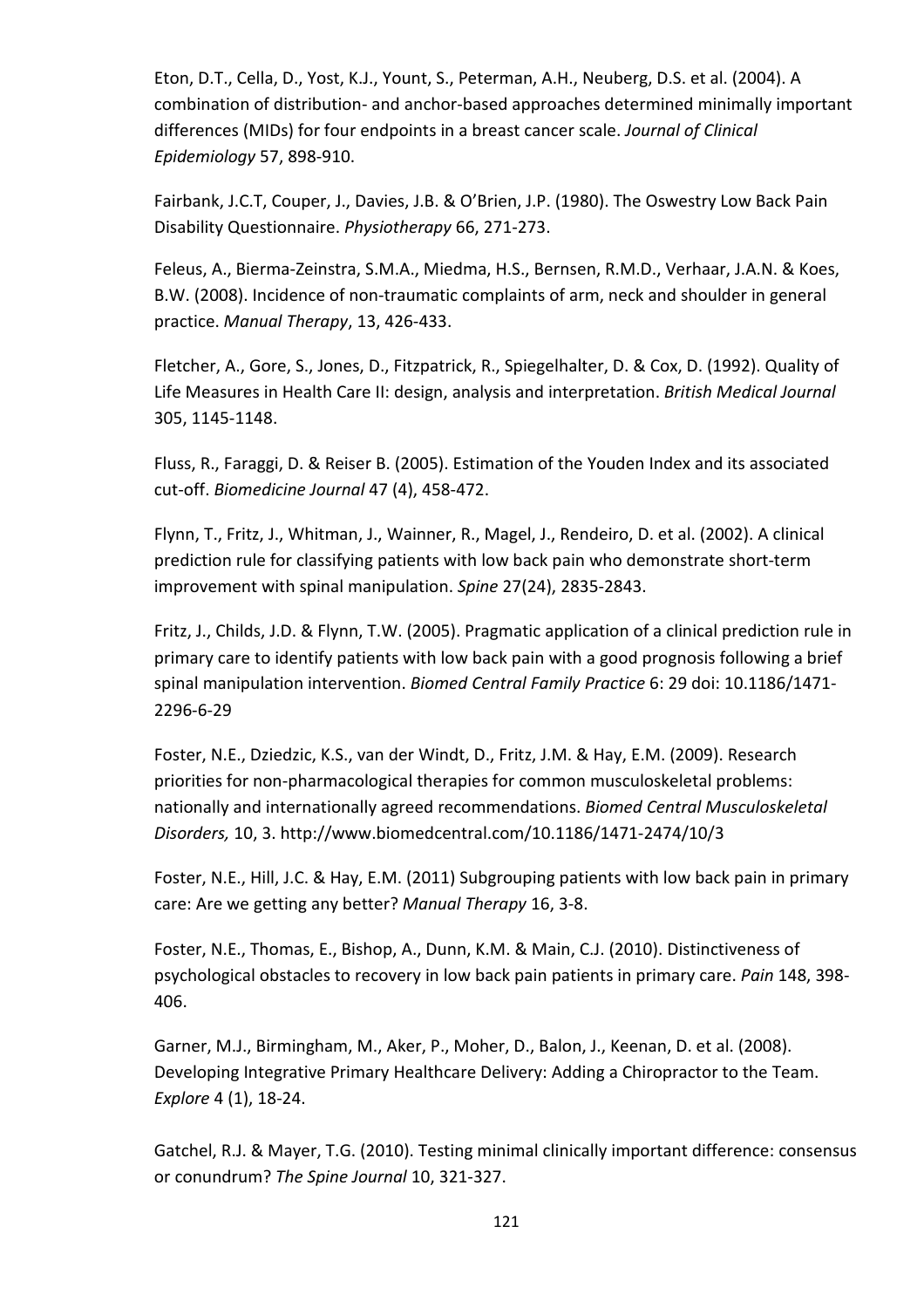Gay, R.E., Madson, T.J. & Cieslak, K.R. (2007). Comparison of the Neck Disability Index and the Neck Bournemouth Questionnaire in a Sample of Patients with Chronic Uncomplicated Neck Pain. Journal of Manipulative and Physiological Therapeutics 30 (4), 259-262.

Great Britain. Government Statistics Office. (1999). The Prevalence of Back Pain in Great Britain in 1998. Bulletin 1999/18 ISBN 1 841820563

Greene, B.R., Smith, M., Allareddy, V. & Haas M. (2006) Referral patterns and attitudes of Primary Care Physicians towards chiropractors. Biomed Central Complementary and Alternative Medicine 6: 5 doi: 10.1186/1472-6882-6-5

Guyatt, G.H. & Jaeschke, R.J. (1997). Reassessing quality of life instruments in the evaluation of new drugs. Pharmacoeconomics 12 (6), 621-626.

Haas, M., Spegman, A., Peterson, D., Aickin, M. & Vavrek D. (2010). Dose-Response and Efficacy of Spinal Manipulation for Chronic Cervicogenic Headache: A Pilot Randomised Controlled Trial. The Spine Journal, 10 (2), 117-128.

Hageman, W.J.J.M. & Arrindel, W.A. (1999). Establishing clinically significant change: increment of precision and the distinction between individual and group levels of analysis. Behaviour Research and Therapy 37, 1169-1193.

Hagen, E. M., Svensen, E. & Eriksen, H.R. (2005). Predictors and Modifiers of Treatment Effect Influencing Sick Leave in Subacute Low Back Pain Patients. Spine 30 (4), 2717-2723.

Hägg, O., Fritzell, P. & Nordwall A. (2003). The clinical importance of change scores in outcome scores after treatment for chronic low back pain. *European Spine Journal* 12 (1), 12-20.

Hall, H., McIntosh, G. & Boyle, C. (2009). Effectiveness of a low back pain classification system. The Spine Journal 9, 948-657.

Hamberg-van Reenen, H.H., Ariëns, G.A.M., Blatter, B.M., van Mechelen, W. & Bongers, P.M. (2007). A systematic review of the relationship between physical capacity and future low back and neck/shoulder pain. Pain 130, 93-107.

Hancock, M., Herbert, R.D. & Maher, C.G. (2009). A Guide to Interpretation of Studies Investigating Subgroups of Responders to Physical Therapy Interventions. Physical Therapy 89 (7), 698-704.

Hansson, E., Hansson, T. & Jonsson, R. (2006). Predictors for work ability and disability in men and women with low-back or neck problems. European Spine Journal 15 (6), 780-793.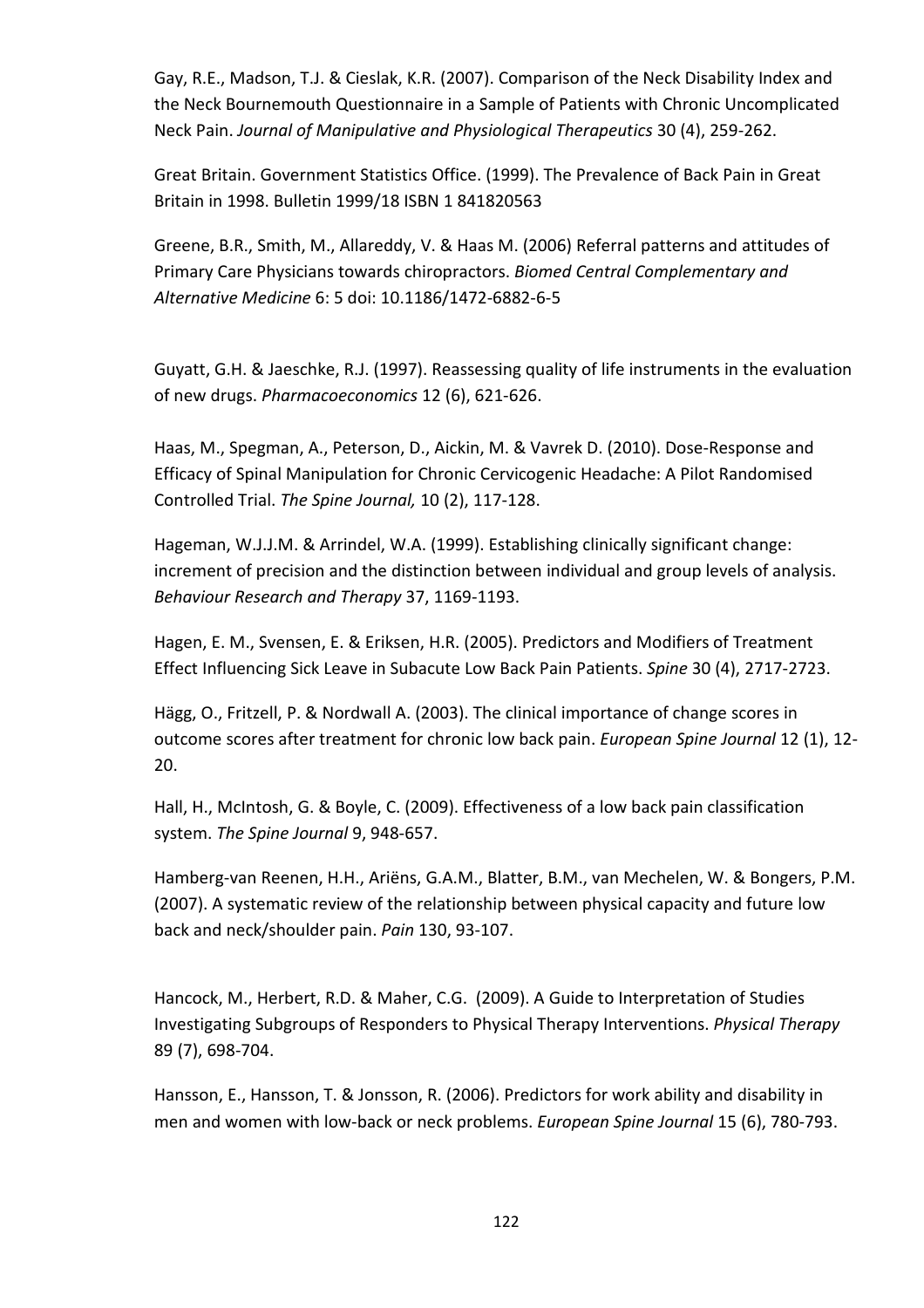Harkness, E.F., Macfarlane, G.J., Silman, A.J. & McBeth, J. (2005). Is musculoskeletal pain more common now than 40 years ago?: two population-based cross sectional studies. Rheumatology, 44, 890-895.

Hartvigsen, J., Lauridsen, H., Ekström, S., Nielsen, M.B., Lange, F., Kofoed, N. et al. (2005). Translation and validation of the Danish version of the Bournemouth Questionnaire. Journal of Manipulative and Physiological Therapeutics 28 (6), 402-407.

Hayden, J.A., Dunn, K.M., van der Windt, D.A. & Shaw, W.S. (2010). What is the prognosis of back pain? Best Practice and Research Clinical Rheumatology 24, 167-179.

Hays, R.D. & Woolley, J.M. (2000). The concept of clinically meaningful difference in healthrelated quality of life research. Pharmacoeconomics 18, 419-423.

Henschke, N., Maher, C., Refshauge, K.M., Herbert, R.D., Cumming, R.G., Bleasel, J. et al. (2008). Prognosis in patients with recent onset low back pain in Australian primary care: inception cohort study. British Medical Journal 337:a171 doi:10.1136/bmj.a171

Hestbaek, L., Lebouef-Yde, C. & Manniche, C. (2003). Low back pain: What is the long-term course? A review of studies of general populations. European Spine Journal 12, 149-165.

Hildebrandt, J., Ursin, H., Mannion, A.F., Airaksinen, O., Brox, J.I., Cedraschi, C. et al. (2004). European Guidelines for the Management of Chronic Non-Specific Low Back Pain. European Commission Research Directorate General.

http://www.backpaineurope.org/web/html/wg2\_results.html

Hill, J.C., Lewis, M., Sim, J., Hay, E.M. & Dziedzic, K. (2007). Predictors of poor outcome in patients with neck pain treated by physical therapy. Clinical Journal of Pain 23 (8), 683-690.

Hill, J.C., Konstantinou, K., Egbewale, B.E., Dunn, K.M., Lewis M. & van der Windt D. (2011). Clinical Outcomes Among Low Back Pain Consulters With Referred Leg Pain In Primary Care. Spine Published Ahead of Print. doi: 10.1097/BRS.0b013e31820712bb

Hillman, M., Wright, A., Rajaratnam, G., Tennant, A., Chamberlain, M.A. (1996) Prevalence of low back pain in the community: implications for service provision in Bradford, UK. Journal of Epidemiology and Community Health, 50, 347-352.

Holm, L.W., Carroll, L.J., Cassidy, J.D., Skillgate, E. & Ahlbom, A. (2007). Widespread pain following whiplash-associated disorders: incidence, course and risk factors. Journal of Rheumatology 34 (1), 193-200.

Holmberg, S.A.C. & Thelin, A.G. (2010) Predictors of sick leave owing to neck or low back pain: A 12-year longitudinal cohort study in a rural male population. Annals of Agricultural Environmental Medicine 17, 251-257.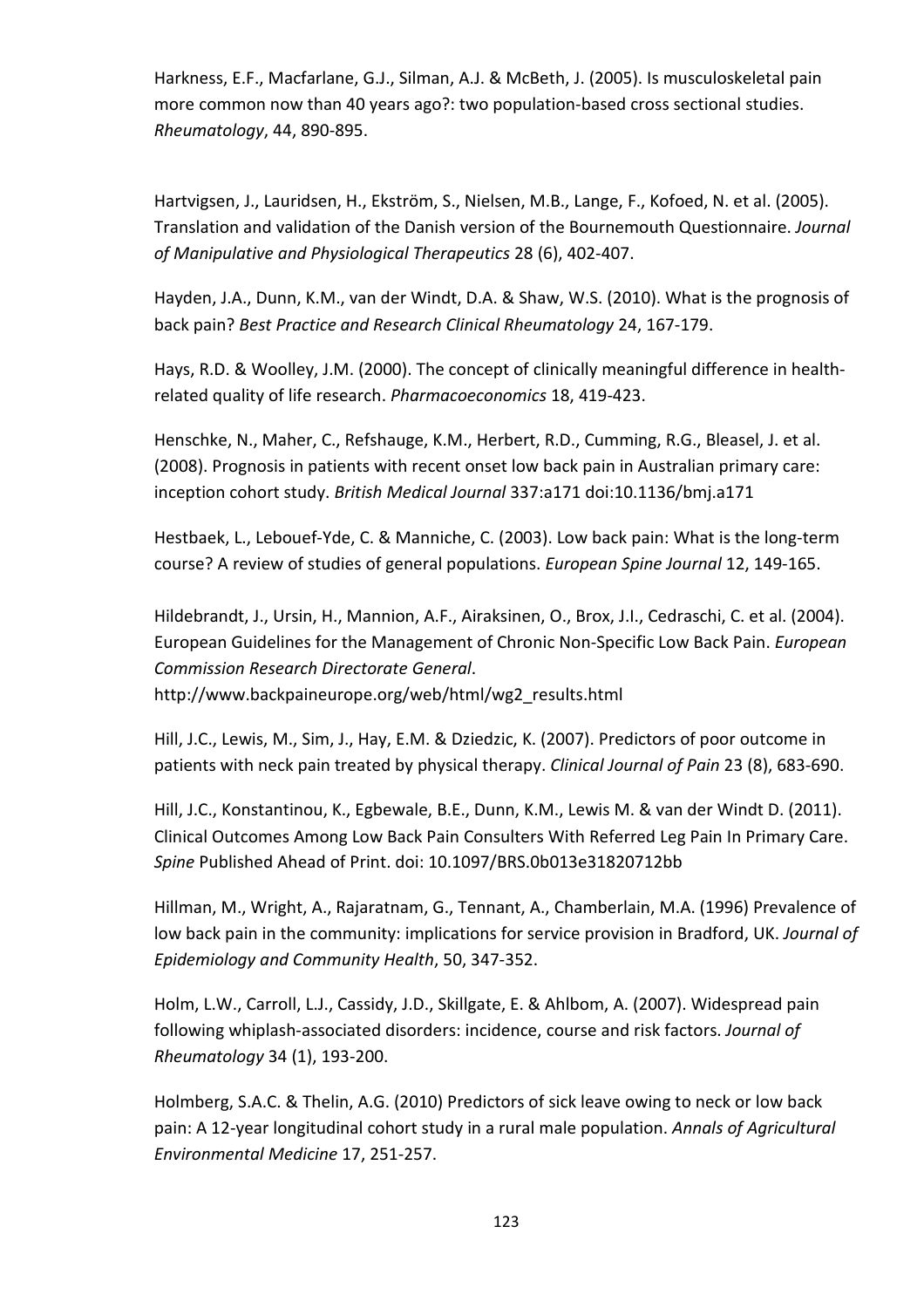Holtermann, A., Hansen, J.V., Burr, H. & Søgaard, K. (2010) Prognostic factors for long-term sickness absence among employees with neck-shoulder and low-back pain. Scandinavian Journal of Environmental Health 36 (1), 34-41.

Horn, S.D., De Jong, G., Ryser, D.K., Vaezie, P.J. & Teraoka, J. (2005). Another look at observational studies in rehabilitation research: Going beyond the holy grail of the randomised controlled trial. Archive of Physical Medicine Rehabilitation 86 (2), S8-S15.

Hosmer, D.W. & Lemeshow, S. (2000). Applied Logistic Regression. Second Edition. New York: Wiley.

Houweling, T.A.W. (2010). Reporting Improvement from patient-reported outcome measures: A review. Clinical Chiropractic 13, 15-22.

Hurst, H.C. (2001). Agreement between anchor-based method and distribution-based estimates of clinically important differences. Unpublished MSc Clinical Chiropractic Dissertation. University of Portsmouth, Portsmouth.

Hurst, H. & Bolton, J. (2004). Assessing the Clinical Significance of Change Scores Recorded on Subjective Outcome Measures. Journal of Manipulative and Physiological Therapeutics 27, 26-35.

Hush, J.M., Michaleff, Z., Maher, C.G., & Refshauge, K. (2009). Individual, physical and psychological risk factors for neck pain in Australian office workers: a 1-year longitudinal study. European Spine Journal 18, 1532-1540.

Jacobson, N.S., Follette, W.C. & Revenstorf, D. (1984). Psychotherapy outcome research: methods for reporting variability and evaluating clinical significance. Behavioural Therapy 15, 336-352.

Jacobson, N.S. & Traux, P. (1991). Clinical Significance: a statistical approach to defining meaningful change in psychotherapy research. Journal of Consulting and Clinical Psychology 59, 12-19.

Jaeschke, R., Singer, J. & Guyatt, G. (1989). Measurement of health status, ascertaining the minimal clinical important difference. Controlled Clinical Trials 10, 407-415.

Jensen, T.S., Albert, H.B., Sorensen, J.S., Manniche, C. & Leboeuf-Yde, C. (2007). Magnetic Resonance Imagining Findings as a predictor of clinical outcome in patients with sciatica receiving active conservative treatment. Journal of Manipulative and Physiological Therapeutics 30 (2), 98-108.

Jensen, I.B., Busch, H., Bodin, L., Hagberg, J., Nygren, Å. & Bergström, G. (2009). Cost effectiveness of two rehabilitation programmes for neck and back pain patients: A seven year follow-up. Pain 142, 202-208.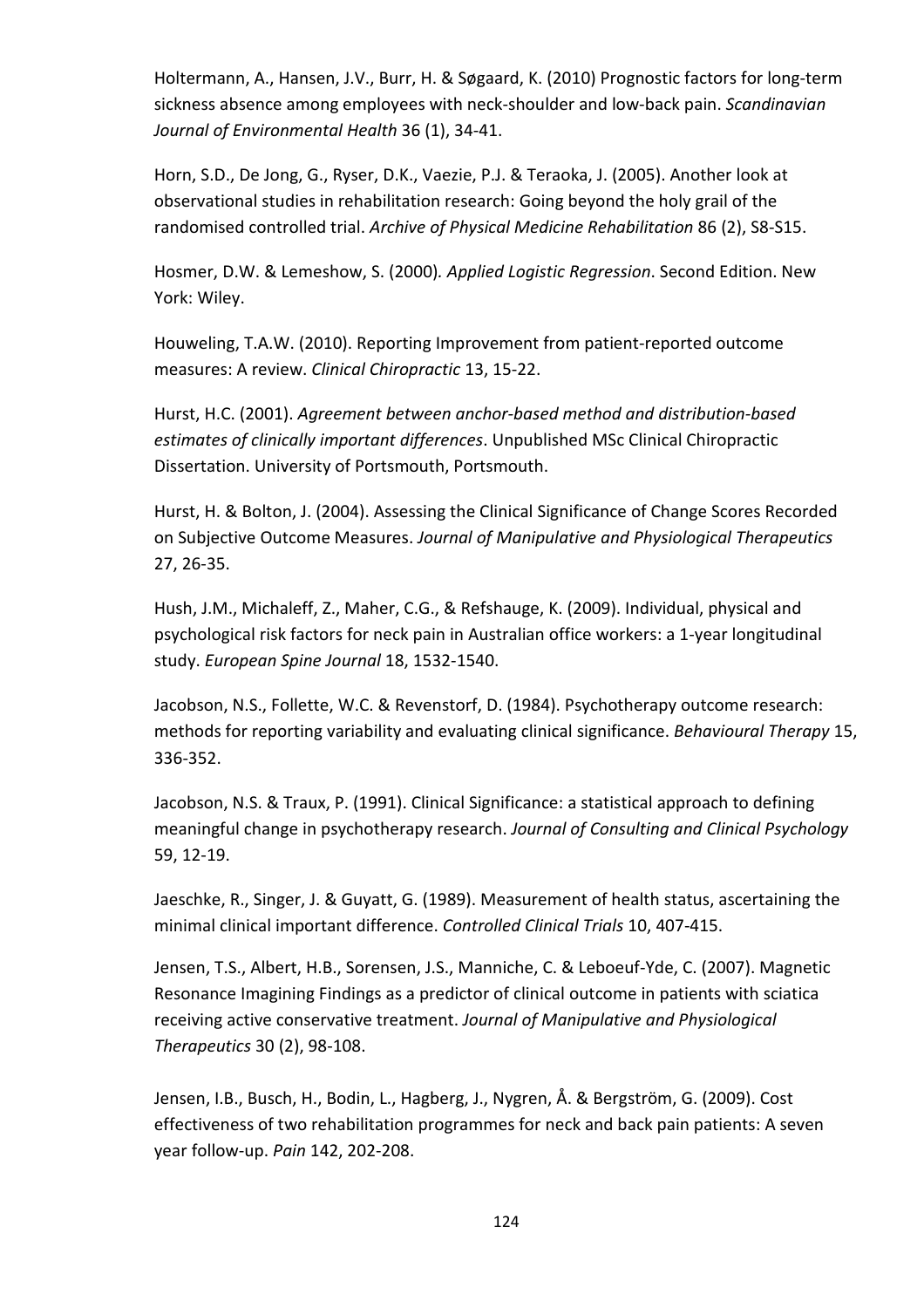Jensen, M.P. & Karoly, P. (1992). Self-Report Scales and Procedures. In Turk, D.C. & Melzack, R. (Eds). Handbook of Pain Assessment, pp. 147-148. Guildford Press.

Jolles, B.M., Buchbinder, R. & Beaton, D.E. (2005). A study compared nine patient-specific indices for musculoskeletal disorders. Journal of Clinical Epidemiology 58, 791-801.

Jordan, K., Dunn, K.M., Lewis, M. & Croft, P. (2006). A minimal clinically important difference was derived for the Roland-Morris Disability Questionnaire for low back pain. Journal of Clinical Epidemiology 59, 45-52.

Jordan, K.P., Kadam, U.T., Hayward, R., Porcheret, M., Young, C., & Croft, P. (2010). Annual consultation prevalence of regional musculoskeletal problems in primary care: an observational study [Electronic version]. Biomed Central Musculoskeletal Disorders, 11:144. http://www.biomedcentral.com/1471-2474/11/144

Juniper, M., Le, T.K. & Mladsi, D. (2009). The epidemiology, economic burden and pharmacological treatment of chronic low back pain in France, Germany, Italy, Spain, and the UK: a literature-based review. Expert Opinion on Pharmacotherapy, 10 (16), 2581-2592.

Kamath, C. & Dueck, A. (2005). Incorporating Clinical Significance into a Study. Current Problems in Cancer 29 (6), 306-316.

Karjalainen, K., Malmivaara, A., Mutanen, P., Roine, R., Hurri, H. & Pohjolainen, T. (2004). Mini-Intervention for Subacute Low Back Pain. Spine 29 (10), 1069-1076.

Keeley, P., Creed, F., Tomenson, B., Todd, C., Borgin, G. & Dickens, C. (2008). Psychosocial predictors of health-related quality of life and health service utilisation in people with chronic low back pain. Pain 135, 142-150.

Keijers, E., Feleus, A., Miedema, H.S., Koes, B.W. & Bierma-Zeinstra, S.M.A. (2010). Psychological factors predicted non-recovery in both specific and nonspecific diagnoses at arm, neck and shoulder. Journal of Clinical Epidemiology, 63, 1370-1379.

Khorsan, R., Coulter, I.D., Hawk, C. & Choate, C. G. (2008). Measures in Chiropractic Research: Choosing Patient-Based Outcome Assessments. Journal of Physiological and Manipulative Therapeutics 31 (5), 355-375.

King, R. (2002). The Spanish (Castilian) version of the Bournemouth Questionnaire: reliability, validity and responsiveness. Unpublished MSc Clinical Chiropractic Dissertation, University of Portsmouth, Portsmouth.

Koes, B.W., van Tulder, M., Chung-Wei, C.L., Macedo, L.G., McAuley, J. & Maher, C. (2010). An updated overview of clinical guidelines for the management of non-specific low back pain in primary care. European Spine Journal 19: 2075-2094.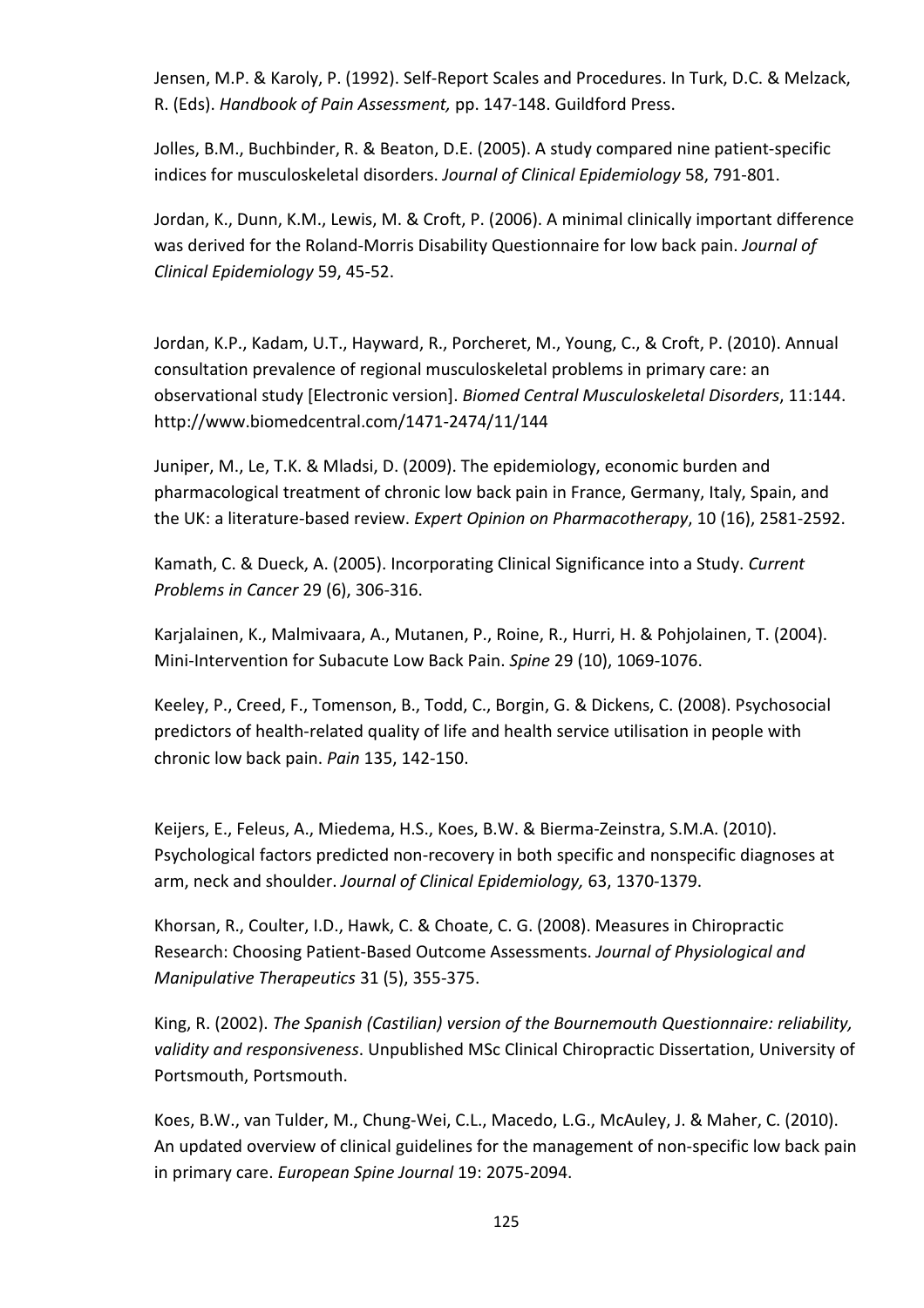Koes BW, van Tulder MW, Ostello R, Burton AK & Waddell G. (2001). Clinical Guidelines for the Management of Low Back Pain in Primary Care: An International Comparison. Spine 26 (22), 2504-2514.

Koleck, M., Mazaux, J-M., Rascle, N. & Bruchon-Schweitzer, M. (2006). Psycho-social factors and coping strategies as predictors of chronic evolution and quality of life in patients with low back pain: A prospective study. European Journal of Pain 10, 1-11.

Kongsted, A. & Lebouef-Yde C. (2010). The Nordic back pain subpopulation program: Can low back pain patterns be predicted from the first consultation with a chiropractor? A longitudinal pilot study. Biomed Central Chiropractic and Osteopathy 18:8. http://www.chiropracticandosteo.com/content/18/1/8

Krebs, E.E., Bair, M.J., Damush, T.M., Tu, W., Wu, J. & Kroenke, K. (2010). Comparative responsiveness of pain outcome measures among primary care patients with musculoskeletal pain. Medical Care 48 (11), 1007-1014.

Lacey, R.J., Lewis, M., Jordan, K., Jinks, C. & Sim, J. (2005). Interrater reliability of scoring of pain drawings in self-report health survey. Spine 30 (16), E455-458.

Lakke, S.E., Soer, R., Takken, T. & Reneman, M.F. (2009). Risk and prognostic factors for nonspecific musculoskeletal pain: a synthesis of the evidence from systematic reviews classified into ICF dimensions. Pain 147 (1-3), 153-164.

Langworthy, J. & Breen, A.C. (2007). Psychosocial factors and their predictive value in chiropractic patients with low back pain: a prospective inception cohort study. Biomed Central Chiropractic and Osteopathy 15, 5. doi:10.1186/1746-1340-15-5

Langworthy, J.M., Breen, A.C., Vogel, S. & Collier, R. (2002) Third Prize: Chiropractic and the national health care system: a basis for partnership in the UK. Journal of Manipulative and Physiological Therapeutics 25 (1), 21-33.

Lauridsen, H.H., Hartvigsen, J., Manniche, C., Korsholm, L. & Grunnet-Nilsson, N. (2006). Responsiveness and minimal clinically important difference for pain and disability instruments in low back pain patients. BioMed Central Musculoskeletal Disorders 7(82). doi: 10.1186/1471-2474-7-82.

Lawrence, D.J., Meeker, W., Branson, R., Bronfort, G., Cates, J.R., Haas, M. et al. (2008). Chiropractic Management of Low Back Pain and Low Back-Related Leg Complaints: A Literature Synthesis. Journal of Manipulative and Physiological Therapeutics, 31 (9), 659-673.

Leboeuf-Yde, C. (1999). Smoking and low back pain. A systematic literature review of 41 journal articles reporting 47 epidemiological studies. Spine 24 (14), 1463-1470.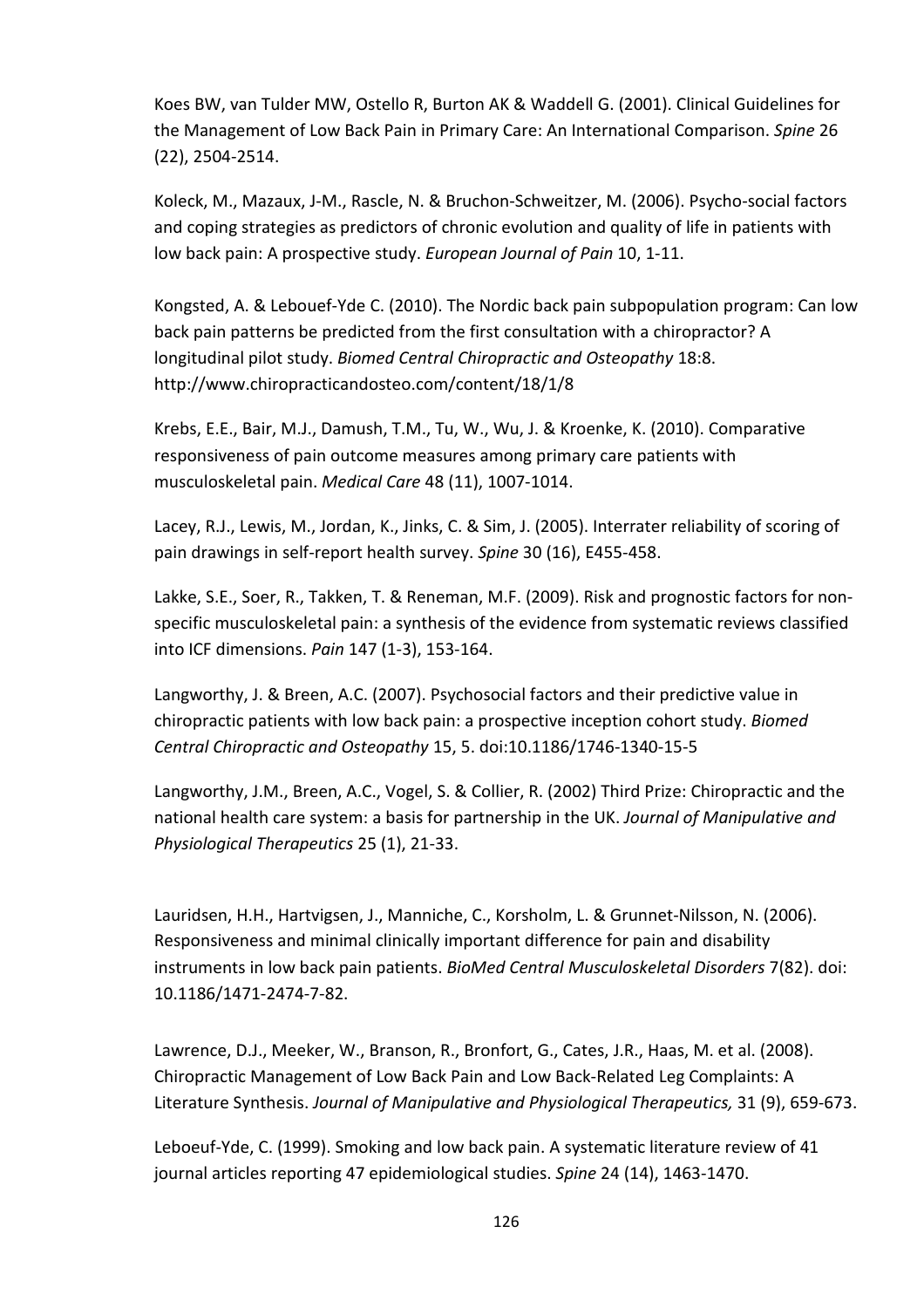Leboeuf-Yde, C. (2000). Alcohol and low back pain: a systematic literature review. Journal of Manipulative and Physiological Therapeutics 23 (5), 343-346.

Leboeuf-Yde, C., Andrén, J.A., Gernardt, M. & Malmqvist, S. (1997) Interprofessional contacts between chiropractors and other healthcare professionals in Sweden as seen from a chiropractic perspective. Journal of Manipulative and Physiological Therapeutics 20 (4), 241- 245.

Leboeuf-Yde, C., Grønstvedt, A., Borge, J.A., Lothe, J., Magnesen, E., Nilsson, Ø. et al. (2004). The Nordic Back Pain Subpopulation Program: Demographic and Clinical Predictors for Outcome in Patients Receiving Chiropractic Treatment for Persistent Low-Back Pain. Journal of Manipulative and Physiological Therapeutics 27 (8), 493-502.

Leboeuf-Yde, C., Grønstvedt, A., Borge, J.A., Lothe, J., Magnesen, E., Nilsson, Ø. et al. (2005). The Nordic Back Pain Subpopulation Program: A 1-year prospective multicenter study of outcomes of persistent low-back pain in chiropractic patients. Journal of Manipulative and Physiological Therapeutics 28 (2), 90-96.

Leboeuf-Yde, C., Kyvik, K.O. & Bruun, N.H. (1998). Low back pain and lifestyle. Part I: Smoking. Information from a population-based sample of 29,424 twins. Spine 23 (20), 2207- 2213.

Leboeuf-Yde, C., Nielsen, J., Kyvik, K.O., Feyer, R. & Hartvigsen, J. (2009) Pain in the lumbar, thoracic or cervical regions: do age and gender matter? A population-based study of 34,902 Danish twins 20-71 years of age. Biomed Central Musculoskeletal Disorders, 10, 39. http://www.biomedcentral.com/1471-2474/10/39

Leboeuf-Yde, C., Rosenbaum, A., Axén, I., Lövgren, P., Jørgensen, K., Halasz, L. et al. (2009) The Nordic Subpopulation Research Programme: prediction of treatment outcome in patients with low back pain treated by chiropractors-does the psychological profile matter? Biomed Central Chiropractic and Osteopathy 17, 14 doi:10.1186/1746-1340-17-14

Leboeuf-Yde, C., Yashin, A. & Lauritzen, T. (1996). Does smoking cause low back pain? Results from a population-based study. Journal of Manipulative and Physiological Therapeutics 19 (2), 99-108.

Leijon, O., Wahlström, J. & Mulder, M. (2009). Prevalence of Self-Reported Neck-Shoulder-Arm Pain and Concurrent Low Back Pain or Psychological Distress: Time-Trends in a General Population 1990-1996. Spine 34 (17), 1863-1868.

Lemieux, J., Beaton, D.E., Hogg-Johnson, S., Bordeleau, L.J. & Goodwin, P.J. (2007). Three methods for minimally important difference: no relationship was found with the net proportion of patients improving. Journal of Clinical Epidemiology 60, 448-455.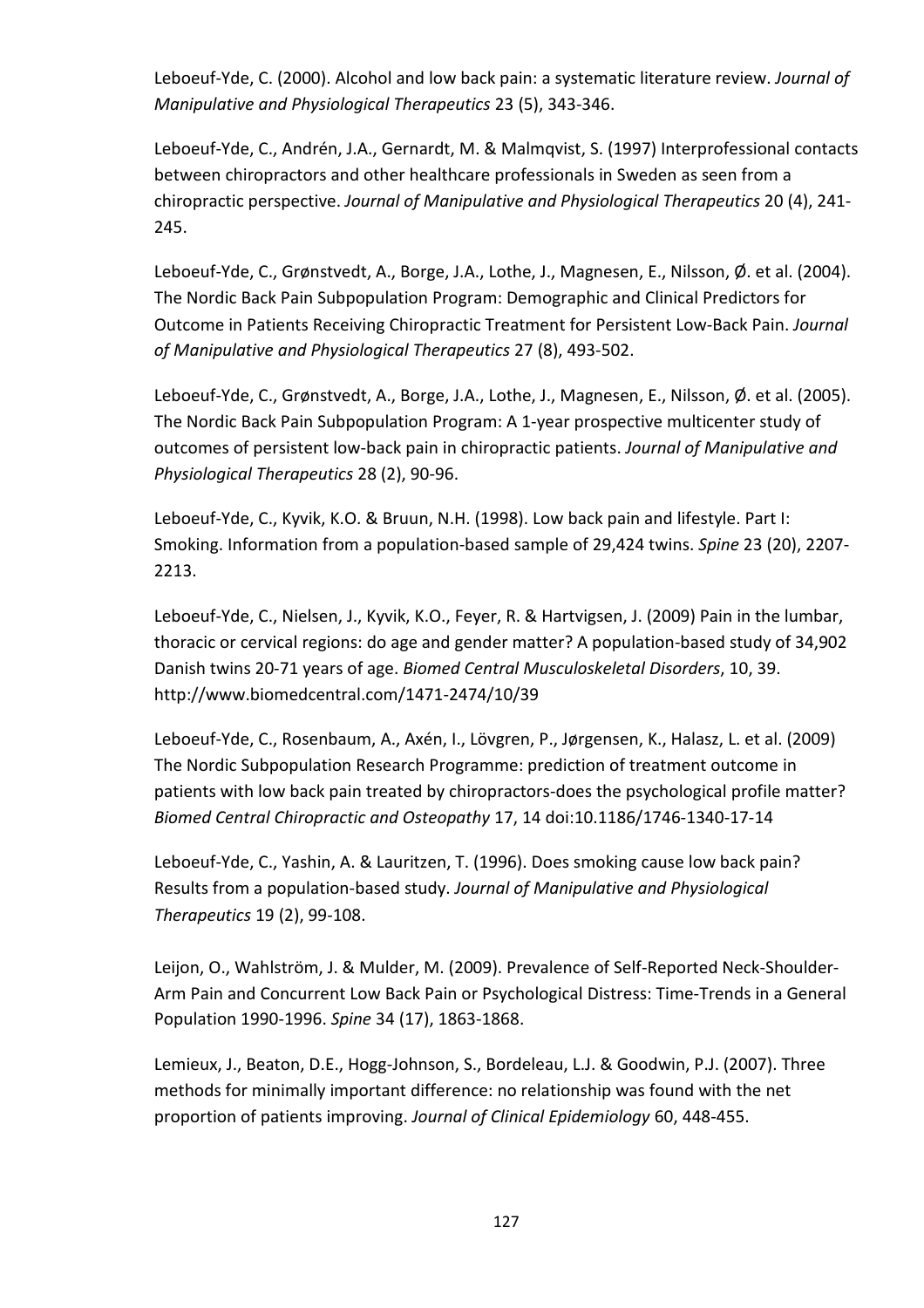Licciardone, J.C. & Russo, D.P. (2006). Blinding Protocols, Treatment Credibility, and Expectancy: Methodologic Issues and Clinical Trials of Osteopathic Manipulative Treatment. Journal of the American Osteopathic Association 106 (8), 457-463.

Lindell, O., Johansson, S-E. & Strender, L-E. (2010). Predictors of stable return-to-work in non-acute, non-specific spinal pain: low total prior sick-listing, high self prediction and young age. A two-year prospective cohort study. Biomed Central Family Practice 11, 53 doi: 10.1186/1471-2296-11-53

Linton, S.J. (2000). A review of psychosocial risk factors in back and neck pain. Spine 25, 1148-1156.

Lønnberg, F., Pedersen, P.A. & Siersma, V. (2010). Early predictors of the long-term outcome of low back pain-results of a 22-year prospective cohort study from general practice. Family Practice 0, 1-6. doi: 10.1093/fampra/cmq061

McKee, M., Britton, A., Black, N., McPherson, K., Sanderson, C. & Bain, C. (1999). Interpreting the evidence: choosing between randomised and non-randomised studies. British Medical Journal 319, 312-315.

Macfarlane, G.J., Hunt, I.M. & Silman, A.J. (2000). Role of Mechanical and Psychosocial factors in the onset of forearm pain: prospective population based study. British Medical Journal 321, 1-5.

Mallen, C.D., Peat, G., Thomas, E., Dunn, K.M. & Croft, P.R. (2007). Prognostic factors for musculoskeletal pain in primary care: a systematic review. British Journal of General Practice 57, 655-661.

Malmqvist, S. (2001). Psychometric properties of the Bournemouth Questionnaire in Swedish back pain patients: translation and validation. Unpublished MSc Clinical Chiropractic Dissertation, University of Portsmouth, Portsmouth.

Malmqvist, S., Leboeuf-Yde, C., Ahola, T., Andersson, O., Ekström, K., Pekkarinen, H. et al. (2008). The Nordic back pain subpopulation program: predicting outcome among chiropractic patients in Finland. Biomed Central Chiropractic & Osteopathy 16, 13. doi: 10.1186/1746-1340-16-13

Maniadakis, N. & Gray, A. (2000). The economic burden of back pain in the UK. Pain, 84, 95- 103.

Mannion, A.F., Porchet, F., Kleinstück, F.S., Lattig, F., Jeszensky, D., Bartanusz, V. et al. (2009). The quality of spine surgery from the patient's perspective: Part 2. Minimal clinically important difference for improvement and deterioration measured with the Core Outcome Measures Index. European Spine Journal 18 (suppl 3), S374-S379.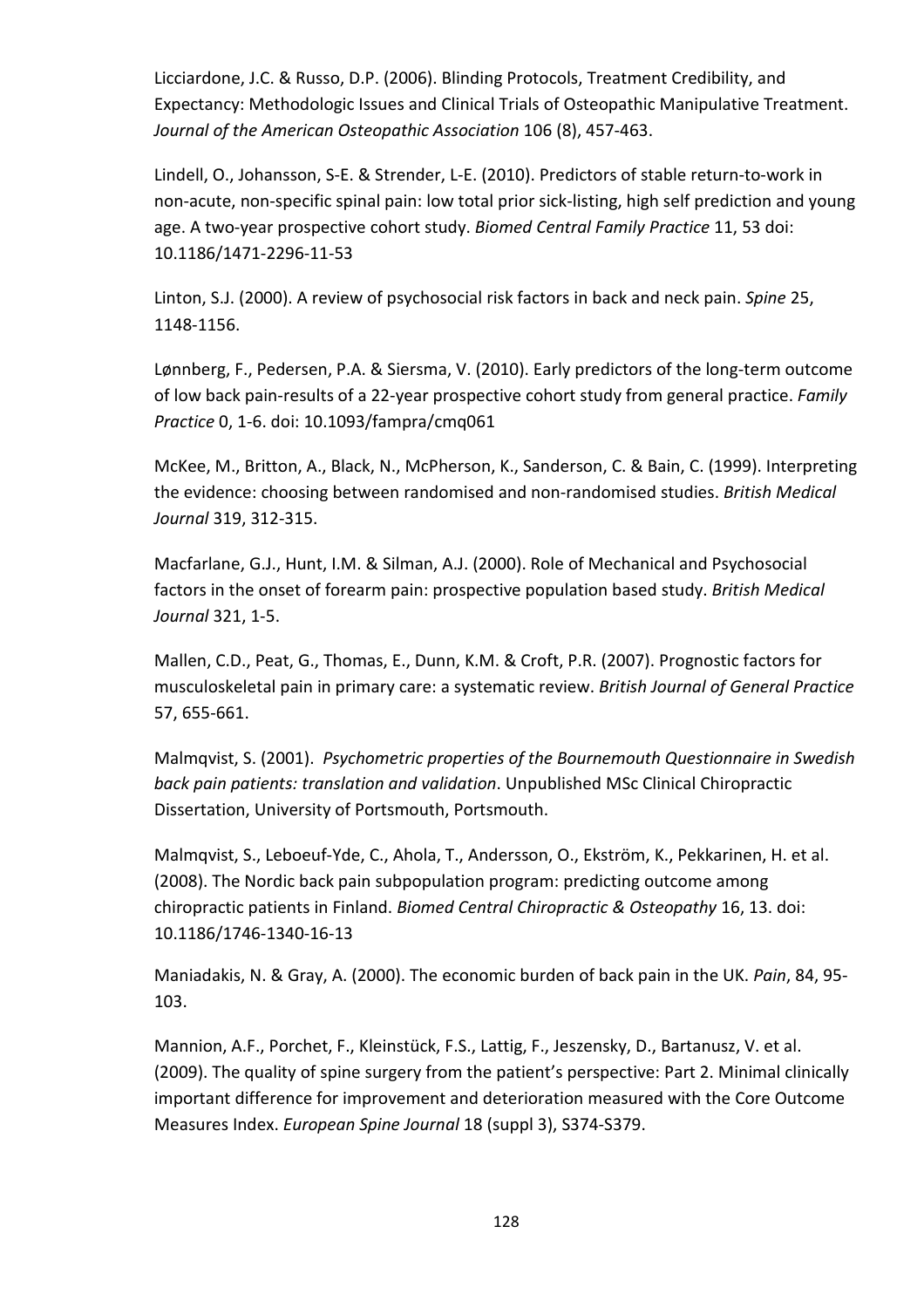Martel, J., Dugas, C., Lalond, D. & Descarreaux, M. (2009). Validation of the French Version of the Bournemouth Questionnaire. Journal of the Canadian Chiropractic Association 53 (2), 102-110.

Maughan, E.F. & Lewis, J.S. (2010) Outcome measures in chronic low back pain. European Spine Journal 19 (9), 315-322. doi 10.1007/s00586-010-1353-6.

May, S., Gardiner, E., Young, S. & Klaber-Moffett, J. (2008). Predictor Variables for a Positive Long-Term Functional Outcome in Patients with Acute and Chronic Neck and Back Pain Treated with a McKenzie Approach: A Secondary Analysis. The Journal of Manual and Manipulative Therapy 16 (3), 155-160.

Menezes, C. L. da C., Henschke, N., Maher, C.G., Refshauge, K.M., Herbert, R.D., McAuley, J.H. et al. (2007). Prognosis of chronic low back pain: design of an inception cohort study. BioMed Central Musculoskeletal Disorders 8: 11. doi: 10.1186/1471-2474-8-11

Mercado, A.C., Carroll, L.J., Cassidy, J.D. & Côté, P.(2005). Passive coping as a risk factor for disabling neck or low back pain. Pain 117, 51-57.

Michaelson, P., Sjölander, P. & Johansson, H. (2004). Factors predicting pain reduction in chronic back and neck pain after multimodal treatment. Clinical Journal of Pain 20 (6), 447- 454.

Moons, K.G.M., Altman, D.G., Vergouwe, Y & Royston P. (2009). Prognosis and prognostic research; application and improved clinical practice. British Medical Journal 338: b606. doi: 10.1136/bm.b606

Moons, K.G.M., Royston, P., Vergouwe, Y., Grobbee, D.E. & Altman, D.G. (2009). Prognosis and prognostic research: what, why, and how? British Medical Journal 338: b375. doi: 1136/bmj.b375

Mootz, R.D., Cherkin, D.C., Odegard, C.E., Eisenberg, D.M., Barassi, J.P. & Deyo, R.A. (2005). Characteristics of Chiropractic Practitioners, Patients, and Encounters in Massachusetts and Arizona. Journal of Manipulative and Physiological Therapeutics, 28 (9), 645-653.

Murphy, D.R., Hurwitz, E.L. & McGovern, E.E. (2009). A Nonsurgical Approach to the Management of Patients with Lumbar Radiculopathy Secondary to Herniated Disk: A Prospective Observational Cohort Study With Follow-Up. Journal of Manipulative and Physiological Therapeutics, 32 (9), 723-733.

Myers, S.S., Phillips, R.S., Davis, R.B., Cherkin, D.C., Legedza, A., Kaptchuck, T.J. et al. (2007). Patient Expectations as Predictors of Outcome in Patients with Acute Low Back Pain. Journal of General Internal Medicine 23 (2), 148-153.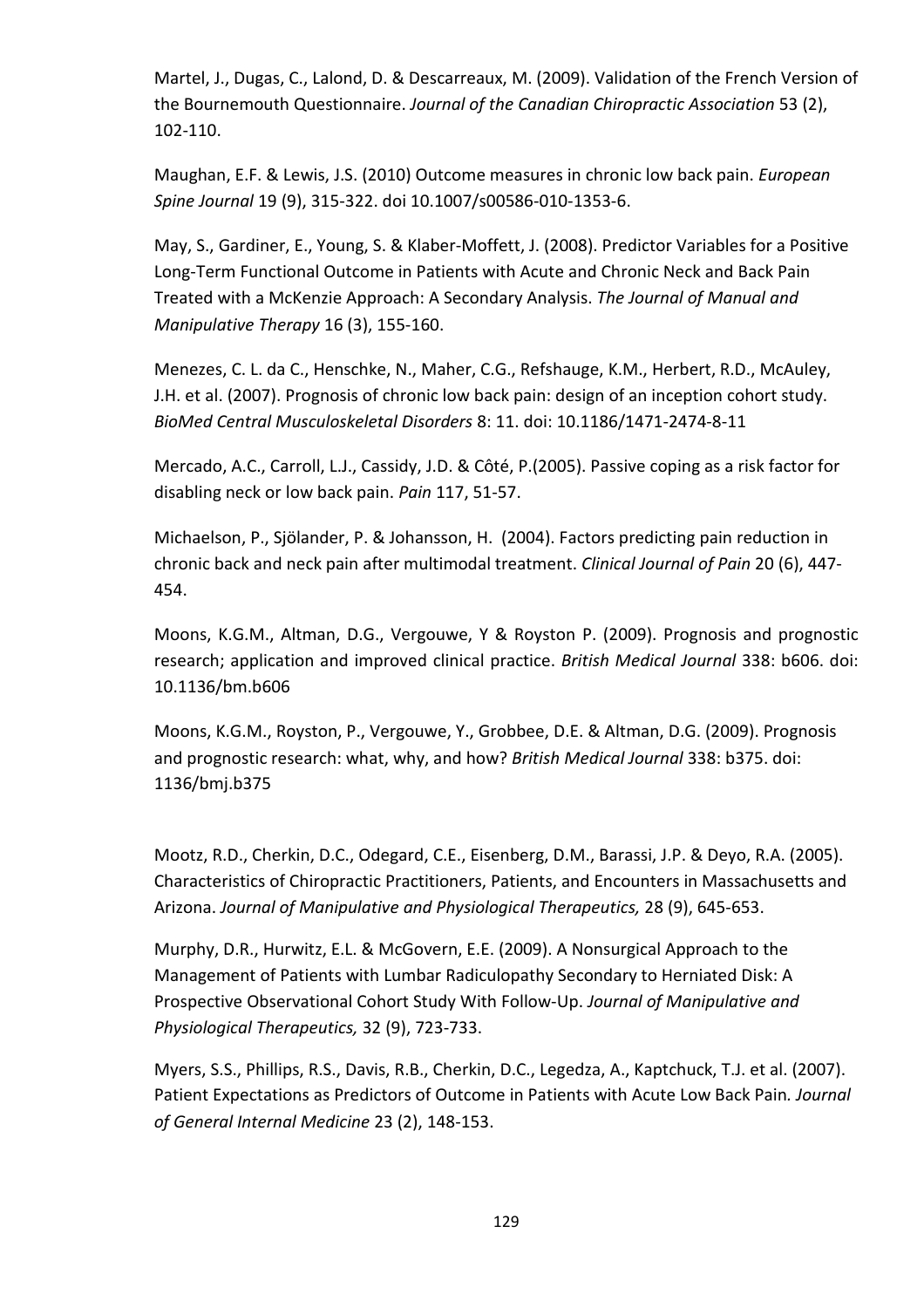Natvig, B., Ihlebaek, C., Grotle, M., Brage, S. & Bruunsgaard, D. (2010). Neck pain is often part of widespread pain and is associated with reduced functioning. Spine 35 (23), E1285- 1289.

Ndetan, H.T., Bae, S., Evans, M.W. Jr, Rupert, R.L. & Singh, K.P. (2009). Characterization of health status and modifiable risk behaviour among United States adults using chiropractic care as compared with general medical care. Journal of Manipulative and Physiological Therapeutics 32 (6), 414-422.

Norman, G.R., Sloan, J.A. & Wyrwich, K.W. (2003). Interpretation of changes in healthrelated quality of life. The remarkable universality of half a standard deviation. Medical Care 41, 582-492.

Ohnmeiss ,D.D. (2000). Repeatability of Pain Drawings in a Low Back Pain Population. Spine 25 (8), 980-988.

Ostello, R.W.J.G., Deyo, R.A., Stratford, P., Waddell, G., Croft, P., Von Korff, M. et al. (2008). Interpreting Change Scores for Pain and Functional Status in Low Back Pain: Towards International Consensus Regarding Minimal Important Change. Spine 33 (1), 90-94.

Ottenbacher, K.J., Johnson, M.B. & Hojem, M. (1988). The significance of clinical change and clinical change of significance: issues and methods. The American Journal of Occupational Therapy 42 (3), 156-163.

Ozegovic, D., Carroll, L.J., Cassidy, J.D. (2009). Does expecting mean achieving? The association between expecting to return to work and recovery in whiplash associated disorders: a population-based prospective cohort study. European Spine Journal 18, 893-899.

Parsons, S., Breen, A., Foster, N.E., Letley, L., Pincus, T., Vogel, S., & Underwood, M. (2007). Prevalence and comparative troublesomeness by age of musculoskeletal pain in different body locations. Family Practice, 24, 308-316.

Paterson, C. (1996). Measuring outcomes in primary care: a patient generated measure, MYMOP, compared with the SF-36 health survey. British Medical Journal 312, 1016-1020.

Paterson, C. (2004). Seeking the patient's perspective: A qualitative assessment of EuroQol, COOP-WONCA charts and MYMOP. Quality of Life Research 13, 871-881.

Peat, G. (2004). PRA recommendations for low back pain-related functional limitation outcome measures CLEF 04. The Chartered Society of Physiotherapy. www.csp.org.uk Retrieved 18 August 2010.

Peat, G. (2008) Targeting treatment for non-specific musculoskeletal pain. Pain 139 (3), 483-384.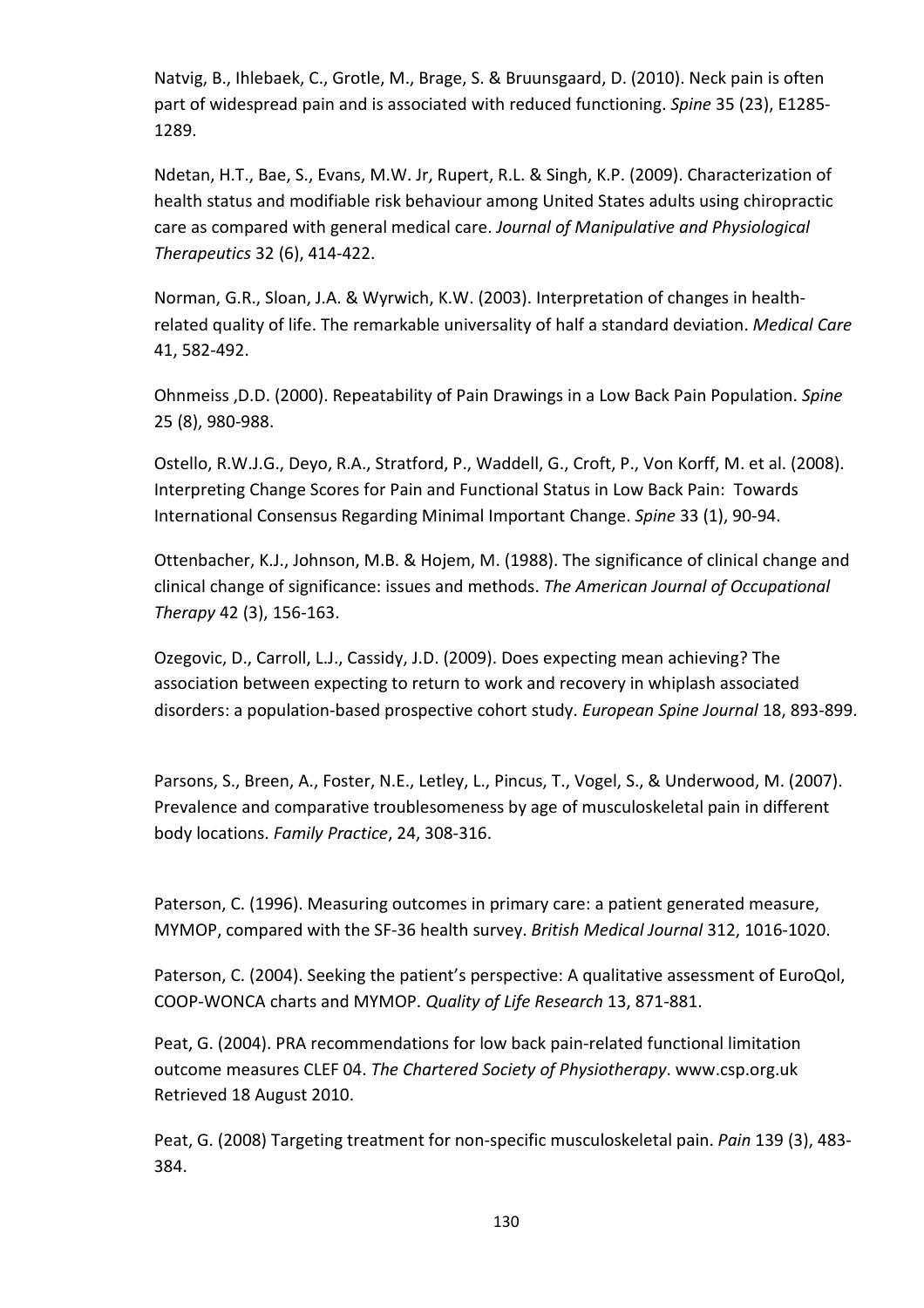Phelan, S.M., van Ryn, M., Wall, M. & Burgess, D. (2009). Understanding Primary Care Physicians' Treatment of Chronic Low Back Pain: The Role of Physician and Practice Factors. Pain Medicine 10 (7), 1270-1279.

Pickard, A.S., Neary, M.P. & Cella, D. (2007). Estimation of minimally important differences in EQ-5D utility and VAS scores in cancer. Health Quality Life Outcomes 5: 70.

Pincus, T., Burton, A.K., Vogel, S. & Field, A.P. (2002). A Systematic Review of Psychological Factors as Predictors of Chronicity/Disability in Prospective Cohorts of Low Back Pain. Spine 27 (5), E109-120.

Pool, J.J.M., Ostelo, R.W.J.G., Knol, D., Bouter, L.M. & de Vet, H.C.W. (2010). Are psychological factors prognostic indicators of outcome in patients with sub-acute neck pain? Manual Therapy 15 (1), 111-116.

Pransky, G., Borkan, J.M., Young, A.E. & Cherkin, D. (2011) Are We Making Progress? The Tenth International Forum for Primary Care Research on Low Back Pain. Spine 36 (19), 608-1614.

Puhan, M.A., Frey, M., Buchi, S. & Schunemann, H.J. (2008). The minimal important difference of the hospital anxiety and depression scale in patients with chronic obstructive pulmonary disease. Health Quality Life Outcomes 6: 46.

Quinn, J.V. & Wells, G.A. (1998). An assessment of clinical wound evaluation scales. Academic Emergency Medicine 5 (6), 583-586.

Rasmussen, C., Leboeuf-Yde, C., Hestbaek, L. & Manniche, C. (2008). Poor outcome in patients with spine-related leg or arm pain who are involved in compensation claims: a prospective study of patients in secondary care. Scandinavian Journal of Rheumatology 37 (6), 462-468.

Rejas, J., Pardo, A. & Ruiz, M.Á. (2008). Standard error of measurement as a valid alternative to minimally important difference for evaluating the magnitude of changes in patientsreported outcome measures. Journal of Clinical Epidemiology 61, 350-356.

Resnik, L., Liu, D., Hart, D.L. & Mor, V. (2008). Benchmarking Physical Therapy Clinic Performance: Statistical Methods to Enhance Internal Validity When Using Observational Data. Physical Therapy 88, 1078-1087.

Revicki, D.A. (2007). FDA draft guidance and health-outcomes research. The Lancet 369 (9561), 540-542.

Revicki, D., Hays, R.D., Cella, D. & Sloan, J. (2008). Recommended methods for determining responsiveness and minimally important differences for patient-reported outcomes. Journal of Clinical Epidemiology 61 (2), 102-109.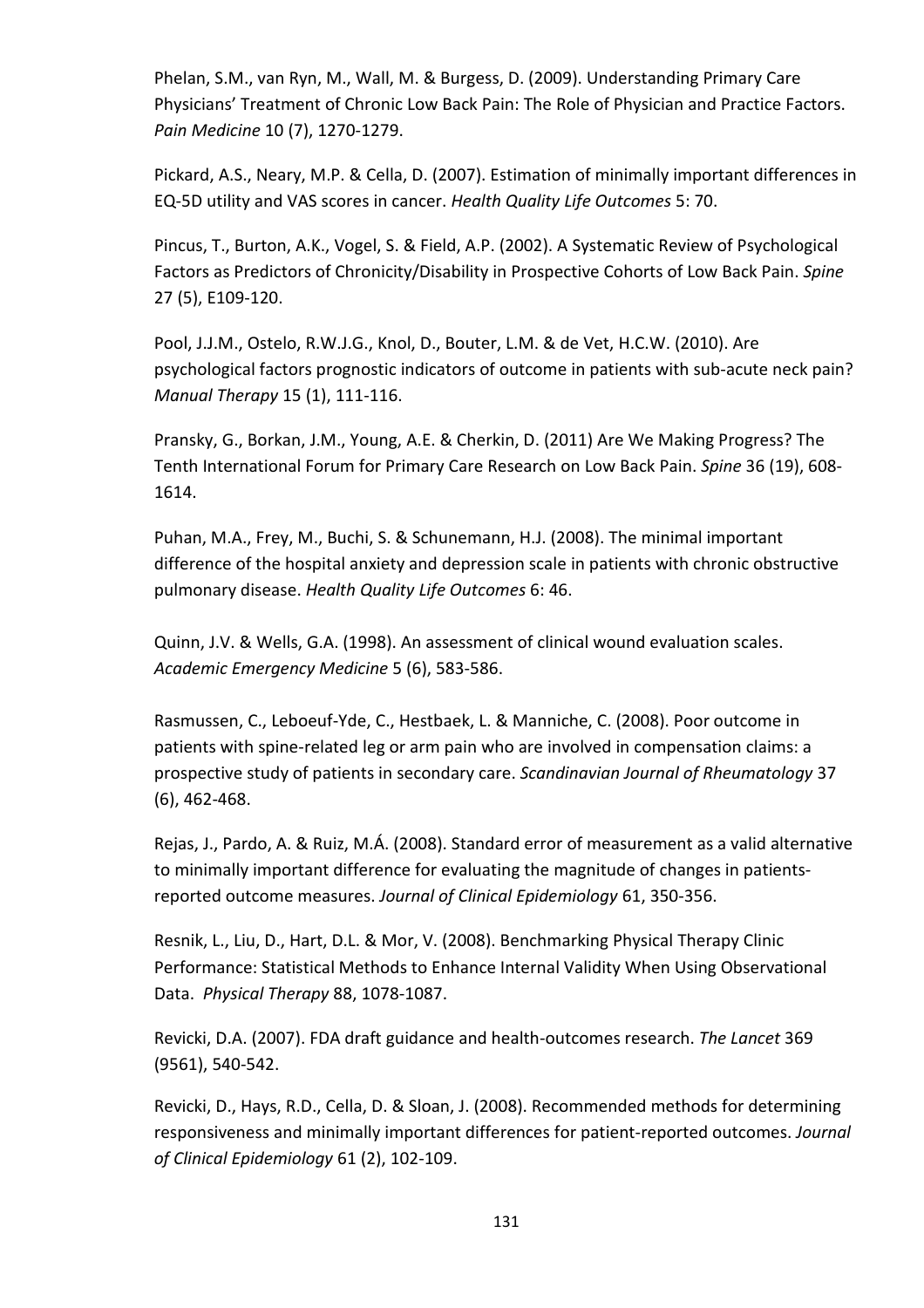Roland, M & Morris, R. (1983). A study of the natural history of back pain. Part 1: Development of a reliable and sensitive measure of disability in low-back pain. Spine 8, 141-144.

Rosen, M. (Chair). (1994) Epidemiology Review: the epidemiology and Cost of Back Pain. Clinical Standards Advisory Group HMSO, London 1994.

Rosenfeld, R.M. (1998). Meaningful Outcomes Research. In: Isenberg, S.F. (Ed) Managed Care Outcomes, and Quality. A Practical Guide, Chapter 9, pp. 99-115. New York: Thieme.

Rubinstein, S.M., Knol, D.L., Leboeuf-Yde, C., de Koekkoek, T.E., Pfeifle, C.E. & van Tulder, M.W. (2008). Predictors of a favourable Outcome in patients Treated by Chiropractors for Neck Pain. Spine 33 (13), 1451-1458.

Rubinstein, S.M., Leboeuf-Yde, C., Knol, D.L., de Koekkoek, T.E., Pfeifle, C.E. & van Tulder, M.W. (2007). The Benefits Outweigh the Risks for Patients Undergoing Chiropractic Care for Neck Pain: A Prospective, Multicenter, Cohort Study. Journal of Manipulative and Physiological Therapeutics 30 (6), 408-418.

Rubinstein, S.M., Leboeuf-Yde, C. Knol, D.L., de Koefkoek, T.E., Pfiefle, C.E. & van Tulder M.W. (2008). Predictors of Adverse Events Following Chiropractic Care For Patients With Neck Pain. Journal of Manipulative and Physiological Therapeutics 31, 94-103.

Samsa, G., Edelman, D., Rothman, M.L., Williams, G.R., Lipscomb, J. & Matchar, D. (1999). Determining clinically important differences in health status measures. Pharmacoeconomics 15 (2), 131-155.

Santilli, V., Beghi, E. & Finucci, S. (2006). Chiropractic manipulation in the treatment of acute back pain and sciatica with disc protrusion: a randomised double-blind clinical trial of active and simulated spinal manipulations. The Spine Journal, 6, 131-137.

Savingy, P., Kuntze, S., Watson, P., Underwood, M., Richie, G., Cotterell, M. et al. (2009) National Institute of Clinical Excellence. NICE clinical guideline 88 Low Back Pain: Early Management of Persistent non-specific low back pain. http://www.nice.org.uk/CG88quickrefguide

Schäfer, A., Hall, T., Müller, G. & Briffa, K. (2011). Outcomes differ between subgroups of patients with low back and leg pain following neural manual therapy: a prospective cohort study. European Spine Journal 20 (3), 482-490.

Schellingerhout, J.M., Verhagen, A.P., Heymans, M.W., Pool, J.J.M.P., Vonk, F., Koes, B.W. et al. (2008). Which subgroups of patients with non-specific neck pain are more likely to benefit from spinal manipulation therapy, physiotherapy, or usual care? Pain 139, 670-680.

Schellingerhout, J.M., Heymans, M.W., Verhagen, A.P., de Vet, H.C., Koes, B.W. & Terwee, C.B. (2011). Measurement properties of translated versions of neck-specific questionnaires: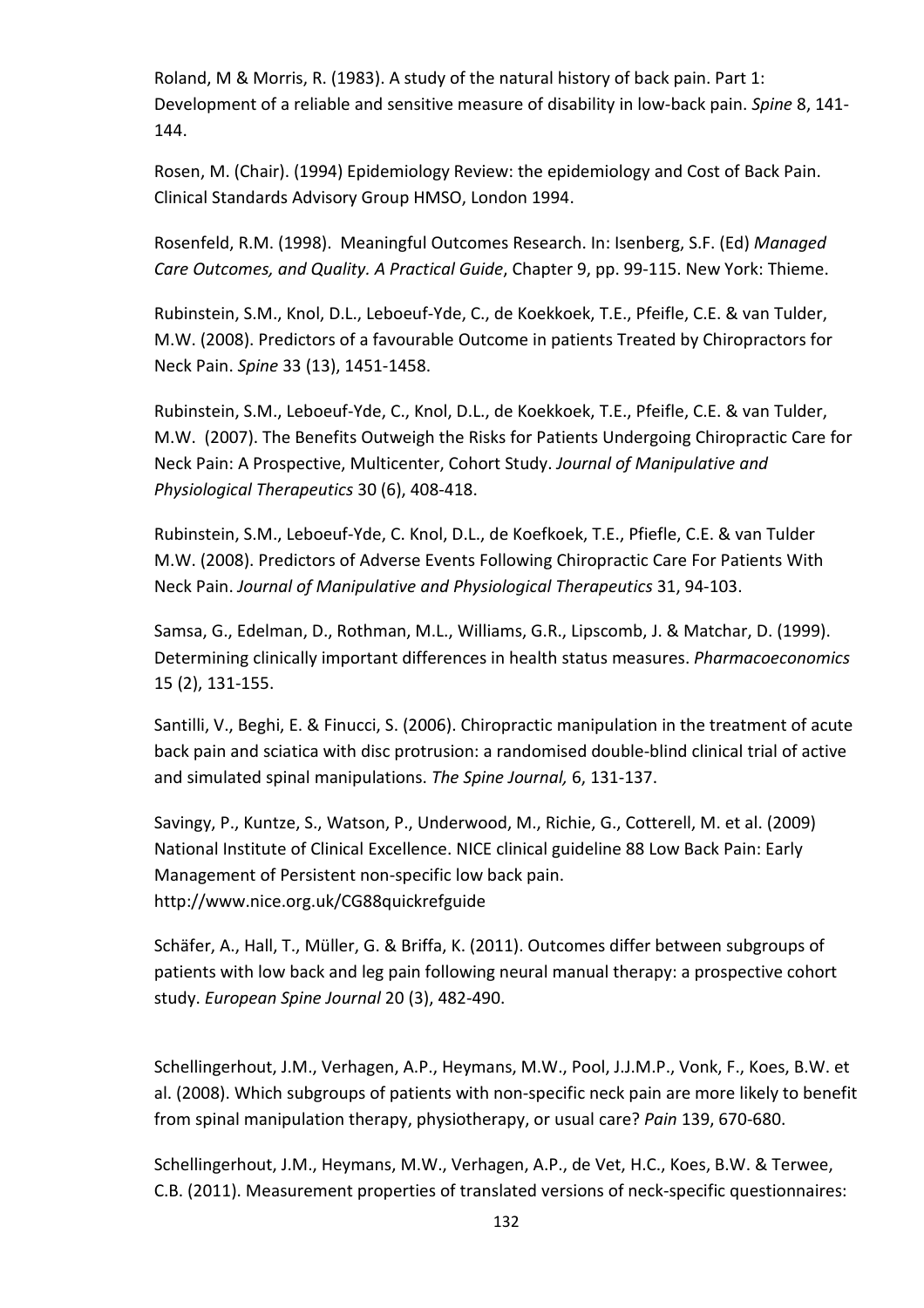a systematic review. BMC Medical Research Methodology 11, 87. http://www.biomedcentral.com/1471-2288/11/87

Schers, H., Braspenning, J., Drijver, R., Wensing, M. & Grol, R. (2000) Low back pain in general practice: reported management and reasons for not adhering to the guidelines in the Netherlands. British Journal of General Practice 50 (457), 640-645.

Schers, H., Wensing, M., Huijsmans, Z., van Tulder & M., Grol, R. (2001) Implementation Barriers for General Practice Guidelines on Low Back Pain. A Qualitative Study. Spine 26, E348-E353.

Schmitt, M.A., De Wijer, A., van Genderen, F.R., van der Graaf, Y., Helders, P.J. & van Meeteren, N.L. (2009). The Neck Bournemouth Questionnaire cross-cultural adaptation into Dutch and evaluation of its psychometric properties in a population with subacute and chronic whiplash associated disorders. Spine 34 (23), 2551-2561.

Schulz, C.A., Hondras, M.A., Evans, R.L., Gudavalli, M.R., Long, C.R., Owens, E.F. et al. (2011). Chiropractic and self-care for back-related leg pain: design of a randomised clinical trial. BioMed Central Chiropractic and Manual Therapies 19: 8 http://chiromt.com/content/19/1/8

Scoggins, J.F. & Patrick, D.L. (2009). The use of patient-reported outcomes instruments in registered clinical trials: Evidence from ClinicalTrials.gov. Contemporary Clinical Trials 30, 289-292.

Scott, D., Brown, A., Lunt, I. & Thorne, L. (2004). Chapter 10: The Professions: Status and Qualifications. Professional Doctorates: Integrating Professional and Academic Knowledge pp. 139-149. England : Society for Research into Higher Education and Open University Press.

Shannon, H.S., Woodward, C.A., Cunningham, C.E., McIntosh, J., Lendrum, B., Brown, J. et al. (2001). Changes in general health and musculoskeletal outcomes in the workforce of a hospital undergoing rapid change: A longitudinal study. Journal of Occupational Health Psychology 6 (1), 3-14.

Skargren, E. & Öberg, B.E. (2008). Predictive factors for 1-year outcome of low-back and neck pain in patients treated in primary care: comparison between the treatment strategies chiropractic and physiotherapy. Pain 77, 201-207.

Skillgate, E. & Vingård, E., Josephson, M., Holm, L.W. & Alfredsson, L. (2009). Is smoking and alcohol consumption associated with long-term sick leave due to unspecific back or neck pain among employees in the public sector? Results of a three-year follow-up cohort study. Journal of Rehabilitative Medicine 41 (7), 550-556.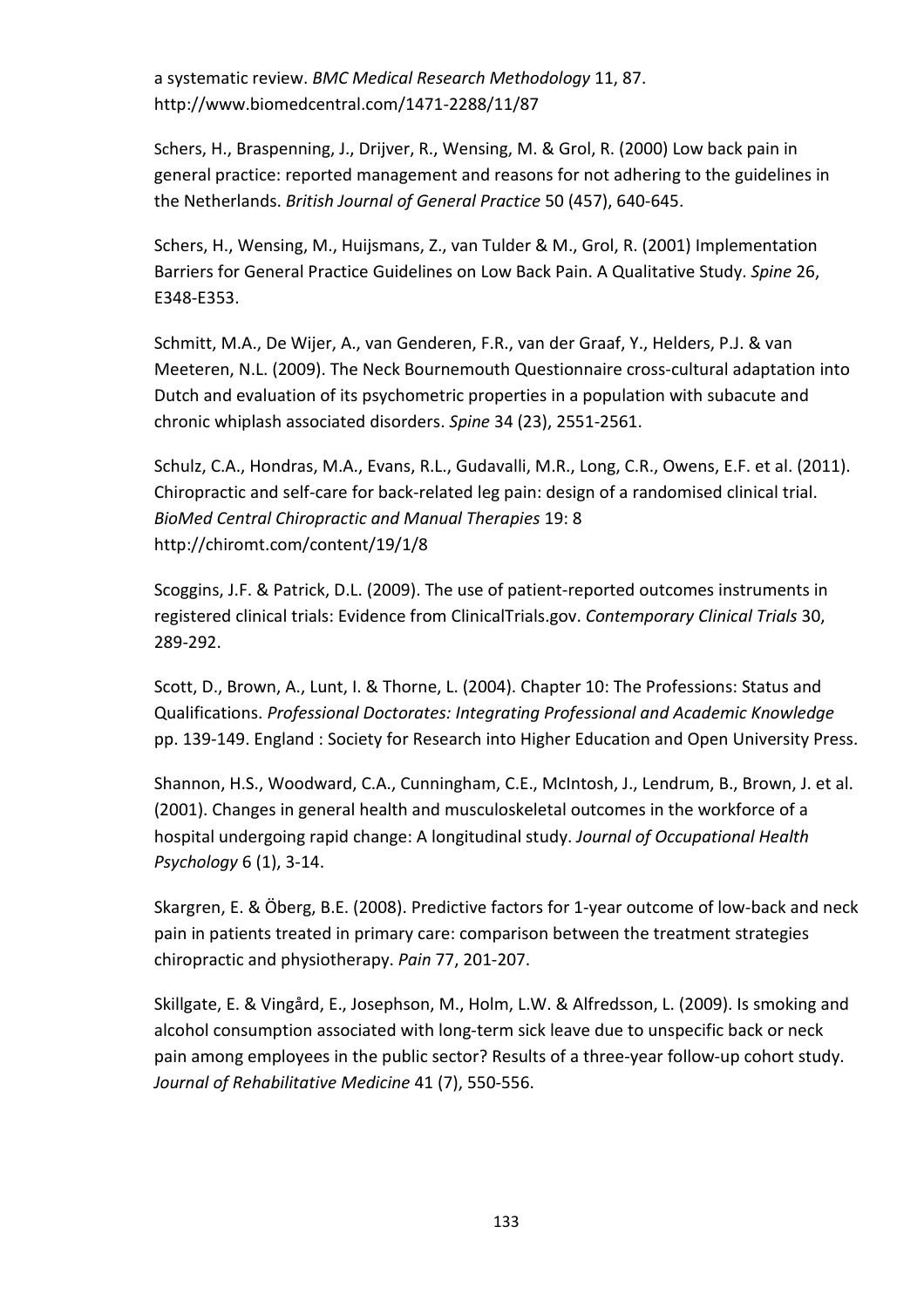Sloan, J.A., Cella, D. & Hays, R.D. (2005). Clinical significance of patient-reported questionnaire data: another step toward consensus. Journal of Clinical Epidemiology 59 (12), 1217-1219.

Solberg, T.K., Sørlie, A., Sjaavik, K., Nygaard, Ø.P. & Ingebrigtsen, T. (2011). Would loss to follow-up bias the outcome evaluation of patients operated for degenerative disorders of the lumbar spine? Acta Orthopaedica 82 (1), 56-63.

Ssavedra-Hernádez, M, Castro-Sánchez, A.M., Fernández-de-las-Peñas, C., Cleland, J.A., Ortega-Santiago, R. & Arroyo-Morales, M. (2011). Predictors for Identifying Patients with Mechanical Neck Pain who are Likely to Achieve Short-Term Success with Manipulative Interventions Directed at the Cervical and Thoracic Spine. Journal of Manipulative and Physiological Therapeutics 34 (3), 145-152.

Staud, R. (2009). Chronic widespread pain and fibromyalgia: two sides of the same coin? Current Rheumatology 11 (6), 433-436.

Steenstra, I.A., Verbeek, J.H., Prinsze, F.J. & Knol, D.K. (2006). Changes in the incidence of occupational disability as a result of back and neck pain in the Netherlands. Biomed Central Public Health 6, 190-199.

Steenstra, I.A., Knol, D.L., Bongers, P.M., Anema, J.R., van Mechelen, W. & de Vet, H.C.W. (2009). What Works Best for Whom? An Exploratory, Subgroup Analysis in a Randomised, Controlled Trial on the Effectiveness of a Workplace Intervention in Low Back Pain Patients on Return to Work. Spine 34 (12), 1343-1349.

Terwee, C.B., Roorda, L.D., Dekker, J., Bierma-Zeinstra, S.M., Peat, G., Jordan, K.P. et al. (2010). Mind the MIC: large variation among populations and methods. Journal of Clinical Epidemiology 63, 524-534.

Testa, M.A. (1987). Interpreting Quality-of-Life Clinical Trial Data for Use in the Clinical Practice of antihypertensive therapy. Journal of Hypertension 5 (suppl 1), S9-S13.

Thiel, H.W. & Bolton, J.E. (2008) Predictors for immediate and global responses to chiropractic manipulation of the cervical spine. Journal of Manipulative and Physiological Therapeutics 31 (3), 172-183.

Troup, J.D.G. (1996) Back Pain and Epidemiology Review: The Epidemiology and Cost of Back Pain. Social Science Medicine, 42 (4), 561-563.

Tseng, Y-L., Wang, W.T.J., Chen, W-Y,, Hou, T.J., Chen, T-C. & Lieu, F-K. (2006). Predictors for immediate responders to cervical manipulation in patients with neck pain. Manual Therapy 11, 306-315.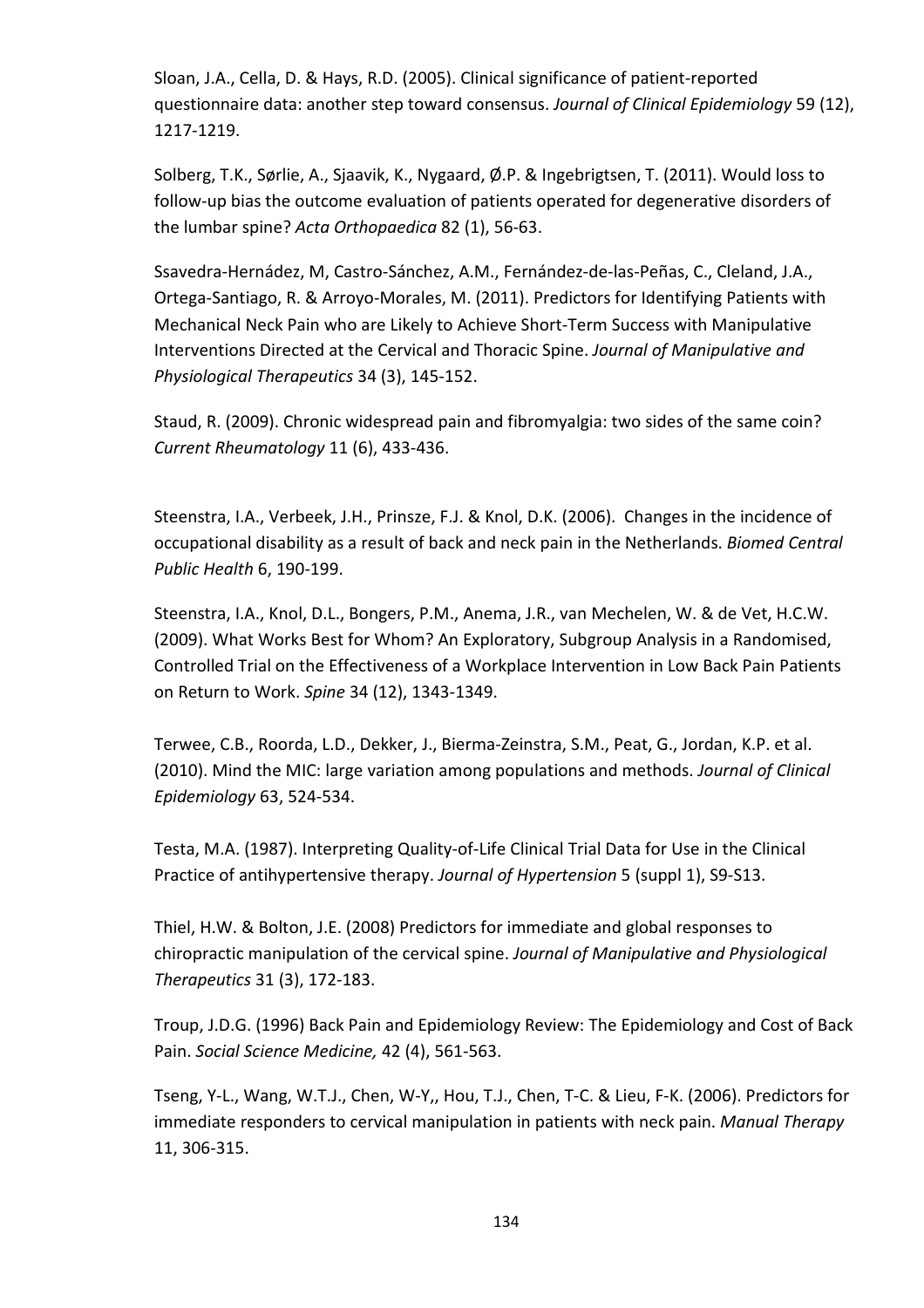Turk, D.C. (2000). Editorial, "Statisitical significance and clinical significance are not synonyms!" The Clinical Journal of Pain 16, 185-187.

Turk, D.C., Dworkin, R.H., Allen, R.R., Bellamy, N., Brandenberg, N., Carr, D.B. et al. (2003) Core Outcome Domains for Chronic Pain in Clinical Trials: IMMPACT recommendations. Pain 106, 337-345.

Turner, D., Schünemann, H.J., Griffith, L.E., Beaton, D.E., Griffiths, A.M., Critch, J.N. et al. (2009). Using the entire cohort in the receiver operating characteristic analysis maximises precision of the minimal important difference. Journal of Clinical Epidemiology 62, 374-379.

Turner, D., Schünemann, H.J., Griffith, L.E., Beaton, D.E., Griffiths, A.M., Critch, J.N. et al. (2010). The minimal detectable change cannot reliably replace the minimal important difference. Journal of Clinical Epidemiology 63, 28-36.

Udén, A., Aström, M. & Bergenudd, H. (1988). Pain drawings in chronic back pain. Spine 13 (4), 389-392.

Underwood, M.R., Morton, V. & Farrin, A. (2007). Do baseline characteristics predict response to treatment for low back pain? Secondary analysis of the UK NEAM dataset [ISRCTN32683578]. Rheumatology 46, 1297-1302.

Van Middelkoop, M., Rubinstein, S.M., Kuijpers, T., Verhagen, A.P., Ostelo, R., Koes, B.W., et al. (2011) A systematic review on the effectiveness of physical and rehabilitation interventions for chronic non-specific low back pain. *European Spine Journal* 20, 19-39.

Van Tulder, M., Becker, A., Bekkering, T., Breen, A., Carter, T., Del Real, M.T.G., Hutchinson, A., Koes, B. et al. (2004). European Guidelines for the Management of Acute Non-Specific Low Back Pain in Primary Care. European Commission Research Directorate General. http://www.backpaineurope.org/web/html/wg1\_results.html

Verbeek, J., Sengers, M.J., Riemens, L. & Haafkens, J. (2004) Patient expectations of treatment for back pain: a systematic review of qualitative and quantitative studies. Spine 29 (20), 2309-2318.

Vernon, H. & Mior, S. (1991). The Neck Disability Index: A Study of Reliability and Validity. Journal of Manipulative and Physiological Therapeutics 14 (7), 409-415.

Voorhies, R.M., Jiang, X. & Thomas, N. (2007). Predicting outcome in the surgical treatment of lumbar radiculopathy using the Pain Drawing Score, McGill Short Form Pain Questionnaire, and risk factors including psychosocial issues and axial joint pain. Spine (5), 516-524.

Waddell, G. (1987) A new model for the treatment of low back pain. Spine 12 (7), 632-644.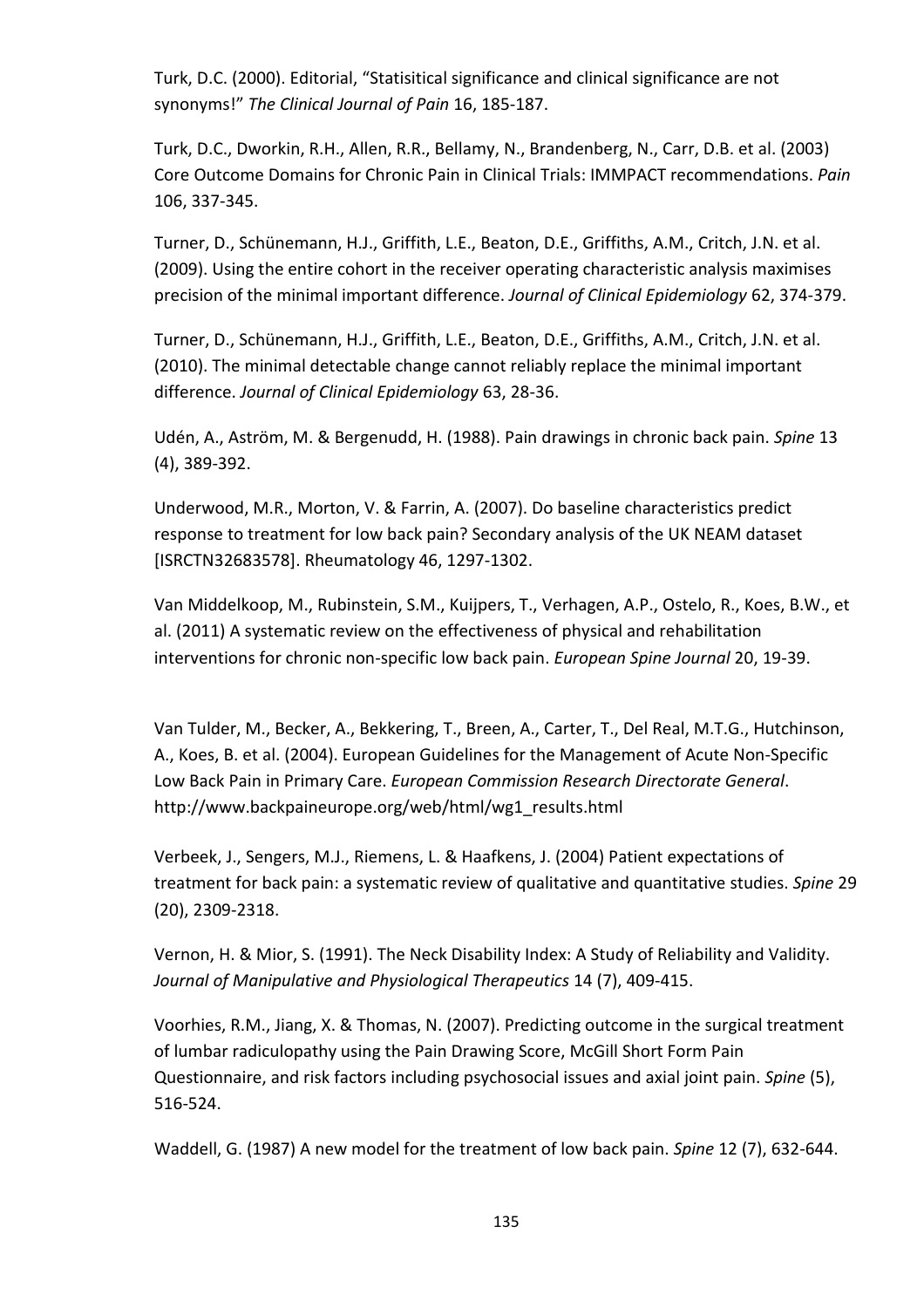Waddell, G. (2005). Subgroups within non-specific low back pain. The Journal of Rheumatology 32 (3), 395-396.

Waddell, G., McIntosh, A., Hutchinson, A., Feder, G & Lewis, M. (1999). Low Back Pain Evidence Review. London. Royal College of General Practitioners. http://www.rcgp.org.uk

Wand, B.M., McAuley, J.M., Marston, L. & De Souza, L.H. (2009). Predicting Outcome in Acute Low Back Pain Using Different Models of Patient Profiling. Spine 34(18), 1970-1975.

Webb, R., Brammah, T., Lunt, M., Unwin, M., Allison, T., & Symmons, D. (2003). Prevalence and Predictors of Intense, Chronic and Disabling Neck Pain in the UK General Population. Spine, 28 (11), 1195-1202.

Wells, G.A., Tugwell, P., Kraag, G., Baker, P.R.A., Groh, J. & Redelmeier, D.A. (1993). Minimum important difference between patients with Rheumatoid Arthritis: the patient's perspective. Journal of Rheumatology 20 (3), 557-560.

Werneke, M.W. & Hart, D.L. (2004) Categorizing Patients with Occupational Low Back Pain by Use of the Quebec Task Force Classification System versus Pain Pattern Classification Procedures: Discriminant and Predictive Validity. Physical Therapy 84 (3), 243-254.

Wyatt, M., Underwood, M.R., Scheel, I.B., Cassidy, J.D. & Nagel, P. (2004). Back pain and health policy research: the what, why, how, who and when. Spine 29, E468-475.

Wyrwich, K.W. & Wolinsky, F.D. (2000). Identifying meaningful intra-individual change standards for health-related quality of life measures. Journal of Evaluation in Clinical Practice 6 (1), 39-49.

Zeiger, R.I. (2004). Towards Continuous Medical Education. Journal of General Internal Medicine 20, 91-94.

Zvolensky, M.J., McMillan, K., Gonzalez, A. & Asmundson, G.J. (2009). Chronic pain and cigarette smoking and nicotine dependence among a representative sample of adults. Nicotene Tobacco Research 11 (12), 1407-1414.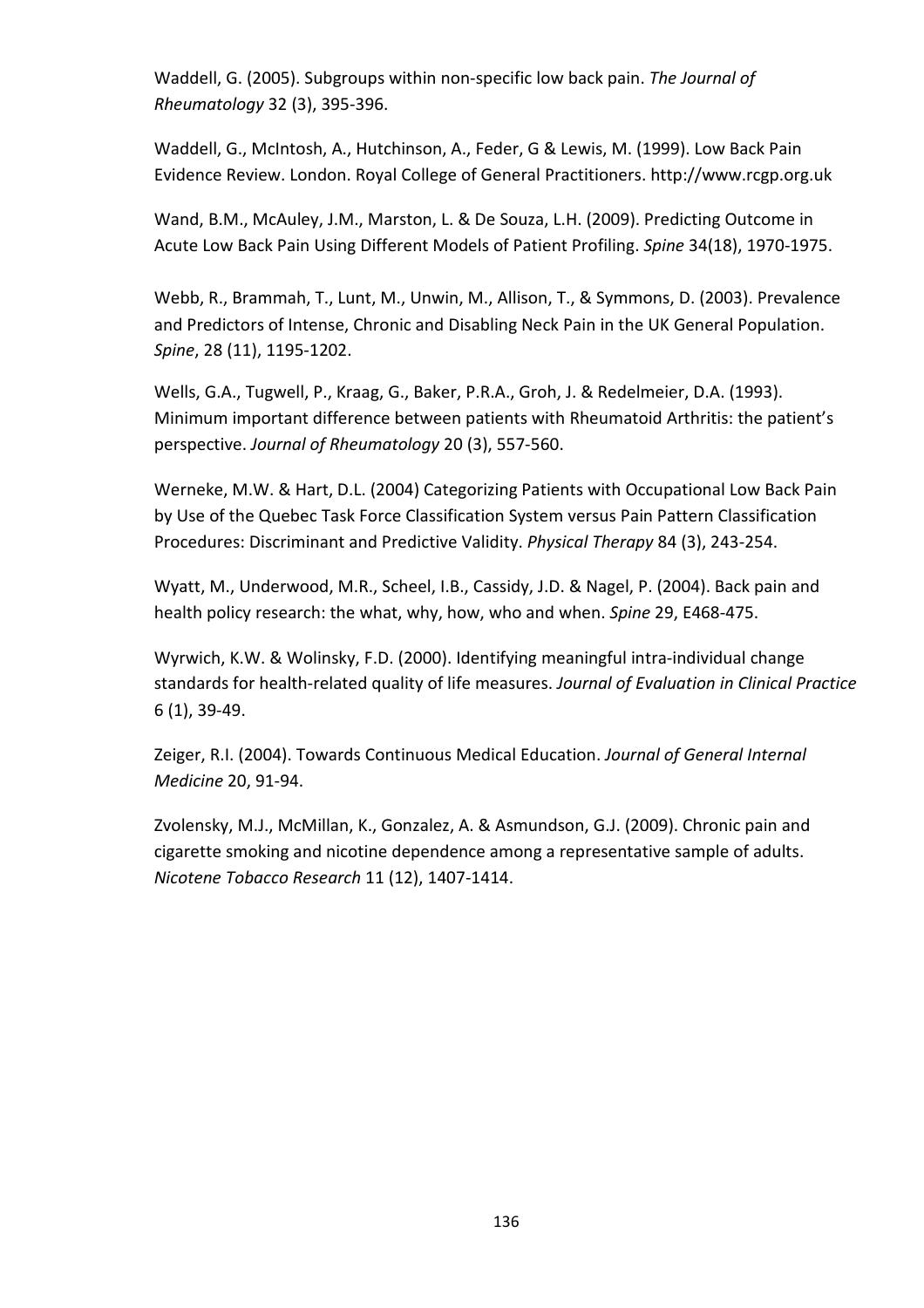### Appendix i

New Patient Questionnaire Including the Pain diagram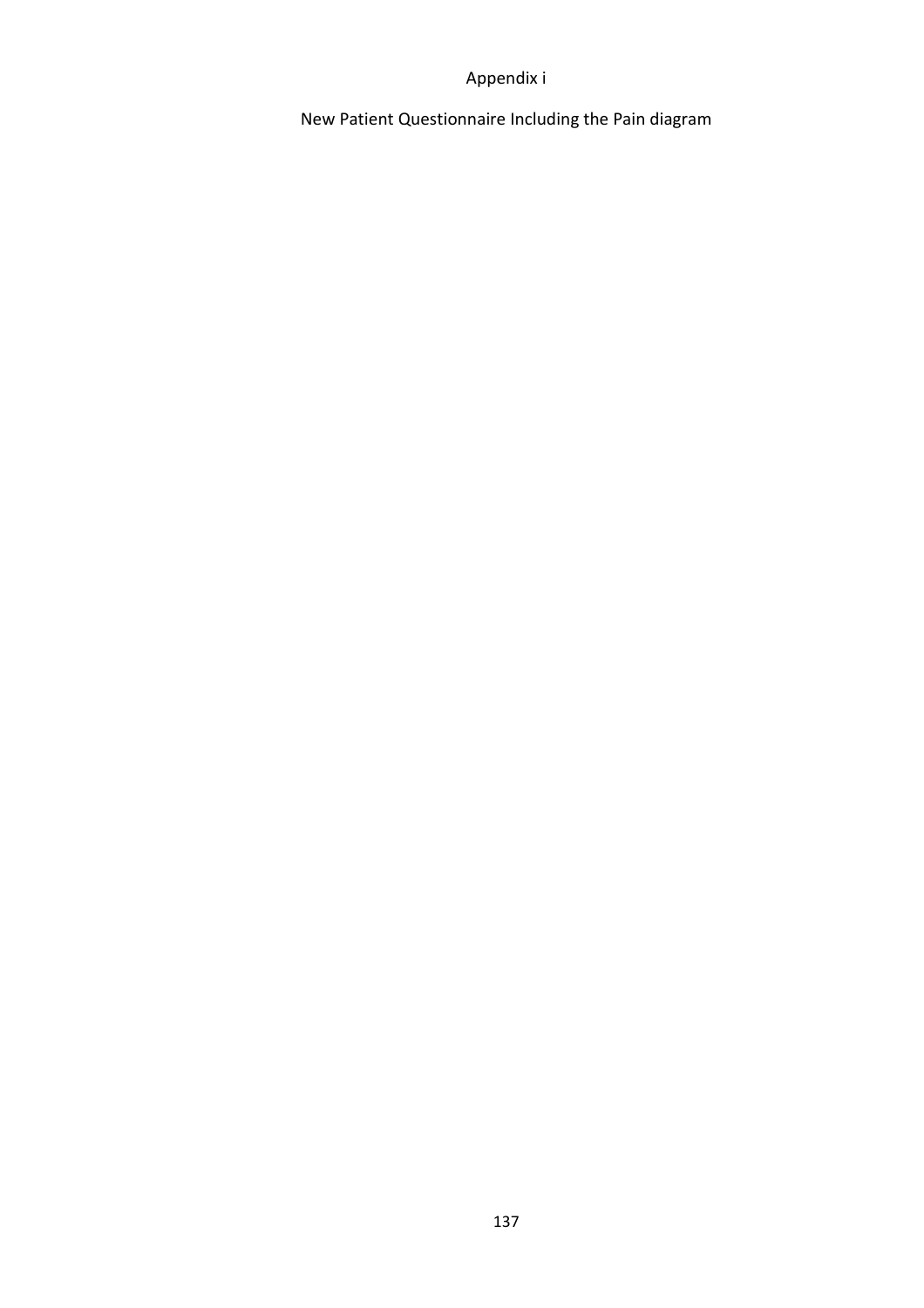Appendix ii

Pre-treatment BQ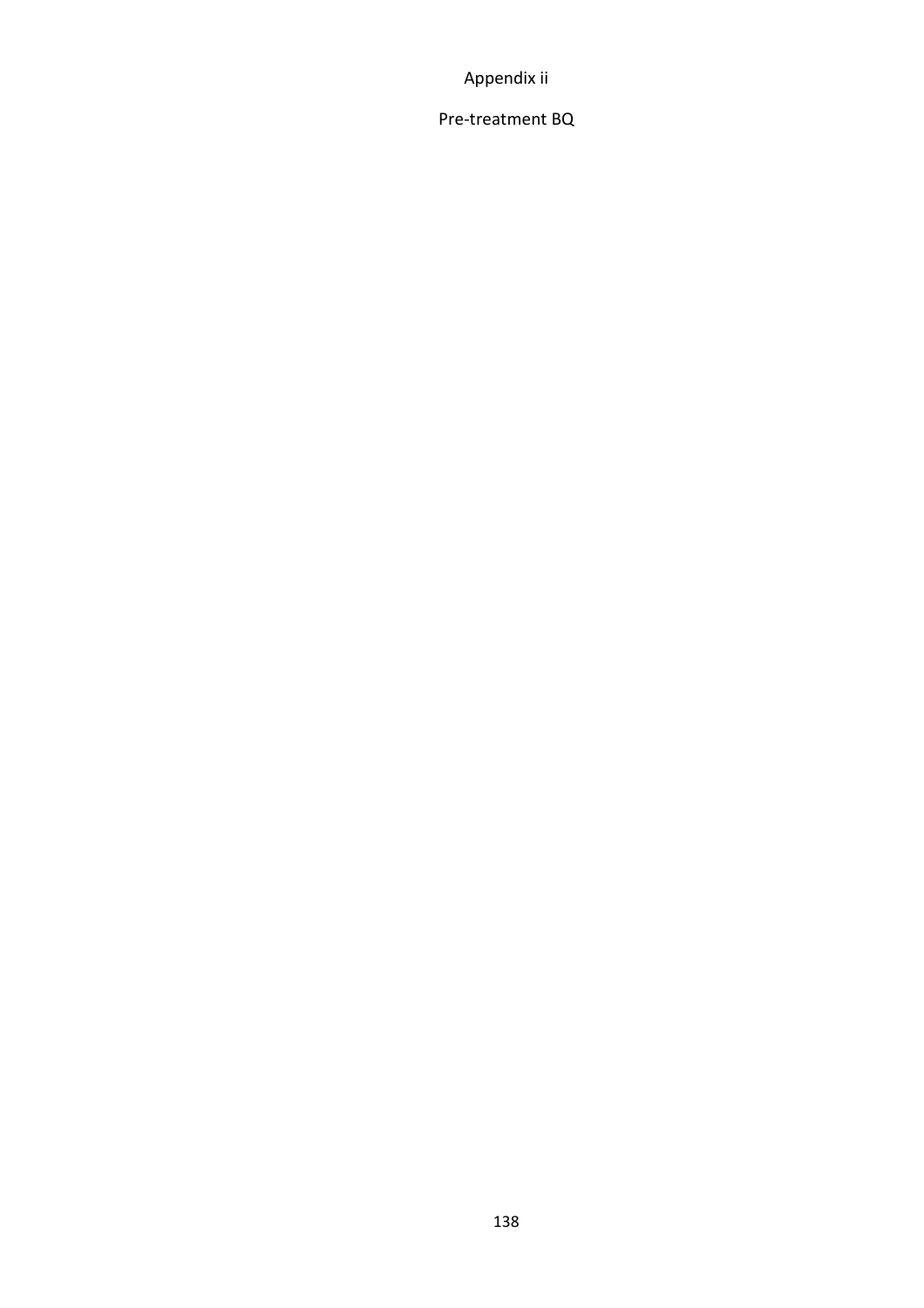Appendix iii

# Grid for Assessing Pain Diagram

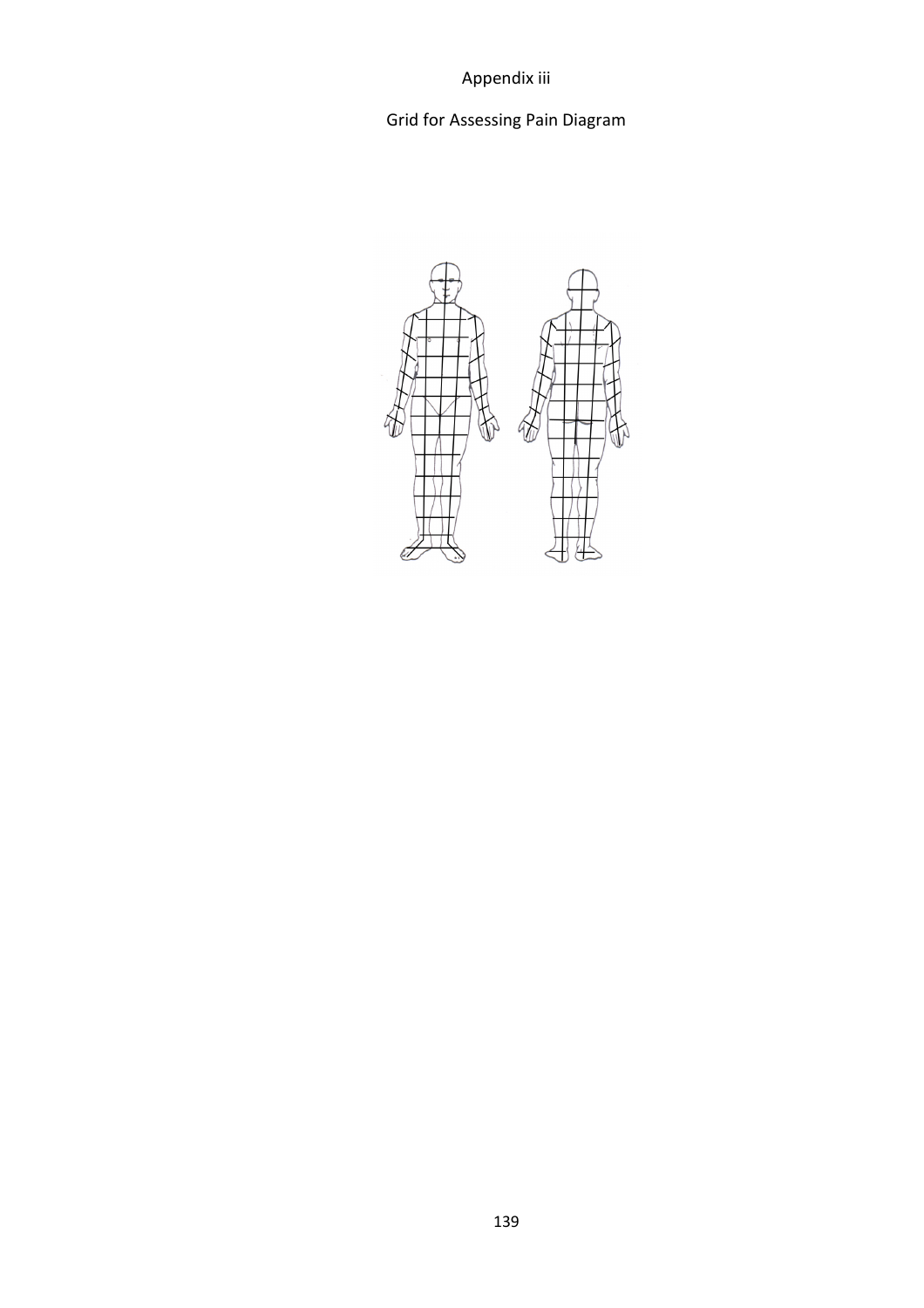### Appendix iv

Post Treatment BQ with Patient Global Improvement Scale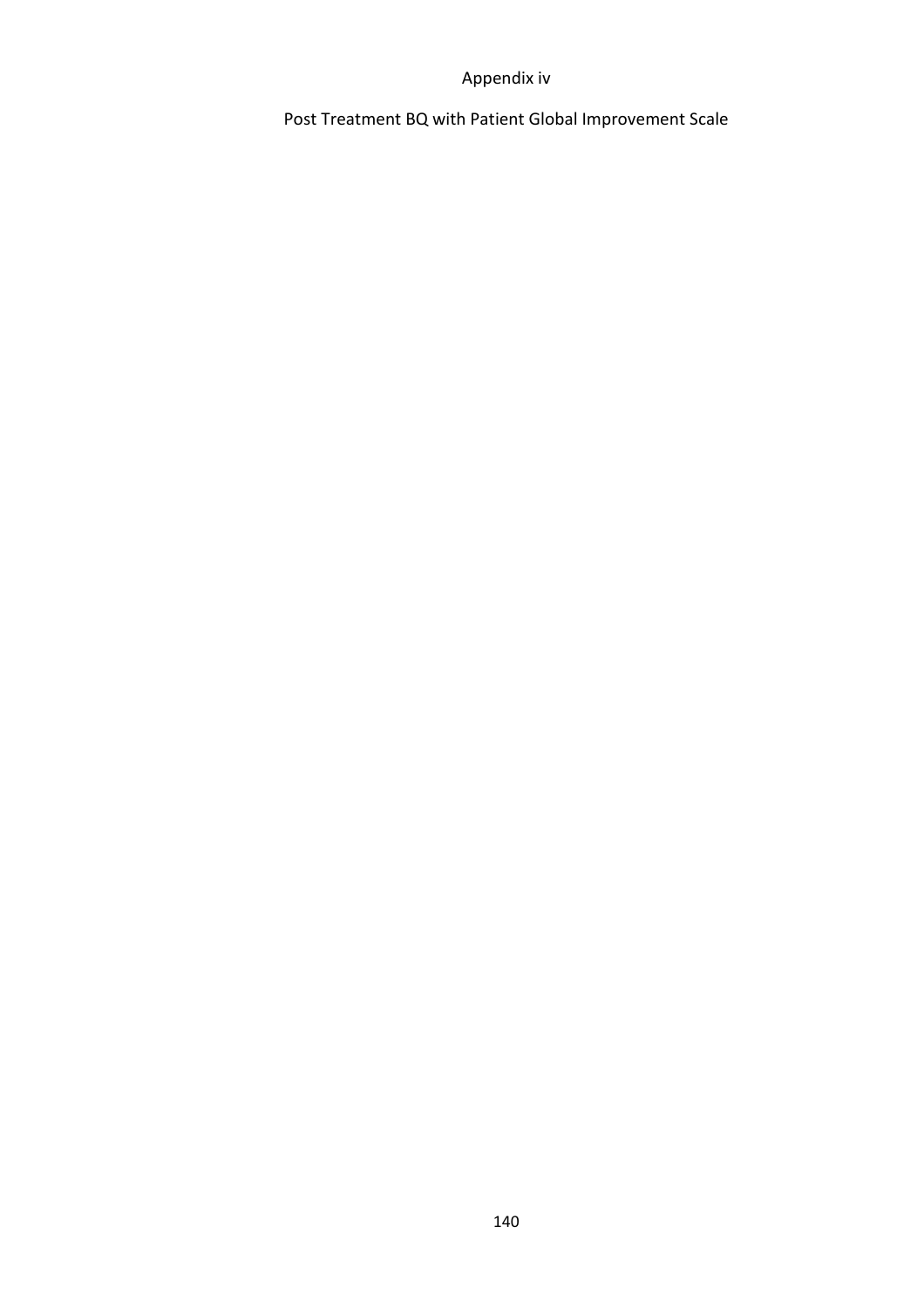Copies of letters from the Anglo-European College of Chiropractic Ethics Sub-committee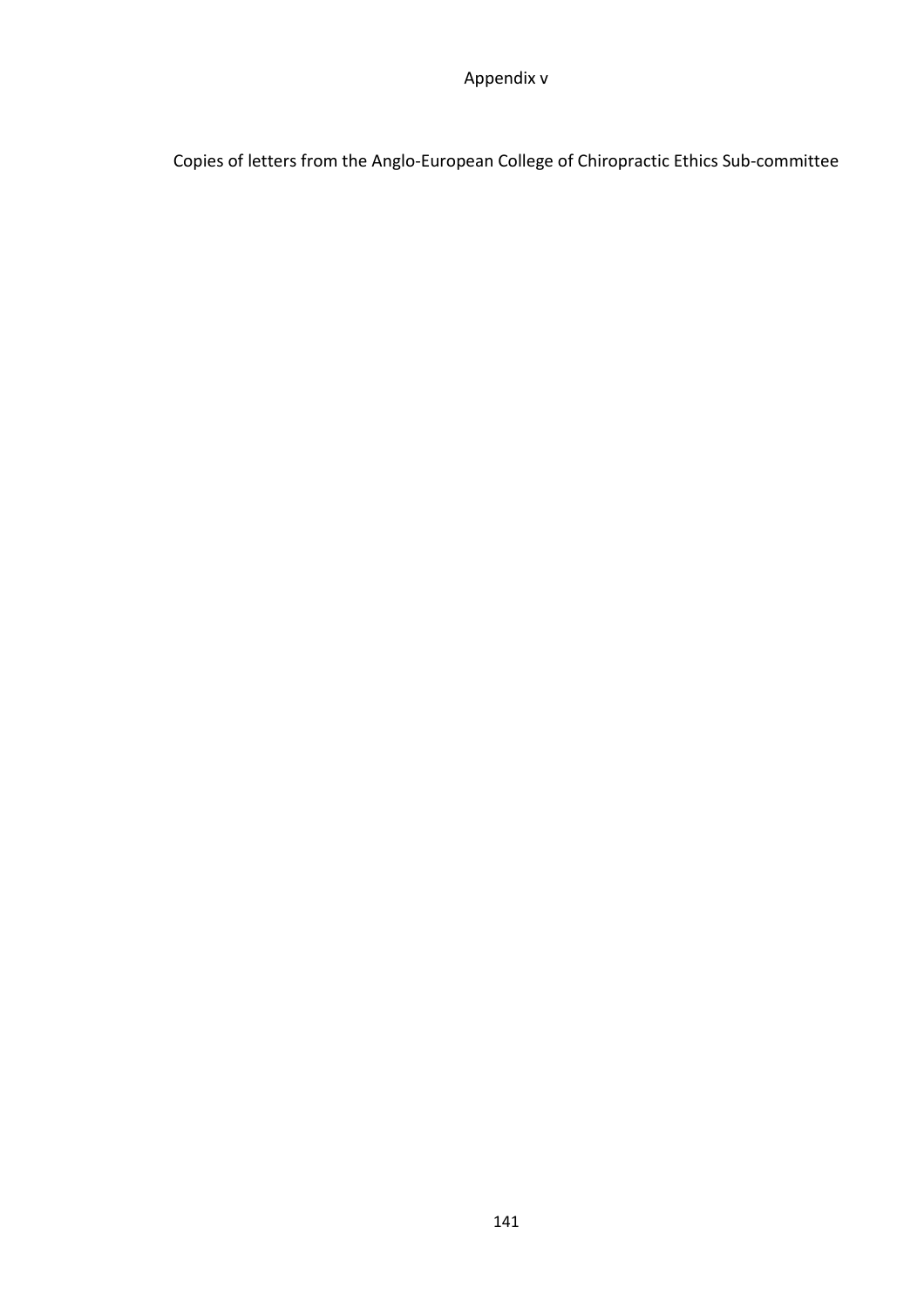# Table A. Crude Odds Ratios for Baseline Variables with All Three Methods of Assessing Improvement in Back Pain Patients at treatment 4/5 and treatment 10 (significant interactions in red)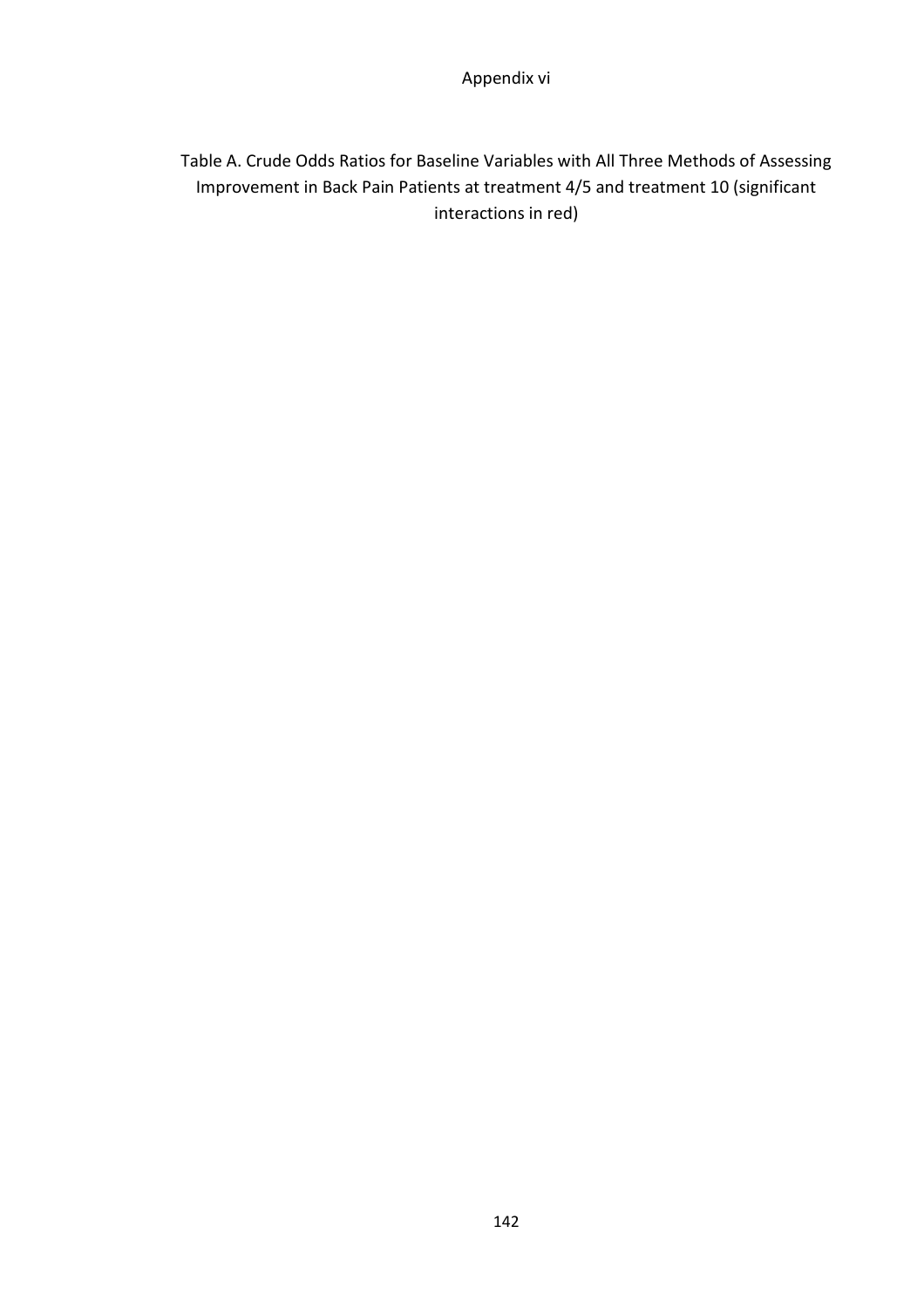|                              |           | Direct 1     |               |           | Direct 2        |               |           | Anchor 1     |               |           | <b>Anchor 2</b> |               |           | <b>Distribution 1</b> |                  |           | <b>Distribution 2</b> |               |
|------------------------------|-----------|--------------|---------------|-----------|-----------------|---------------|-----------|--------------|---------------|-----------|-----------------|---------------|-----------|-----------------------|------------------|-----------|-----------------------|---------------|
| Variable                     | <b>OR</b> | 95% CI       | P<br>sig<0.05 | <b>OR</b> | 95% CI          | P<br>sig<0.05 | <b>OR</b> | 95% CI       | P<br>sig<0.05 | <b>OR</b> | 95% CI          | P<br>sig<0.05 | <b>OR</b> | 95% CI                | P.<br>sig < 0.05 | <b>OR</b> | 95%CI                 | P<br>sig<0.05 |
| Gender (M)                   | 1.12      | 0.93 to 1.35 | 0.22          | 0.94      | 0.56 to 1.58    | 0.82          | 0.91      | 0.76 to 1.1  | 0.33          | 1.31      | 0.71 to 1.8     | 0.6           | 0.94      | 0.77 to 1.16          | 0.58             | 0.82      | 0.47 to 1.44          | 0.49          |
| <b>Inappropriate Signs</b>   | 0.80      | 0.61 to 1.05 | 0.1           | 0.49      | $0.24$ to $1.0$ | 0.05          | 0.94      | 0.71 to 1.23 | 0.63          | 0.59      | 0.30 to 1.19    | 0.14          | 0.81      | 0.61 to 1.09          | 0.16             | 0.43      | 0.20 to 0.91          | 0.26          |
| Radiating pain               | 1.04      | 0.86 to 1.26 | 0.72          | 0.99      | 0.58 to 1.68    | 0.93          | 1.22      | 1.01 to 1.48 | 0.04          | 2.01      | 1.24 to 3.24    | 0<0.01        | 1.17      | 0.95 to 1.45          | 0.14             | 1.10      | 0.62 to 1.96          | 0.74          |
| Widespread pain              | 0.64      | 0.43 to 0.95 | 0.03          | 0.37      | 0.15 to 0.91    | 0.03          | 1.04      | 0.69 to 1.56 | 0.85          | 1.11      | 0.45 to 2.71    | 0.83          | 1.22      | 0.77 to 1.93          | 0.41             | 2.70      | 0.60 to 11.78         | 0.2           |
| Similar pain in past yes     | 1.04      | 0.85 to 1.27 | 0.73          | 0.91      | 0.51 to 1.62    | 0.74          | 1.17      | 0.96 to 1.43 | 0.12          | 1.09      | 0.66 to 1.83    | 0.73          | 1.19      | 0.96 to 1.48          | 0.12             | 1.16      | 0.63 to 2.15          | 0.64          |
| Chronic <7 weeks             | 3.10      | 2.56 to 3.77 | 0<0.01        | 4.39      | 2.45 to 7.88    | 0< 0.01       | 2.70      | 2.23 to 3.27 | 0<0.01        | 3.05      | 1.89 to 4.94    | 0<0.01        | 2.73      | 2.22 to 3.37          | 0< 0.01          | 3.56      | 1.90 to 6.67          | 0<0.01        |
| <b>Medication use</b>        | 1.12      | 0.90 to 1.39 | 0.32          | 0.74      | 0.42 to 1.3     | 0.3           | 1.50      | 1.20 to 1.87 | 0<0.01        | 1.54      | 0.91 to 2.62    | 0.11          | 1.40      | 1.09 to 1.8           | 0.01             | 1.23      | 0.60 to 2.35          | 0.54          |
| <b>Job Satisfaction</b>      | 1.32      | 0.94 to 1.85 | 0.11          | 0.91      | 0.35 to 2.4     | 0.85          | 1.07      | 0.76 to 1.49 | 0.71          | 0.70      | 0.29 to 1.66    | 0.42          | 1.05      | 0.72 to 1.52          | 0.81             | 0.33      | 0.75 to 1.45          | 0.14          |
| <b>Work Normally</b>         | 1.42      | 0.98 to 2.06 | 0.06          | 3.940     | 1.49 to 10.46   | 0.01          | 1.55      | 1.07 to 2.24 | 0.02          | 1.70      | 0.65 to 4.46    | 0.28          | 1.43      | 0.97 to 2.11          | 0.08             | 1.69      | 0.57 to 4.99          | 0.34          |
| Smoker                       | 1.09      | 0.91 to 1.31 | 0.37          | 1.57      | 0.93 to 2.65    | 0.09          | 1.18      | 0.98 to 1.41 | 0.09          | 1.55      | 0.97 to 2.47    | 0.07          | 1.27      | 1.04 to 1.55          | 0.02             | 1.45      | 0.82 to 2.56          | 0.20          |
| Alcohol                      | 0.92      | 0.75 to 1.14 | 0.46          | 1.07      | 0.60 to 1.92    | 0.81          | 0.87      | 0.70 to 1.07 | 0.19          | 0.61      | 0.36 to 1.05    | 0.72          | 0.89      | 0.71 to 1.13          | 0.36             | 1.18      | 0.63 to 2.21          | 0.60          |
| <b>Phys Activity</b>         | 1.38      | 1.09 to 1.74 | 0.01          | 1.71      | 0.92 to 3.2     | 0.09          | 1.04      | 0.82 to 1.31 | 0.77          | 0.95      | .53 to 1.71     | 0.86          | 0.96      | 0.74 to 1.25          | 0.78             | 0.78      | 0.37 to 1.64          | 0.51          |
| <b>General Health</b>        | 1.81      | 1.38 to 2.37 | 0<0.01        | 2.29      | 1.214.32        | 0.01          | 1.24      | 0.95 to 1.62 | 0.11          | 0.80      | 0.43 to 1.48    | 0.48          | 1.20      | 0.90 to 1.6           | 0.21             | 0.77      | 0.35 to 1.68          | 0.51          |
| Pain Diagram<8               | 1.31      | 1.09 to 1.58 | 0<0.01        | 1.80      | 1.07 to 3.04    | 0.03          | 1.14      | 0.94 to 1.37 | 0.18          | 1.36      | 0.85 to 2.16    | 0.20          | 1.12      | 0.92 to 1.38          | 0.25             | 1.12      | 0.6 to 1.98           | 0.69          |
| Employed                     | 1.17      | 0.63 to 2.17 | 0.63          | 8.80      | 1.66 to 46.79   | 0.01          | 1.26      | 0.67 to 2.33 | 0.47          | 1.07      | 0.23 to 4.88    | 0.94          | 1.11      | 0.56 to 2.19          | 0.76             | 0.84      | 0.10 to 7.21          | 0.88          |
| <b>Treatment Expectation</b> | 2.46      | 2.02 to 2.99 | 0<0.01        | 2.15      | 1.27 to 3.65    | 0.01          | 2.06      | 1.69 to 2.5  | 0<0.01        | 2.94      | 1.77 to 4.8     | 0<0.01        | 2.02      | 1.64 to 2.49          | 0< 0.01          | 2.54      | 1.43 to 4.51          | 0<0.01        |
| Age <50.1                    | 1.07      | 0.86 to 1.32 | 0.52          | 1.04      | 0.58 to 1.85    | 0.90          | 1.35      | 1.09 to 1.67 | 0.01          | 1.09      | 0.65 to 1.82    | 0.74          | 1.30      | 1.04 to 1.6           | 0.02             | 2.16      | 1.19 to 3.9           | 0.01          |
| <b>Trauma</b>                | 1.11      | 0.89 to 1.37 | 0.35          | 1.24      | 0.67 to 2.31    | 0.49          | 1.05      | 0.83 to 1.34 | 0.68          | 1.41      | 0.82 to 2.42    | 0.22          | 1.10      | 0.87 to 1.39          | 0.43             | 1.14      | 0.58 to 2.22          | 0.70          |
| Tot BQ<30                    | 0.63      | 0.52 to 0.76 | 0<0.01        | 0.53      | 0.31 to 0.9     | 0.02          | 0.15      | 0.12 to 0.18 | 0<0.01        | 0.12      | 0.07 to 0.21    | 0<0.01        | 0.18      | 0.15 to 0.23          | 0<0.01           | 0.23      | 0.12 to 0.42          | 0<0.01        |

#### Table A. Crude Odds Ratios of Baseline Variables with Three Methods of Categorising Improvement at treatment 4/5 (1) and 10 (2)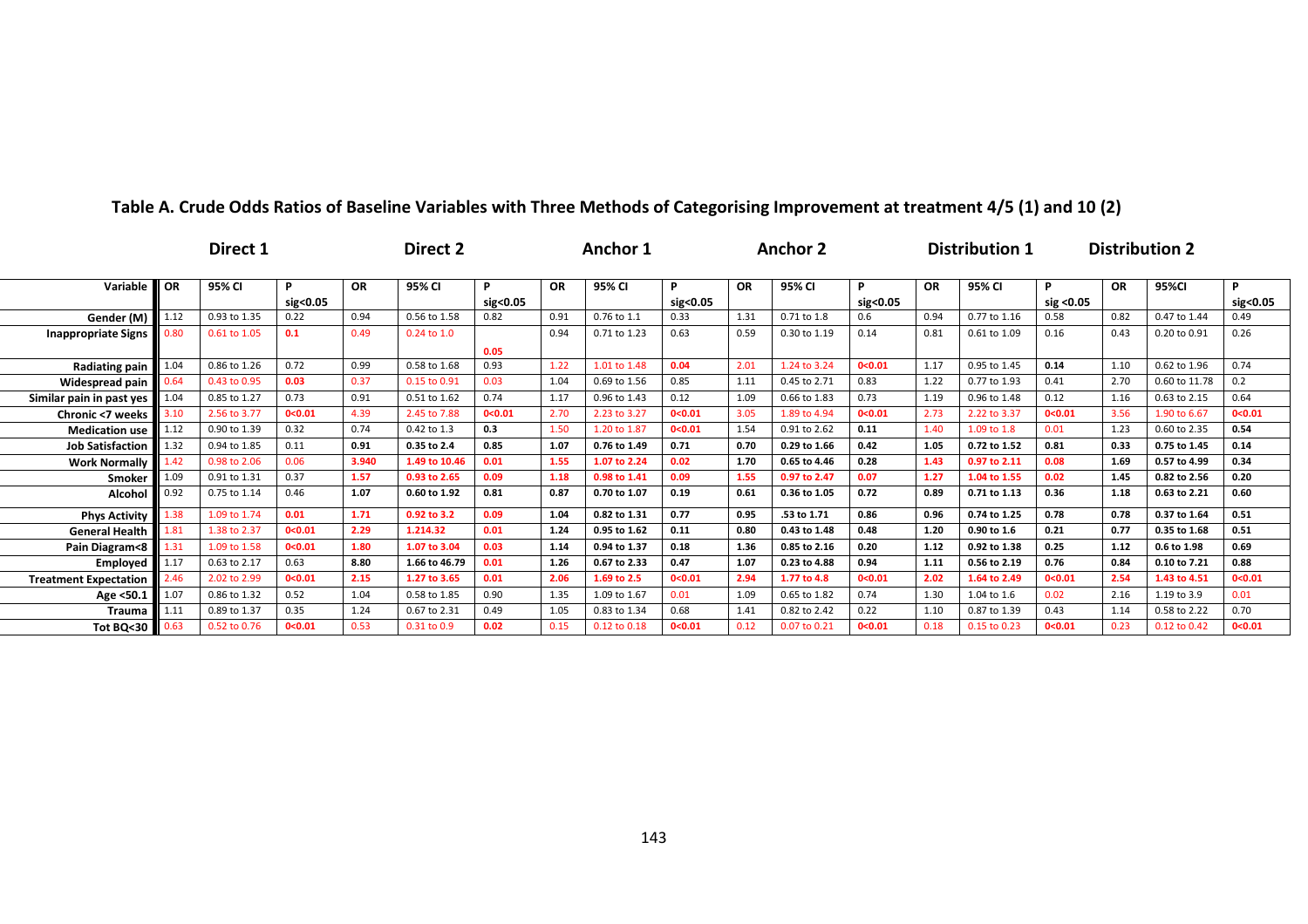#### Appendix vii

## Table B. Crude Odds Ratios for Baseline Variables with the Anchor-based Method of Assessing Improvement in Neck Pain Patients at treatment 4/5 and treatment 10 (significant interactions in red)

## Table B. Crude Odds Ratios of Baseline Variables with the Anchor-Based Method of Assessing Improvement at Treatment 4/5 (1) and Treatment 10 (2)

| Anchor 1<br>_____ | Anchor 2<br>_____ |
|-------------------|-------------------|
|                   |                   |

| <b>Variable</b>              | OR       | 95% CI       | P(sig<0.05) | <b>OR</b> | 95% CI           | P (sig<0.05) |
|------------------------------|----------|--------------|-------------|-----------|------------------|--------------|
| Gender (M)                   | 0.96     | 0.76 to 1.22 | 0.75        | 1.05      | 0.54 to 2.04     | 0.90         |
| <b>Inappropriate Signs</b>   | 1 < 0.01 | 0.75 to 1.34 | 0.99        | 1.05      | 0.48 to 2.32     | 0.90         |
| <b>Radiating Pain</b>        | 1.11     | 0.87 to 1.42 | 0.41        | 1.21      | 0.62 to 2.36     | 0.58         |
| Widespread pain              | 1.14     | 0.73 to 1.77 | 0.57        | 5.36      | 0.66 to 43.45    | 0.12         |
| Similar pain                 | 0.90     | 0.70 to 1.16 | 0.41        | 0.95      | $0.47$ to $1.91$ | 0.89         |
| Chronic <7 weeks             | 2.20     | 1.72 to 2.8  | 0< 0.01     | 3.07      | 1.50 to 6.29     | 0<0.01       |
| <b>Medication use</b>        | 1.59     | 1.21 to 2.08 | 0< 0.01     | 0.85      | 0.42 to 1.72     | 0.66         |
| <b>Job Satisfaction</b>      | 0.92     | 0.63 to 1.34 | 0.65        | 0.83      | 0.29 to 2.31     | 0.71         |
| <b>Work Normally</b>         | 1.56     | 0.95 to 2.56 | 0.08        | 2.33      | 0.74 to 7.35     | 0.15         |
| Smoker                       | 1.23     | 0.97 to 1.55 | 0.09        | 2.07      | 1.07 to 3.1      | 0.03         |
| Alcohol                      | 0.87     | 0.67 to 1.12 | 0.28        | 0.73      | 0.36 to 1.49     | 0.39         |
| <b>Physical Activity</b>     | 1.02     | 0.76 to 1.35 | 0.92        | 0.64      | 0.29 to 1.41     | 0.27         |
| <b>General Health</b>        | 1.26     | 0.92 to 1.74 | 0.15        | 1.20      | 0.52 to 2.77     | 0.68         |
| Pain Diagram <8              | 1.01     | 0.80 to 1.28 | 0.91        | 0.84      | 0.44 to 1.61     | 0.60         |
| Employed                     | 1.44     | 1.07 to 1.94 | 0.02        | 1.42      | 0.65 to 3.11     | 0.38         |
| <b>Treatment Expectation</b> | 1.52     | 1.19 to 1.95 | 0<0.01      | 2.75      | 1.41 to 5.37     | 0<0.01       |
| Age <50.1                    | 1.26     | 0.96 to 1.66 | 0.10        | 1.40      | 0.65 to 2.98     | 0.39         |
| <b>Trauma</b>                | 1.86     | 0.80 to 4.29 | 0.15        | 1.52      | 1.86 to 4.29     | 0.15         |
| Total BQ<30                  | 0.15     | 0.11 to 0.19 | 0<0.01      | 0.36      | 0.18 to 0.7      | 0<0.01       |